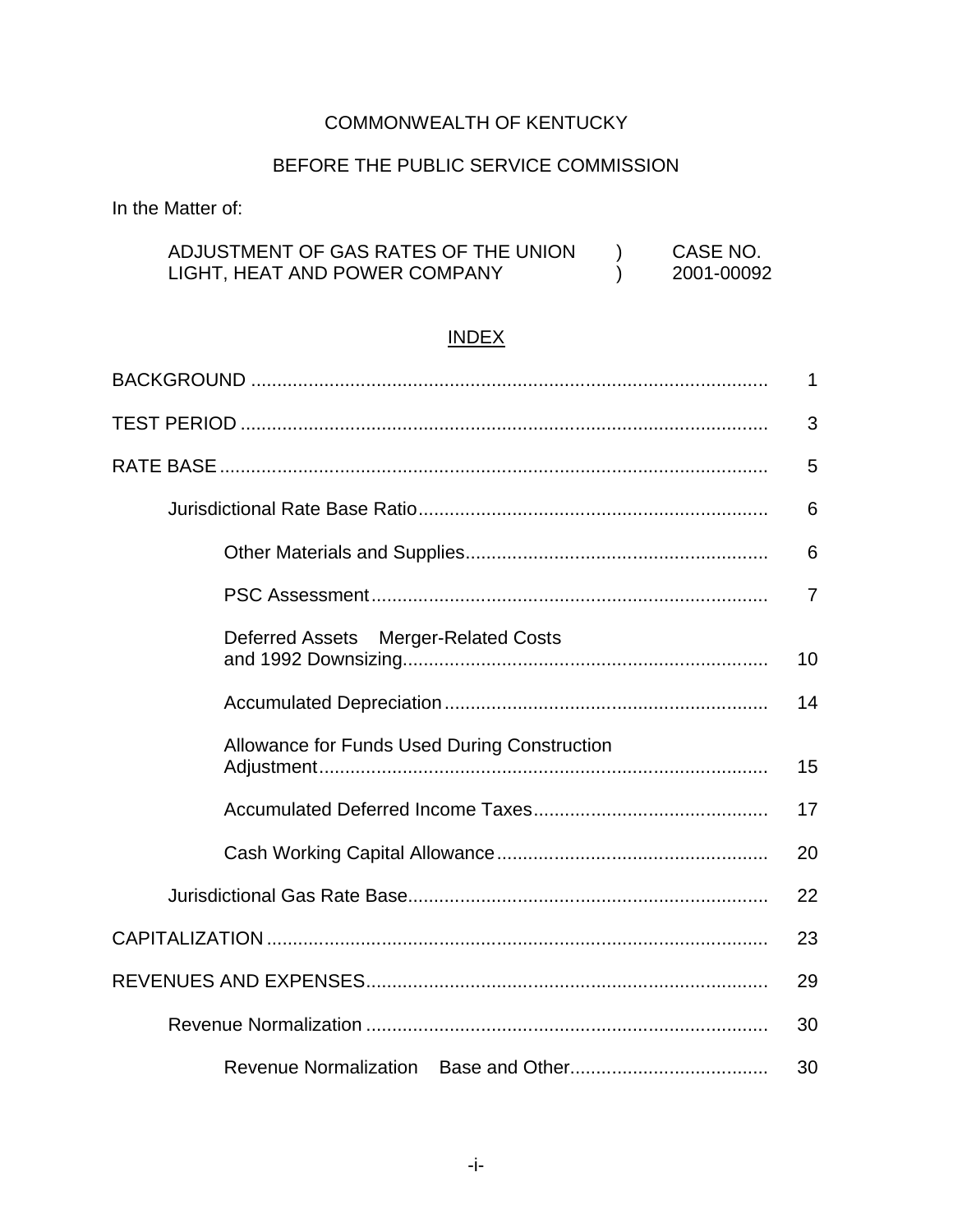| <b>Customer Levels</b>                                 | 31 |
|--------------------------------------------------------|----|
|                                                        | 31 |
|                                                        | 33 |
| <b>Revenue Normalization</b>                           | 33 |
| <b>Charitable Contributions, Advertising Expenses,</b> | 34 |
|                                                        | 37 |
|                                                        | 39 |
|                                                        | 40 |
|                                                        | 41 |
|                                                        | 44 |
|                                                        | 45 |
|                                                        | 46 |
|                                                        | 47 |
| Amortization of Deferred Merger-Related Expenses       | 49 |
|                                                        | 53 |
|                                                        | 54 |
|                                                        | 55 |
|                                                        | 57 |
|                                                        | 57 |
|                                                        | 58 |
|                                                        | 60 |
|                                                        | 60 |
|                                                        | 60 |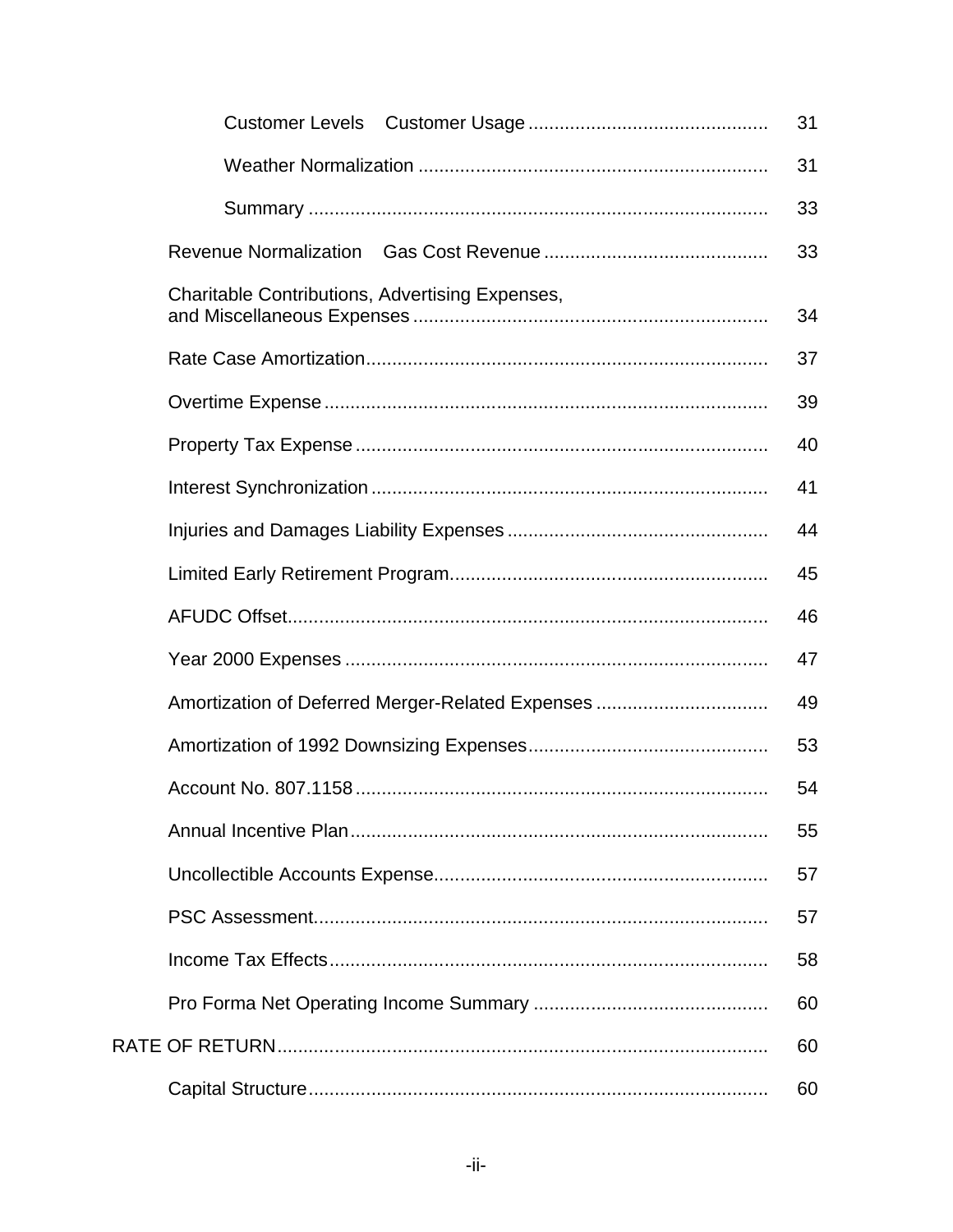| 62 |
|----|
| 63 |
| 67 |
| 67 |
| 68 |
| 68 |
| 69 |
| 70 |
| 71 |
| 80 |
| 80 |
| 83 |
| 86 |
| 87 |
| 88 |
| 88 |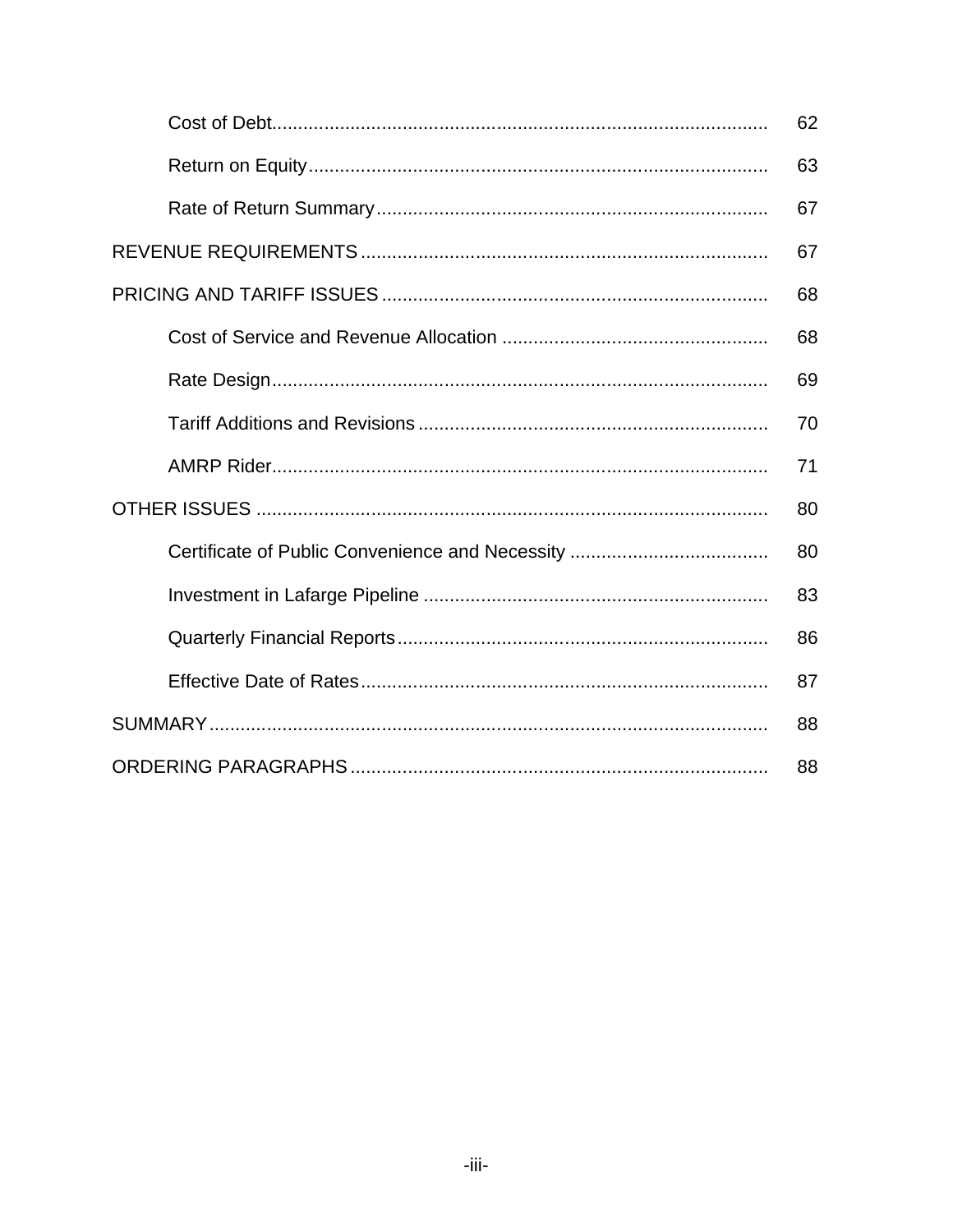#### COMMONWEALTH OF KENTUCKY

#### BEFORE THE PUBLIC SERVICE COMMISSION

In the Matter of:

## ADJUSTMENT OF GAS RATES OF THE UNION ) CASE NO. LIGHT, HEAT AND POWER COMPANY (2001-00092

#### O R D E R

The Union Light, Heat and Power Company ( ULH&P ), a wholly owned subsidiary of The Cincinnati Gas and Electric Company ( $CGAE$ ),<sup>1</sup> is an electric and gas utility that purchases, sells, stores, and transports natural gas in Boone, Campbell, Gallatin, Grant, Kenton, and Pendleton counties in Kentucky.<sup>2</sup> As of September 30, 2000, ULH&P had 83,363 natural gas customers.<sup>3</sup>

#### **BACKGROUND**

On March 29, 2001, ULH&P filed a letter giving notice of its intent to file an application for approval of an increase in its gas rates to produce additional annual revenues of \$7,252,472, an increase of 8.4 percent. On May 4, 2001, ULH&P filed its application. The application contained deficiencies, which ULH&P subsequently cured,

 $1$  ULH&P is a Kentucky corporation and one of three wholly-owned utility subsidiaries of CG&E. CG&E is an Ohio corporation and a public utility subsidiary of Cinergy Corp. ( Cinergy ), a registered public utility holding company that was created in October 1994.

 $2$  ULH&P distributes and sells electricity in Boone, Campbell, Grant, Kenton, and Pendleton counties in Kentucky.

 $3$  For the same period, ULH&P had 123,884 electric customers. See ULH&P s Response to the Commission Staff s Third Data Request dated September 4, 2001, Item 3.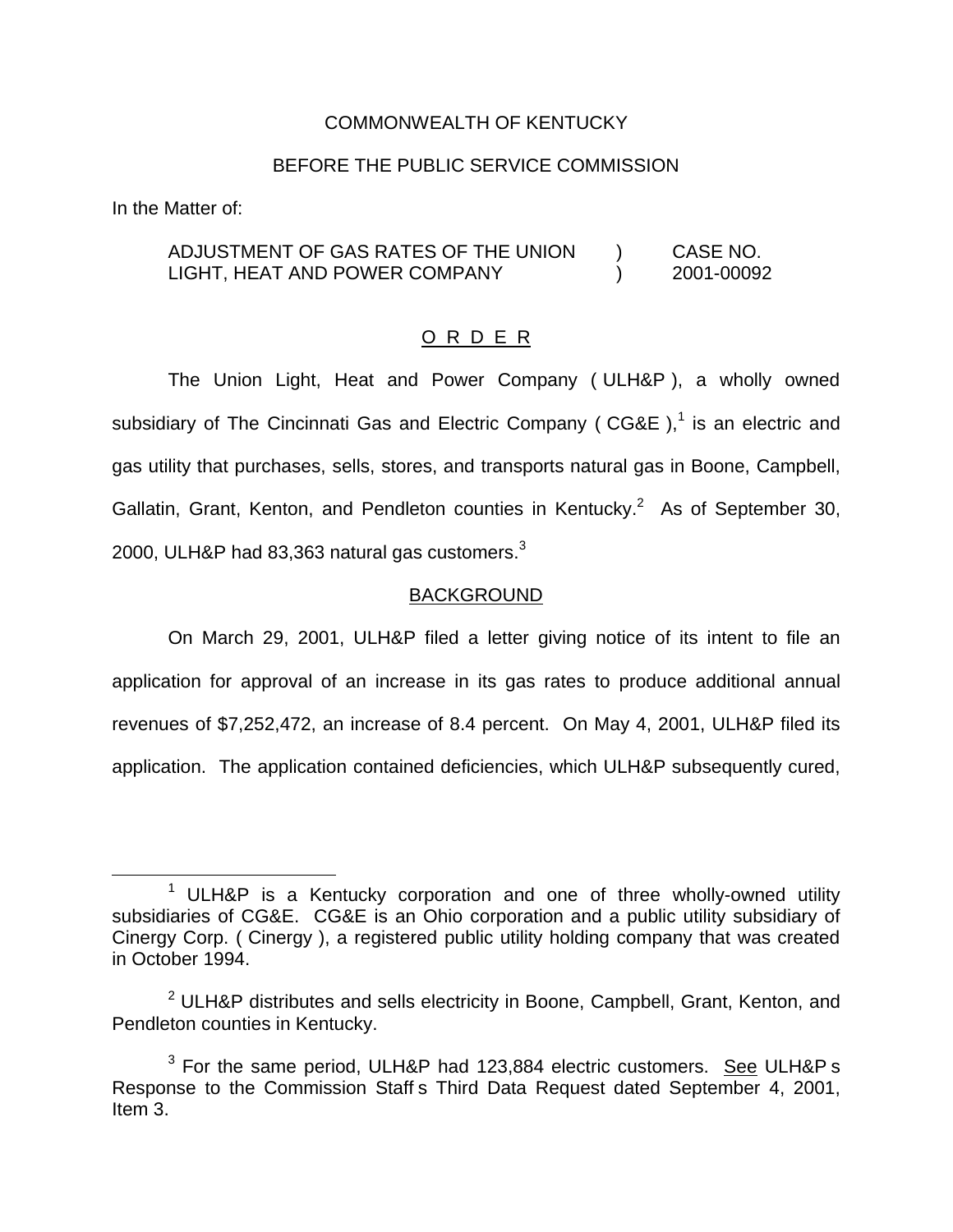and the application was considered filed as of June 6, 2001. $4$  ULH&P s application includes a proposal to establish an Accelerated Main Replacement Program ( AMRP ) Rider, a tracking mechanism that will permit ULH&P to recover the costs of its accelerated cast iron and bare steel main replacement program. To determine the reasonableness of the request, the Commission suspended the proposed rates for 5 months from their effective date pursuant to KRS 278.190(2) up to and including December 5, 2001. ULH&P voluntarily extended this suspension until January 15,  $2002^{5}$ 

The Attorney General of the Commonwealth of Kentucky, by and through his Office of Rate Intervention (AG), requested and was granted full intervention.<sup>6</sup>

On June 21, 2001, the Commission issued a procedural schedule to investigate ULH&P s rate application.<sup>7</sup> The schedule provided for discovery, intervenor testimony, rebuttal testimony by ULH&P, a hearing, and an opportunity for the parties to file post-

<sup>4</sup> The Commission rejected ULH&P s May 4, 2001 filing due to deficiencies noted by letter dated May 22, 2001. On June 6, 2001, ULH&P filed information in response to the deficiency letter, which the Commission determined cured the noted deficiencies.

<sup>&</sup>lt;sup>5</sup> On July 27, 2001, ULH&P filed a motion requesting an extension of 3 weeks to respond to various data requests. In its motion, ULH&P acknowledged that the extension would require the modification of the procedural schedule established by the Commission s June 21, 2001 and July 13, 2001 Orders. ULH&P stated that if the requested extension of time were granted, it would not implement its proposed rates prior to January 15, 2002. The Commission granted the requested extension by Order dated August 6, 2001.

 $6$  Stand Energy Company filed a motion to intervene on August 6, 2001. However, the Commission denied this motion by Order dated August 10, 2001 and denied reconsideration by Order dated September 13, 2001.

 $7$  The procedural schedule was subsequently amended by Commission Orders dated July 13, 2001, August 6, 2001, and August 30, 2001.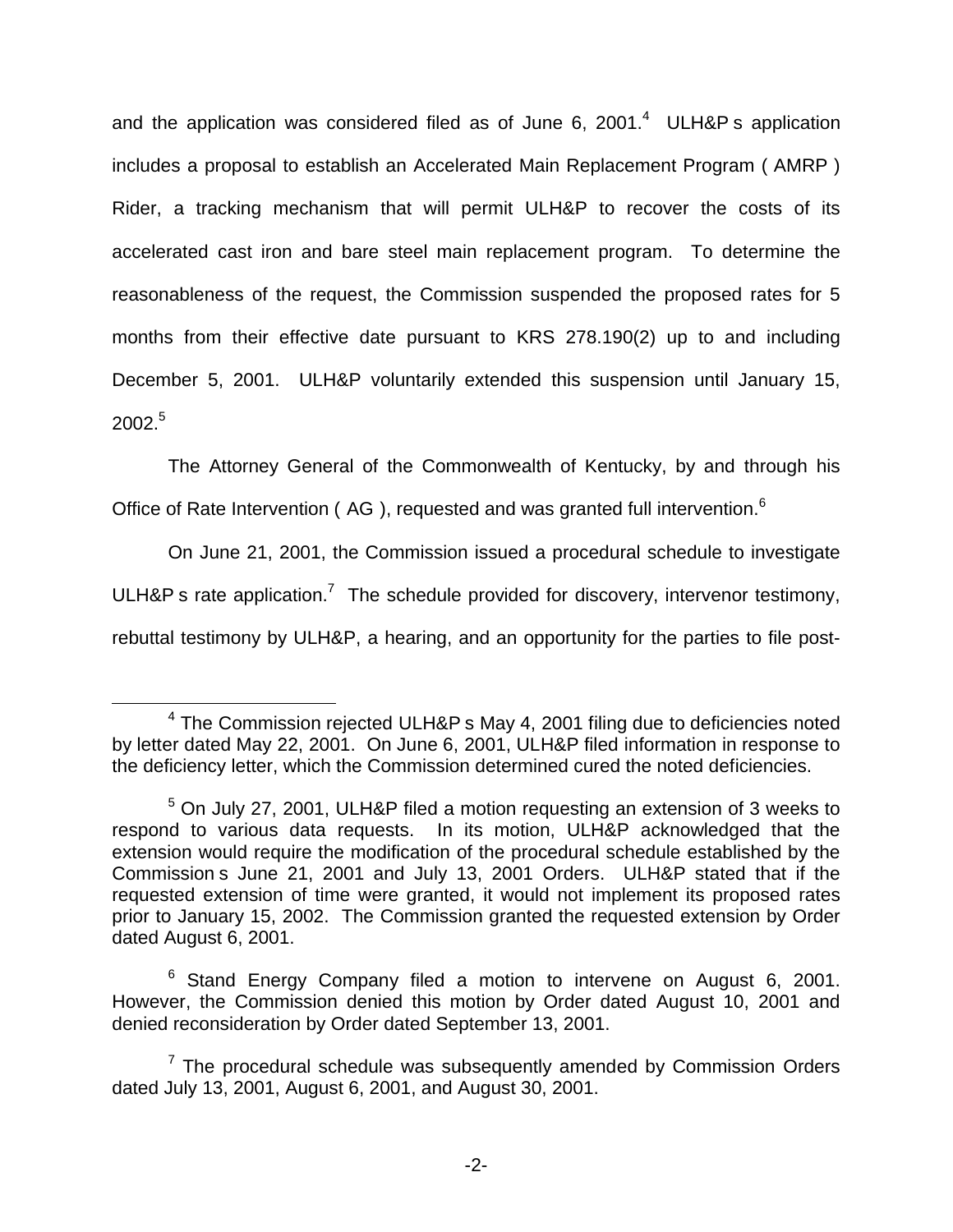hearing briefs. ULH&P filed its rebuttal testimony on November 13, 2001. ULH&P s rebuttal testimony contained revisions to several exhibits and proposed to update its capitalization to reflect balances as of September 30, 2001. These revisions indicated that ULH&P s requested increase in annual revenues should be \$7,006,120 rather than the \$7,252,472 originally proposed.<sup>8</sup> ULH&P s rebuttal testimony also included a proposal to establish an earnings sharing mechanism in conjunction with its proposed AMRP Rider. On November 21, 2001, the AG filed a motion to strike the earnings sharing mechanism testimony. The Commission granted the AG s motion to strike the earnings sharing mechanism rebuttal testimony at the hearing held at the Commission s offices in Frankfort, Kentucky on November 28 and 29, 2001.<sup>9</sup>

The procedural schedule provided for post-hearing briefs to be submitted by December 18, 2001. Both parties timely filed briefs and the case now stands submitted for a decision.

#### TEST PERIOD

ULH&P proposes the 12-month period ending September 30, 2000 as the test period for determining the reasonableness of the proposed rates. The AG also utilized this 12-month period. The Commission finds it is reasonable to utilize the 12-month period ending September 30, 2000 as the test period in this proceeding. In utilizing a

<sup>8</sup> Smith Rebuttal Testimony, Rebuttal PGS-1, page 1 of 8. Further, in ULH&P s responses to hearing data requests, ULH&P recognized the impact the use of a lower effective Kentucky income tax rate would have on its proposed revenue increase. Based on this information, ULH&P determined the increase would be \$6,690,249. See ULH&P s Response to the Commission Staff s Hearing Requests, Item 13.

<sup>&</sup>lt;sup>9</sup> Transcript of Evidence (T.E.), Volume I, November 28, 2001, at 13-14.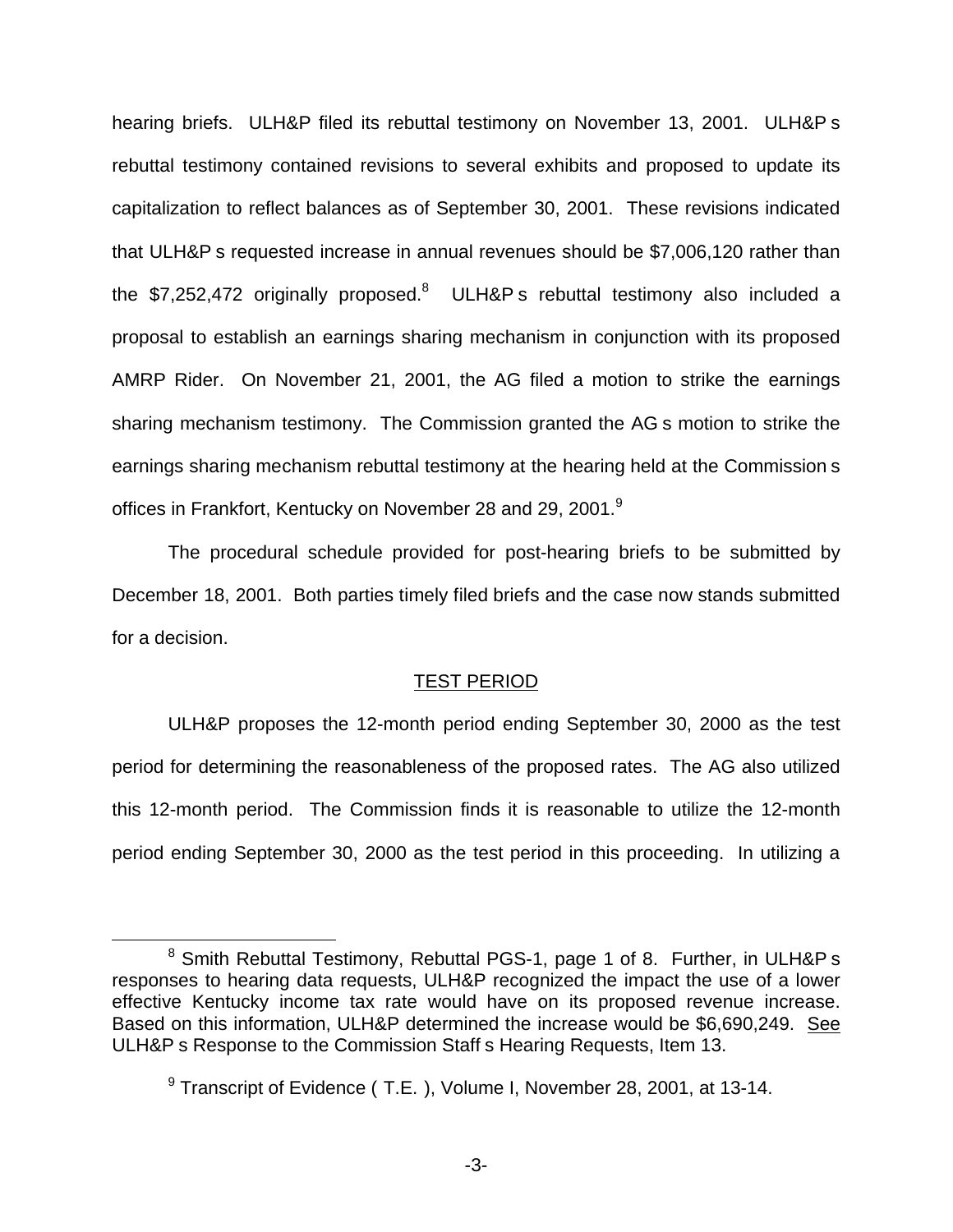historic test period, the Commission has given full consideration to appropriate known and measurable changes.

However, the Commission is concerned that approximately 7 months had passed between the end of the proposed test period and the filing of ULH&P s application. ULH&P testified that its rate application had been ready for filing in January 2001, but decided to delay filing at that time because there were many, many newspaper articles and a lot of bad publicity about the rising cost of gas and, quite bluntly, in deference to that, we chose to hold up the filing for a couple of months to see where that was going and to get that behind us.  $10$  ULH&P agreed that the data should be as good as possible, but it believes the delay was a good decision given the circumstances. ULH&P noted that the Commission has accepted applications with test periods older than the 7 months existing in this case.

While the Commission may have in the past accepted rate case applications with older test periods, ULH&P should not have relied on that fact to justify the time lapse in this case. When ULH&P decided to delay the filing of its application, it should have considered using a more current test period, such as the 12-months ending December 31, 2000. However, as stated above, the Commission in this case will accept the use of the 12-month period ending September 30, 2000 as the test period in this case. In future rate case applications where a historical test period is utilized, the Commission will expect a more current test period to be used.

<sup>10</sup> Id. at 203-204.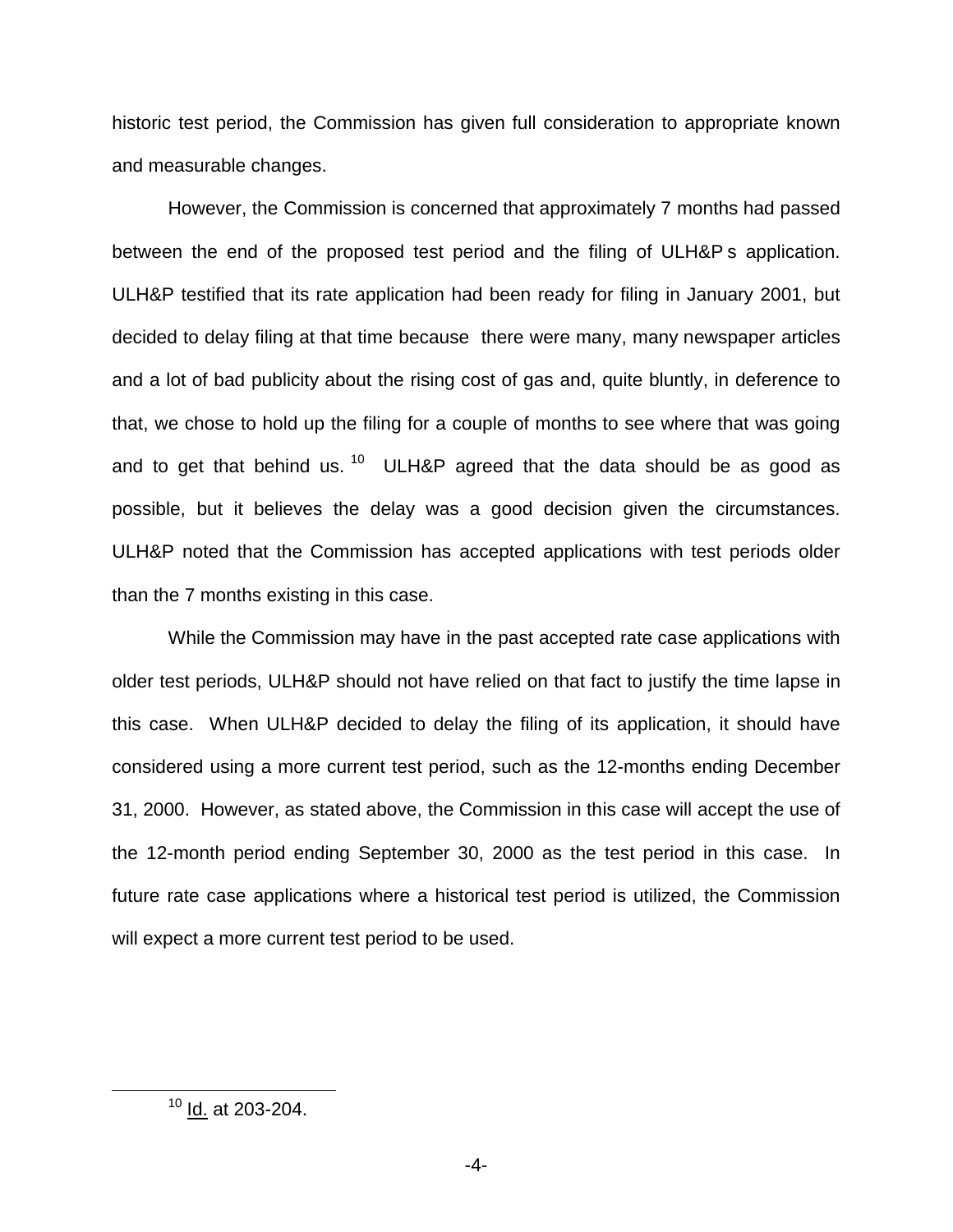#### RATE BASE

In its application, ULH&P proposed an adjusted jurisdictional gas rate base of  $$115,214,653$ , which it revised in its rebuttal testimony to  $$111,603,466$ .<sup>11</sup> The AG proposes an adjusted jurisdictional gas rate base of \$108,968,790.<sup>12</sup> Both ULH&P and the AG utilized these jurisdictional gas rate bases to determine their respective jurisdictional rate base ratios, which were applied to ULH&P s total company jurisdictional capitalization to determine ULH&P s jurisdictional gas capitalization. ULH&P originally determined its jurisdictional rate base ratio to be 39.760 percent, but in its rebuttal testimony revised the ratio to  $42.636$  percent.<sup>13</sup> The AG determined the jurisdictional rate base ratio to be  $42.092$  percent.<sup>14</sup>

In previous Commission decisions when a jurisdictional rate base ratio has been utilized, the rate base used to calculate the ratio has not been the same as the rate

<sup>&</sup>lt;sup>11</sup> During discovery, ULH&P indicated that it had not properly handled certain accumulated deferred income taxes when calculating its jurisdictional gas rate base. In its rebuttal testimony, ULH&P corrected this error as well as adjusted the balances used for the cash working capital allowance, other rate base items, and accumulated deferred income taxes. See Application Workpaper WPD-2.10b and Smith Rebuttal Testimony, Rebuttal PGS-3, page 2 of 2.

<sup>&</sup>lt;sup>12</sup> Henkes Direct Testimony, Schedule RJH-4.

<sup>&</sup>lt;sup>13</sup> Application Workpaper WPD-2.10b and Smith Rebuttal Testimony, Rebuttal PGS-3, page 1 of 2.

<sup>&</sup>lt;sup>14</sup> Henkes Direct Testimony, Schedule RJH-4.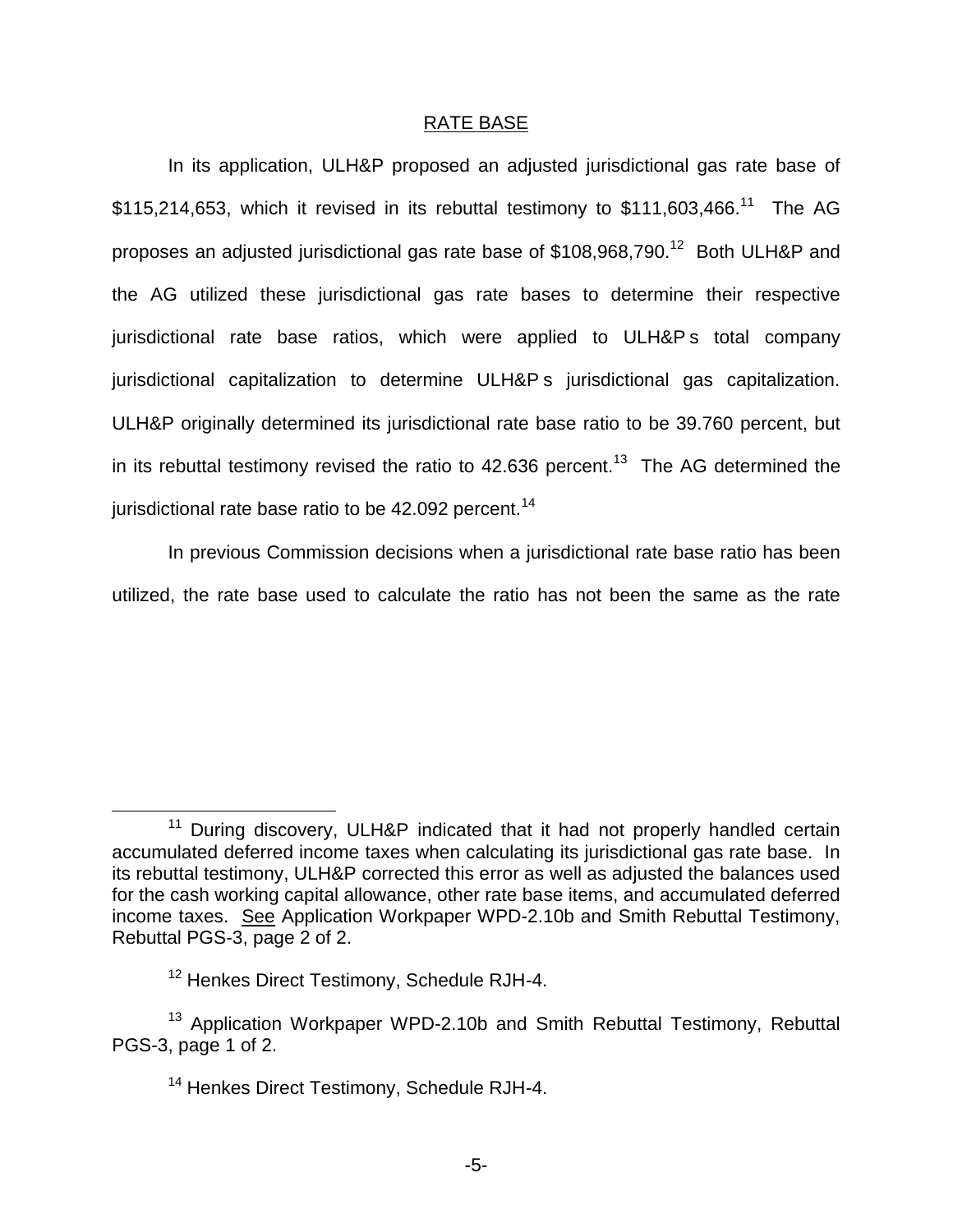base used for rate-making purposes.<sup>15</sup> The jurisdictional rate base ratio reflects the jurisdictional rate base as of test-year end before recognizing rate-making adjustments applicable to either electric or gas operations. Neither ULH&P nor the AG have argued in this case that the Commission should depart from its previous approach in determining the jurisdictional rate base ratio.

#### Jurisdictional Rate Base Ratio

The Commission has reviewed the proposed jurisdictional gas rate base ratios and has made the following modifications:

Other Materials and Supplies. In determining the total company jurisdictional rate base, ULH&P and the AG include \$692,525 as the 13-month average balance for Other Materials and Supplies, with \$286,282 allocated to jurisdictional gas operations. Included in this average balance is the 13-month average balance for Account No. 163

 Stores Expense Undistributed. Both ULH&P and the AG allocated 41.34 percent of the 13-month average balance to jurisdictional gas operations.<sup>16</sup> However, a review of ULH&P s trial balance as of test-year end identifies Account No. 163 as Stores Expense

<sup>&</sup>lt;sup>15</sup> See Case No. 91-370, Application of The Union Light, Heat and Power Company to Adjust Electric Rates, final Order dated May 5, 1992, at 9 and Appendix B; Case No. 92-346, The Application of The Union Light, Heat, and Power Company for an Adjustment of Rates, final Order dated July 23, 1993, at 10 and Appendix B; Case No. 98-426, Application of Louisville Gas and Electric Company for Approval of an Alternative Method of Regulation of Its Rates and Service, final Order dated January 7, 2000, at 63 and Appendix B; and Case No. 2000-080, The Application of Louisville Gas and Electric Company to Adjust Its Gas Rates and to Increase Its Charges for Disconnecting Service, Reconnecting Service and Returned Checks, final Order dated September 27, 2000, at 23 and Appendix C.

<sup>&</sup>lt;sup>16</sup> Application Workpaper WPB-5.1c.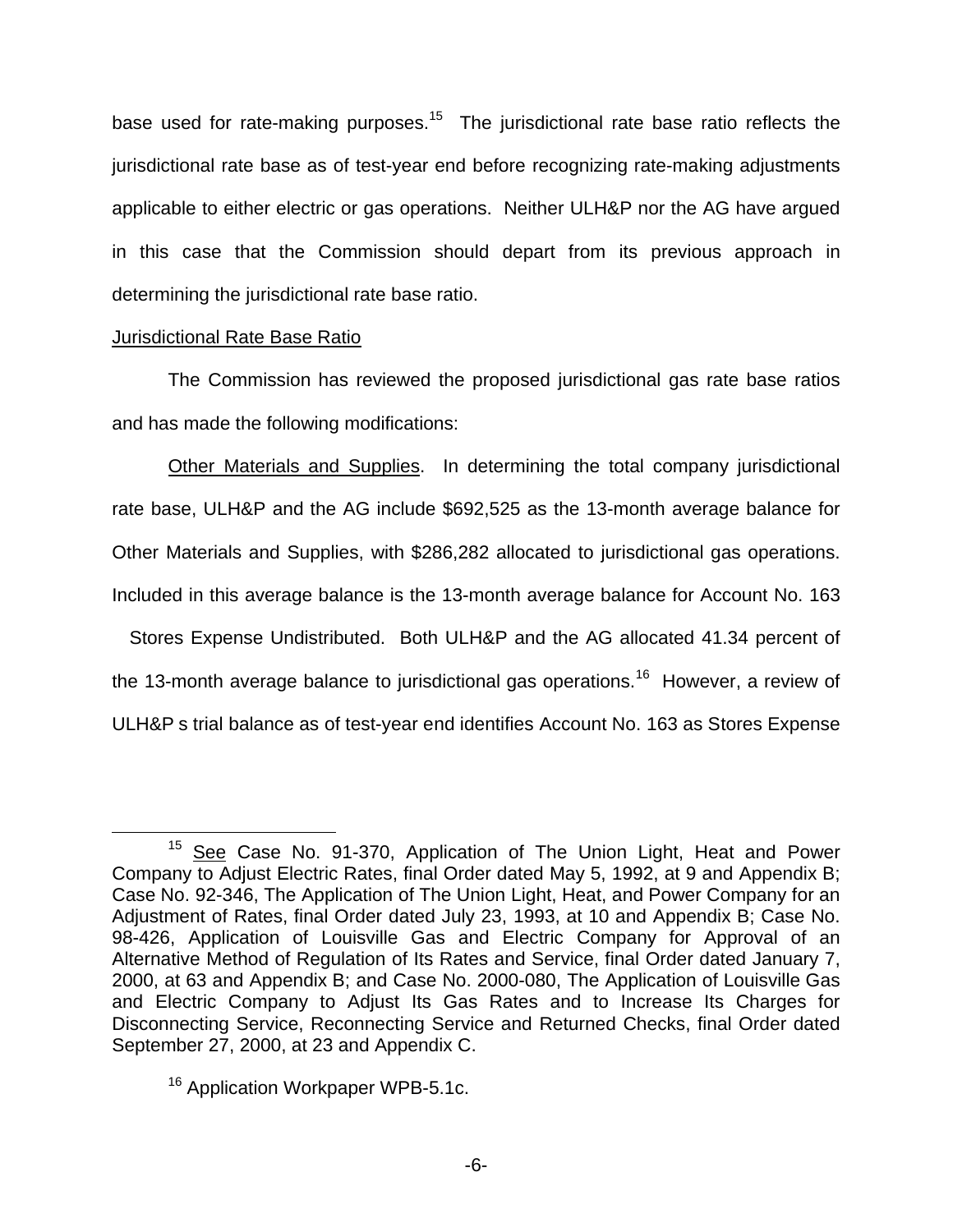Electric Distribution.<sup>17</sup> ULH&P s jurisdictional gas rate base should not include amounts that are related to its electric operations. Therefore, the Commission has allocated 100 percent of the 13-month average balance for Account No. 163 to ULH&P s jurisdictional electric rate base. The Commission has included \$135,355 as the 13-month average balance for Other Materials and Supplies in the jurisdictional gas rate base.

PSC Assessment. ULH&P s total company jurisdictional and jurisdictional gas rate bases include the 13-month average balance for its PSC Assessment as a prepayment. ULH&P acknowledges that the Commission in previous cases has not included the PSC Assessment as a prepayment in rate base. However, it argues that the assessment is for the purpose of maintaining the operations of the Commission and that the assessment is paid prior to the period to which it applies.<sup>18</sup> ULH&P reasons that the PSC Assessment should be included in its respective rate bases because it represents a cash outlay for a prepaid expense and should be treated as other prepaid items.<sup>19</sup>

The AG removed the 13-month average balance of the PSC Assessment from his determination of jurisdictional gas rate base, but retained the PSC Assessment in the determination of his jurisdictional electric and total company jurisdictional rate

<sup>&</sup>lt;sup>17</sup> ULH&P s Response to the Commission Staff s First Data Request dated April 25, 2001, Item 9(a), page 10 of 16 and Item 10, page 1 of 8.

<sup>&</sup>lt;sup>18</sup> ULH&P Brief at 18.

<sup>&</sup>lt;sup>19</sup> ULH&P s Response to the Commission Staff s Second Data Request dated July 10, 2001, Item 19.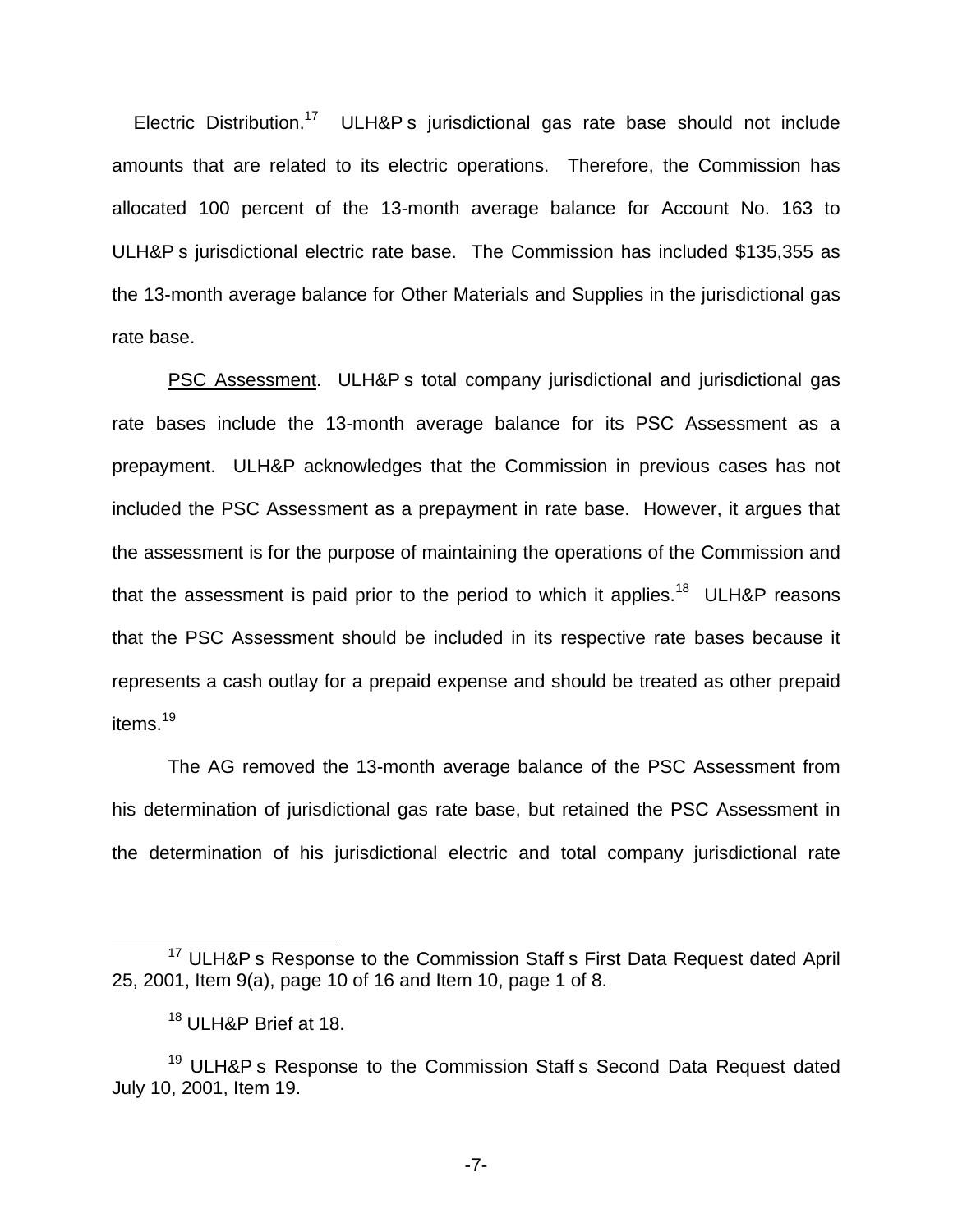bases. $20$  The AG argues that consistent with previous Commission practice, the PSC Assessment should be excluded from the prepayment balance included in the jurisdictional gas rate base calculation.<sup>21</sup> The AG contends that in order to properly achieve the Commission s desired rate-making effect on gas operations, it is appropriate to include the PSC Assessment in the jurisdictional electric and total company jurisdictional rate bases. He further argues that if the PSC Assessment is excluded from all rate base calculations, the only way to reflect that exclusion when determining ULH&P s jurisdictional gas capitalization is to treat the amounts related to the PSC Assessment as a non-jurisdictional capital component. This non-jurisdictional component should then be excluded from total company capitalization before applying the jurisdictional rate base ratio. $^{22}$ 

In three previous ULH&P cases, $^{23}$  the Commission has rejected the inclusion of the PSC Assessment in the determination of rate base, and we are not persuaded by ULH&P s current argument. In its current argument, ULH&P notes that the PSC Assessment is a maintenance tax levied on its gross receipts. ULH&P is notified on or before July 1 of each year of the amount assessed against it, and the assessment is due and payable on or before July 31 of that same year. As such, the annual

<sup>&</sup>lt;sup>20</sup> Henkes Direct Testimony, Schedule RJH-4.

 $21$  Id. at 27.

 $22$  AG s Response to the Commission Staff s First Data Request dated October 18, 2001, Item 2.

<sup>&</sup>lt;sup>23</sup> See Case No. 90-041, An Adjustment of Gas and Electric Rates of The Union Light, Heat and Power Company, final Order dated October 2, 1990, at 10; Case No. 91-370, May 5, 1992 Order at 4-5; and Case No. 92-346, July 23, 1993 Order at 4-5.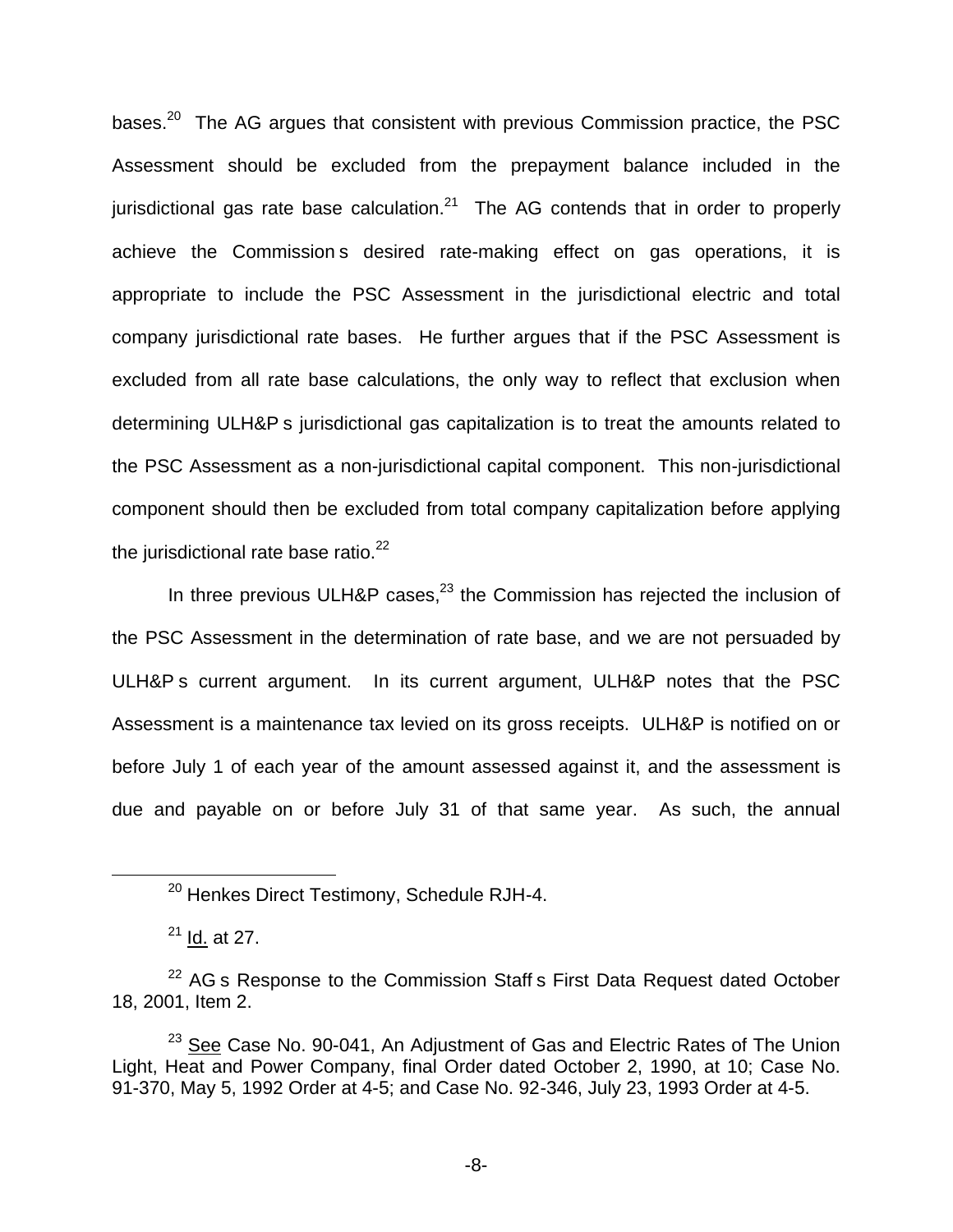assessment is a liability that ULH&P must pay each year, not unlike its state and federal income taxes. ULH&P s payment of this liability does not constitute the prepayment of an expense.

The assessment is due by a specific date, which is no less than a month after ULH&P is notified of the current year s assessment. ULH&P appears to be arguing that since the assessment provides the funding of the Commission s ongoing operations, this establishes the payment of the assessment as a prepayment. The proper accounting classification of this transaction should be dependent upon what the payment of the PSC Assessment represents to ULH&P and not the fact that the Commission s ongoing operations are funded by it.

The Commission believes that the payment of the PSC Assessment is more like the payment of a tax liability, like income taxes, rather than the prepayment of an expense, like insurance. While the Commission will not require ULH&P in this case to change its accounting for its payment of the PSC Assessment, it should include in its next rate case a narrative explanation of why the PSC Assessment should not be recorded as an accrued liability rather than a prepayment.

The Commission also does not accept the AG s argument that the PSC Assessment should only be excluded from the jurisdictional gas rate base. The AG appears to believe that this exclusion is related solely to determining the jurisdictional rate base ratio. This is not a correct assumption. In previous cases, the Commission has excluded the PSC Assessment from the determination of the jurisdictional rate

-9-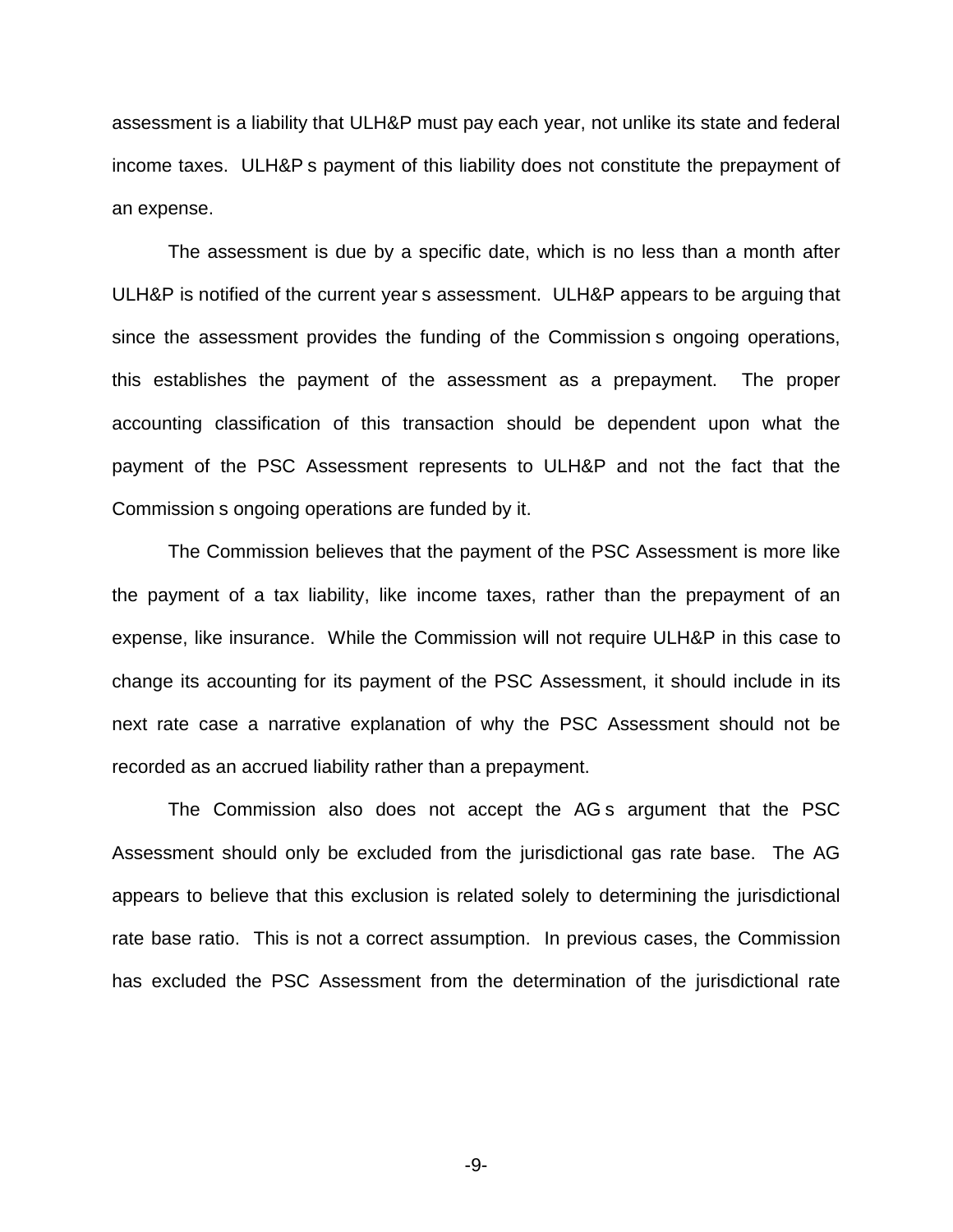bases used to determine the jurisdictional rate base ratio. $24$  In those cases, the Commission determined that it was inappropriate and unreasonable for the utility to earn a return on the PSC Assessment as well as recover the assessment through rates. The Commission believes it is reasonable and appropriate that this determination apply to the calculation of the jurisdictional rate bases for ULH&P s gas operations and the total company.

The AG s argument is also based on the assumption that rate base and capitalization are equal. However, while accepting this theoretical concept, the Commission has long recognized that a utility s rate base is rarely equal to its capitalization. This is the situation in the current case. There are numerous reasons why rate base and capitalization are not equal. There has been no evidence provided to establish that the PSC Assessment has been funded exclusively with capital. Thus, the Commission does not agree with the AG s suggestion that the amount of the PSC Assessment removed from the jurisdictional rate base calculations should be treated as a non-jurisdictional adjustment that is removed from the capitalization.

Therefore, the Commission finds that it is appropriate to exclude the PSC Assessment from the 13-month average balance of prepayments included in the determination of the jurisdictional gas rate base and the total company jurisdictional rate base.

Deferred Assets Merger-Related Costs and 1992 Downsizing. ULH&P proposes to include in its jurisdictional gas rate base and the total company

 $24$  See Case No. 91-370, May 5, 1992 Order, Appendix B; Case No. 92-346, July 23, 1993 Order, Appendix B; and Case No. 2000-080, September 27, 2000 Order, Appendix C.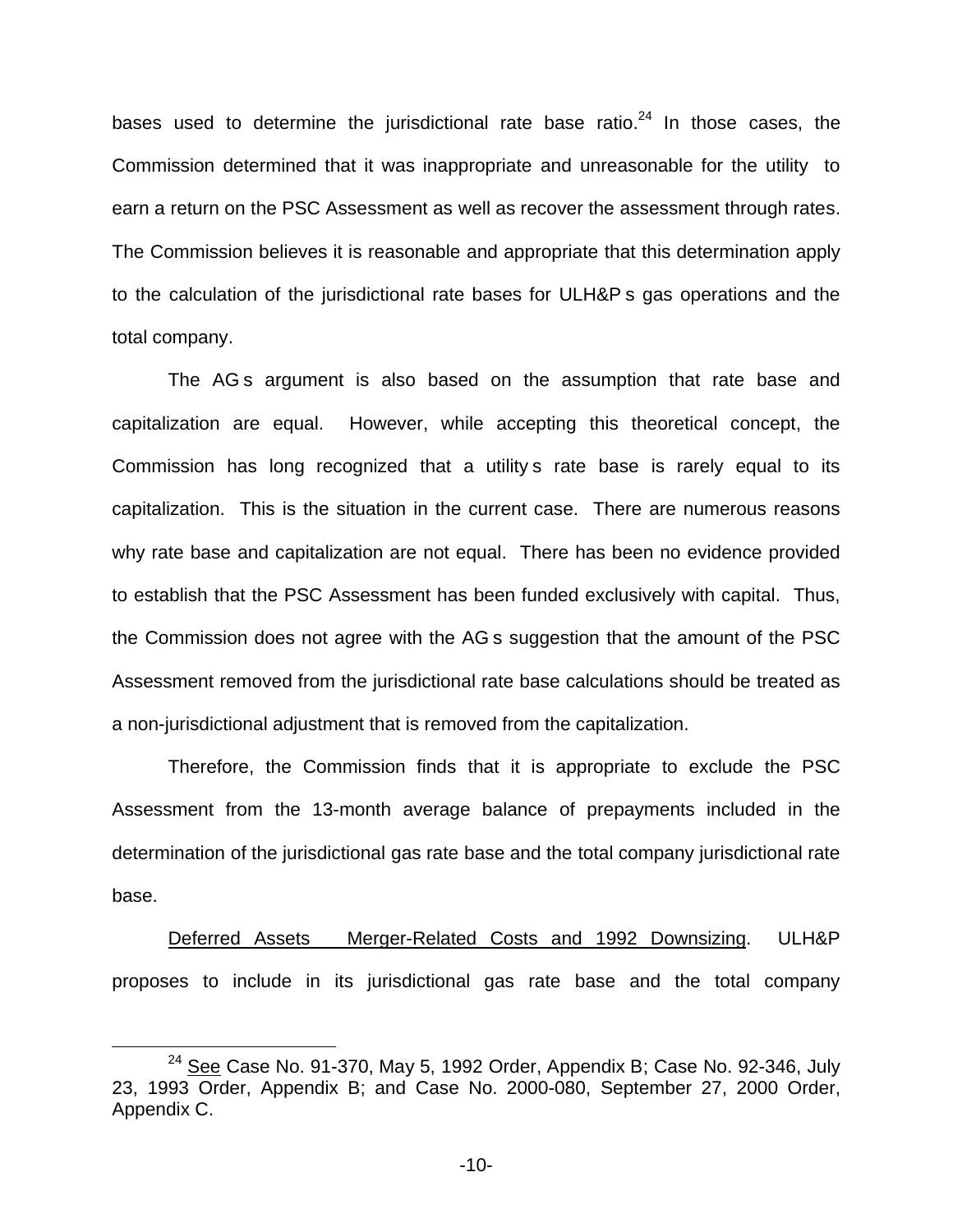jurisdictional rate base the unamortized balances of certain Cinergy merger-related costs and costs associated with its 1992 downsizing program. $25$  Concerning the Cinergy merger-related costs, ULH&P argues for rate base inclusion of these deferred costs because the costs were incurred for the purpose of providing more efficient service to ratepayers and that it has had no opportunity to either recover the costs or earn a return on the unamortized balances. ULH&P also contends that the inclusion of these costs in rate base will provide utilities with an incentive to undertake other costcutting measures. Regarding the 1992 downsizing costs, ULH&P argues that the stated reasons for including the Cinergy merger-related costs are also applicable to the 1992 downsizing costs. ULH&P also argues that since it has shouldered the burden of this cost cutting measure since 1993, it is now the ratepayers turn to shoulder the burden.<sup>26</sup>

The AG opposes the inclusion of the deferred assets associated with mergerrelated costs and the 1992 downsizing costs in ULH&P s jurisdictional gas rate base. The AG notes that ULH&P deferred these merger-related costs between 1994 and 1996 on its books, but has not amortized those balances. The AG states that ULH&P has admitted that it did not seek the prior approval of the Commission to create these deferrals. While the AG acknowledges ULH&P s claim that the Commission has permitted the deferral and amortization of similar costs, he argues that the proposed rate-making treatment for the merger-related deferrals does not reflect Commission

 $25$  The Cinergy merger-related costs are identified as merger costs to achieve savings, merger transaction costs, and merger costs to achieve savings related to the 1994 Voluntary Early Retirement Program ( 1994 VERP ). The Commission authorized the amortization of the 1992 downsizing program in Case No. 92-346. See Case No. 92-346, July 23, 1993 Order, at 26-27 and Appendix D.

 $26$  ULH&P Brief at 15-17.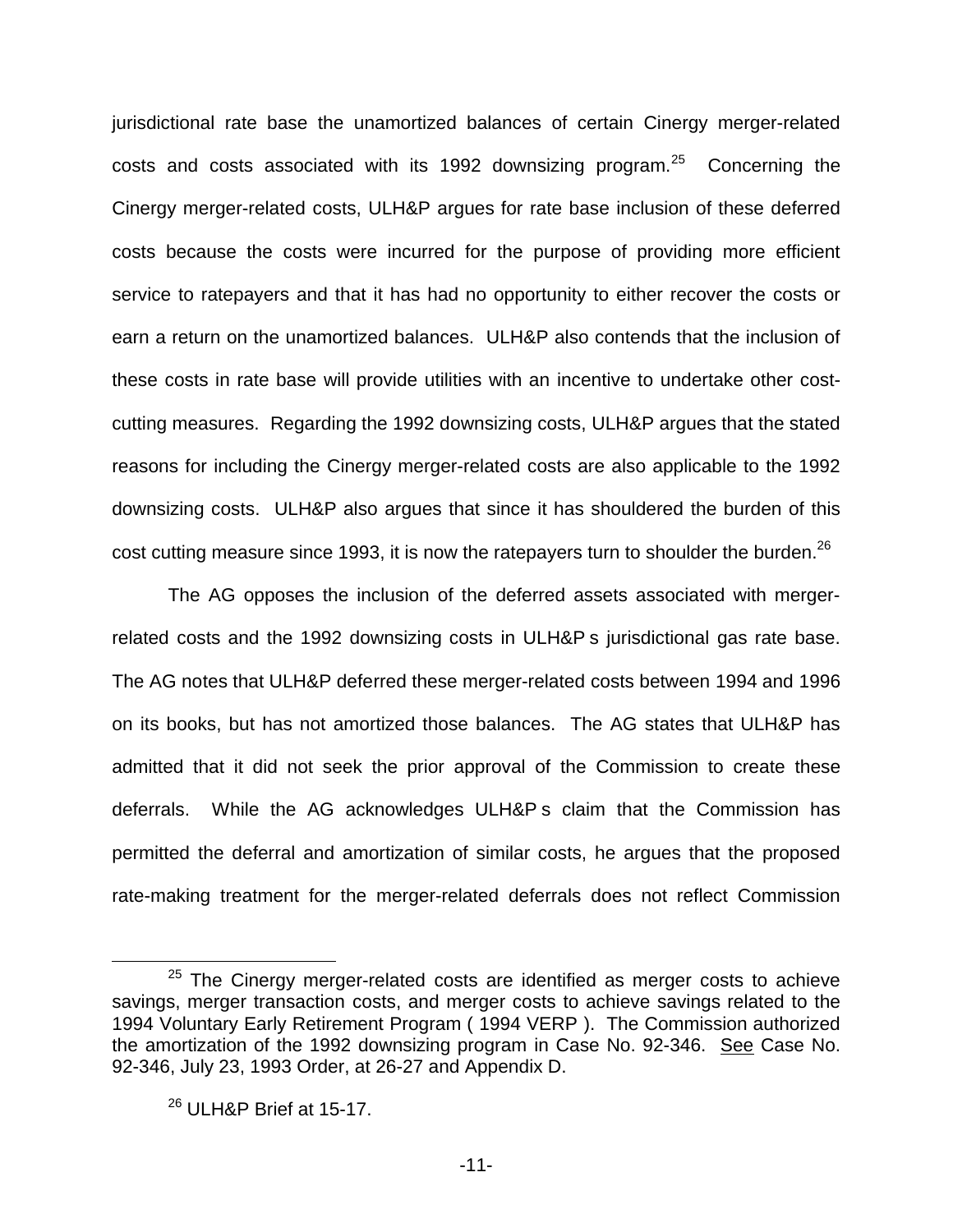practice. The AG also notes that neither the merger-related costs nor the associated savings resulting from the merger and the 1994 VERP have been recognized in ULH&P s rates. Concerning the 1992 downsizing costs, the AG argues that the Commission has already determined that the unamortized balance of this deferral should not be included in the jurisdictional gas rate base, and ULH&P has provided no justification to change that decision in this case.<sup>27</sup> As with the PSC Assessment, the AG proposes that these deferred assets should be excluded from the jurisdictional gas rate base, but included in the total company jurisdictional rate base. The AG s proposal is based on the same reasoning used for the treatment of the PSC Assessment.<sup>28</sup>

The Commission is not persuaded by the arguments of ULH&P for including either the merger-related costs or the 1992 downsizing costs. In previous energy utility decisions, the Commission has not allowed both the recovery of costs through amortization and the earning of a return on the unamortized deferred asset balances. The Commission articulated its reasoning in ULH&P s last gas rate case when it stated:

To allow amortization of the costs and a return on the unamortized portion would inappropriately shift the expense of downsizing solely to the ratepayers. As both the ratepayers and shareholders should enjoy future benefits from downsizing, they should share its concomitant expenses. This can be accomplished by excluding any return on the unamortized portion of the downsizing costs.29

The Commission believes that this reasoning is still valid, and no evidence or argument has been provided in this proceeding that convinces us otherwise. ULH&P s argument

<sup>&</sup>lt;sup>27</sup> Henkes Direct Testimony at 15-19.

<sup>&</sup>lt;sup>28</sup> AG s Response to the Commission Staff s First Data Request dated October 18, 2001, Item 2.

<sup>29</sup> Case No. 92-346, July 23, 1993 Order at 7.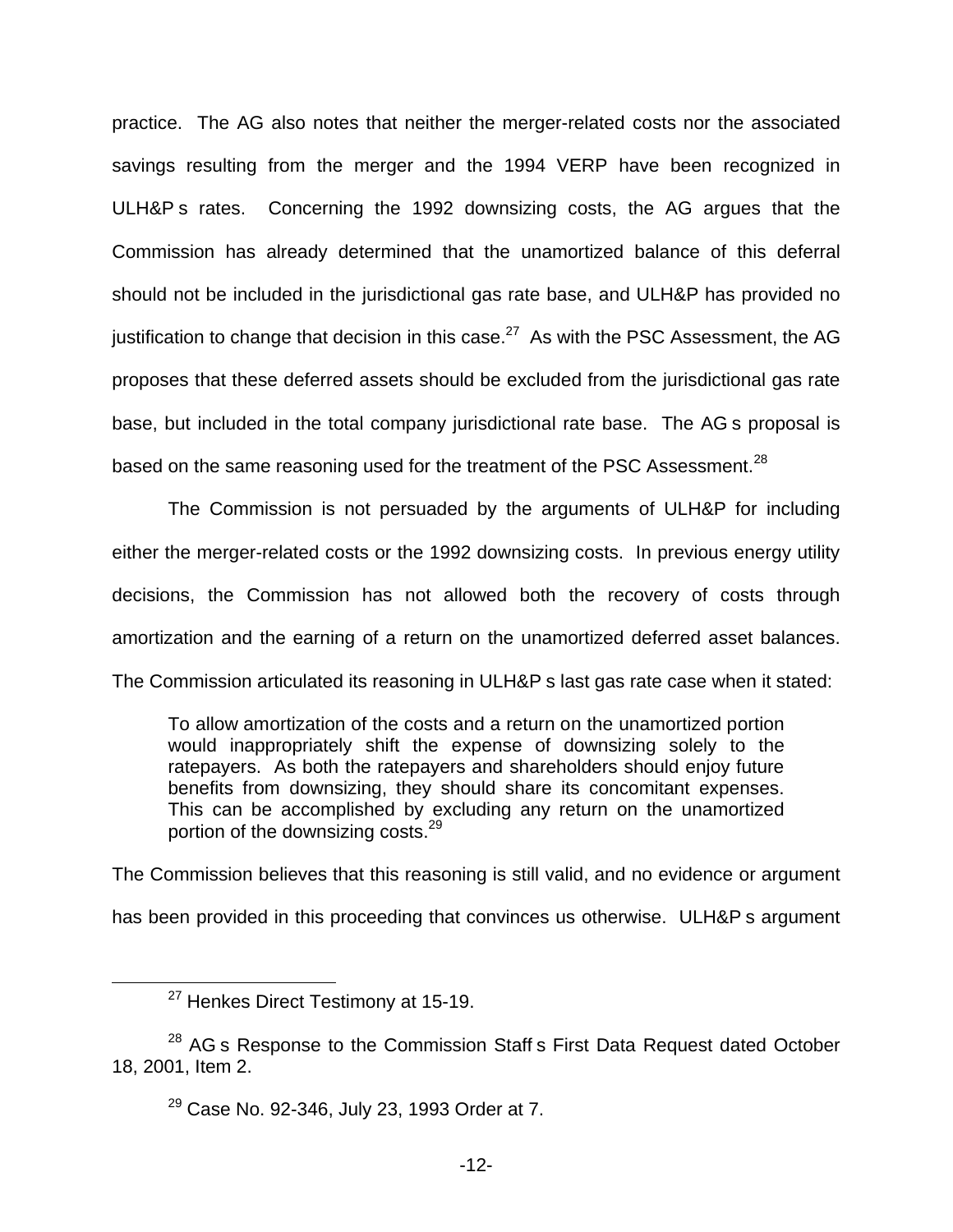that it has had no opportunity to either recover the costs or earn a return on the unamortized balances of the merger-related costs is unfounded. The failure to have an opportunity to recover the merger-related costs rests with ULH&P, as it has decided when general rate cases would be filed before the Commission. For energy utilities, the Commission in several previous cases has not authorized the earning of a return on the unamortized balance in order to achieve a sharing of the cost burden between ratepayers and shareholders. Further, the Commission believes ULH&P s incentive argument is not relevant to this issue. ULH&P and its parent CG&E proceeded with the creation of Cinergy without such incentives from this Commission. ULH&P s belief that it alone has shouldered the 1992 downsizing costs is incorrect, for it has recovered the amortization expense for the downsizing through rates since 1993.

As with the PSC Assessment, the Commission is not persuaded by the AG s arguments that these deferred assets should be excluded from the jurisdictional gas rate base but included in the total company jurisdictional rate base. The AG has not offered any argument that justifies one approach for computing the jurisdictional gas rate base and a different approach for computing the total company jurisdictional rate base. Likewise, the AG has not established that these deferred assets were funded solely by capital, and the Commission will not treat the amount of these deferred assets as a non-jurisdictional adjustment that is removed from the capitalization.

Therefore, the Commission will exclude from the determination of both the jurisdictional gas rate base and the total company jurisdictional rate base the deferred assets associated with the Cinergy merger-related costs and the 1992 downsizing costs. The amortization of these costs is discussed later in this Order.

-13-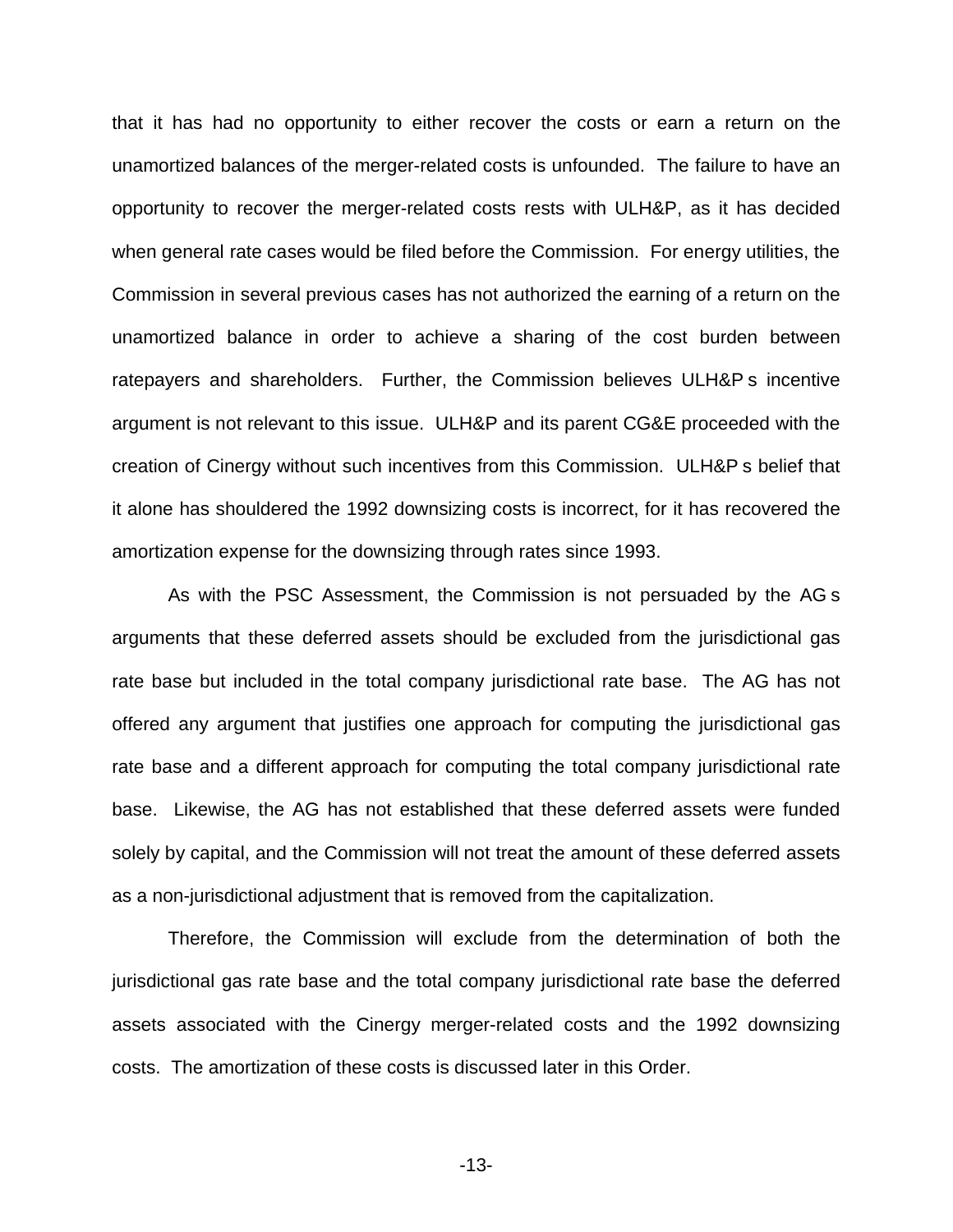The Commission is also concerned that ULH&P deferred the Cinergy mergerrelated costs and created deferred assets without prior Commission approval. Contrary to ULH&P s belief,<sup>30</sup> the Commission s approval of Cinergy s acquisition of control over ULH&P in Case No. 94-104<sup>31</sup> did not authorize the creation of these deferred assets. Therefore, the Commission finds that in the future, ULH&P shall formally apply for Commission approval before accruing a cost as a deferred asset, regardless of the ratemaking treatment that the Commission has afforded a similar cost in previous rate case proceedings. The Commission will consider each deferred cost proposal independently and consider the circumstances associated with each proposal.

Accumulated Depreciation. Both ULH&P and the AG recognized in the determination of their respective jurisdictional rate base ratios the normalization of test year depreciation expense for both gas and electric operations. The normalization of the gas depreciation expense was determined by ULH&P to be a reduction of \$465,727 while the electric depreciation expense was determined to be a reduction of \$481,242.<sup>32</sup>

Consistent with the approach used by the Commission in previous rate cases, we will not recognize the depreciation normalization adjustment in the determination of the jurisdictional rate base ratio. The Commission usually recognizes this normalization as

 $30$  T.E., Volume I, November 28, 2001, at 106-107. At the hearing, ULH&P stated its belief that the Commission s Order in Case No. 94-104 allowed it to seek recovery of the merger-related costs in its next gas rate case. No citation to the Commission s May 13, 1994 Order in Case No. 94-104 was provided supporting that belief.

<sup>&</sup>lt;sup>31</sup> Case No. 94-104, Application of The Cincinnati Gas & Electric Company and Cinergy Corp. for Approval of the Acquisition of Control of The Union Light, Heat & Power Company by Cinergy Corp., final Order dated May 13, 1994.

<sup>&</sup>lt;sup>32</sup> Application Workpaper WPB-6a.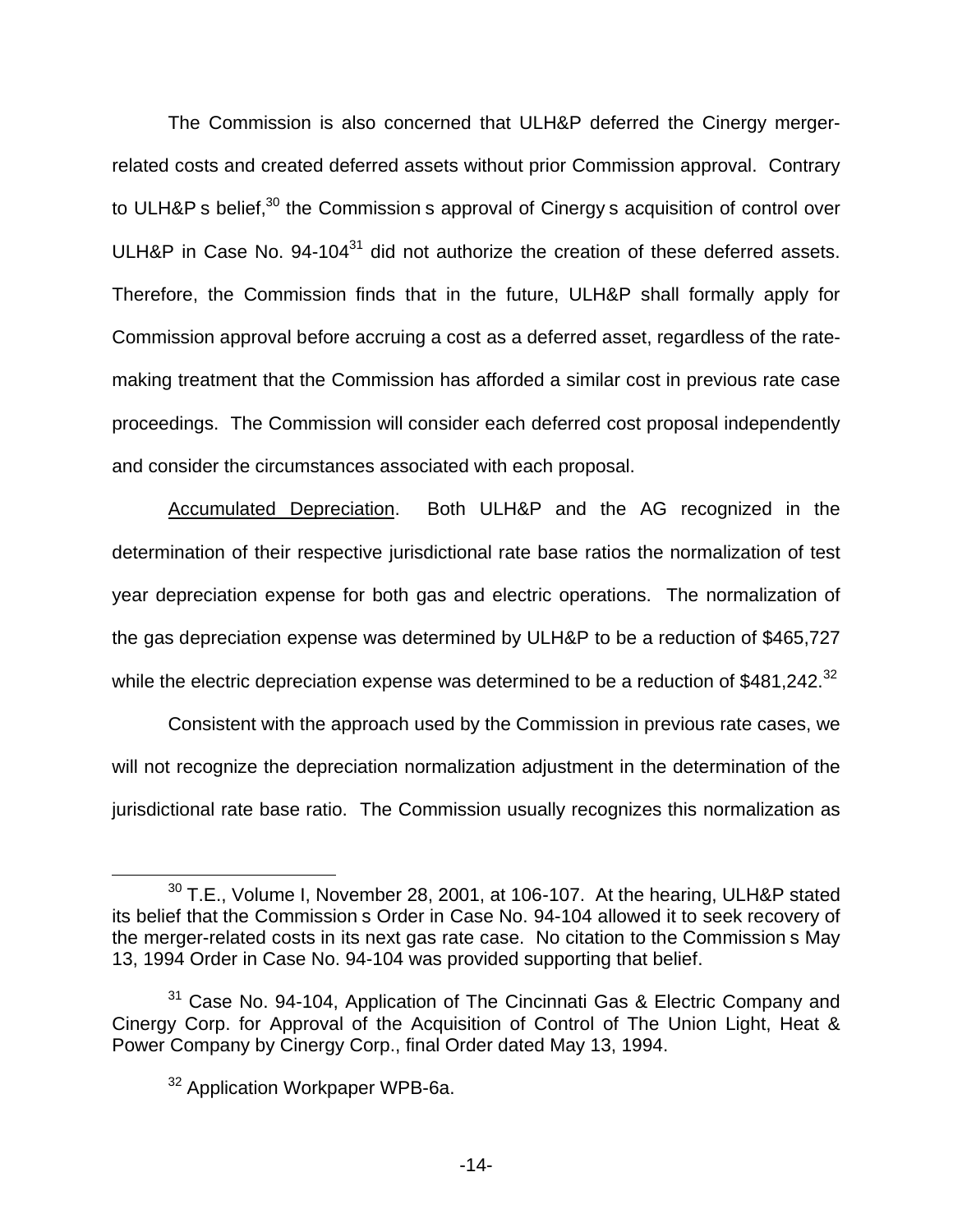an adjustment to the accumulated depreciation balance included in the rate base used for rate-making purposes. It is not recognized when the jurisdictional rate base ratio is being determined. In addition, there is no evidence in the record supporting ULH&P s statement that a normalization of its electric depreciation expense for the 12 months ending September 30, 2000 results in a reduction of \$481,242.

However, when determining the jurisdictional gas rate base for rate-making purposes, the Commission will recognize as an adjustment to the accumulated depreciation balance the test-year normalization of ULH&P s gas depreciation expense, as found reasonable in this Order.

Allowance for Funds Used During Construction Adjustment. In determining the total company jurisdictional rate base and the jurisdictional gas rate base, ULH&P included the Allowance for Funds Used During Construction ( AFUDC ) Offset to Net Operating Income ( AFUDC Offset ). ULH&P increased its jurisdictional gas rate base by \$117,260.<sup>33</sup> ULH&P contends this item should be included in the determination of the rate base because:

AFUDC is comparable to depreciation in that both of those affect the original cost net plant balance. Depreciation adjustments typically are reflected as one half of that amount adjusted to the rate base. Correspondingly, an AFUDC adjustment should increase rate base by one half of that amount. Again, the logic holds between both depreciation and AFUDC. They affect rate base comparably. Therefore adjustments of those two items should affect rate base comparably.<sup>34</sup>

<sup>&</sup>lt;sup>33</sup> ULH&P later concluded that the adjustment should reflect an incremental increase, and accepted a calculation provided by the AG of an increase of \$48,935. See Smith Rebuttal Testimony at 5 and the AG s Response to ULH&P s First Data Request dated October 18, 2001, Item 47.

<sup>&</sup>lt;sup>34</sup> T.E., Volume I, November 28, 2001, at 103.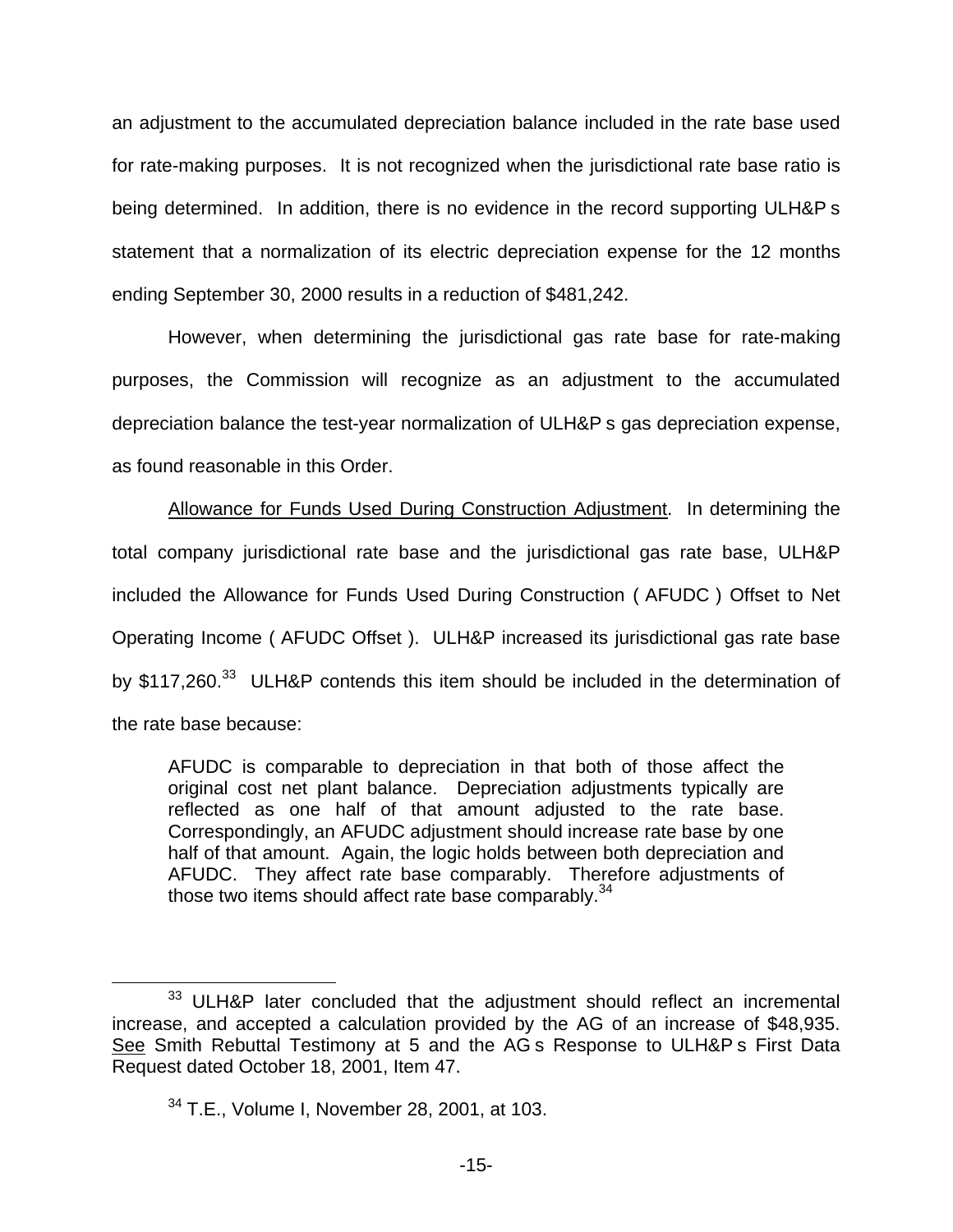The AG opposes the inclusion of the AFUDC Offset in the determination of the jurisdictional gas rate base and the total company jurisdictional rate base. He argues the Commission has never allowed a similar adjustment to rate base in previous cases. The AG also contends the original adjustment proposed by ULH&P is conceptually flawed, incorrectly calculated, and significantly overstated.<sup>35</sup>

The AFUDC Offset is necessitated by how Construction Work in Progress ( CWIP ) is treated in the determination of the utility s rate base. The Commission has determined in previous cases that If a utility is allowed to include the balance of all CWIP including the CWIP subject to AFUDC in its rate base at test-year end, a corresponding adjustment must be recognized in the revenue requirements to achieve proper matching. <sup>36</sup> Because all CWIP is included in ULH&P s jurisdictional gas rate base, it will have the opportunity to earn a return on that CWIP, even the CWIP subject to AFUDC. The inclusion of the AFUDC Offset in rate base would allow ULH&P the opportunity to earn a return on an adjustment to revenue requirements that resulted from ULH&P being allowed the opportunity to earn a return on CWIP subject to AFUDC.

<sup>&</sup>lt;sup>35</sup> Henkes Direct Testimony at 31.

 $36$  Case No. 92-346, July 23, 1993 Order, at 36-37,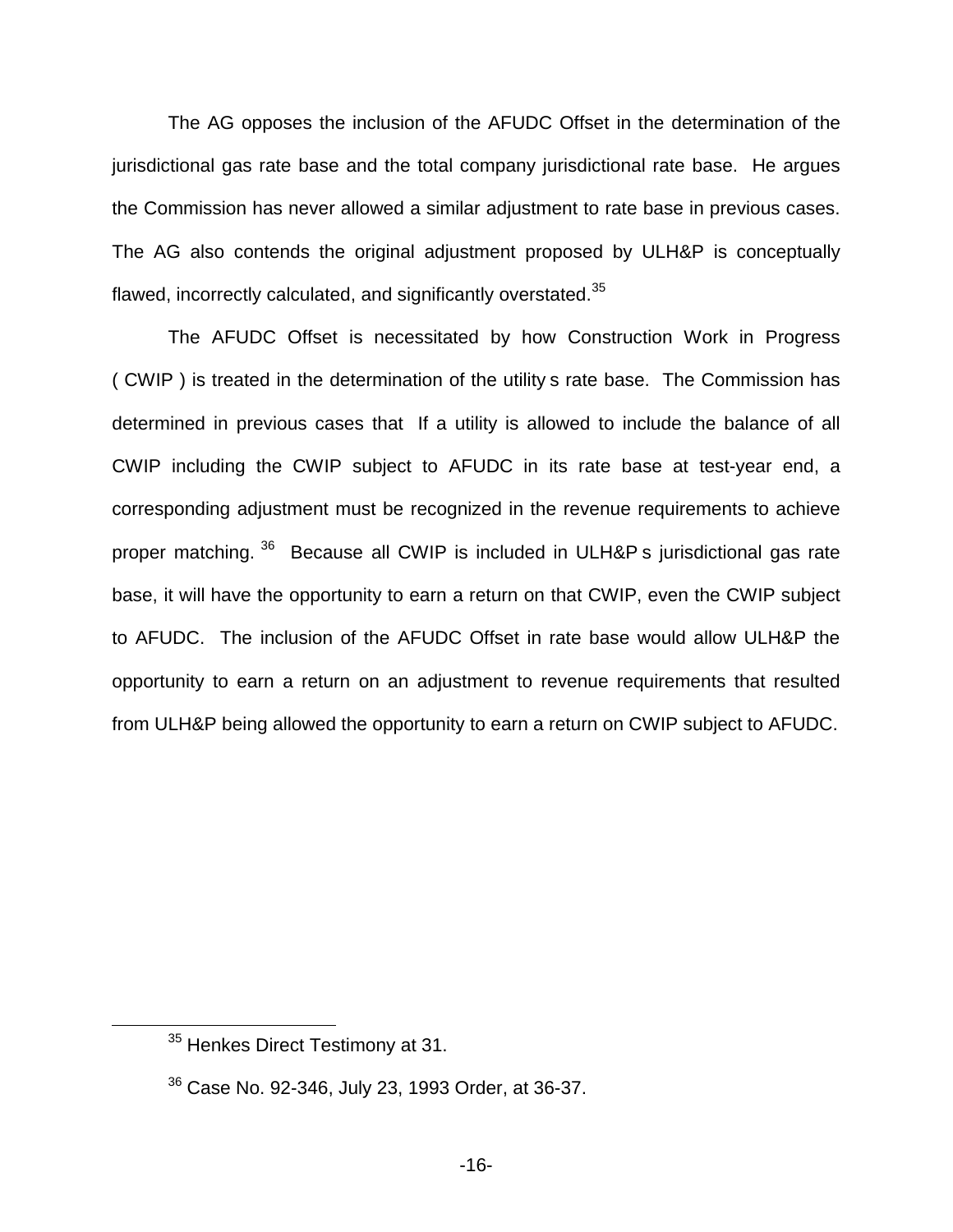Although previously requested, $37$  ULH&P did not explain the reasons for this proposed AFUDC Offset until the hearing. Even then, ULH&P s response was not adequate to persuade the Commission that this item should be included in the determination of rate base. The Commission neither agrees with the logic expressed by ULH&P in its response at the hearing nor finds the rationale compelling. Depreciation is a means to recognize the loss in service value of plant in service over time. AFUDC reflects the capitalization of the cost of borrowed funds used for construction as part of the original cost of utility plant. The two concepts are related in that AFUDC increases the total recorded cost of utility plant in service that will be depreciated over the service life of the asset. Concerning the remainder of ULH&P s explanation, it has not provided any justification or support for its contention that depreciation adjustments to rate base are reflected as one half of the amount adjusted to rate base.

Therefore, the Commission will not include the AFUDC Offset in the determination of the total company jurisdictional rate base or jurisdictional gas rate base for ULH&P.

Accumulated Deferred Income Taxes. ULH&P s jurisdictional gas rate base includes accumulated deferred income taxes (ADIT) totaling \$11,591,971.<sup>38</sup> The AG

 $37$  See ULH&P s Response to the Commission Staff s Second Data Request dated July 10, 2001, Item  $22(e)$ ; ULH&P s Response to the Commission Staff s Third Data Request dated September 4, 2001, Item 16(h); and T.E., Volume I, November 28, 2001, at 101-103. In the Commission Staff s Second and Third Data Requests, ULH&P was specifically asked to explain the reasons for the proposal, why it should be included in rate base, and indicate whether the Commission had previously made such an adjustment. ULH&P s reply to both data requests was that it had agreed with the AG that the amount to be included in rate base should be an incremental amount.

<sup>&</sup>lt;sup>38</sup> Application Workpaper WPB-2.10b.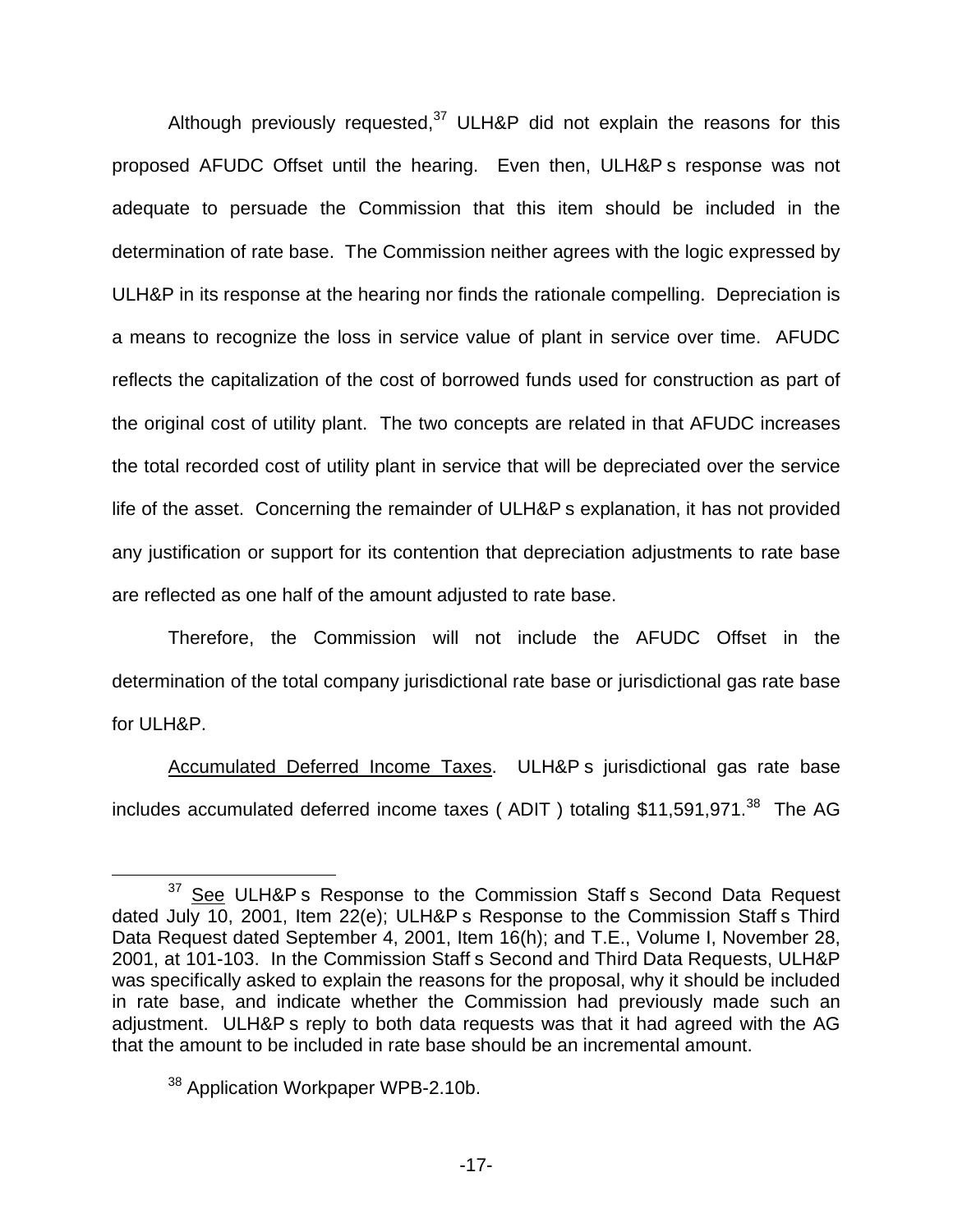contends that the appropriate balance to include is \$15,113,734.<sup>39</sup> The AG argues that the ADIT associated with unbilled revenues and losses on reacquired debt should be removed from the ADIT balances included in rate base. Upon review, ULH&P agrees with the AG on the treatment of these ADIT balances. $40$  The Commission is also persuaded that the ADIT treatment proposed by the AG for unbilled revenues and losses on required debt is reasonable and will be reflected in the determination of the jurisdictional rate base ratio and the jurisdictional gas rate base.

The Commission has made two additional adjustments to the ADIT balance used in the determination of ULH&P s jurisdictional rate base ratio and jurisdictional gas rate base. The first involves Unrecovered Purchased Gas Cost ADIT in the amount of \$520,795. ULH&P has removed this ADIT balance from the determination of its jurisdictional gas rate base. While the Commission agrees with this adjustment, it is a rate-making adjustment only, and should not be reflected in the determination of the jurisdictional gas rate ratio. Therefore, the Commission will include the Unrecovered Purchased Gas Cost ADIT balance when determining the test-year-end rate base utilized to calculate the jurisdictional rate base ratio.

The second adjustment relates to ADIT associated with Statement of Financial Accounting Standards No. 109 ( FAS 109 ). In its application, ULH&P classified its entire balance of ADIT associated with FAS 109 as non-jurisdictional.<sup>41</sup> ULH&P argues

-18-

<sup>&</sup>lt;sup>39</sup> Henkes Direct Testimony, Schedule RJH-4.

<sup>&</sup>lt;sup>40</sup> ULH&P s Response to the AG s First Data Request dated July 10, 2001, Item 16.

<sup>41</sup> Application Workpaper WPB-6a.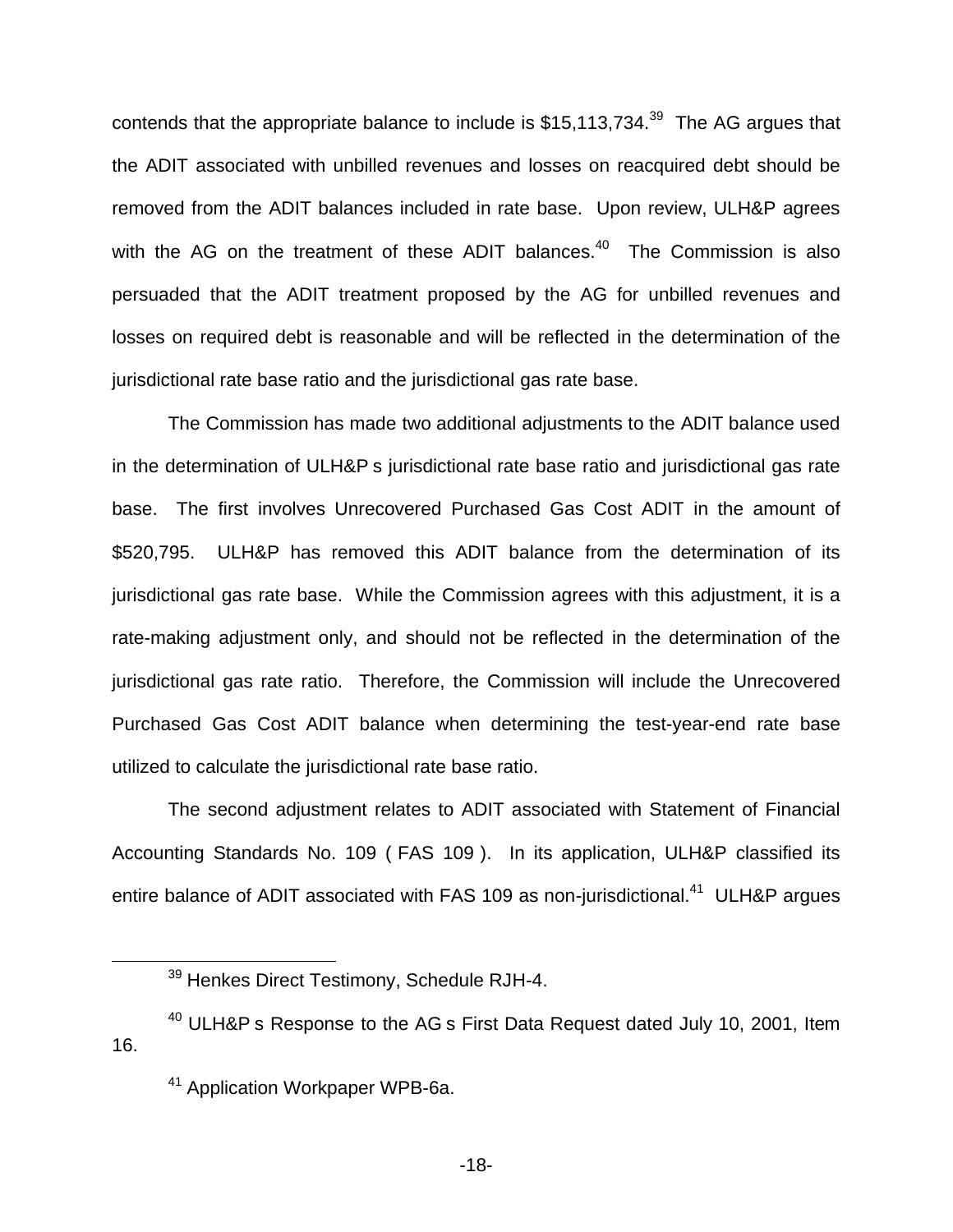the ADIT associated with FAS 109 reflects neither a source or use of funds nor an investment in utility property. Based on this premise, ULH&P contends that the ADIT associated with FAS 109 should not be considered for rate-making purposes.<sup>42</sup> At the hearing, ULH&P acknowledged that it was not familiar with how the Commission had treated ADIT associated with FAS 109 in other rate proceedings, but it was familiar with the treatment in Indiana and Ohio. $43$  While the AG originally inquired about the ADIT associated with FAS 109, he did not include this item in his determination of ULH&P s rate base.

All ADIT result from differences relating to when the effects of an accounting transaction are recognized in the determination of net book income and taxable income. These timing differences between book and tax accounting treatments do not reflect a source or use of funds for the utility or an investment in utility plant. If the Commission were to adopt the reasoning offered by ULH&P to exclude the FAS 109 ADIT, then all ADIT would need to be excluded from the determination of rate base. ULH&P has acknowledged that its FAS 109 ADIT were associated with its jurisdictional as well as non-jurisdictional activities.<sup>44</sup> In previous ULH&P cases, the Commission has determined that ratepayers benefit from ADIT debits since at the time the debit was recorded book income tax expense was lower than the actual liability. Ratepayers also

<sup>&</sup>lt;sup>42</sup> ULH&P s Response to the AG s First Data Request dated July 10, 2001, Item 3.

<sup>&</sup>lt;sup>43</sup> T.E., Volume I, November 28, 2001, at 123-124. ULH&P stated that Indiana and Ohio do not include ADIT associated with FAS 109 in the determination of rates and rate base. However, no evidence has been present in this case to support this statement.

<sup>44</sup> T.E., Volume I, November 28, 2001, at 122-123.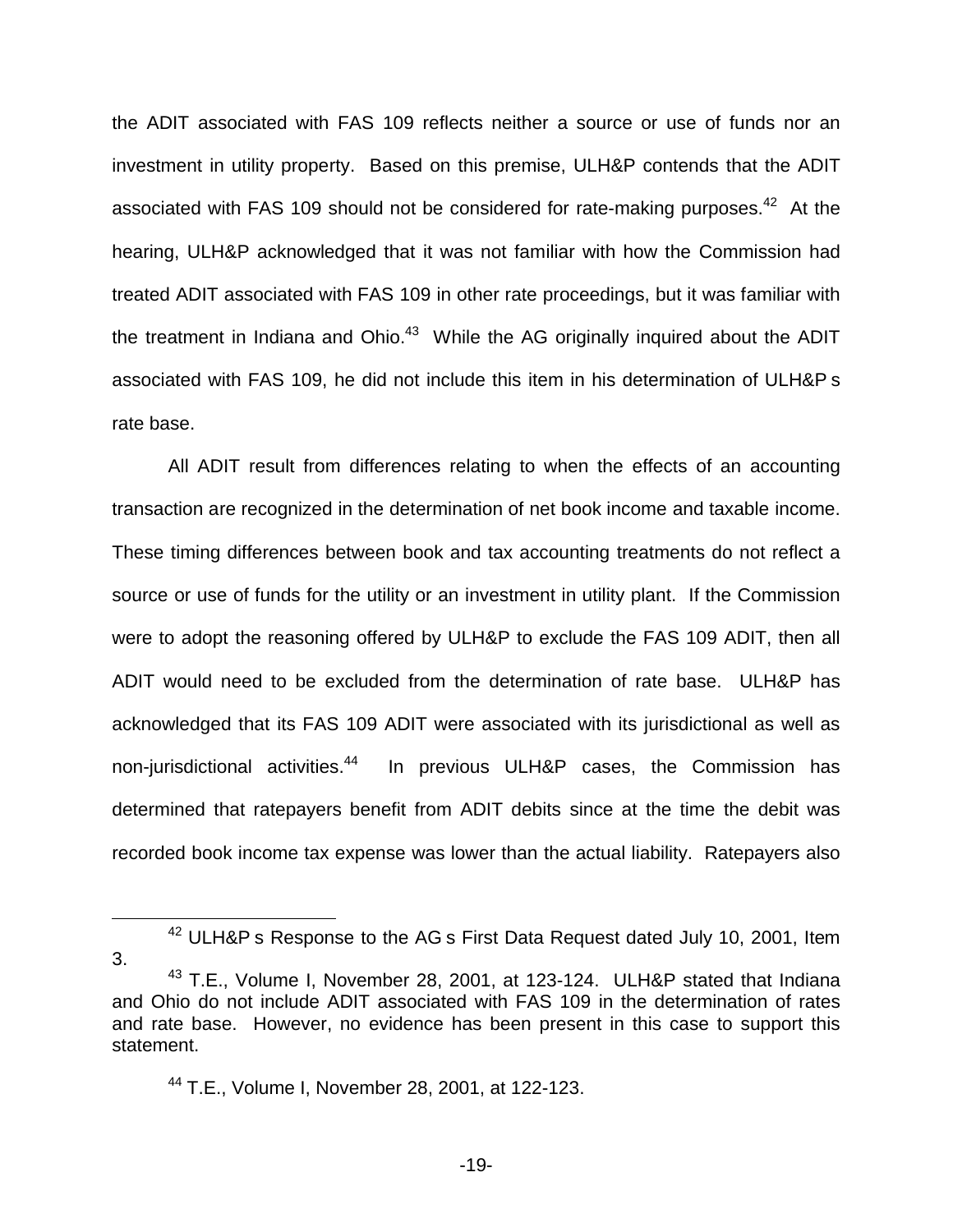benefit from ADIT credits as the timing differences that produced the ADIT credits reverse.45 In Louisville Gas and Electric Company s ( LG&E ) last gas rate case, the Commission agreed with LG&E and the AG and included the FAS 109 ADIT in the determination of the jurisdictional rate base ratio and the jurisdictional gas rate base.<sup>46</sup> In this proceeding, no evidence has been presented to persuade the Commission that the jurisdictional portion of ULH&P s FAS 109 ADIT should not be treated as other ADIT when determining the jurisdictional rate base ratio and jurisdictional gas rate base. Therefore, the Commission has included the FAS 109 ADIT balance in the total ADIT used to determine rate base.

Cash Working Capital Allowance. ULH&P and the AG determine the cash working capital allowance using the 45 day or  $1/8<sup>th</sup>$  formula methodology, reflecting the impacts of adjustments each proposed to gas operation and maintenance expenses. For purposes of determining the jurisdictional rate base ratio, the Commission has used the level of gas and total company operation and maintenance expenses reported at test-year end, before any rate-making adjustments.

The AG argues that expenses recorded in Account No. 807 Gas Purchased Expenses should be excluded from the total operation and maintenance expense level used to determine the cash working capital allowance.<sup>47</sup> The AG contends such an adjustment is consistent with the approach used by the Commission in Case No. 2000-

 $45$  See Case No. 90-041, October 2, 1990 Order, at 12; Case No. 91-370, May 5, 1992 Order, at 8; and Case No. 92-346, July 23, 1993 Order, at 8.

 $46$  See Case No. 2000-080, September 27, 2000 Order, at 21, footnotes 55 and 56, and Appendix C.

<sup>&</sup>lt;sup>47</sup> Henkes Direct Testimony, Schedule RJH-5.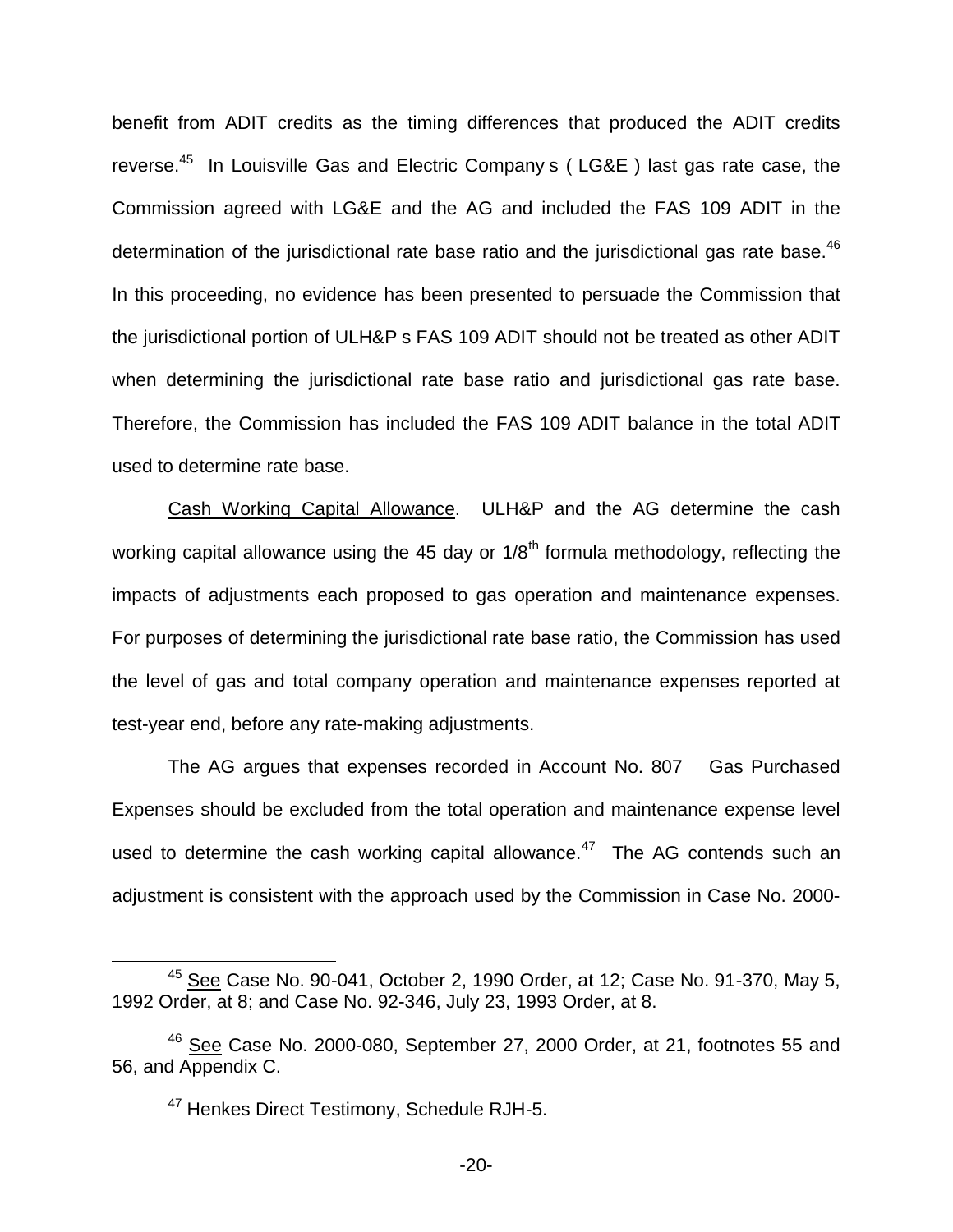080.<sup>48</sup> ULH&P argues against the AG s proposal, contending that the expenses in question consist of office supplies, rents, and labor that relate to the gas supply function. ULH&P reasons that it could not be the Commission s intent to eliminate these legitimate operation and maintenance expenses from the cash working capital allowance calculations.<sup>49</sup>

The Commission is not persuaded by the AG s argument. When calculating the cash working capital allowance, the Commission excludes from the total operation and maintenance expenses for the period those purchased gas costs recovered through the utility s Gas Cost Adjustment ( GCA ) mechanism. Since the purchased gas costs are already recovered through the GCA, is it not appropriate for the same costs to be included in the cash working capital allowance calculations. The Commission has reviewed ULH&P s GCA and has determined that the expenses recorded in Account No. 807 are not recovered through this mechanism. Thus, these additional gas purchased expenses should not be removed from the level of test-year operation and maintenance expenses used to determine the cash working capital allowance.

Based upon the previous findings, the Commission has determined that ULH&P s jurisdictional rate base ratio is 43.113 percent. The calculation of the test-year-end jurisdictional gas rate base and total company jurisdictional rate base are shown on Appendix B.

<sup>48</sup> T.E., Volume II, November 29, 2001, at 97-100.

<sup>&</sup>lt;sup>49</sup> ULH&P Brief at 19.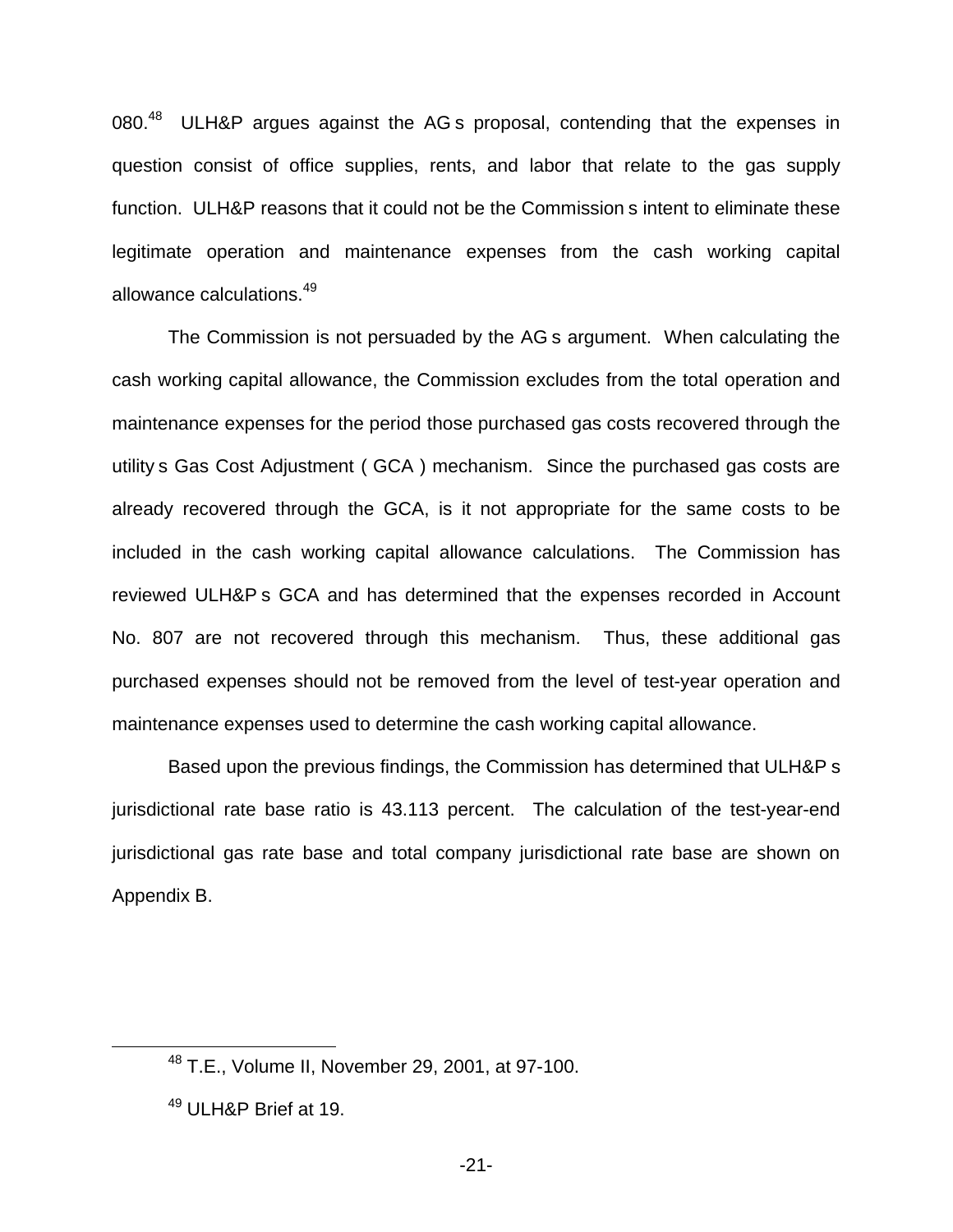#### Jurisdictional Gas Rate Base

The Commission has determined ULH&P s jurisdictional gas rate base for ratemaking purposes by beginning with the test-year-end jurisdictional gas rate base utilized to determine the jurisdictional rate base ratio. The Commission has incorporated three adjustments for rate-making purposes, all of which have been discussed previously in this Order. As noted later in this Order, the Commission has accepted the proposed reduction of \$465,727 to ULH&P s test-year depreciation expense. Consequently, we have reduced the gas accumulated depreciation balance by that amount when determining the jurisdictional gas rate base. We have adjusted the test-year ADIT balance to remove the Unrecovered Purchased Gas Cost ADIT in the amount of \$520,795. Finally, the cash working capital allowance included in the Commission s determination of the jurisdictional gas rate base has been adjusted to reflect the accepted pro forma adjustments to operation and maintenance expenses, as discussed later in this Order.

Based upon the previous findings, we have determined ULH&P s jurisdictional gas rate base for rate-making purposes as of September 30, 2000 to be as follows: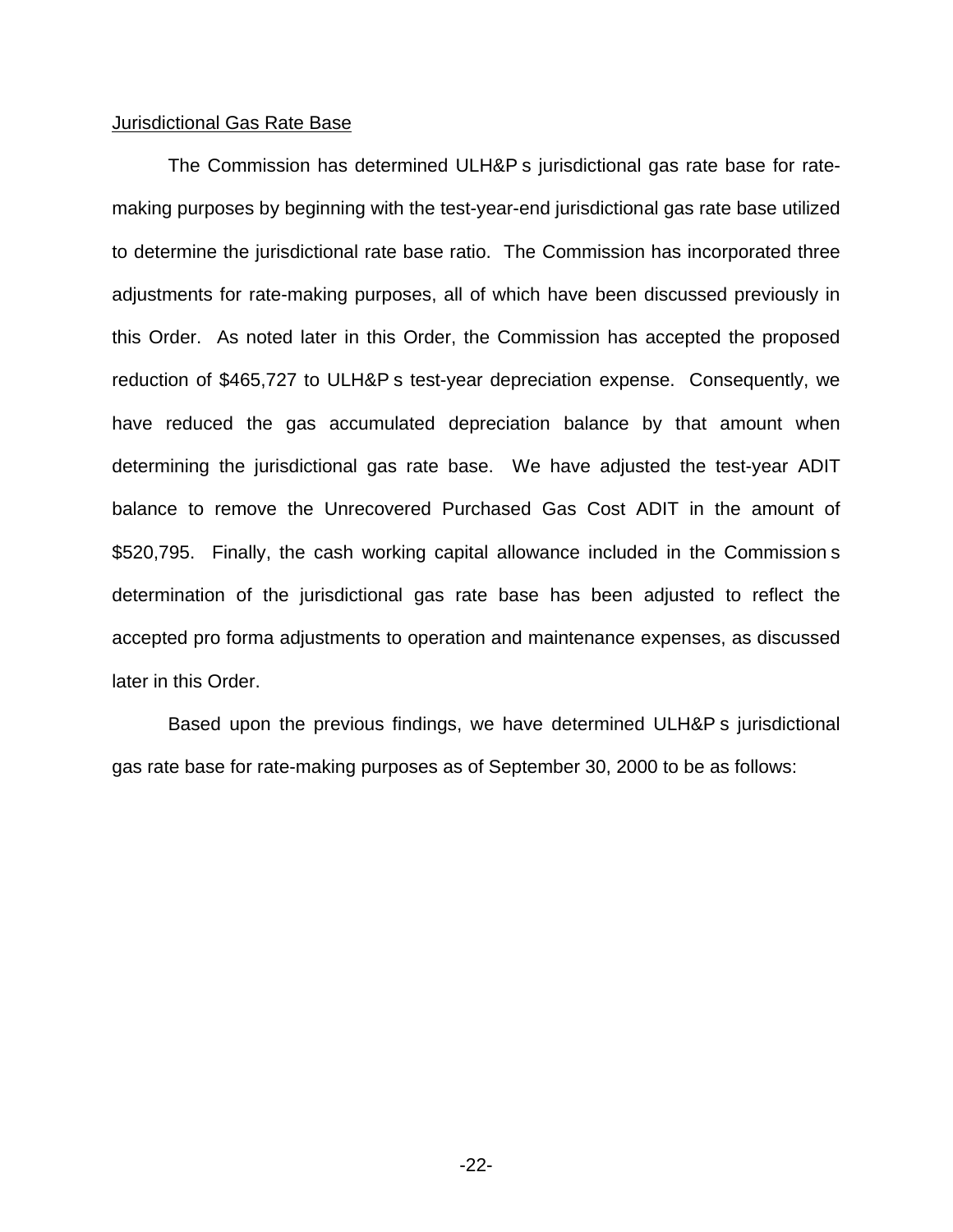| <b>Total Plant in Service</b>             | \$182,860,221   |
|-------------------------------------------|-----------------|
| Add:                                      |                 |
| <b>Gas Stored Underground</b>             | 3,849,839       |
| <b>Materials and Supplies</b>             | 790,615         |
| Prepayments                               | 16,349          |
| <b>Cash Working Capital Allowance</b>     | 2,025,358       |
| Subtotal                                  | \$<br>6,682,161 |
| Deduct:                                   |                 |
| <b>Accumulated Depreciation</b>           | 61,614,951      |
| <b>Customer Advances</b>                  | 3,891,599       |
| <b>Accumulated Deferred Income Taxes</b>  | 15,113,734      |
| Accumulated Deferred Income Taxes FAS 109 | 6,086,793       |
| Investment Tax Credits (3 percent)        | 73,859          |
| Subtotal                                  | \$86,780,936    |
| NET ORIGINAL COST RATE BASE<br>GAS        | \$102,761,446   |

#### CAPITALIZATION

ULH&P originally proposed a jurisdictional gas capitalization of \$106,667,470, $^{50}$ which was the result of multiplying its total company capitalization of \$268,278,344 by its Total Company Ratio of 39.760 percent.<sup>51</sup> During the course of this proceeding, ULH&P acknowledged that it had not calculated its jurisdictional gas capitalization in a manner consistent with the approach found reasonable by the Commission in Case No. 92-346.

In its rebuttal testimony, ULH&P revised its approach to be consistent with the Commission s prior decision, and also proposed to update its capitalization to reflect capital balances as of September 30, 2001, a year later than the test year in this proceeding. Consequently, ULH&P proposes a jurisdictional gas capitalization of

<sup>&</sup>lt;sup>50</sup> Application Schedule A.

<sup>51</sup> Application Workpaper WPD-2.10b and WPD-2.10c. The jurisdictional rate base ratio shown on WPD-2.10b is 43.416 percent. The use of the Total Company Ratio is not consistent with previous Commission decisions.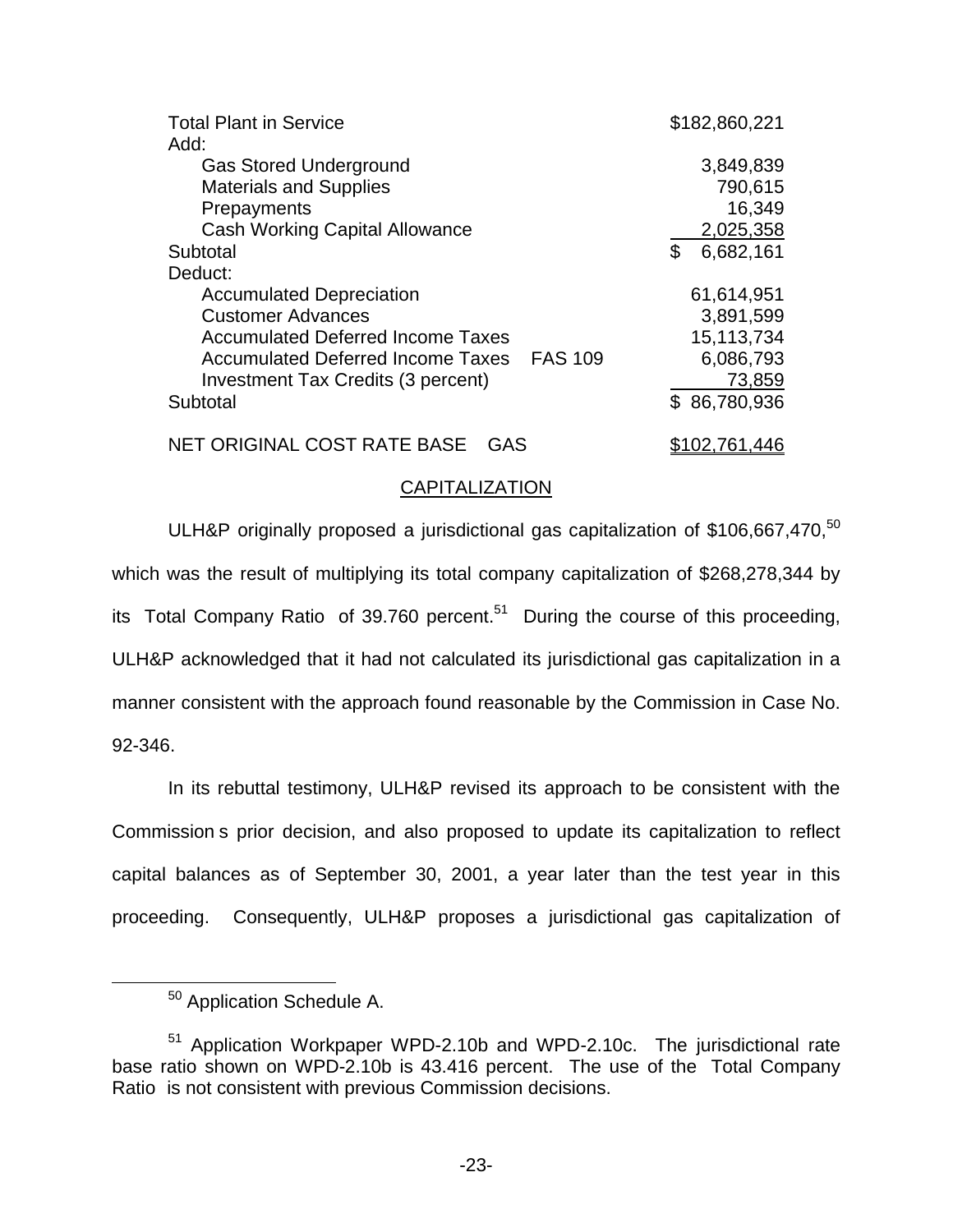\$113,008,266, which was the result of multiplying its total company jurisdictional capitalization as of September 30, 2001 of \$261,081,507 by its revised jurisdictional rate base ratio of 42.636 percent.<sup>52</sup> ULH&P argues that it is appropriate to use the most recent capital structure that incorporates and reflects the latest known and measurable changes to the test period. $53$  ULH&P contends that its test-year-end total company capitalization was understated due to the accounting treatment used to reflect on its books a pending refund associated with its electric operations. It notes that due to a settlement of the issues that gave rise to the pending electric operations refund, the accounting treatment was reversed subsequent to the test year, and total company capitalization was restated to its appropriate level. $54$  ULH&P also argues that the Commission has previously permitted updates to the capital structure for rate-making purposes. ULH&P believes its proposal to update the capital structure to September 30, 2001 balances is consistent with the matching principle. ULH&P contends its proposal to use the September 30, 2001 capital structure is fair and reasonable and accomplishes a primary aim of rate-making, that of adopting rates that are reflective of the conditions during which those rates will be charged. $55$ 

The AG proposes a jurisdictional gas capitalization of \$102,921,891, which is the result of multiplying his total company jurisdictional capitalization of \$244,514,878 by his

<sup>52</sup> Smith Rebuttal Testimony, Rebuttal PGS-3, page 1 of 2.

 $53$  Id. at 2.

<sup>54</sup> T.E., Volume I, November 28, 2001, at 137-139.

<sup>55</sup> ULH&P Brief at 25-28.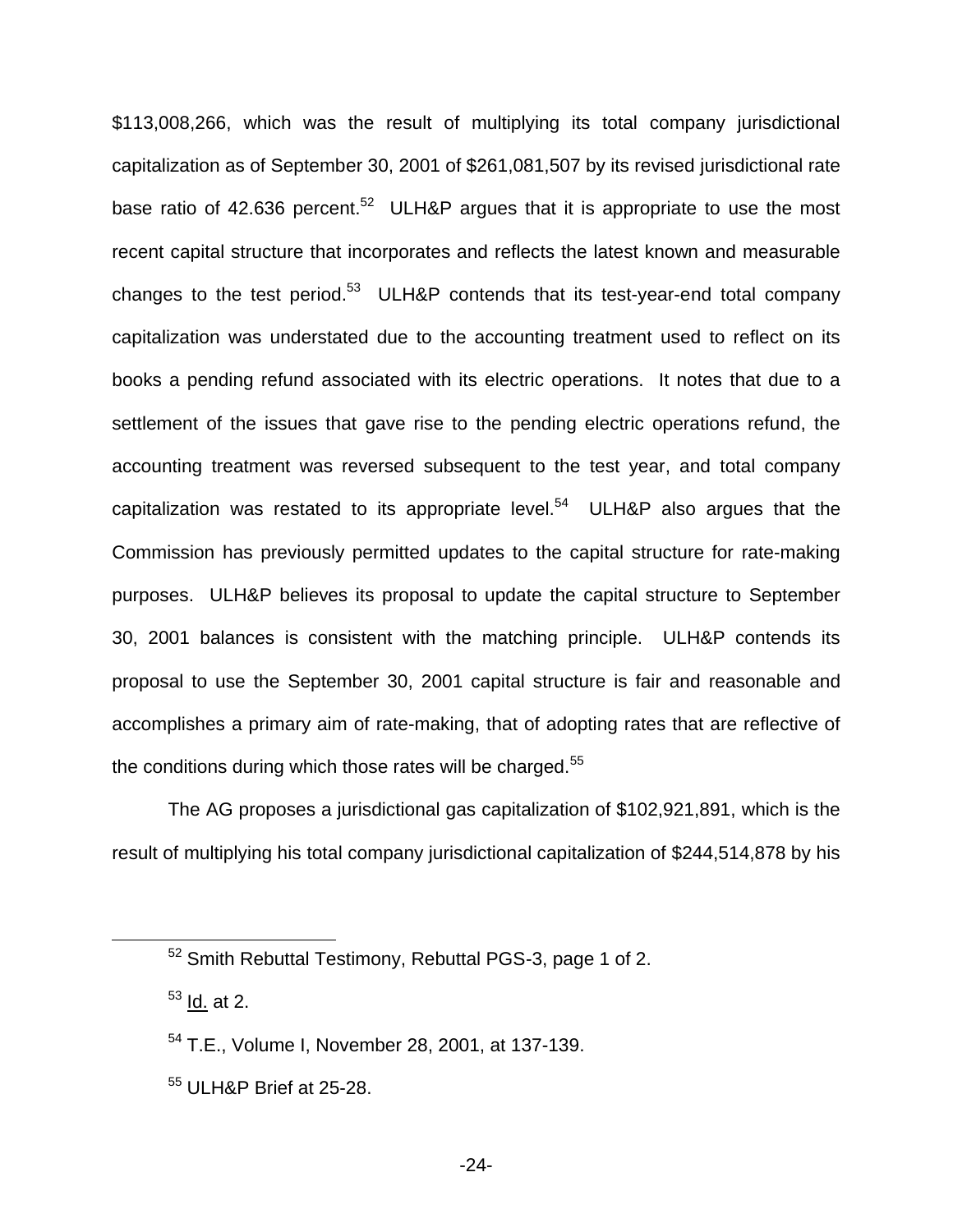jurisdictional rate base ratio of 42.092 percent. $56$  In response to a data request, the AG acknowledged that his calculation of the jurisdictional gas capitalization was not consistent with the approach the Commission outlined in Case No. 92-346. The AG revised his proposed jurisdictional gas capitalization to \$102,865,454, reflecting his understanding of the Commission s approach.<sup>57</sup>

The AG opposes ULH&P s proposal to update the capital structure to the 12 months ending September 30, 2001. The AG argues that it is appropriate to recognize post-test-year changes in cost rates or changes that do not involve a major rate-making component, but that ULH&P s proposal goes beyond what is reasonable.<sup>58</sup> The AG contends that the updated information contained in ULH&P s rebuttal testimony contains mismatches and several items that are unexplained or unsupported. The AG further argues that there has been no opportunity to conduct discovery on the updated information.<sup>59</sup>

In its rebuttal testimony, ULH&P appears to have confused capital structure and capitalization as being one in the same. The capital structure reflects the percentage that each of the components of capitalization represents of the total, and is utilized to determine the weighted average cost of capital. This resulting cost of capital is then applied to the capitalization to determine the reasonable level of net operating income.

<sup>56</sup> Henkes Direct Testimony, Schedule RJH-3.

<sup>&</sup>lt;sup>57</sup> AG s Response to the Commission Staff s First Data Request dated October 18, 2001, Item 1.

<sup>58</sup> T.E., Volume II, November 29, 2001, at 91-92.

 $^{59}$  Id. at 58-60.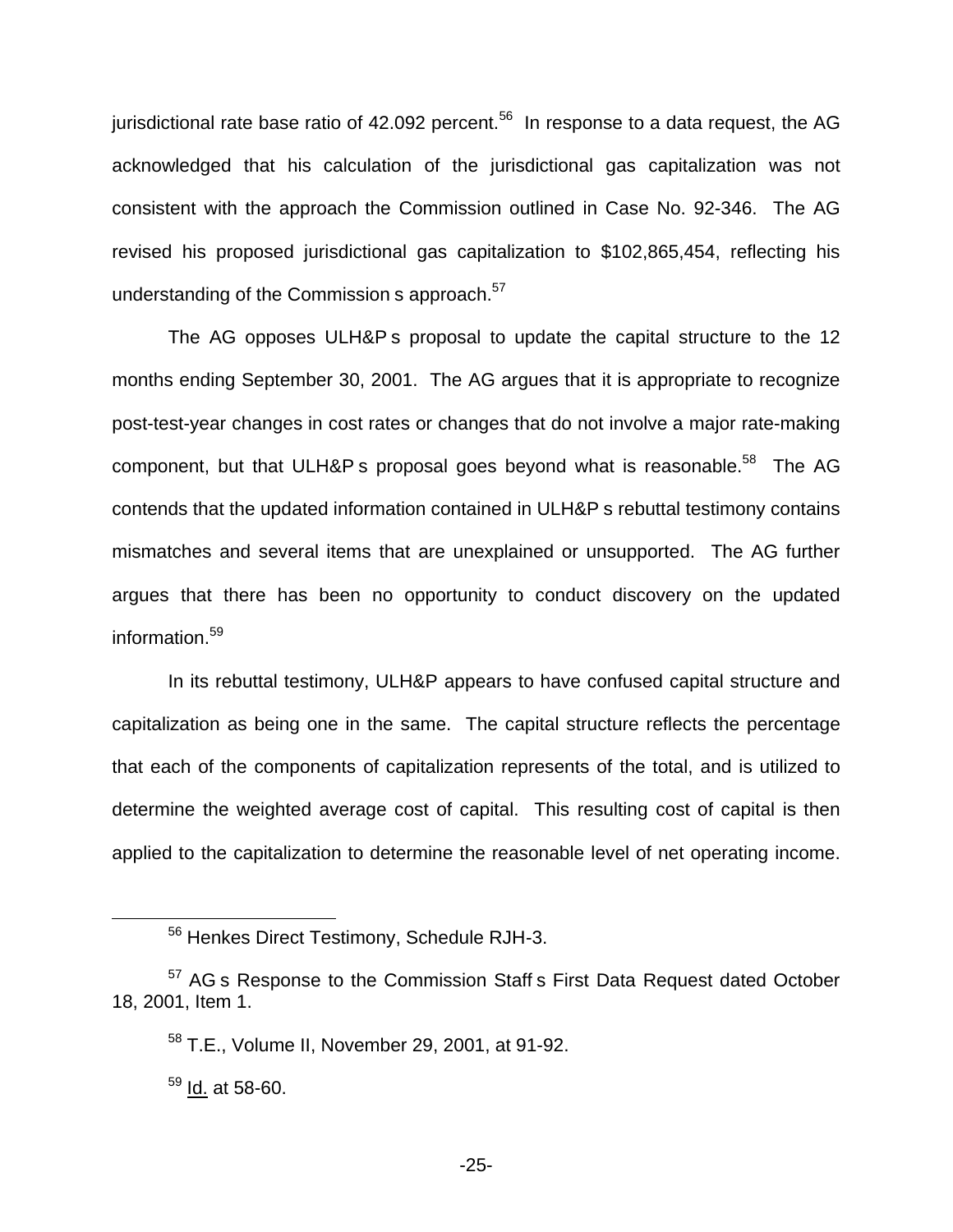ULH&P s proposal to use the September 30, 2001 capitalization violates the concept in rate-making known as the matching principle. The Commission agrees with the AG that ULH&P s proposal to update only its capitalization is inappropriate and unreasonable.

The Commission also is not persuaded by ULH&P s claim that its test-year-end total company capitalization was understated due to the accounting treatment used to reflect a pending electric operations refund. ULH&P did not disclose this situation until the hearing, although it claims the adjustment was made in the spring of  $2000$ .<sup>60</sup> The reversal of this accounting entry was not subsequently disclosed in this record when it became known by ULH&P, although the settlement of this issue occurred in the spring of 2001. $^{61}$  As correctly noted by the AG, there is no evidence in the record supporting the claims made by ULH&P and there has been no opportunity for discovery. Finally, the Commission observes that if the refund requirement was associated with ULH&P s electric operations, there should be no impact on its gas operations.

The Commission has determined that ULH&P s jurisdictional gas capitalization, including gas Job Development Investment Tax Credits ( JDIC ) was \$105,849,345. The calculation of this amount is shown on Appendix C. In determining this amount, the Commission utilized the test-year-end balances for debt and equity included in

<sup>60</sup> T.E., Volume I, November 28, 2001, at 138 and 140.

 $61$  ULH&P was requested to provide any information, when known, which would have a material effect on the net operating income, rate base, or cost of capital which occurred after the test year but was not incorporated in the filed testimony and exhibits. See ULH&P s Response to the Commission Staff s First Data Request dated April 25, 2001, Item 37.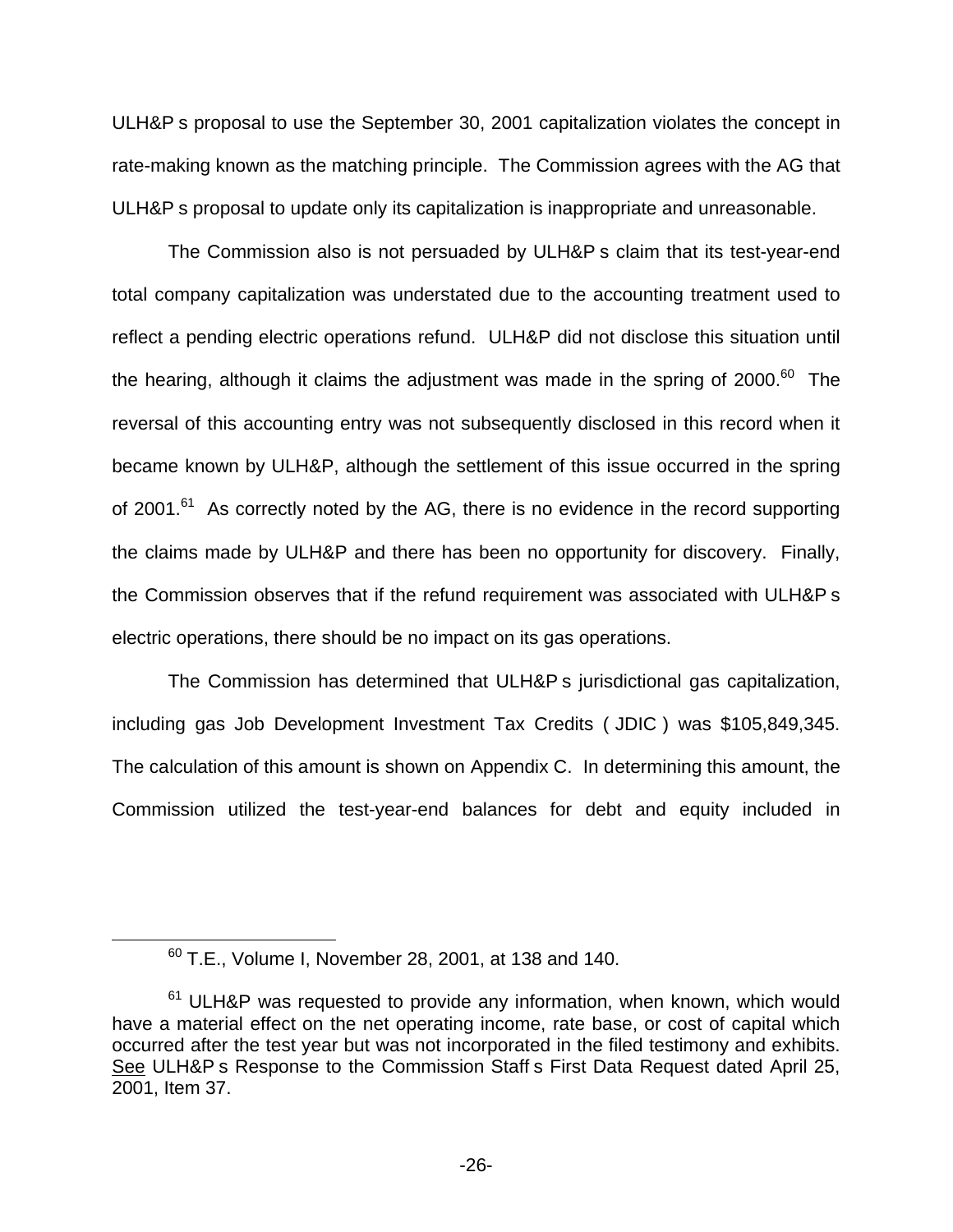capitalization, which includes a correction for a \$1,336,400 understatement of the sale of accounts receivable included as short-term debt. 62

The Commission has determined the jurisdictional gas rate base for rate-making purposes to be \$102,761,446, which is \$3,087,899 lower than the Commissiondetermined jurisdictional gas capitalization. This raises the question of whether ULH&P s gas revenue requirements should be determined using the jurisdictional gas rate base or jurisdictional gas capitalization. Both ULH&P and the AG utilized the jurisdictional gas capitalization, which both had determined was lower than jurisdictional gas rate base. However, the Commission notes that had ULH&P used the correct balance for its sale of accounts receivable and the correct jurisdictional rate base ratio in its application, its jurisdictional gas capitalization would have exceeded its jurisdictional gas rate base.<sup>63</sup> In addition, in its rebuttal testimony, ULH&P s jurisdictional gas capitalization exceeded its jurisdictional rate base. $64$  If the AG had determined rate base in a manner consistent with previous Commission decisions and corrected for the error in the sale of accounts receivable, the Commission believes the AG would have achieved similar results.

When determining the valuation of a utility to be used in calculating revenue requirements, the Commission is guided by KRS 278.290(1), which states in part:

<sup>&</sup>lt;sup>62</sup> ULH&P s Response to the Commission Staff s Hearing Requests, Item 1.

<sup>&</sup>lt;sup>63</sup> See Application Workpaper WPD-2.10b and WPD-2.10c. Adding \$1,336,400 to total capitalization of \$268,278,344 results in a revised total of \$269,614,744. Multiplying this revised total by the Jurisdictional Ratio of 43.416 percent results in a jurisdictional gas capitalization of \$117,055,937, which is \$1,841,284 more than its jurisdictional gas rate base.

<sup>&</sup>lt;sup>64</sup> See Smith Rebuttal Testimony, Rebuttal PGS-3, pages 1 and 2 of 2.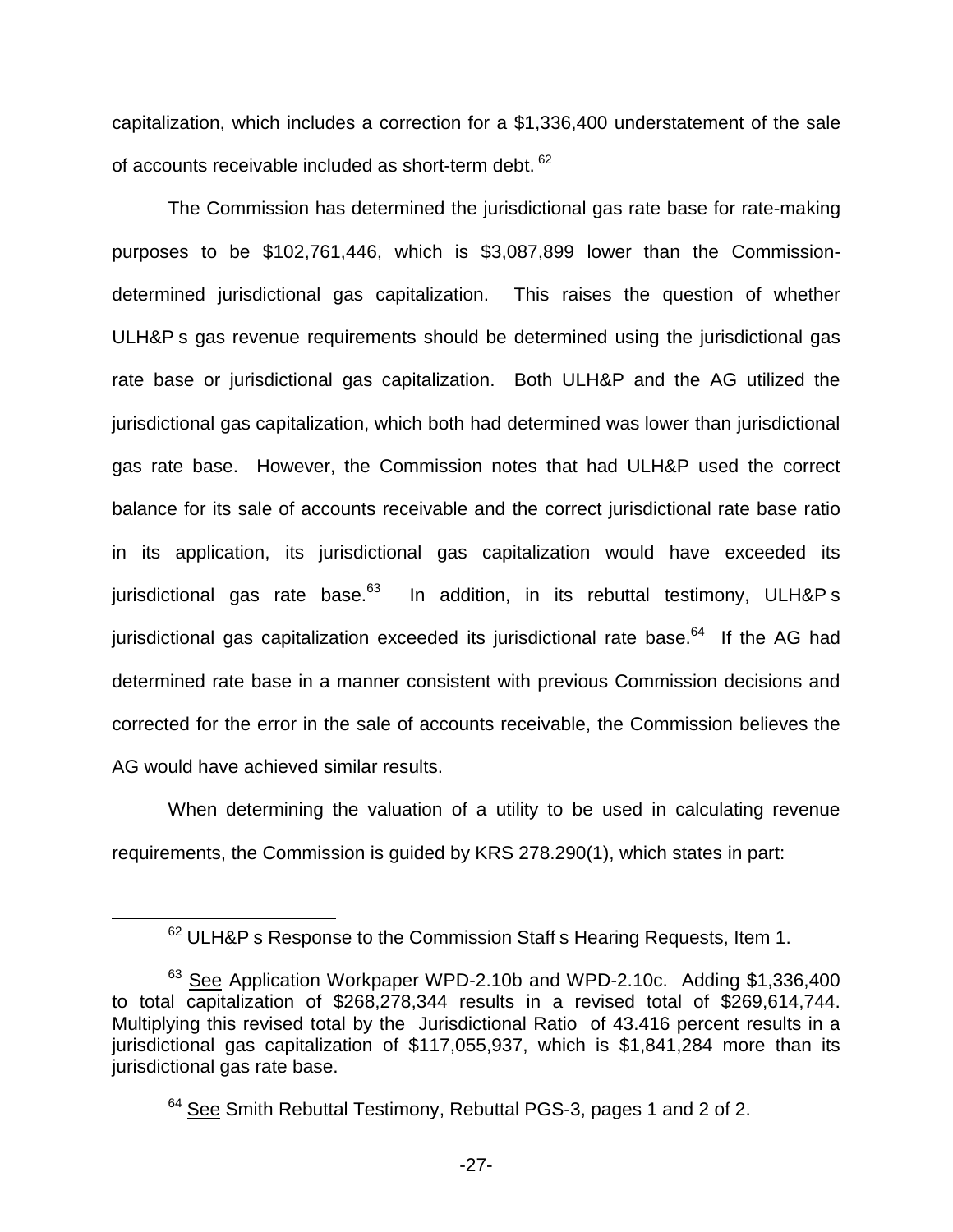In fixing the value of any property under this subsection, the commission shall give due consideration to the history and development of the utility and its property, original cost, cost of reproduction as a going concern, capital structure, and other elements of value recognized by the law of the land for rate-making purposes.

While the Commission has previously found that ULH&P s revenue requirements should be determined using capitalization, we are obligated to consider determining revenue requirements using rate base if evidence is present supporting such a finding. During the review of ULH&P s application and financial information, the Commission has noted that gas utility plant balances and accumulated depreciation balances, before the removal of non-jurisdictional items, cannot be matched to corresponding accounts in ULH&P s trial balance.<sup>65</sup> The Commission also notes that ULH&P does not routinely prepare separate balance sheets for its gas and electric operations.<sup>66</sup> The Commission does not believe the differences noted in plant and accumulated depreciation would have a significant impact on the determination of the jurisdictional rate base ratio. However, this situation, along with the fact that ULH&P does not prepare separate balance sheets, gives the Commission concern as to how well the rate base reflects the investment in ULH&P.

Based on the circumstances in this case, the Commission finds that ULH&P s gas revenue requirement should be determined by applying the weighted average cost of capital to the jurisdictional gas capitalization. In this instance, the Commission believes the capitalization of ULH&P is a better measure of the true cost of providing

<sup>&</sup>lt;sup>65</sup> See Application Schedules B-2.1 and B-3 and ULH&P s Response to the Commission Staff s First Data Request dated April 25, 2001, Item 9(a), page 9 of 16.

<sup>&</sup>lt;sup>66</sup> ULH&P s Response to the Commission Staff s Third Data Request dated September 4, 2001, Item 11(a).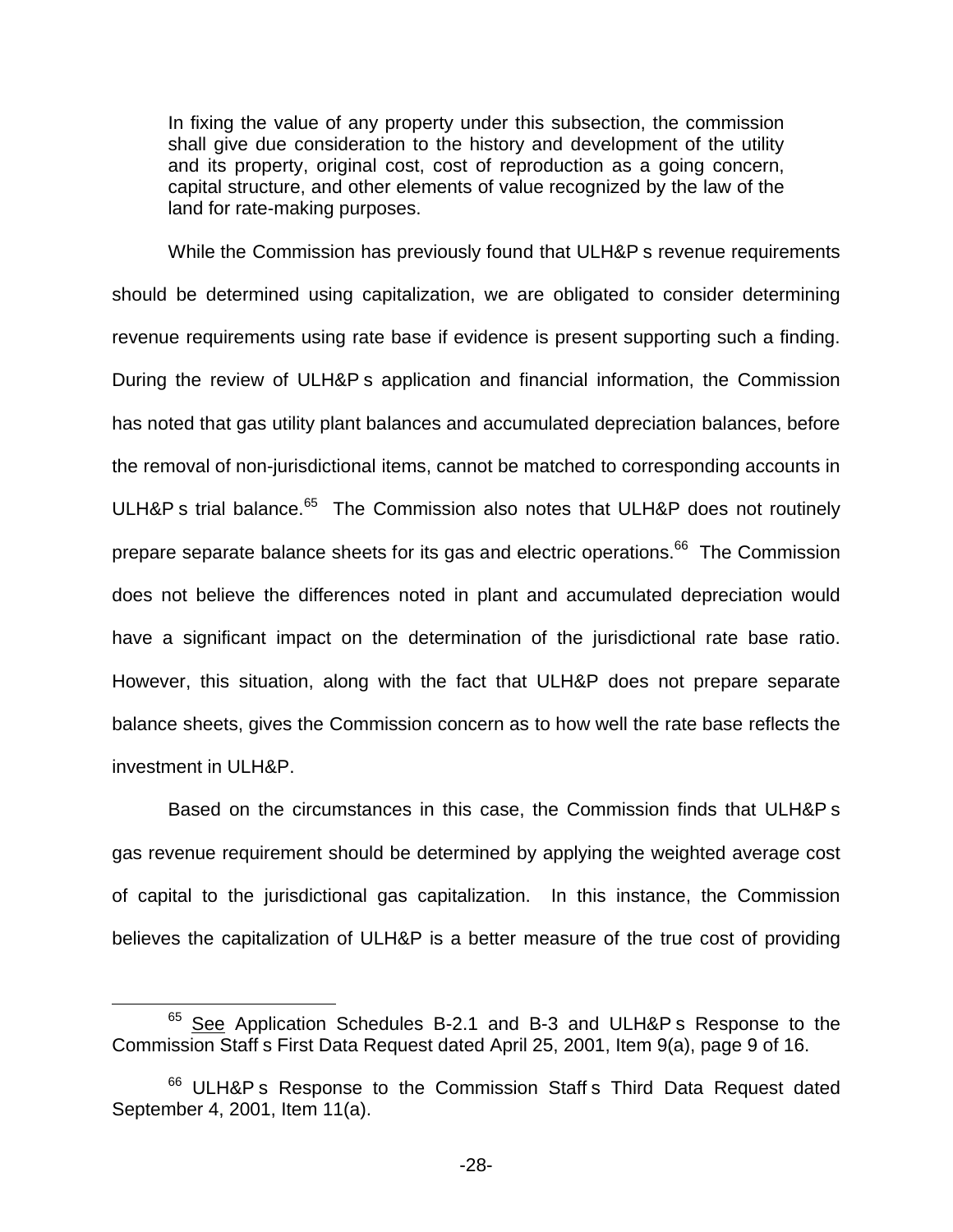service since it is the cost of debt and equity that is reflected in the financial statements of ULH&P.

## REVENUES AND EXPENSES

For the test period, ULH&P reported actual net operating income from gas operations of  $$8,480,044$ .<sup>67</sup> ULH&P proposes a series of adjustments to revenues and expenses to reflect more current and anticipated operating conditions, which results in an adjusted net operating income from gas operations of \$6,112,728.<sup>68</sup> The AG proposes his own series of revenue and expense adjustments to arrive at his adjusted net operating income from ULH&P s gas operations of \$7,517,290.<sup>69</sup> The Commission finds that 11 of the adjustments proposed by ULH&P and accepted by the AG are reasonable and will be accepted:

- employee wage increase;
- employee heath care costs;
- removal of non-jurisdictional regulatory commission expenses;
- $\bullet$  depreciation expense: $70$
- payroll taxes;
- removal of Edison Electric Institute ( EEI ) dues charged to gas operations;

<sup>69</sup> Henkes Direct Testimony, Schedule RJH-8.

 $70$  Includes corresponding adjustment to state and federal deferred income taxes to reflect annualization of depreciation expense.

<sup>&</sup>lt;sup>67</sup> Application Schedule C-2.

 $68$  Id. Subsequently, ULH&P revised its net operating income amount in conjunction with its proposal to update its capital structure to September 30, 2001. The revised net operating income was \$6,108,756. See Smith Rebuttal Testimony, Rebuttal PGS-1, page 3 of 8.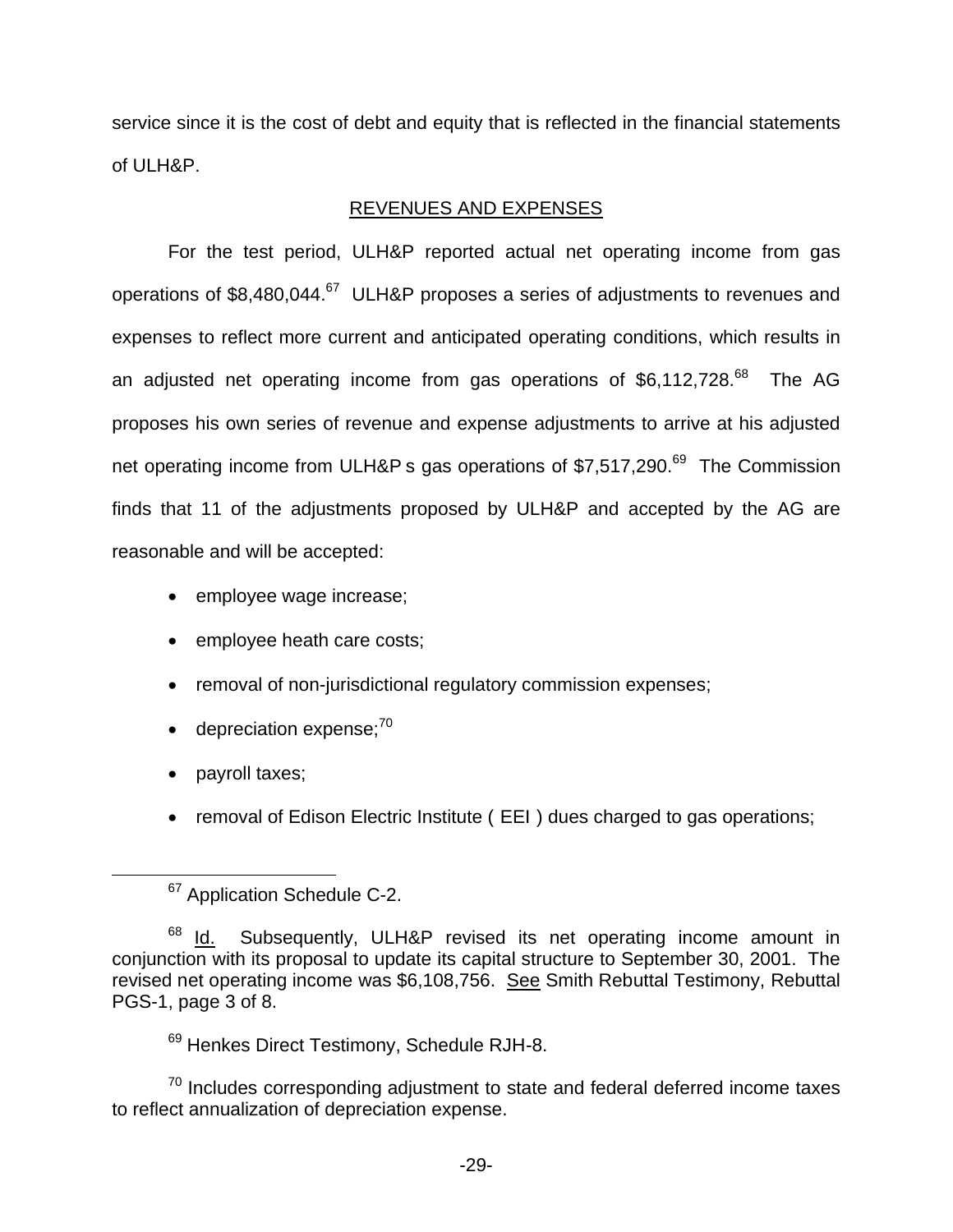- removal of prior year state and federal tax adjustments;
- correction of state and federal income taxes:
- removal of expenses associated with the Florence office building;
- removal of revenues and expenses related to facilities devoted to other than ULH&P customers; and
- removal of revenues and expenses associated with ULH&P s demand side management (DSM) rider mechanism.<sup>71</sup>

The Commission also finds the new depreciation study filed by ULH&P in this case to be reasonable, and those depreciation and amortization rates should be approved for accounting and rate-making purposes as of the date of this Order. The Commission makes the following modifications to the remaining proposed adjustments:

## Revenue Normalization

ULH&P s normalized revenues reflect several adjustments to test-year actual revenues. The adjustments impact base rate revenues, other revenues, and gas cost revenues. The overall impact of all of ULH&P s proposed adjustments is to increase test-year revenues by  $$9.878.068<sup>72</sup>$  The following paragraphs identify all adjustments that have been modified, as well as new adjustments included by the Commission.

Revenue Normalization Base and Other. ULH&P proposes to normalize base rate and other revenues for the test year to reflect current rates and customer levels, normal weather conditions (temperatures), and the elimination of various non-

 $71$  While the Commission is accepting the adjustments for facilities devoted to other than ULH&P customers and the DSM rider mechanism, we are adjusting the PSC Assessment component of the adjustment, as described later in this Order.

 $72$  Application Schedule C-2. ULH&P included in this adjustment its determination of the AFUDC Offset. This adjustment will be discussed separately later in this Order.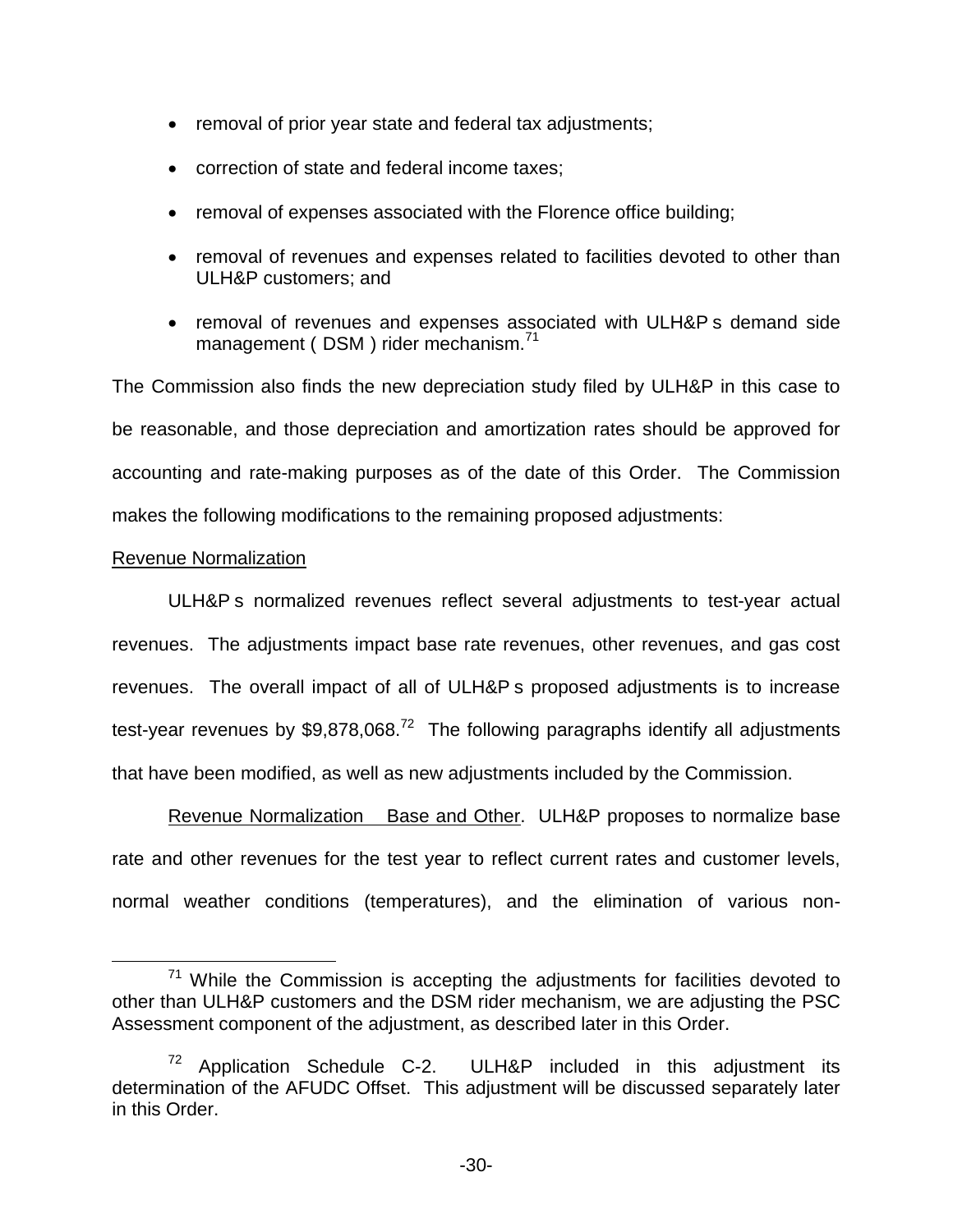jurisdictional or non-base rate revenue items. ULH&P s proposed adjustments result in combined adjusted base and other revenues of \$33,682,562. Most of its proposed adjustments were agreed to by the AG and are found to be acceptable by the Commission. However, there were two specific areas on which the AG disagreed and proposed alternative adjustments.

Customer Levels Customer Usage. ULH&P recognized reductions in revenue due to reduced gas usage by two large customers, Johns Manville and Newport Steel. These reductions, which occurred in April 2000 for Johns Manville and March 2001 for Newport Steel, were known and measurable when ULH&P filed its application, and result in a revenue decrease of \$583,000.

The AG agrees with this adjustment, but proposes an additional adjustment to increase revenues by \$33,555 to recognize the addition of two new customers. These customer additions occurred in May 2001 and August 2001, both more than 6 months beyond the end of the test year. Based on both the magnitude of the revenue adjustments and when the changes in the customers gas usage occurred, the Commission will accept ULH&P s adjustment to decrease revenues by \$583,000. For the same reasons, we find that the increase of \$33,555 proposed by the AG should be rejected.

Weather Normalization. ULH&P proposes to adjust gas sales for the test period using National Oceanic and Atmospheric Administration ( NOAA ) normal heating degree days derived from actual weather experienced over the 10-year period from 1990 through 1999. The test period was warmer than normal, meaning sales were lessthan-normal. Adjusting to a normal level of sales, based on the 10 years from 1990

-31-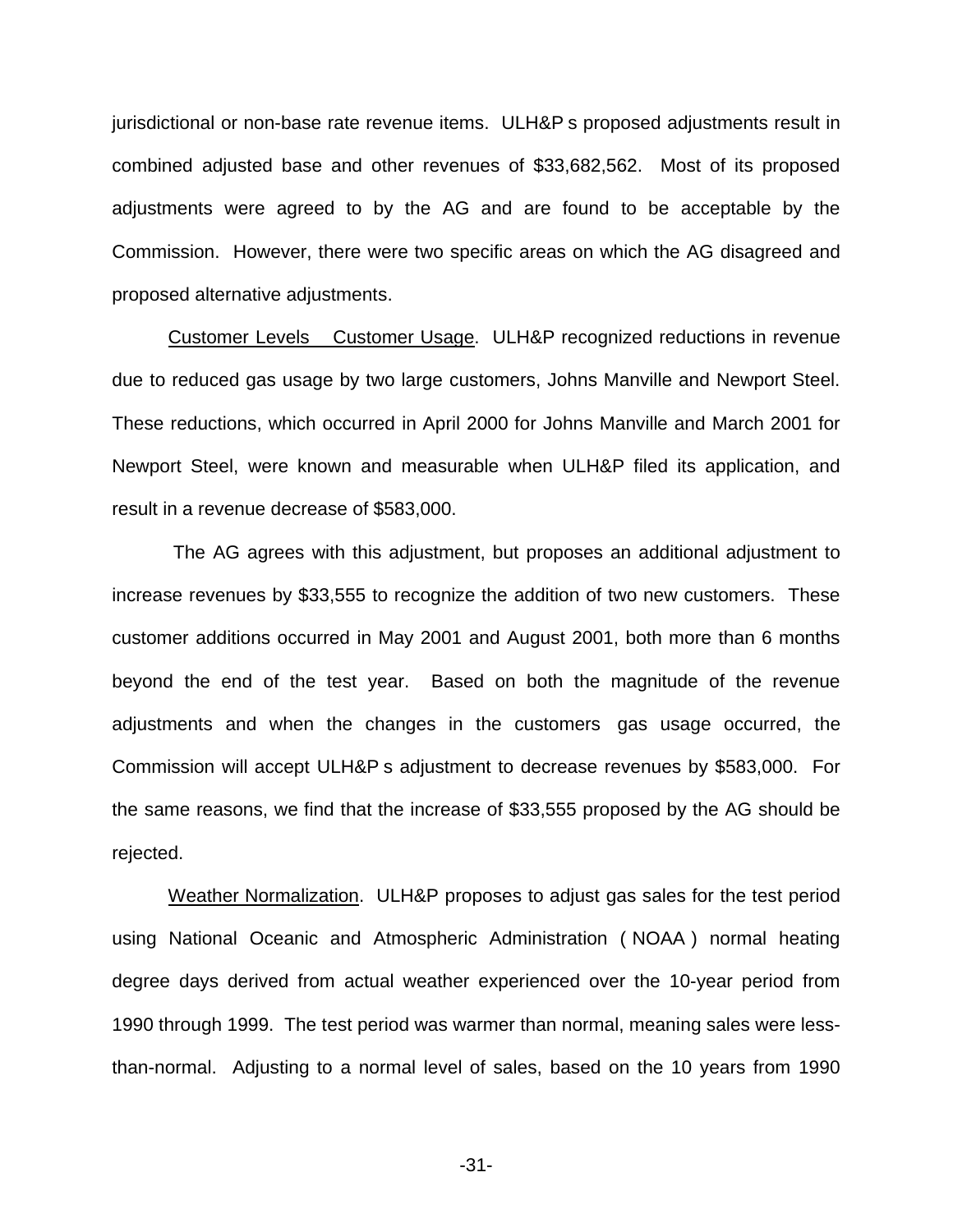through 1999, ULH&P calculates an increase in revenues of \$954,220. The AG argues that ULH&P s proposal, based on 10 years of weather data, is not a better predictor of weather conditions and that test-period revenues should be normalized using the 30 year NOAA method traditionally utilized by the Commission in prior ULH&P rate cases.<sup>73</sup> In his prepared testimony, the AG proposed an adjustment to increase revenues by \$1,995,540, based on NOAA 30-year average heating degree days from 1961 through 1990. In his brief, the AG noted that a more recent 30-year average period from 1970 through 1999 could be used. Using the more current period, the AG calculated a revised weather normalization adjustment of \$1,749,843, a decrease of \$245,697 from his original proposal of \$1,995,540.

The Commission finds that ULH&P s proposed adjustment is not consistent with the 30-year normal methodology used in previous ULH&P rate cases. There is no evidence that ULH&P s proposed methodology using 10-year NOAA normals is any better predictor of weather conditions than the traditional 30-year method based on NOAA s official published 30-year normals. Although the official NOAA 30-year normals have been used in prior ULH&P cases, the Commission has, on occasion, accepted updated 30-year periods in cases when the official NOAA 30-year normals were several years old at the time of the case.<sup>74</sup> Since that is the situation in this proceeding, we will approve the use of an updated period ending in 1999 that reflects the 30 years 1970-

 $73$  NOAA official 30-year normals include 30 years ending with the last year of a decade. For any 30-year period, the official normals are typically not published until more than a year after the end of the final year of the period.

<sup>&</sup>lt;sup>74</sup> Case No. 90-013, Rate Adjustment of Western Kentucky Gas Company, final Order dated September 13, 1990.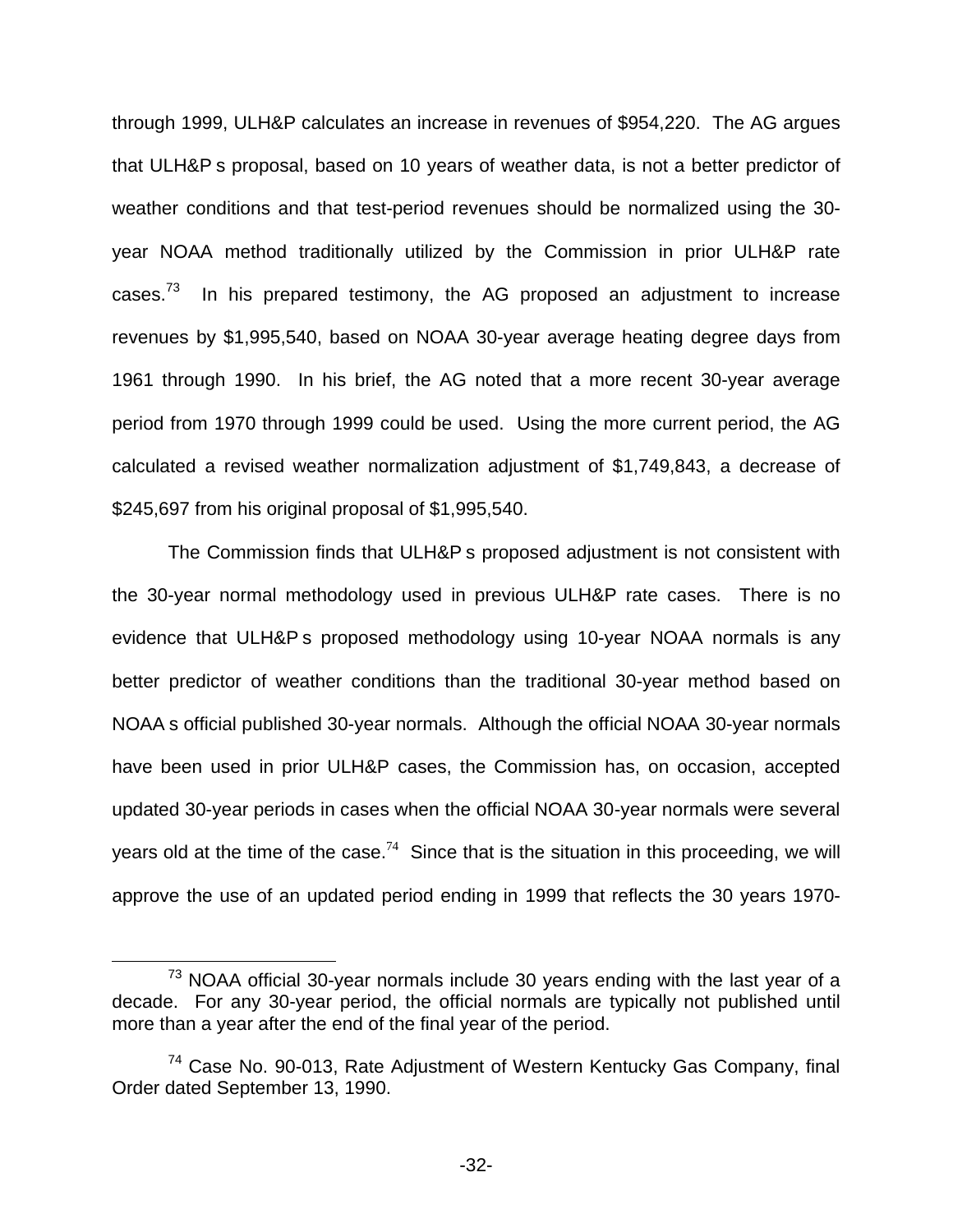1999. The resulting weather normalization adjustment based on this more recent 30 year period is \$1,749,843, the amount of the adjustment included in the AG s brief.

One other proposed adjustment requires modification. ULH&P calculated an increase of \$117,071 to recognize increased late payment charge revenues related to the remainder of its revenue adjustments, including its proposed adjustment to gas cost revenues. Since some of those adjustments, including the weather normalization adjustment and the adjustment to gas cost revenues, are being increased, the adjustment to late payment charge revenues must be increased accordingly. Based on the overall impact of the different revenue adjustments included herein, the adjustment to late payment charge revenues has been increased by \$84,479 to \$201,550.

Summary. The Commission modified three of the proposed adjustments by  $ULH\&P^{75}$  to base and other revenues. The combined impact of these modifications results in adjusted base and other revenues of \$34,562,664.

#### Revenue Normalization Gas Cost Revenue

ULH&P s normalized operating revenues of \$86,698,001 included gas cost revenues of \$53,015,439 based on its test-year-end wholesale gas cost. Based on ULH&P s currently approved GCA the Commission has increased normalized revenues an additional \$8,239,566 to \$61,255,005.<sup>76</sup> Similarly, the Commission has increased purchased gas expense to a total of \$61,255,005 based on ULH&P s current GCA. The gas cost revenue adjustment and other approved revenue adjustments result in

 $75$  As noted previously, the Commission s decision concerning the AFUDC Offset is discussed later in this Order.

 $^{76}$  Case No. 92-346-II, final Order dated November 19, 2001.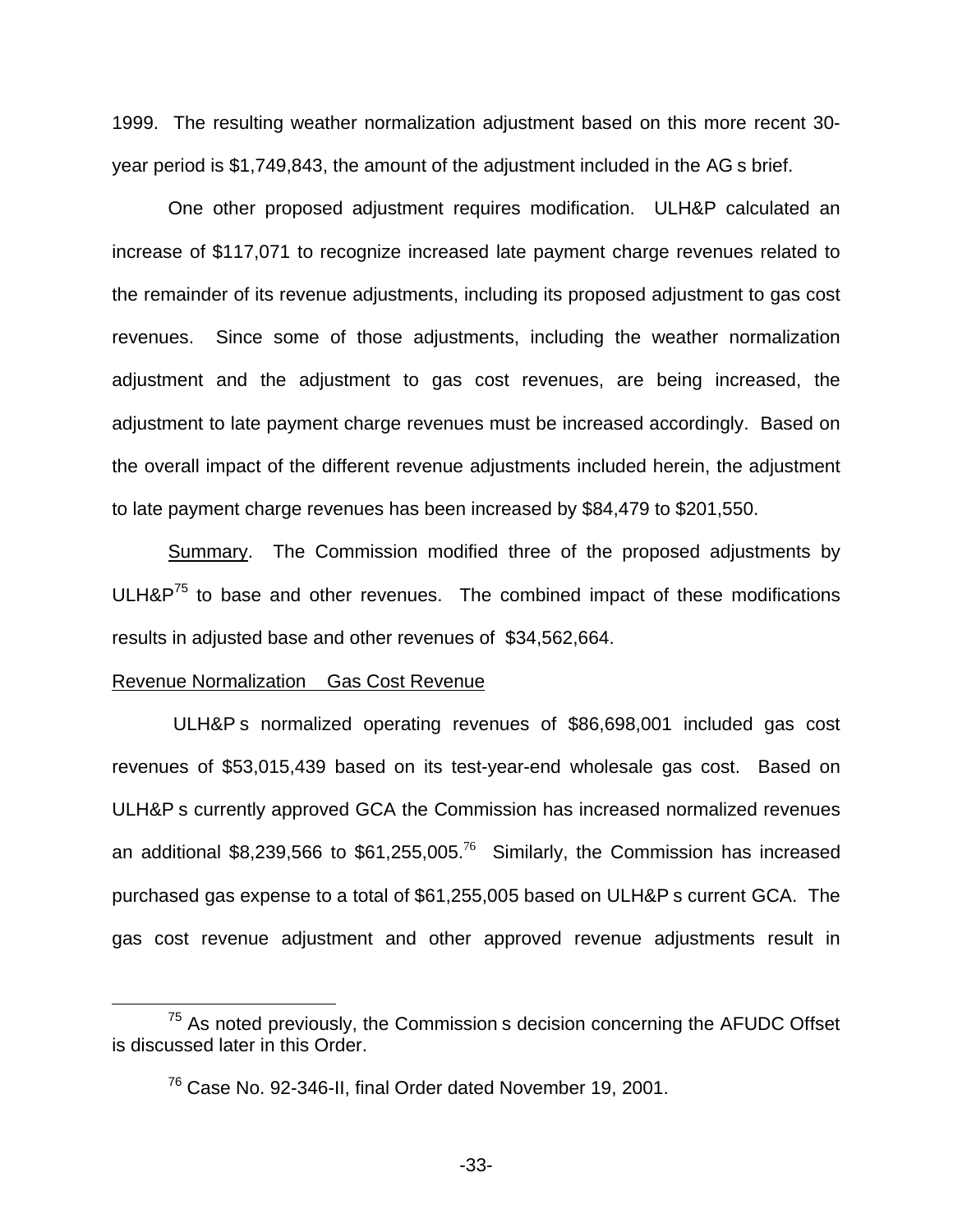normalized revenues for rate-making purposes of \$95,700,409, exclusive of the AFUDC Offset, discussed later in this Order.

# Charitable Contributions, Advertising Expenses, and Miscellaneous Expenses

ULH&P proposes to remove \$35,262 for expenses associated with charitable contributions, initiation fees and country club expense, sales expense, community relations expense, advertising expense, and other miscellaneous expense.<sup>77</sup> ULH&P states that these expenses are being eliminated in order to be consistent with previous Commission decisions and, with regard to advertising expenses, to comply with 807 KAR 5:016.

Based on his analysis, the AG accepted the adjustment proposed by ULH&P and proposed the removal of several additional expense items totaling \$27,941.<sup>78</sup> Included in the AG s adjustment is the removal of \$15,193 in stock option loan expenses. The AG reasons that since these expenses relate to setting up loans for key employees to increase their ownership in Cinergy, this expense should not be borne by ratepayers.<sup>79</sup> The AG s adjustment removes \$7,371 related to government affairs expense, which he believes are inappropriate for rate-making purposes. $80$  The AG recommends removing the expenses associated with a company picnic, which he contends is consistent with

<sup>77</sup> Application Schedule D-2.2.

 $78$  Henkes Direct Testimony, Schedule RJH-16. Included in the AG s proposed adjustment is \$2,985 related to ULH&P s recalculation of its injuries and damages expense, as requested by the Commission Staff. This portion of the AG s adjustment will be discussed later in this Order.

 $79$  Id. at 44.

 $^{80}$  Id. at 45.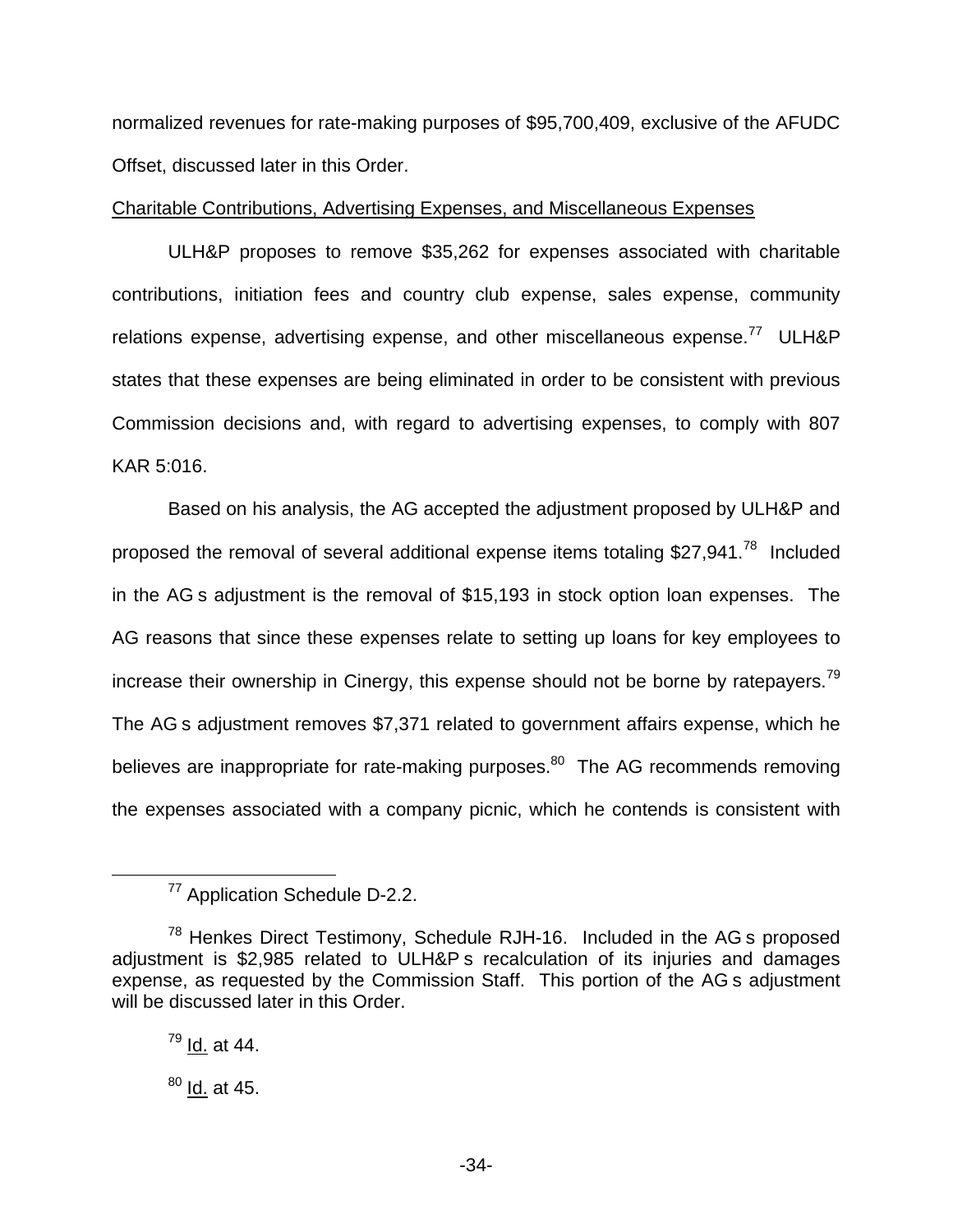previous Commission decisions. The AG s proposed adjustment removes expenses for the Legislative Exchange Council. The AG argues this expense should not be charged to ratepayers, noting that this council provides entities with the opportunity to work closely with state legislators. Finally, the AG removes certain expenses he contends ULH&P agreed should not be included for rate-making purposes.<sup>81</sup>

ULH&P takes issue with the AG s proposal to remove the stock option loan expenses. ULH&P argues that this expense should be included for rate-making purposes because it is a cost of attracting and retaining talented management employees and it encourages the alignment of management interests with that of ULH&P s shareholders and ratepayers. $82$ 

The Commission is not persuaded by ULH&P s arguments concerning the stock option loan expenses. ULH&P has provided no evidence to support the claim that it must offer the stock option loan program in order to attract and retain talented management employees. Further, we do not agree that such a program will align management interest with that of ULH&P s ratepayers. The encouragement of management employees to own more company stock aligns those employees interests with shareholders only. The Commission consequently agrees with the AG, and finds the stock option loan expenses should not be included for rate-making purposes.

The Commission will accept the proposals as submitted by ULH&P and the AG, with one correction. The AG s adjustment for miscellaneous non-jurisdictional expenses includes a double-count of expenses already removed by ULH&P, which we have

 $81$  Id. at 44-45.

<sup>82</sup> ULH&P Brief at 39-40.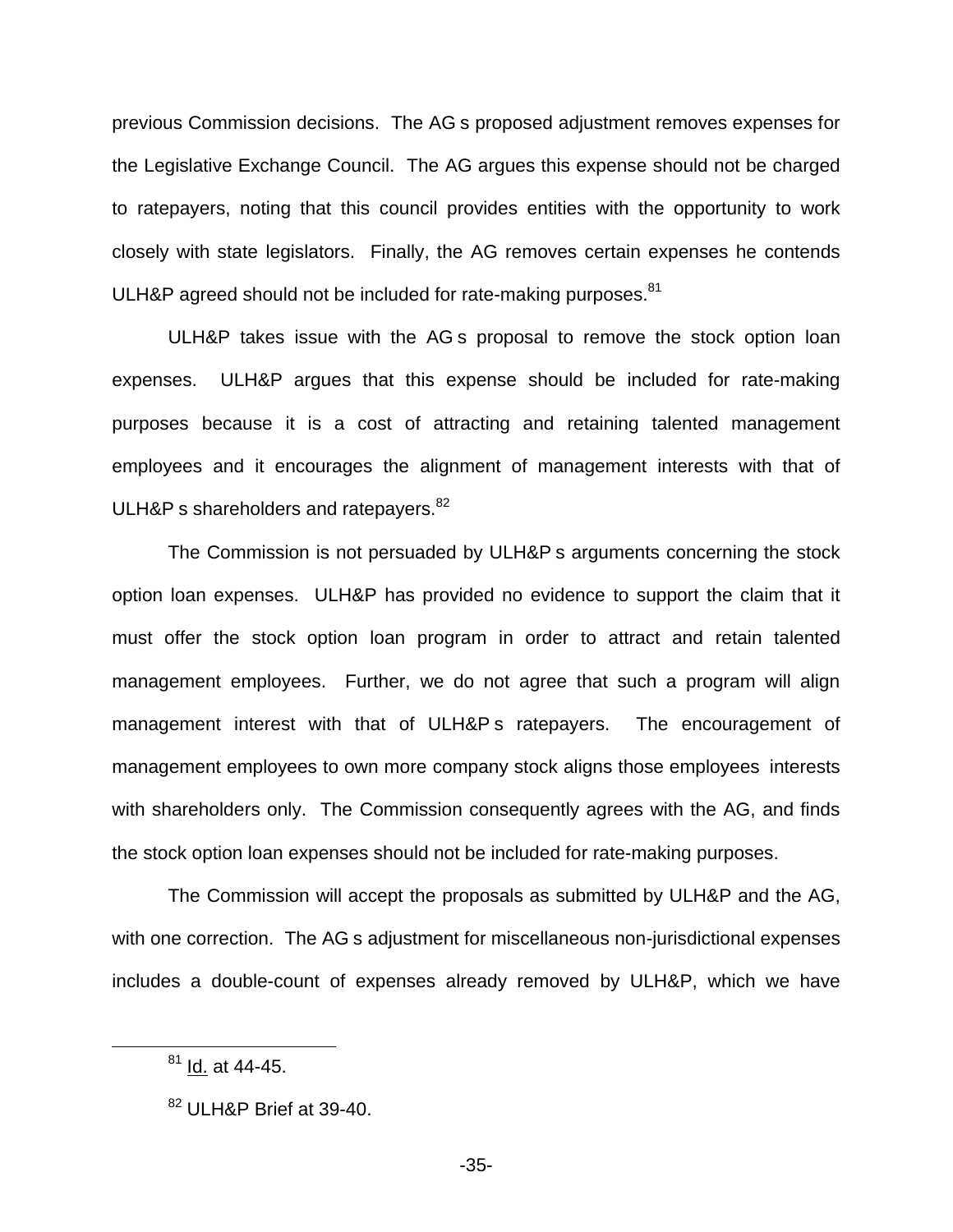corrected. In addition, the Commission has identified three additional expenses that should be removed for rate-making purposes. First, ULH&P s gas expenses include \$1,377 in expenses associated with a real time pricing billing system, which ULH&P has acknowledged should have been charged to its electric operations.<sup>83</sup> Second, the test year includes \$3,179 in expenses associated with the Midwest Energy Association. ULH&P has indicated that this organization does engage in lobbying activities, and many of its activities are similar to the Kentucky and American Gas Associations. Because this organization does engage in lobbying activities, as well as there being an apparent overlap with other associations, the Commission finds this expense should be excluded for rate-making purposes. Finally, the Commission has removed an EEI charge for on-line utility information. Therefore, the Commission has removed expenses totaling \$64,380 for rate-making purposes. The details of this adjustment are shown on Appendix D.

The Commission has observed that some of the expenses the AG identified, and ULH&P agreed should be excluded for rate-making purposes, involved expenses applicable to operations in Indiana and Ohio that were assigned to ULH&P and expenses for ULH&P s electric operations that were allocated to gas operations. Both situations imply that ULH&P and Cinergy are not adequately monitoring the operation of their cost allocation processes. When allocating expenses over several operating or business units of a mutli-state corporation, part of the review should be a determination of whether the expense is associated with operations in a particular state. At the ULH&P level, the review process during the allocation of expenses should first

<sup>83</sup> T.E., Volume I, November 28, 2001, at 146.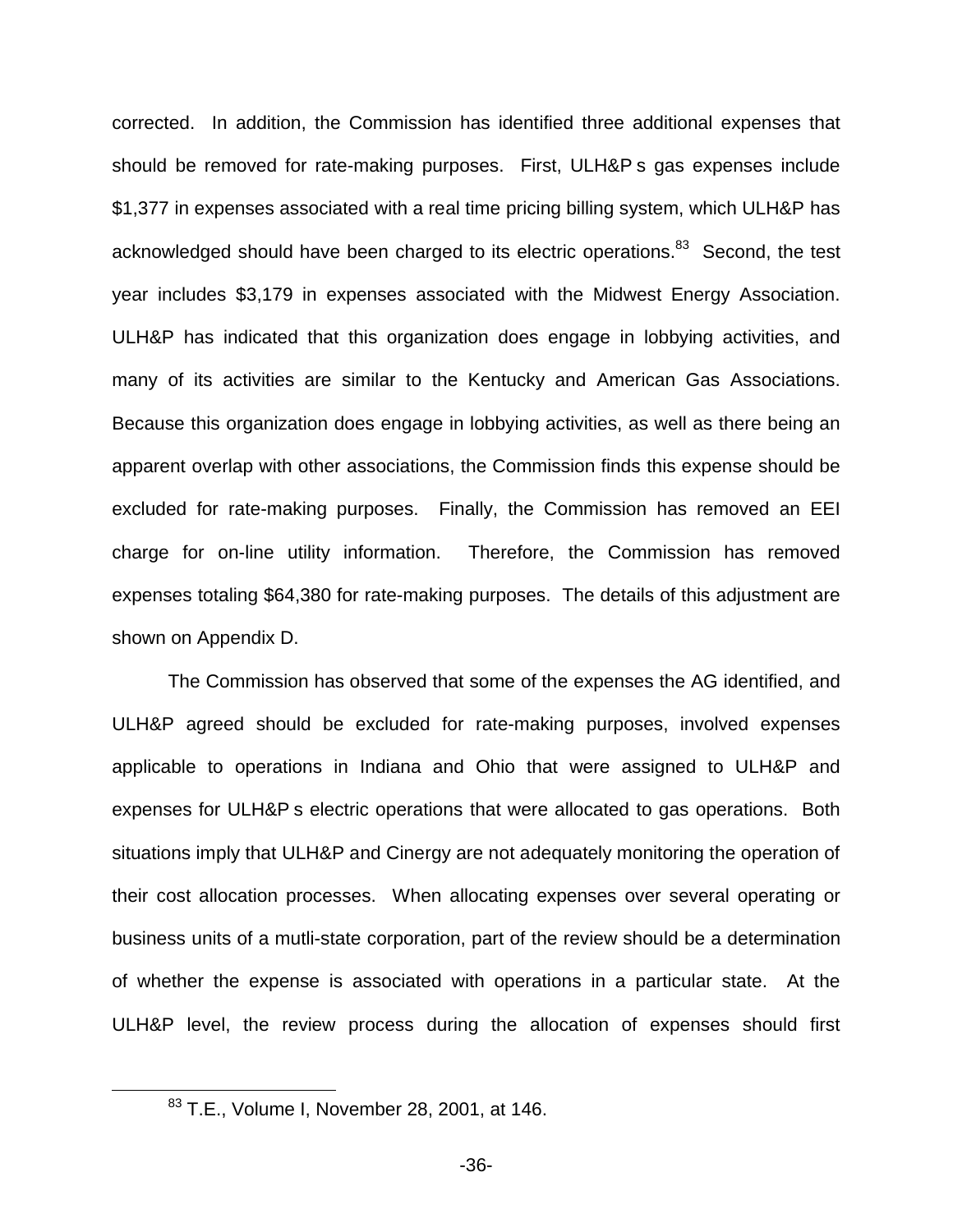determine if the expense is specifically for electric or gas operations, before being treated as a common item and allocated to both operations. The Commission advises ULH&P and Cinergy to review their allocation processes and undertake any corrective action that will minimize the occurrence of similar allocation problems in the future.

## Rate Case Amortization

ULH&P proposes to increase test-period expenses by \$165,000 to reflect the amortization of its estimated rate case expense of \$495,000 over a 3-year period.<sup>84</sup> The AG proposes to increase expenses by \$48,896, which reflects different amortization periods for specific expenses that comprise his total allowable rate case expense of \$263,525.<sup>85</sup> The AG proposes to amortize 50 percent of the expense associated with ULH&P s AMRP study over 10 years. While the AG strongly opposes the AMRP Rider proposal and believes that stockholders would be the primary beneficiaries of the AMRP Rider, the AG is willing to allow a portion of the study expenses associated with the determination of the most appropriate line replacement program to be recovered through rates. The AG proposes to amortize the expense of the depreciation study over 5 years, contending this is an appropriate amortization period. Lastly, the AG proposes that the remaining rate case expenses be amortized over 3 years, consistent with the Commission s previous decisions concerning the amortization of rate case expenses.<sup>86</sup>

<sup>&</sup>lt;sup>84</sup> Application Schedule F-6.

 $85$  The AG s total is based on actual rate case expenses incurred through July 31, 2001. See Henkes Direct Testimony, Schedule RJH-11.

<sup>&</sup>lt;sup>86</sup> Id. at 36-37.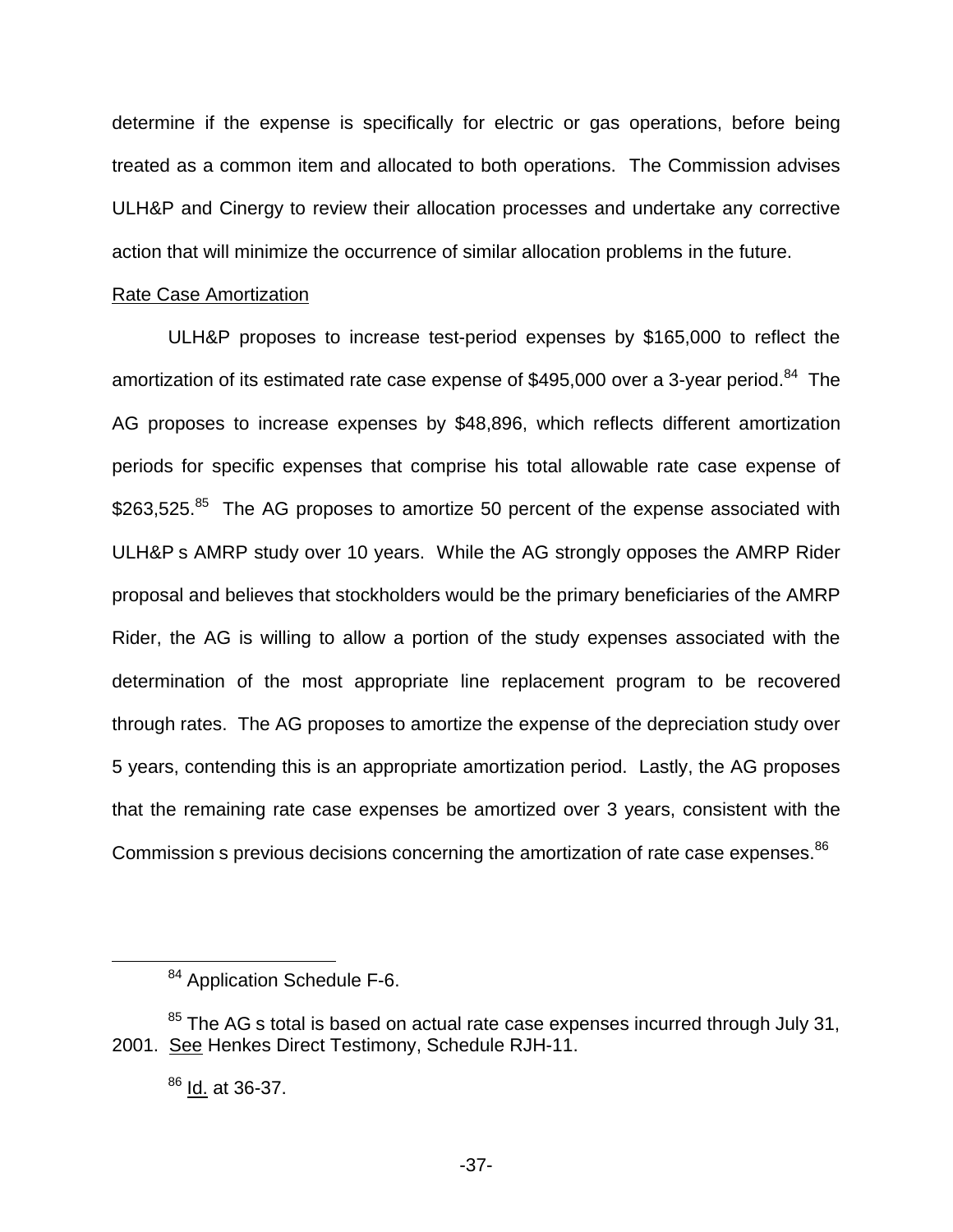ULH&P opposes several parts of the AG s proposal. ULH&P argues that to exclude 50 percent of the AMRP study expenses is arbitrary, and contends that the expenses were prudently incurred and should be allowed full recovery in a timely manner. ULH&P objects to the proposal to amortize the AMRP study expenses over 10 years and the depreciation study over 5 years. ULH&P claims that the Commission has traditionally allowed the amortization of costs related to expert witness testimony over the period the rates established in the proceeding are expected to be in effect. Finally, ULH&P states that the AG has not used the most recent rate case expense information available, and that the October 2001 expense level of approximately \$452,000 confirms the reasonableness of its original estimate of \$495,000.<sup>87</sup>

The most recent report of actual rate case expenses provided to the Commission covers expenses through October 2001. That response shows actual rate case expenses to date of  $$452,098$ .<sup>88</sup> In previous decisions, the Commission has based its allowed rate case expense amortization on the actual rate case expenses supplied by the utility through periodic updates. ULH&P has offered no evidence to support a deviation from that practice.

The Commission agrees with the AG that the expense of the AMRP study should be amortized over a 10-year period. That study indicates ULH&P should initiate and complete an extensive line replacement program over the next 10 years. The Commission believes it is reasonable to match the recovery of the study expenses over

<sup>&</sup>lt;sup>87</sup> Smith Rebuttal Testimony at 5-6.

<sup>&</sup>lt;sup>88</sup> Response to the Commission Staff s First Data Request dated April 25, 2001, Item 48, updated response filed November 21, 2001, page 39 of 56.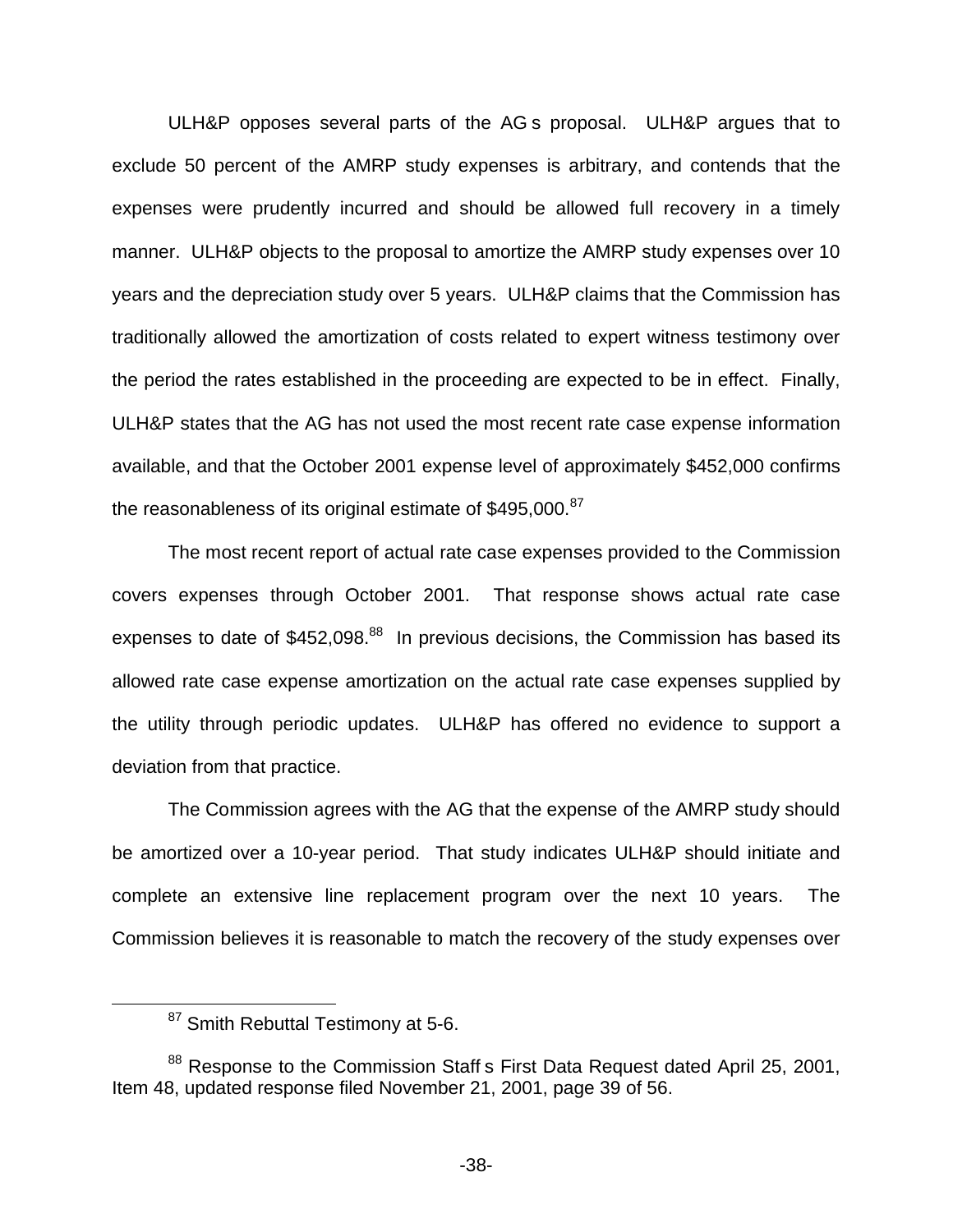the period the actual line replacement program should be in place. However, the Commission does not agree with the AG s proposal to disallow 50 percent of the study expenses. We find it reasonable to allow ULH&P to recover the total actual expense of the study from ratepayers, based on the expense reported through October 2001.

The Commission agrees with ULH&P that the expense of the depreciation study and the remaining rate case expenses should be amortized over a 3-year period. We believe a 3-year amortization period for the depreciation study is reasonable in this case, given the impact the line replacement program could have on future depreciation analysis and the timing of ULH&P s next rate case, which is discussed later in this Order. Therefore, the Commission will include rate case amortization expenses of \$75,933 for rate-making purposes.<sup>89</sup>

#### Overtime Expense

During discovery, ULH&P was asked whether it agreed that in order to determine a reasonable, ongoing level of overtime costs for rate-making purposes, one approach would be to base the ongoing level on the mathematical average of the test year and 4 previous calendar years of overtime expense. ULH&P agreed that such an approach would be reasonable for rate-making purposes.<sup>90</sup> The AG proposes an adjustment to overtime expense, using a historic average ratio approach. The ratio reflects the actual

 $89$  The actual expense of the AMRP study through October 2001 is \$320,428; a 10-year amortization of that amount results in an annual amortization expense of \$32,043. The depreciation study expenses and remaining rate case expenses total \$131,670; a 3-year amortization of these expenses results in an annual amortization expense of \$43,890. The sum of \$32,043 and \$43,890 is \$75,933.

<sup>&</sup>lt;sup>90</sup> ULH&P s Response to the Commission Staff s Second Data Request dated July 10, 2001, Item 47(c).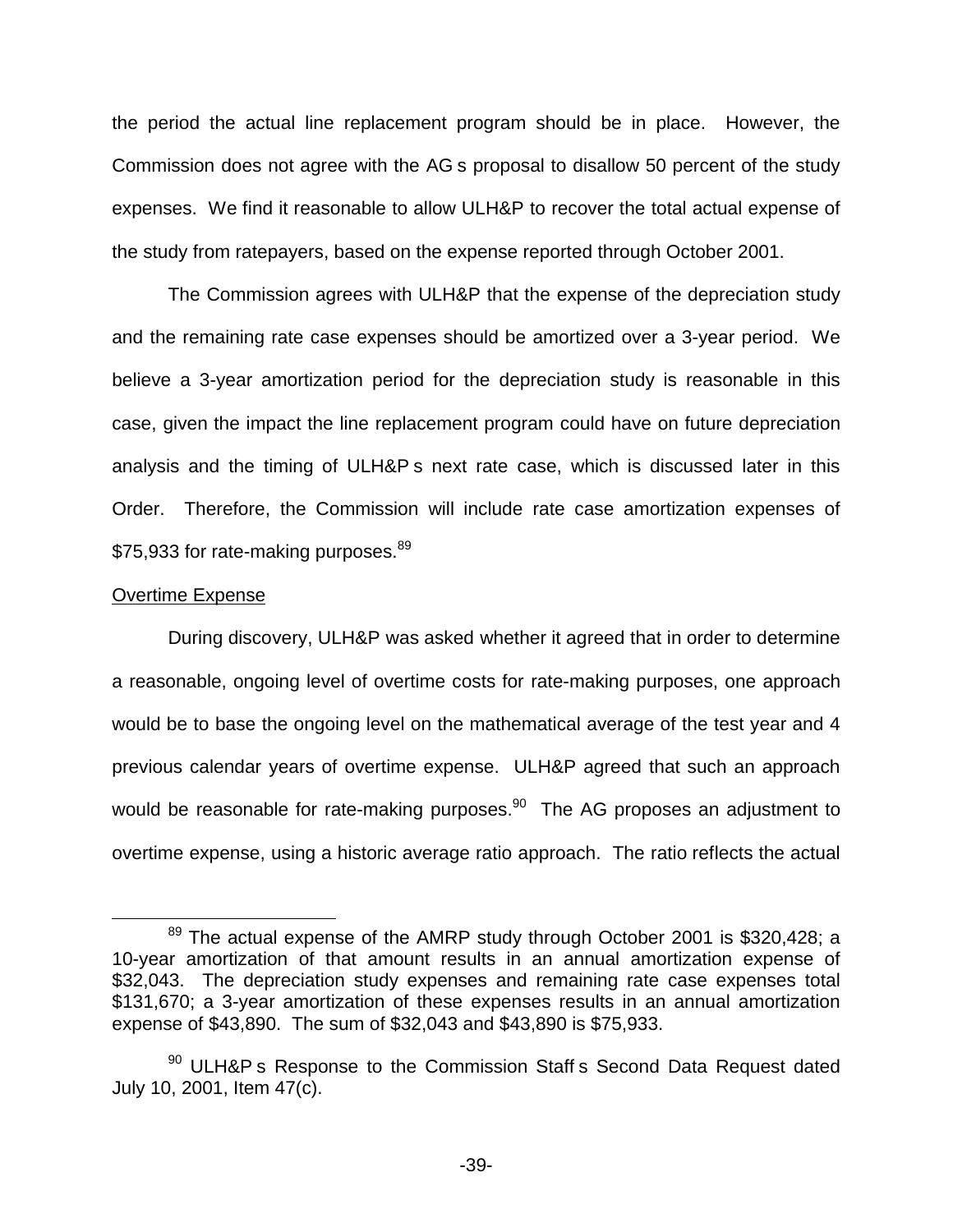overtime expense compared to actual base payroll expenses for the test year and 4 previous calendar years. Using this approach, the AG calculates that ULH&P s testyear overtime expense should be reduced by  $$28,421.<sup>91</sup>$  The AG has acknowledged that the use of a mathematical average approach would result in a reduction in expense of \$33,995, and states that either his historic average ratio approach or the mathematical average approach results in an appropriate normalized annual overtime expense level. 92

Since ULH&P has agreed the mathematical average approach is a reasonable method and the AG has not objected to the use of this approach, the Commission finds that the mathematical average approach should be used to determine a reasonable, ongoing level of overtime expense for ULH&P. Therefore, the Commission has reduced ULH&P s operating expenses by \$33,995.

## Property Tax Expense

ULH&P proposes to reduce its property tax expense by \$65,873, which was determined by using the 1999 property tax valuation and average property tax rate.<sup>93</sup> The AG recalculated the adjustment using the 1999 property tax valuation and the 2000 average property tax rate, which results in a reduction of \$90,892.<sup>94</sup> During the hearing,

<sup>91</sup> Henkes Direct Testimony at 38-39 and Schedule RJH-12.

 $92$  AG s Response to the Commission Staff s First Data Request dated October 18, 2001, Item 7.

<sup>93</sup> Application Schedule D-2.8 and Workpaper WPD-2.8a through WPD-2.8c.

 $94$  Henkes Direct Testimony at 46 and Schedule RJH-17. Starting with ULH&P s normalized property tax level, the AG determined an additional reduction of \$25,019 was appropriate. The additional \$25,019 plus ULH&P s original reduction of \$65,873 equals a total reduction of \$90,892.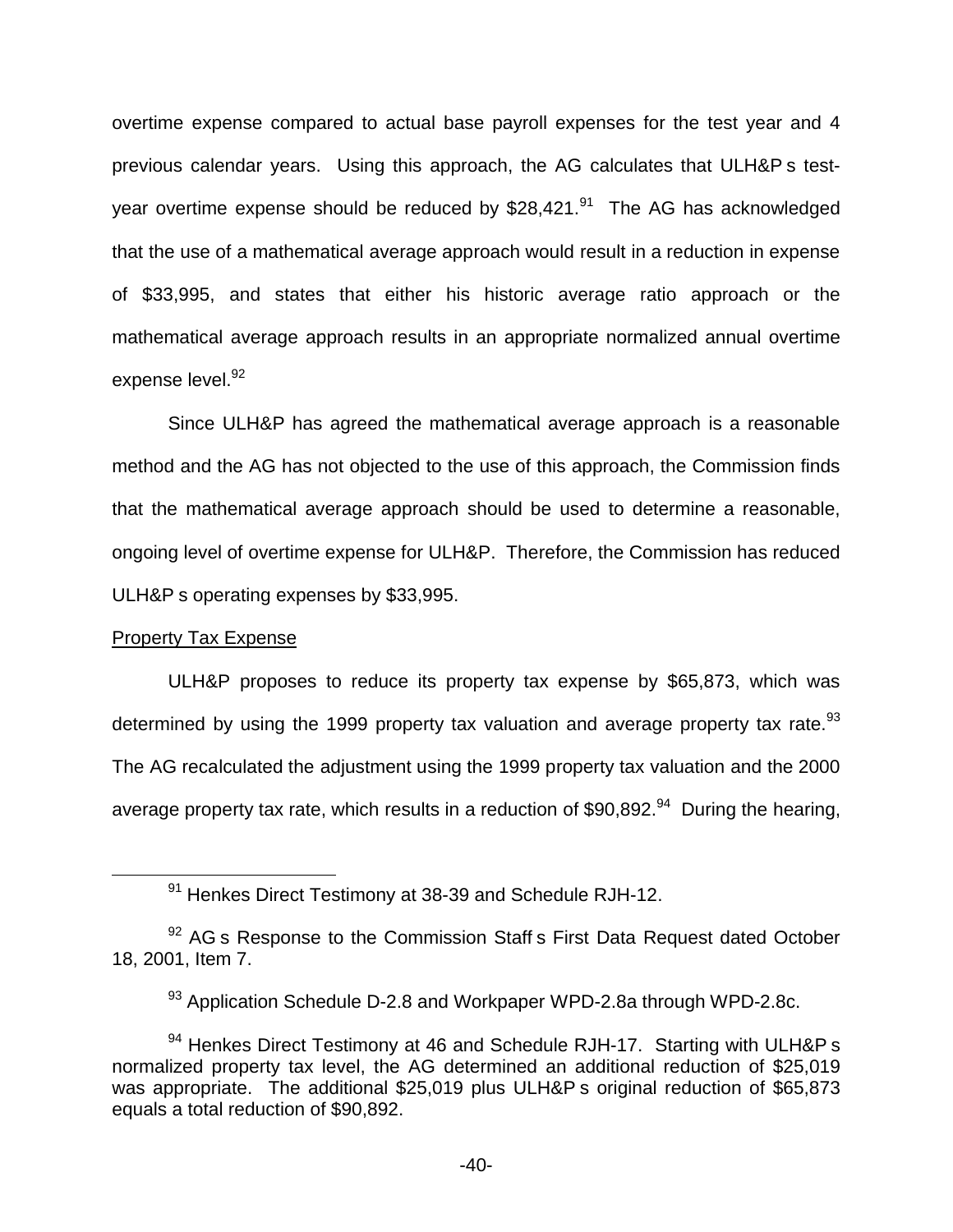ULH&P was requested to provide a recalculation of its property tax expense adjustment, using the 2000 property tax valuation and average property tax rate.<sup>95</sup> Using the 2000 information, ULH&P determined its property tax expense reduction should be \$111,093.<sup>96</sup> As the use of the 2000 property tax valuation and average property tax rate most closely matches the test year, the Commission finds that the revised expense reduction of \$111,093 is the reasonable amount to recognize for rate-making purposes.

## Interest Synchronization

ULH&P proposes to increase its interest expense by \$2,350,424, which results in a decrease to state and federal income taxes of  $$948,690.<sup>97</sup>$  ULH&P s calculation begins with the long-term and short-term debt components of its jurisdictional gas capitalization. It then deducts the debt portion of its CWIP subject to AFUDC. The applicable interest cost rates are multiplied by the net debt components to arrive at ULH&P s normalized gas interest expense. ULH&P determines its increase in its interest expense by comparing its normalized gas interest expense with the sum of its gas interest deducted in the test-year income tax calculation and the gas portion of fees incurred for the sale of accounts receivable. After determining the change in its interest expense, ULH&P calculates the corresponding state and federal income tax effect. When ULH&P filed its rebuttal testimony and proposed to use its updated capital

<sup>95</sup> T.E., Volume I, November 28, 2001, at 134.

<sup>96</sup> ULH&P s Response to the Commission Staff s Hearing Requests, Item 4.

<sup>&</sup>lt;sup>97</sup> Application Workpaper WPD-2.10a.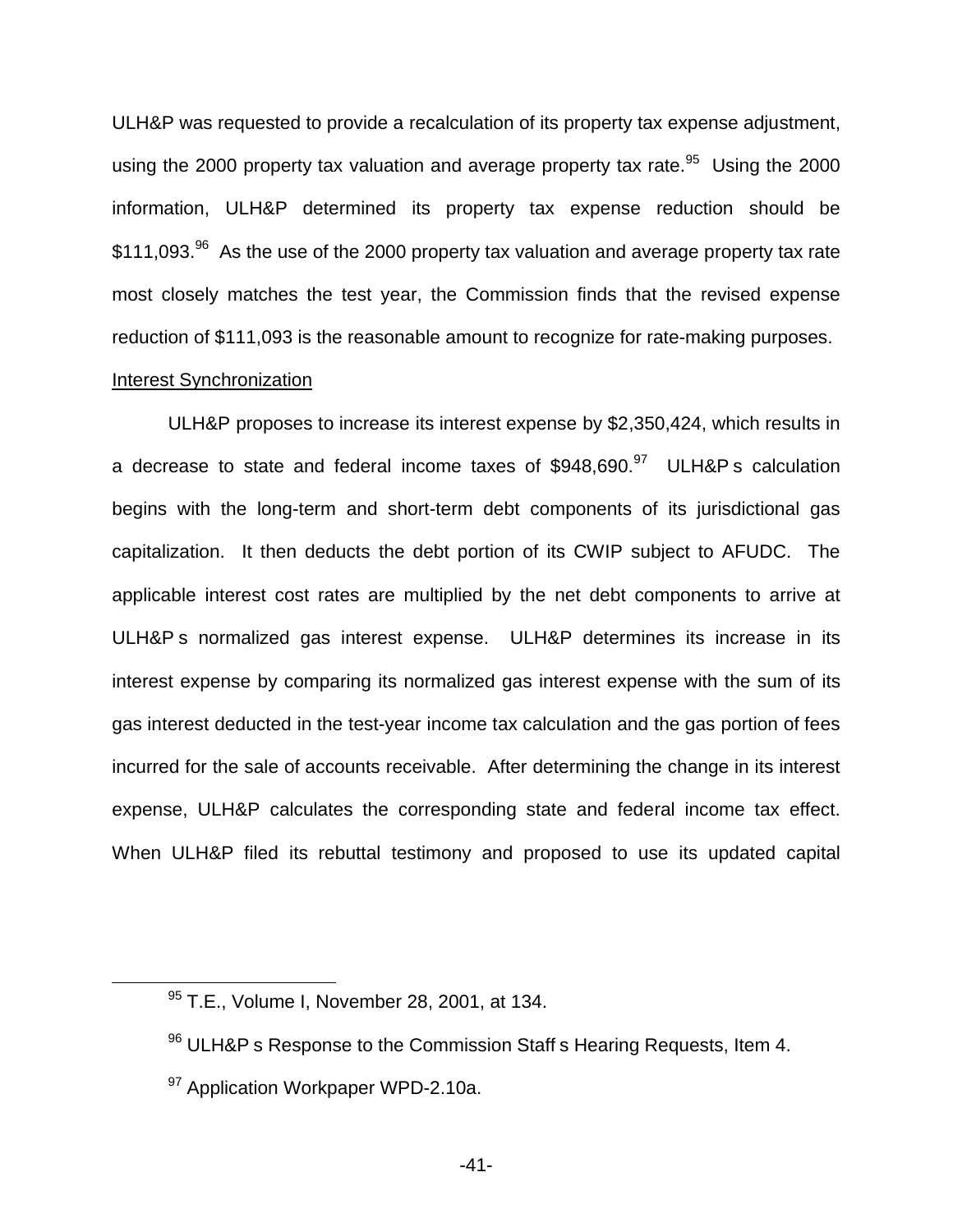structure and capitalization, it revised the reduction to state and federal income taxes to \$834,056, but did not provide any workpapers to document the revision.<sup>98</sup>

The AG agrees with the approach and components used by ULH&P to determine this adjustment. The AG has calculated the adjustment using the debt components from his determination of ULH&P s jurisdictional gas capitalization and his recommended interest cost rates. The AG determined that interest expense should be increased by \$1,720,734, resulting in a reduction in state and federal income taxes of \$707,220.<sup>99</sup> Consistent with his opposition to the use of updated capitalization and capital structure, the AG opposes the revised interest synchronization adjustment ULH&P proposes in its rebuttal testimony.

The approach used by ULH&P to determine its interest synchronization adjustment is the same as the Commission documented in ULH&P s last gas rate case,<sup>100</sup> except in two critical areas. First, ULH&P used its gas interest deducted in the test-year income tax calculation in the proposed adjustment. The Commission has consistently used the test-year actual book interest expense in this calculation, not an interest amount deducted as part of an income tax calculation. Given that the Commission detailed the calculation of this adjustment in ULH&P s last gas rate Order,

<sup>98</sup> Smith Rebuttal Testimony, Rebuttal PGS-1, page 5 of 8.

<sup>99</sup> Henkes Direct Testimony, Schedule RJH-18. The impact on after-tax operating income shown on Schedule RJH-18 of a negative \$241,470 is a reduction to the adjustment determined by ULH&P. Thus, ULH&P s income tax reduction of \$948,690 is netted against the AG s impact amount of \$241,470. It also should be noted that the AG used an effective state income tax rate of 5.15 percent, while ULH&P calculated its adjustment using the 8.25 percent rate. The income tax rate is discussed later in this Order.

<sup>&</sup>lt;sup>100</sup> See Case No. 92-346, July 23, 1993 Order, Appendix E.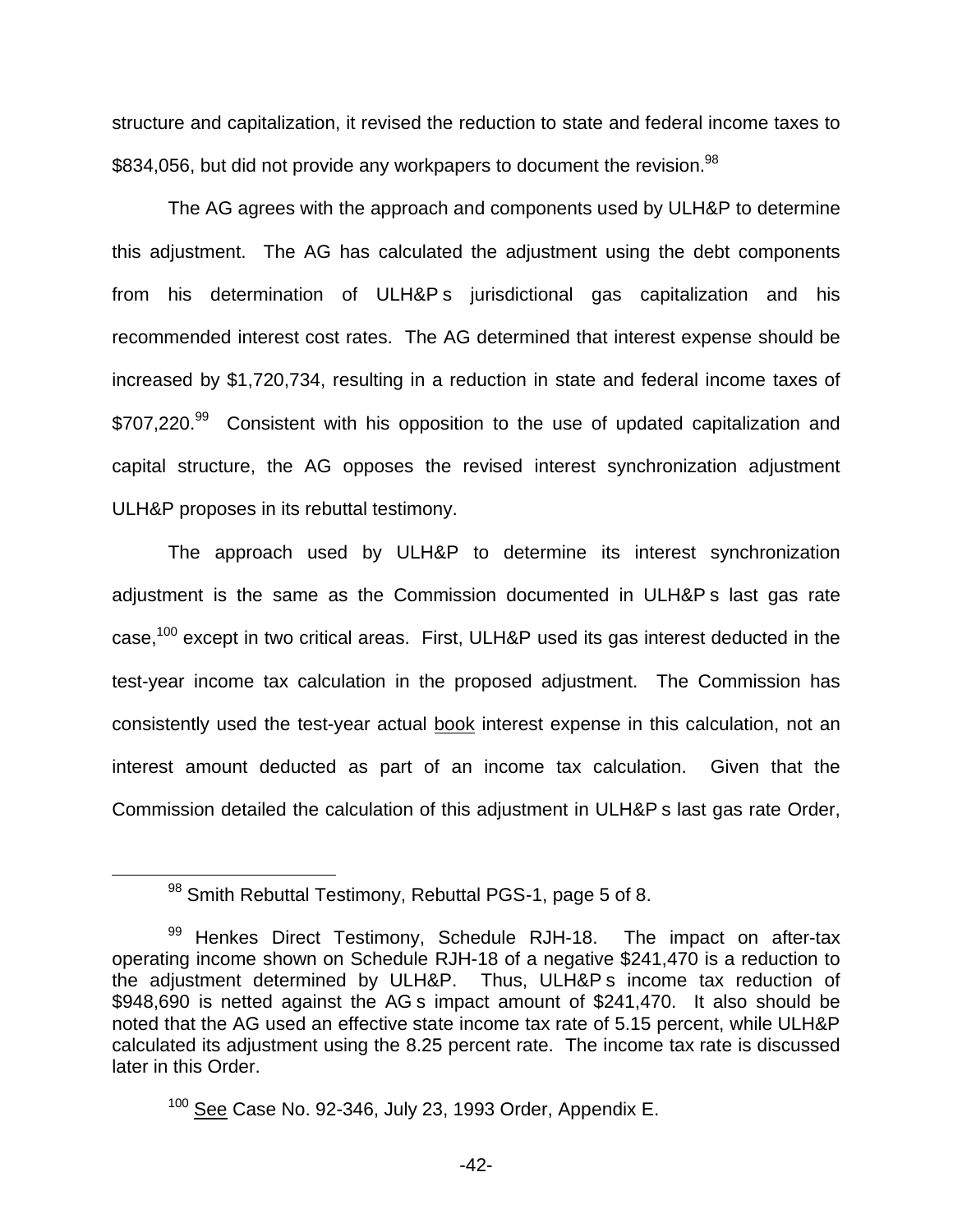there should have been no misunderstanding that test-year actual book interest expense was to be utilized. ULH&P has offered no rationale for its modification of the calculation, and the Commission will continue to use the book interest expense.

Second, ULH&P proposes to recognize the gas portion of fees incurred for the sale of accounts receivable in the determination of its interest synchronization adjustment. ULH&P contends that while these fees are not technically an interest expense, they represent a cost of acquiring capital for the ongoing operations of ULH&P. ULH&P also reasons that as the fees are deductible for income tax purposes, ratepayers should receive the tax benefit of that deduction.<sup>101</sup> The AG originally included the accounts receivable fees in the calculation of his interest synchronization. However, in response to a data request, the AG concluded it was not appropriate to include the fees, noting that ULH&P did not include these fees in the calculation of testyear income taxes.102

The Commission finds that the fees associated with the sale of accounts receivable should not be included in the determination of the interest synchronization adjustment. ULH&P has acknowledged that the accounts receivable sale fees are included in the short-term debt interest cost rate.<sup>103</sup> If these fees are reflected in the interest cost rate, they should also be reflected in the book interest expense for short-

<sup>&</sup>lt;sup>101</sup> ULH&P s Response to the Commission Staff s Third Data Request dated September 4, 2001, Item 18(a) and 18(b).

<sup>&</sup>lt;sup>102</sup> AG s Response to the Commission Staff s First Data Request dated October 18, 2001, Item 9(d).

<sup>&</sup>lt;sup>103</sup> ULH&P s Response to the AG s Second Data Request dated August 30, 2001, Item 8.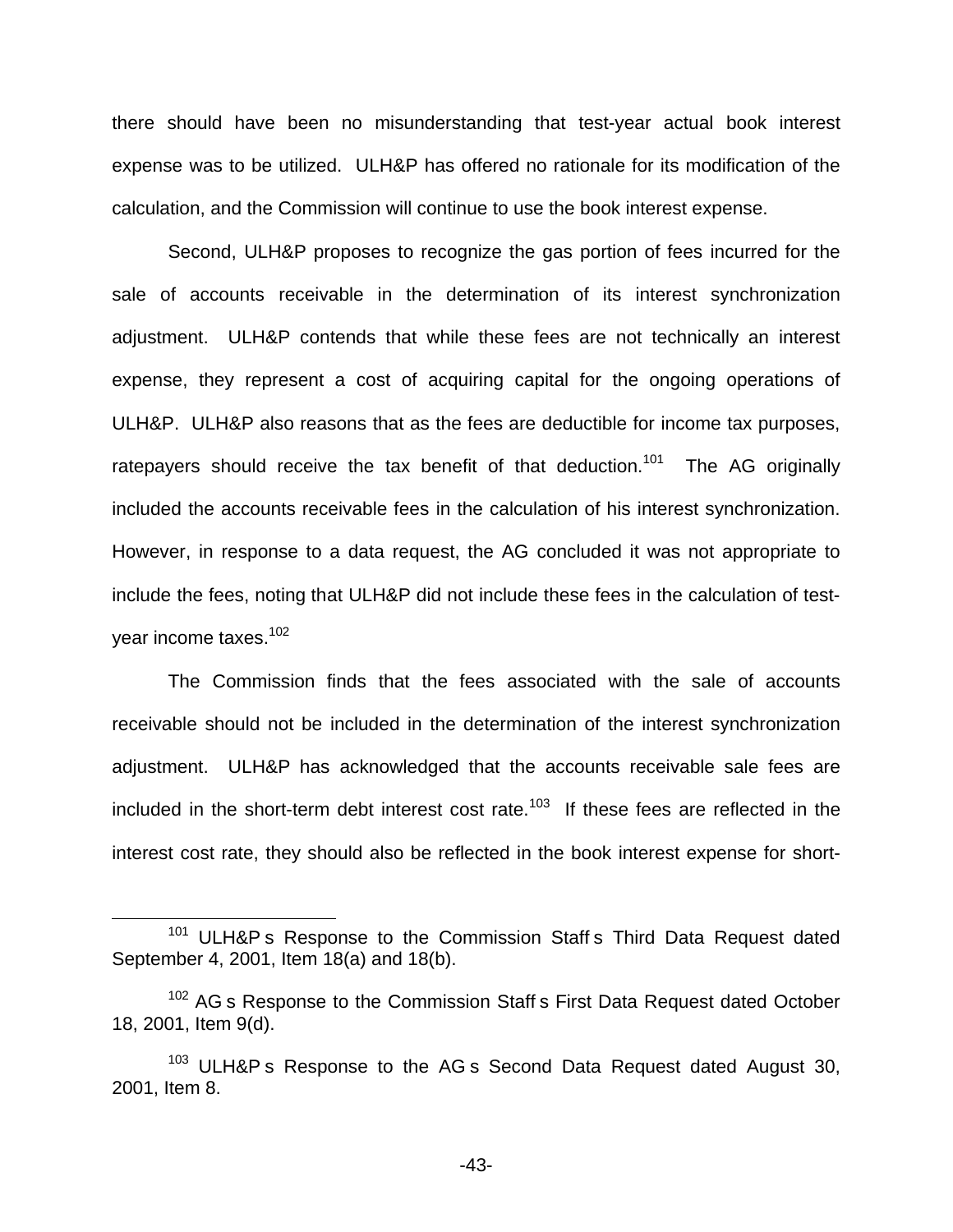term debt. There would be no need to recognize the fees a second time in the calculation.

The Commission has recalculated the interest synchronization adjustment, reflecting the debt components of ULH&P s jurisdictional gas capitalization and the corresponding interest cost rates found reasonable in this Order. The Commission has determined that ULH&P s interest expense should increase \$672,206, resulting in a reduction in state and federal income taxes of \$271,319. The calculation of this adjustment is shown on Appendix E.

#### Injuries and Damages Liability Expenses

ULH&P proposes to reduce injuries and damages liability expenses by \$13,833<sup>104</sup> to reflect its 10-year historic average expense. In its calculation, ULH&P uses the calendar year average Consumer Price Index ( CPI ) for 1990 through 1999 and the September 2000 CPI value for the 9 months of 2000. ULH&P was requested in a data request to recalculate the adjustment, following the approach the Commission outlined in ULH&P s last gas rate case.<sup>105</sup> Based on that approach, ULH&P recalculated the adjustment using the December CPI value for calendar years 1990 through 1999 and the September 2000 CPI for the 9 months ending on September 30, 2000. This recalculation resulted in a reduction to injuries and damages liability expenses of  $$16,818$ <sup>106</sup> ULH&P recognized this revised adjustment in the revised

<sup>&</sup>lt;sup>104</sup> Application Workpaper WPD-2.12a.

<sup>&</sup>lt;sup>105</sup> See Case No. 92-346, July 23, 1993 Order, at 34.

<sup>&</sup>lt;sup>106</sup> ULH&P s Response to the Commission Staff s Second Data Request dated July 10, 2001, Item 33.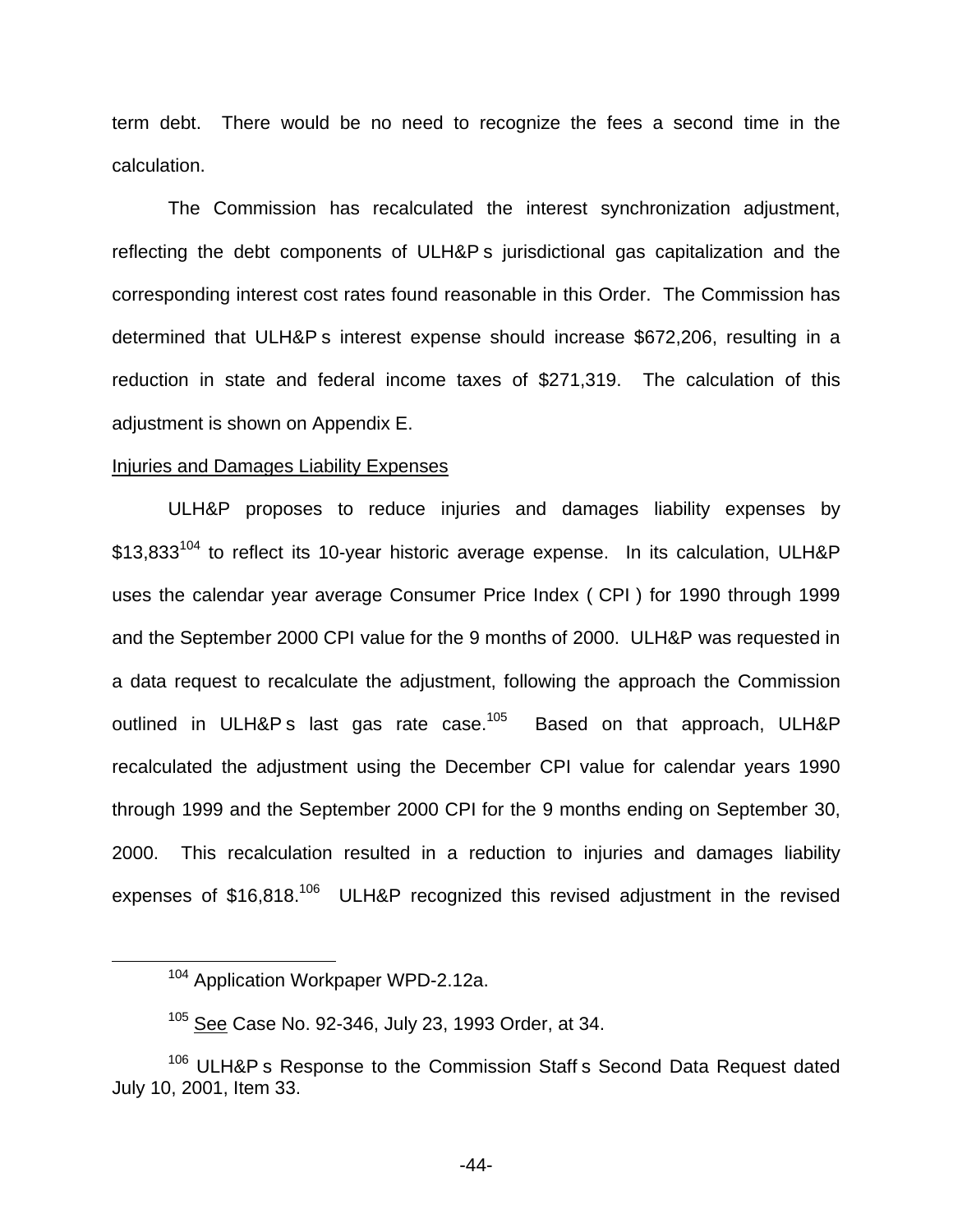revenue requirements it presented in its rebuttal testimony. The AG includes the  $$16,818$  reduction in his proposed revenue requirements determination as well.<sup>107</sup> The Commission has reviewed ULH&P s revised calculation, and finds the reduction of \$16,818 to be reasonable.

#### Limited Early Retirement Program

ULH&P proposes to reduce operating expenses by \$326,976 to annualize the gas portion of the expenses related to a Limited Early Retirement Program ( LERP ) offered to employees during 2000. ULH&P s proposal removes from the test year the gas portion of LERP expenses, recognizes the first year of a 3-year amortization of those expenses, and recognizes a permanent reduction in labor expenses.<sup>108</sup> ULH&P did not include the unamortized portion of the LERP expenses in its rate base calculations. ULH&P proposes a 3-year amortization, claiming the Commission allowed a 3-year amortization of downsizing costs in Case No.  $92-346^{109}$  and arguing that the LERP expenses have already reduced the common equity component of its capitalization.<sup>110</sup>

The AG generally agrees with this rate-making proposal, noting that if the annual savings from the LERP are properly quantified and reflected for rate-making purposes, then those savings will flow to ratepayers on a going forward basis. Consequently, it

<sup>&</sup>lt;sup>107</sup> Henkes Direct Testimony, Schedule RJH-16.

<sup>&</sup>lt;sup>108</sup> Smith Direct Testimony at 16-17.

<sup>&</sup>lt;sup>109</sup> ULH&P s Response to the Commission Staff s Second Data Request dated July 10, 2001, Item 35.

<sup>110</sup> ULH&P Brief at 37.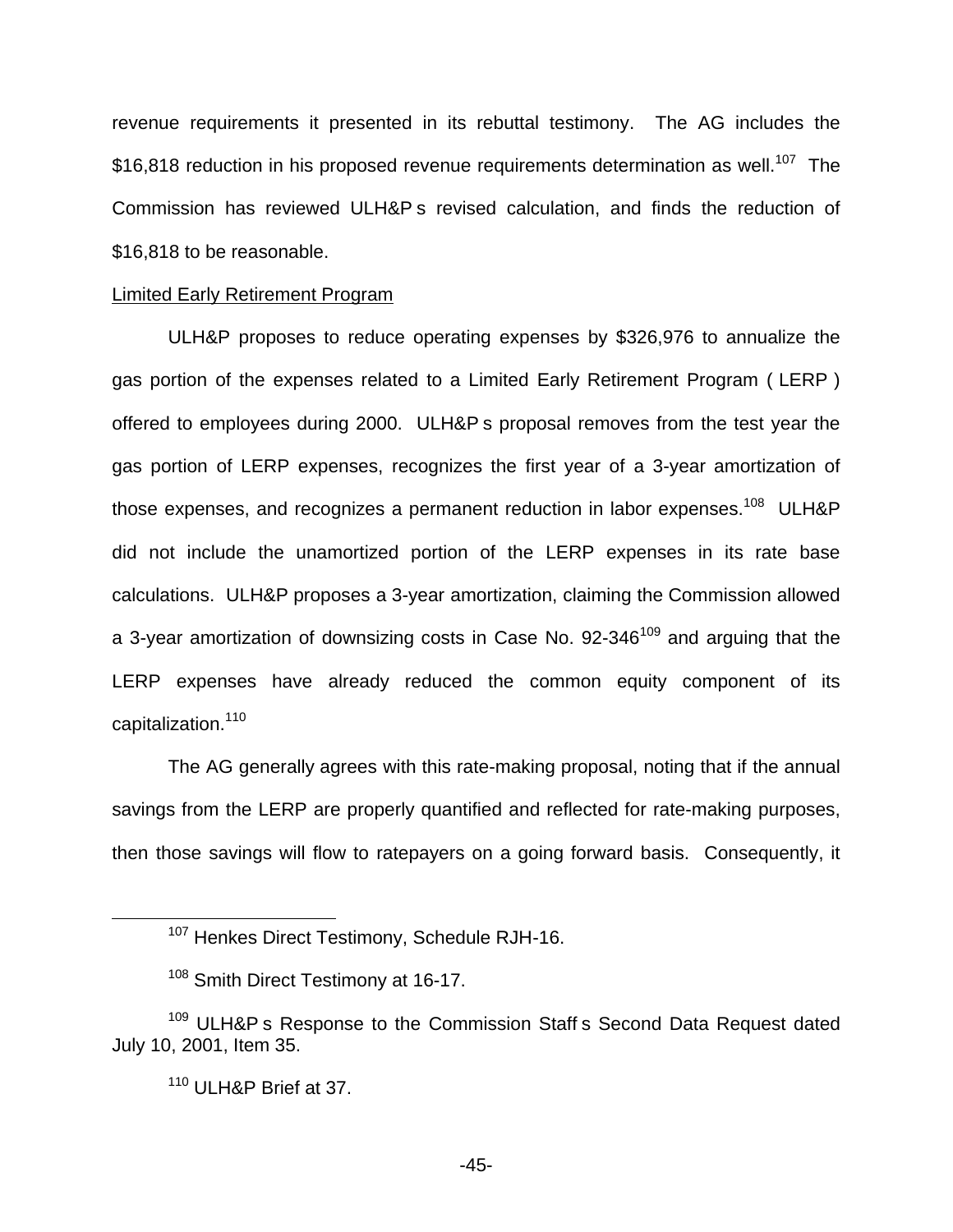would be appropriate to give rate recognition to the costs incurred to implement the LERP. The AG proposes a reduction in operating expenses of \$518,060.<sup>111</sup> The AG s adjustment recognizes a larger permanent reduction in labor expenses than ULH&P.<sup>112</sup> The AG has also divided the amortization period, proposing to amortize the immediate, one-time cash payments over 3 years, while amortizing the delayed cash payments over 10 years. The AG contends this approach is consistent with the Commission s treatment of the 1992 downsizing costs in Case No. 92-346.<sup>113</sup>

The Commission agrees with the AG and finds that his adjustment should be adopted for rate-making purposes. The AG s amortization proposal is consistent with the treatment authorized by the Commission in Case No. 92-346. The LERP has components similar to those in the 1992 downsizing: immediate cash outlays and outlays over a period of years. Nothing in ULH&P s arguments persuade the Commission that amortizing all the expenses over 3 years is appropriate. Therefore, the Commission will reduce operating expenses by \$518,060.<sup>114</sup>

## AFUDC Offset

ULH&P proposes to increase its revenues by \$117,260 to recognize an offset to its revenue requirements associated with including CWIP subject to AFUDC in rate

<sup>&</sup>lt;sup>111</sup> Henkes Direct Testimony, Schedule RJH-13.

<sup>&</sup>lt;sup>112</sup> ULH&P recognized the impact of the larger labor expense reductions in its rebuttal testimony, revising the proposed reduction to \$475,655. See Smith Rebuttal Testimony, Rebuttal PGS-1, page 3 of 8.

<sup>&</sup>lt;sup>113</sup> Henkes Direct Testimony at 41.

<sup>114</sup> Included in the adjustment is \$60,264 for the first year of the 3-year amortization of immediate cash payments of \$180,792 and \$18,174 for the first year of the 10-year amortization of delayed cash payments of \$181,737.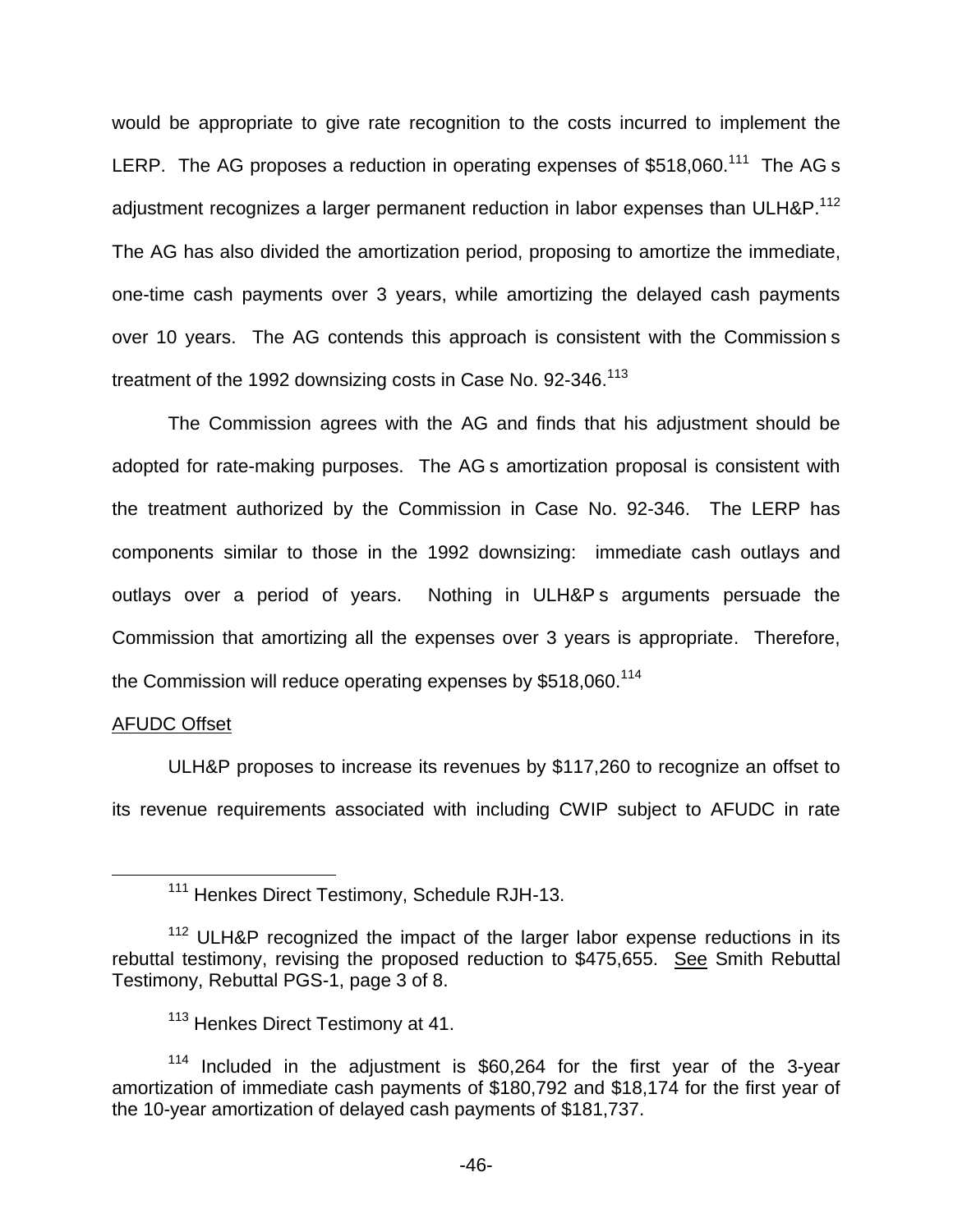base. ULH&P calculated its proposal by multiplying the \$1,804,000 balance of CWIP subject to AFUDC by the test-year-end AFUDC rate of 6.50 percent.

As the Commission has stated in two previous ULH&P rate cases, ULH&P s revenue requirements are being determined from capitalization.<sup>115</sup> It is appropriate then to calculate this offset to net operating income using the overall rate of return on capitalization granted in this proceeding, and not the AFUDC rate. Consistent with our past treatment, the Commission has computed an AFUDC offset by multiplying the testyear balance of CWIP subject to AFUDC by the overall rate of return on capitalization. This results in an increase in net operating income of  $$153,033<sup>116</sup>$  for rate-making purposes.

#### Year 2000 Expenses

ULH&P proposes a net increase to its operating expenses of \$146,060 to reflect the removal of the test-year expenses associated with its Year 2000 preparedness and the first year of a 3-year amortization of its Year 2000 preparedness expenses incurred from 1997 through 1999.<sup>117</sup> ULH&P argues that this treatment is similar to the ratemaking treatment afforded LG&E in its last gas rate case and in a recent Kentucky-

<sup>115</sup> See Case No. 91-370, May 5, 1992 Order, at 44-45 and Case No. 92-346, July 23, 1992 Order, at 37. The Commission notes that ULH&P proposed the use of its AFUDC rate in this calculation in Case No. 91-370, and it was specifically rejected by the Commission.

 $116$  \$1,804,000 times 8.483 percent = \$153,033.

<sup>&</sup>lt;sup>117</sup> Application Schedule D-2.19.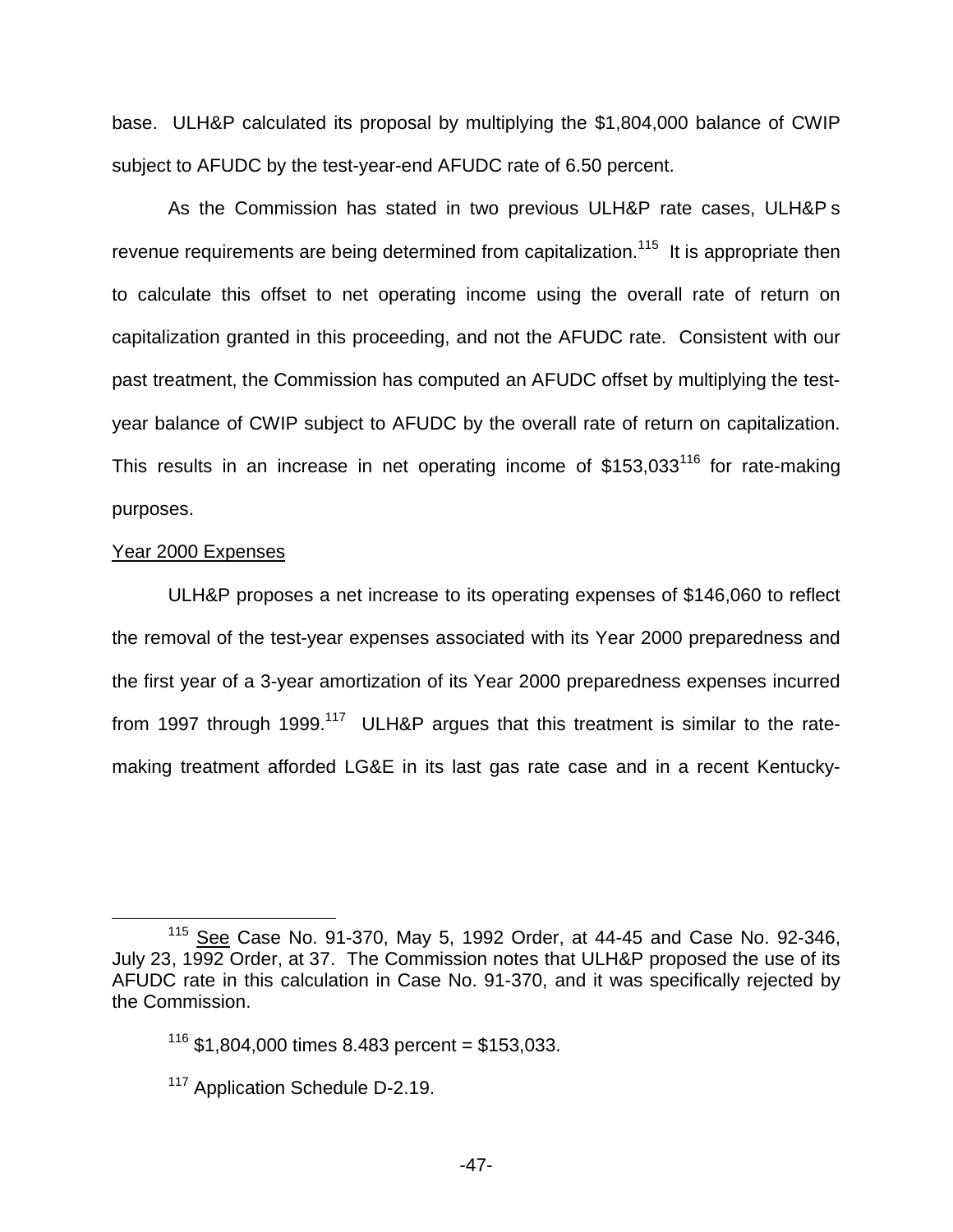American Water Company (Kentucky-American) rate case.<sup>118</sup> It further believes denying this adjustment would be unjust and punitive. ULH&P states that the 3-year amortization is consistent with the amortization periods approved for LG&E in Case Nos. 2000-080 and 98-426.<sup>119</sup>

The AG opposes the amortization of the Year 2000 preparedness expenses incurred during 1997 through 1999, and proposes to include the test-year level of expense for rate-making purposes. The AG notes that ULH&P expensed, rather than deferred, the amounts as incurred in 1997 through 1999. He argues that to give prospective rate recognition to these previously expensed items is tantamount to retroactive rate-making.<sup>120</sup>

After reviewing the facts in this case and the previous decisions referenced by ULH&P, the Commission finds that ULH&P s proposed adjustment should be rejected and the AG s proposal adopted. As the AG has noted, ULH&P expensed its Year 2000 preparedness expenses during 1997 through 1999, rather than deferring them. This distinguishes ULH&P s case from the case it cited, Case No. 2000-120, as Kentucky-American routinely has deferred such costs for later rate-making treatment, rather than expensing those items as incurred. In Case Nos. 98-426 and 2000-080, the Commission permitted LG&E to amortize over 3 years its test-year expenses associated with Year 2000 preparedness. ULH&P has not demonstrated why it would be

<sup>118</sup> Case No. 2000-120, Application of Kentucky-American Water Company to Increase Its Rates, final Order dated November 27, 2000 and rehearing Order dated May 9, 2001.

<sup>119</sup> ULH&P Brief at 37-38.

<sup>&</sup>lt;sup>120</sup> Henkes Direct Testimony at 43-44.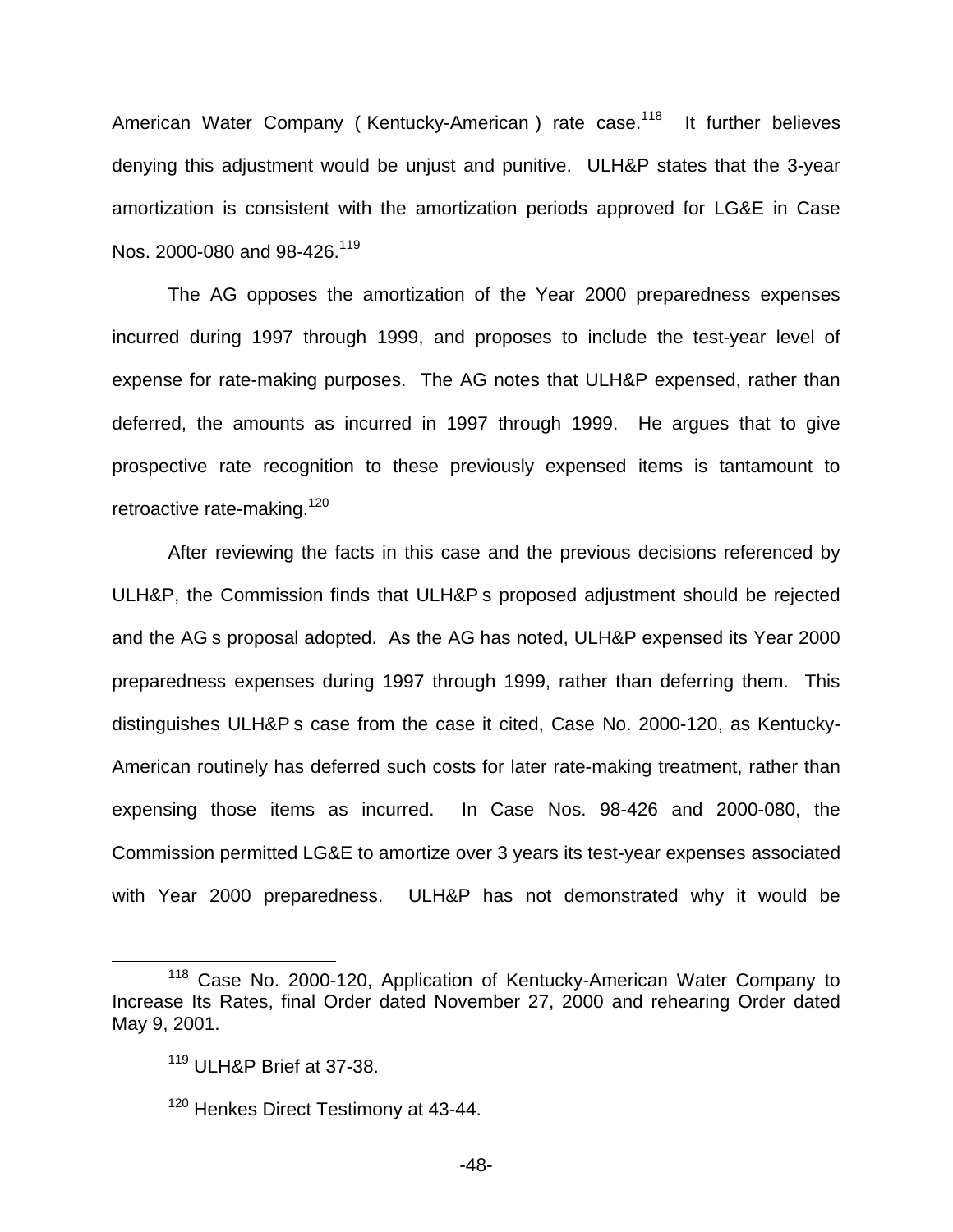appropriate for the Commission in this proceeding to apply a different rate-making treatment to its Year 2000 preparedness expenses than has been used in other cases. Our decision is neither unjust nor punitive. The rejection of ULH&P s attempt to amortize costs already expensed is reasonable, and the Commission is being consistent with previous decisions.

#### Amortization of Deferred Merger-Related Expenses

ULH&P proposes to increase operating expenses by \$967,798 to reflect the first year of a 3-year amortization of deferred expenses relating to the Cinergy merger in 1994. The total unamortized balance of these deferred expenses applicable to ULH&P s gas operations is  $$2,903,392.<sup>121</sup>$  ULH&P acknowledges that it did not seek prior Commission approval when it deferred these expenses, but believes that the Commission s approval of the Cinergy merger allowed it to seek recovery of the mergerrelated costs in its next rate case.<sup>122</sup> ULH&P contends that the merger-related expenses are similar to the 1992 downsizing costs that the Commission approved to be deferred and amortized in its last gas rate case. ULH&P notes that these expenses are the kinds of costs for which the Commission has routinely approved recovery. ULH&P argues its deferral of the merger-related expenses conforms with the requirements of Statement of Financial Accounting Standards No. 71, because the rate actions of this Commission in prior decisions have given reasonable assurance of the existence of the regulatory assets. During the hearing, ULH&P agreed that it would be reasonable to amortize the immediate cash outlay portion of the deferred expenses over 3 years and

<sup>&</sup>lt;sup>121</sup> Application Schedule D-2.20 and Workpaper WPD-2.20a.

<sup>122</sup> T.E., Volume I, November 28, 2001 at 106-107.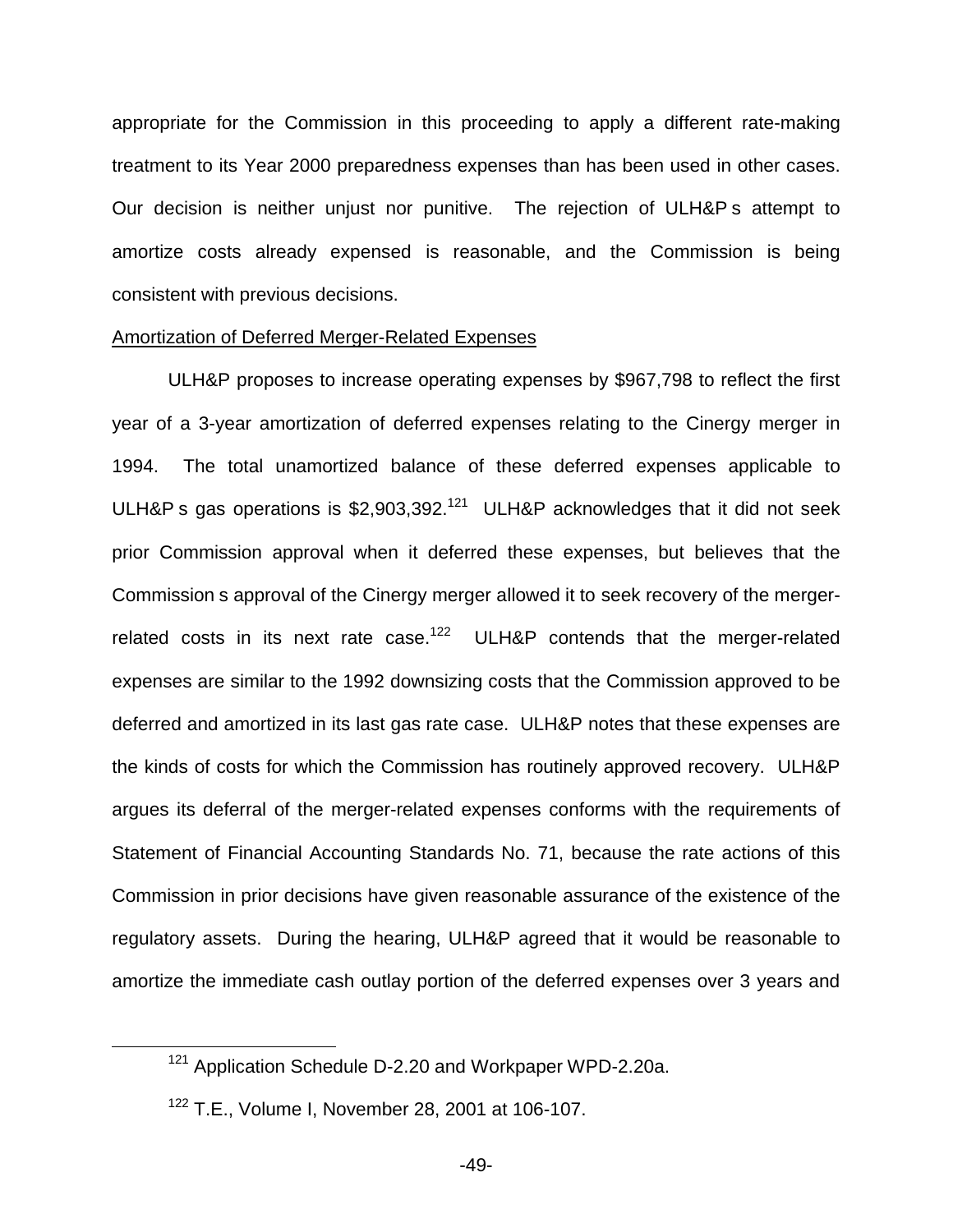the remainder over 10 years, in a manner similar to the treatment of the 1992 downsizing costs. However, this treatment would only be appropriate if the unamortized balance of the deferred merger-related expenses were included in rate base.<sup>123</sup> In response to arguments in opposition by the AG, ULH&P notes that the Commission s Order in Case No. 94-104 stated that merger savings were expected to be minimal through 1995 but then increase to a peak in 2000. Since the majority of the test year is in 2000, ULH&P reasons that the merger savings are already reflected in the test year, and do not need to be reflected again.<sup>124</sup>

The AG opposes ULH&P s proposal to amortize the deferred merger-related expenses. The AG notes that while ULH&P deferred these expenses that were incurred as far back as December 1992, it has never amortized the deferrals but waited to charge these costs on a going forward basis to ratepayers in its next base rate case. The AG argues that while the merger-related expenses have not been recognized in ULH&P s rates, neither have the savings resulting from the merger-related expenses. Because there has not been this match between expenses and savings, the AG contends that merger-related expense deferral is not similar to the circumstances concerning ULH&P s 1992 downsizing amortization. The AG states that when the Commission allowed the amortization of the 1992 downsizing costs, it was during a rate case where the corresponding savings were also recognized when determining rates. Based on information from ULH&P, the AG has calculated that ULH&P has experienced cumulative savings associated with the merger-related expenses of approximately

<sup>123</sup> ULH&P Brief at 35-36.

 $124$  <u>Id.</u> at 36.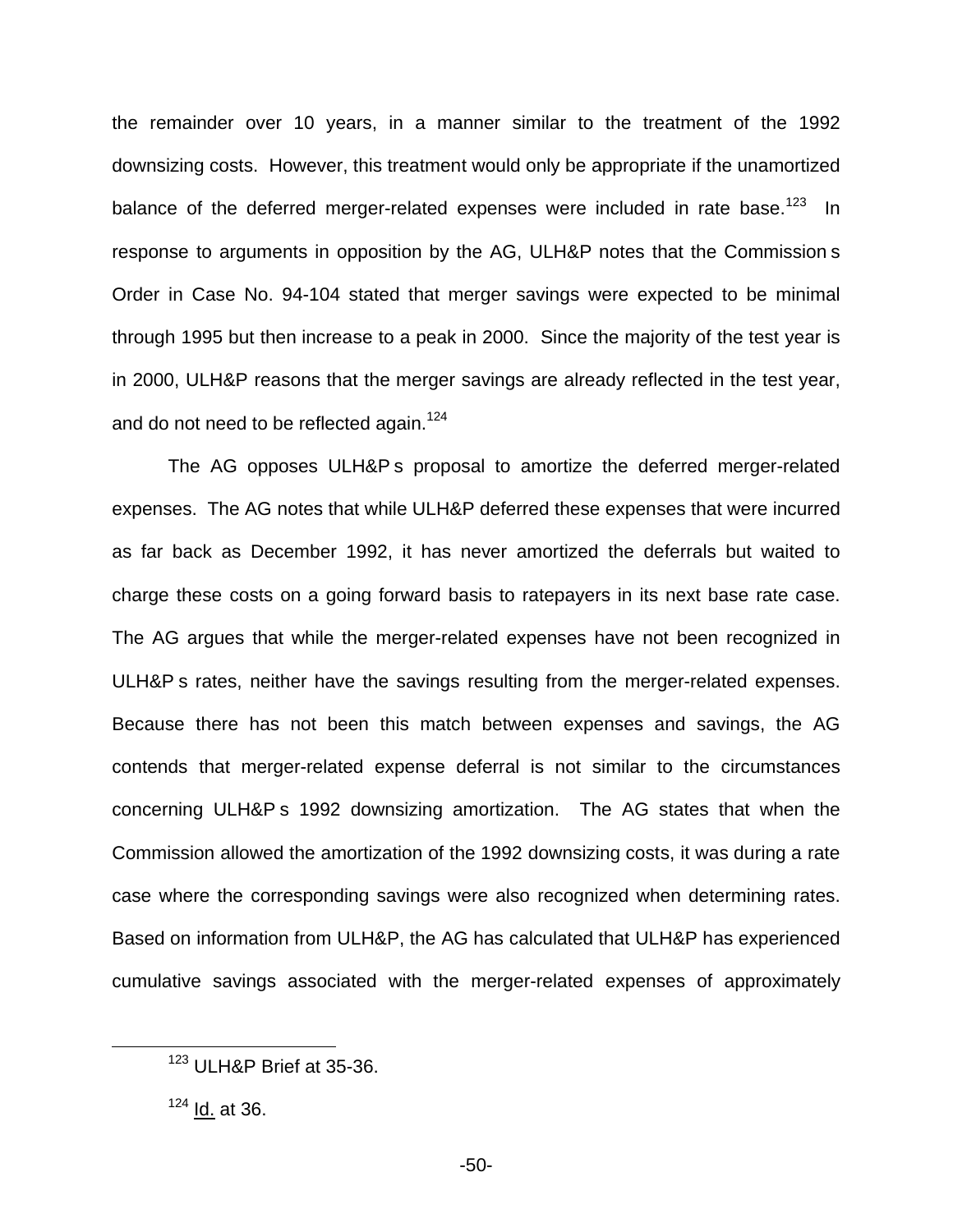\$17.8 million, which is substantially in excess of the deferred expenses it now seeks to amortize. The AG concludes that as the deferred expenses have been more than offset with associated savings that were never recognized in rates, no amortization of these deferred expenses should be permitted.<sup>125</sup>

The Commission finds the AG s arguments to be persuasive, and we deny ULH&P s proposal to amortize the deferred merger-related expenses. The AG is correct in noting that in ULH&P s last gas rate case, the amortization of the 1992 downsizing costs coincided with the recognition of savings from the downsizing in ULH&P s gas rates. This matching of savings and costs is consistent with previous Commission decisions.126 ULH&P should have been aware of this matching of savings and costs, for in Case No. 94-104, ULH&P, CG&E, and Cinergy offered the following commitment:

7. To make an affirmative showing in any general retail electric, gas, or combined rate proceeding commenced pursuant to KRS 278.190 that the requested rate increase does not reflect merger related costs to the extent that such costs are not offset by merger related benefits.<sup>127</sup>

The Commission s approval of the Cinergy merger was conditioned upon ULH&P,

CG&E, and Cinergy submitting written acknowledgement accepting the obligation to be

<sup>&</sup>lt;sup>125</sup> Henkes Direct Testimony at 17-23.

<sup>&</sup>lt;sup>126</sup> See Case No. 90-158, Adjustment of Gas and Electric Rates of Louisville Gas and Electric Company, final Order dated December 21, 1990 and rehearing Order dated September 30, 1991. LG&E initiated its downsizing program and incurred related expenses during the test year.

 $127$  Case No. 94-104. May 13, 1994 Order, at 5.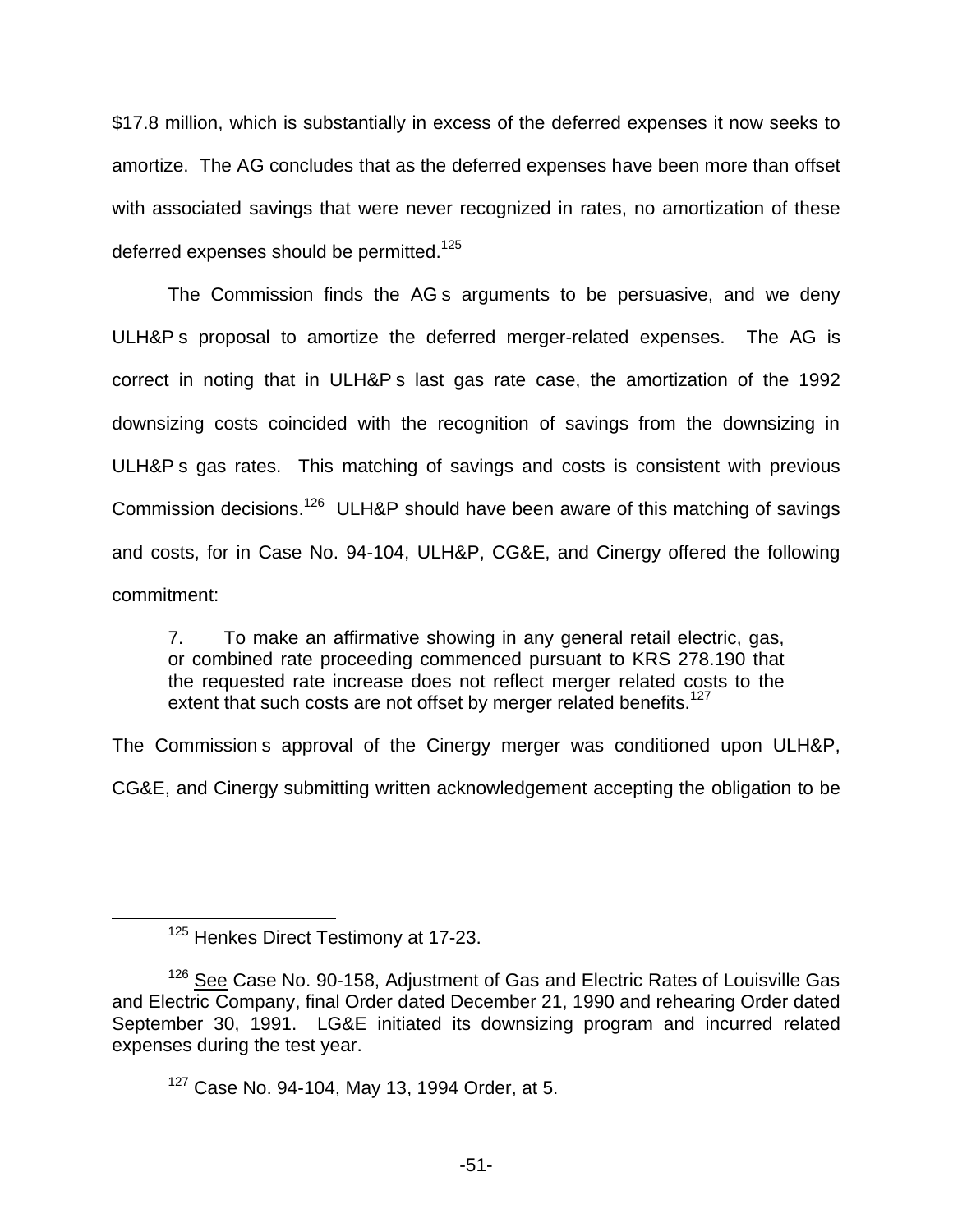bound by the commitments offered during the proceeding. All three applicants accepted the obligation.<sup>128</sup>

The booking of ULH&P s merger-related expenses was finalized in 1995 and 1996, depending on the type of expense. ULH&P has stated that the annual savings from the 1994 VERP applicable to its gas operations is approximately \$399,000.<sup>129</sup> ULH&P has also estimated that the annual savings in 1996 from the other mergerrelated activities on a Cinergy-wide basis, exclusive of savings not applicable to gas operations, to be \$125,612,000.<sup>130</sup> Using the smallest cost allocation factor utilized to assign merger-related expenses to ULH&P s gas operations, the annual savings applicable to ULH&P s gas operations can be estimated as approximately \$2,331,000.<sup>131</sup> Assuming ULH&P s argument that the test year reflects the full impact of the merger-related savings, ULH&P s merger-related savings through 1999 would be approximately  $$11,319,000$ ,<sup>132</sup> which far exceeds the total gas deferred expenses of

 $128$  Id. at 22, Finding No. 2. The acknowledgement letters were submitted to the Commission on May 19, 1994.

<sup>&</sup>lt;sup>129</sup> ULH&P s Response to the AG s First Data Request dated July 10, 2001, Item 62(e).

 $130$  Id., Item 63. The \$125,612,000 reflects the estimated savings for 1996 in the areas of Capital Revenue Requirement, Financing, and the Expense Portion of Other Non-Production O&M Savings and Labor.

 $131$  Id., Item 61. The smallest cost allocation factor used was 1.856 percent. Multiplying \$125,612,000 times 1.856 percent equals \$2,331,359.

<sup>&</sup>lt;sup>132</sup> Multiplying \$2,331,000 times 4 years (reflecting the 1996-1999 period) equals \$9,324,000. Multiplying \$399,000 times 5 years (reflecting the 1995-1999 period) equals \$1,995,000. The sum of these amounts is \$11,319,000.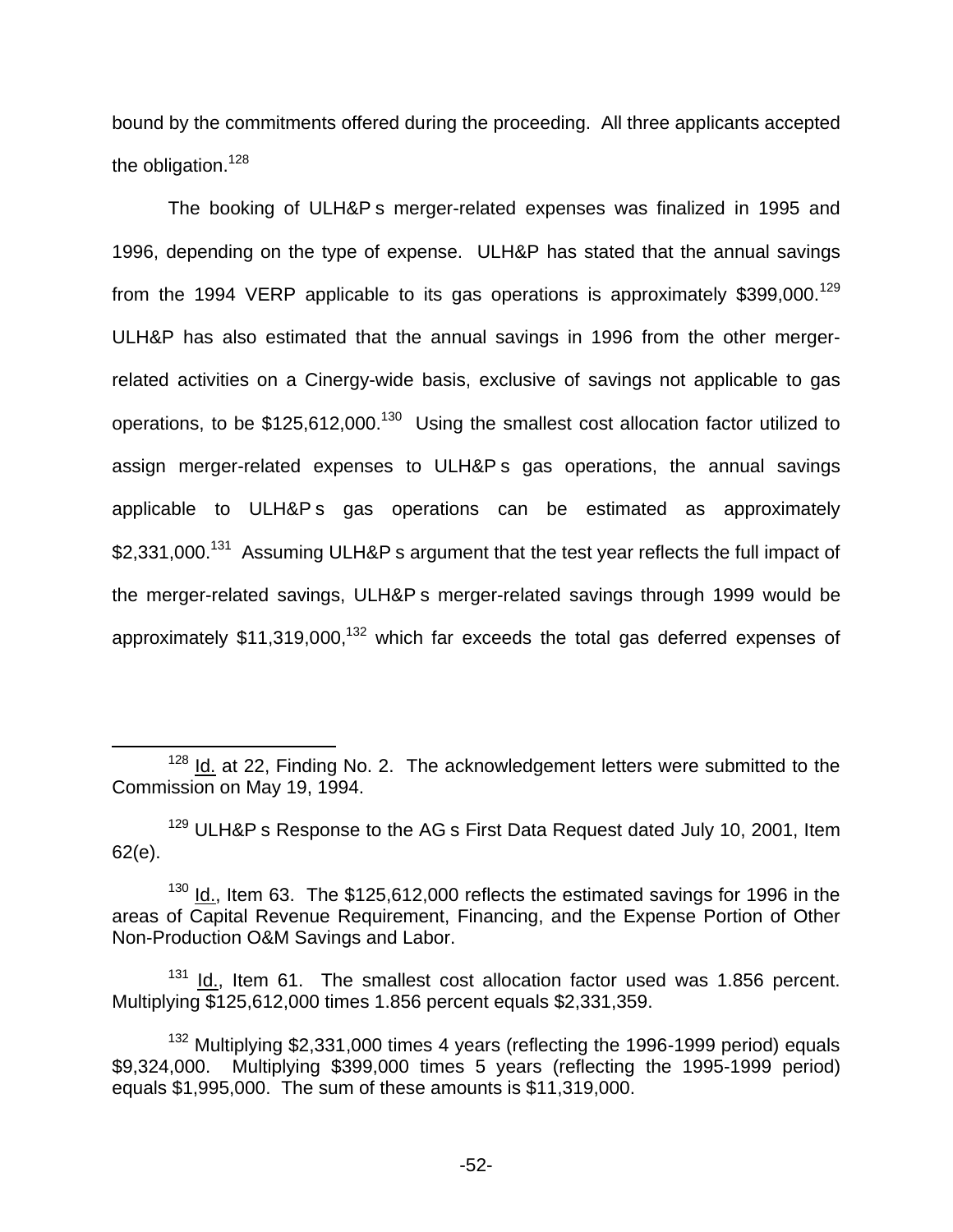\$2,903,392. The Commission finds that ULH&P has already recovered the deferred merger-related expense in full.

Since these deferred merger-related expenses have been found to be fully recovered, the Commission also finds that ULH&P should remove these deferred items from its books. Within 30 days of the date of this Order, ULH&P should file with the Commission the accounting entries made to remove the deferred merger-related expenses from its books.

#### Amortization of 1992 Downsizing Expenses

In Case No. 92-346, ULH&P was authorized to amortize its 1992 downsizing expenses reflecting accrued costs over a 10-year period at an annual rate of \$137,480.<sup>133</sup> At the current rate, the remaining 1992 downsizing costs will not be fully amortized until sometime in 2003. The AG proposes that the Commission recalculate this amortization expense, so that the remaining balance will be fully amortized by the expected time ULH&P files for its next rate case. Based on his determination of the remaining balance to be amortized, the AG calculated an annual amortization expense using a 3-year period of  $$71,912$ <sup>134</sup> As the test year already includes an amortization expense of \$137,480, to adjust the expense to the AG s proposal requires a reduction of \$65,568.

ULH&P opposes the AG s proposal, contending the extension of the recovery an additional 3 years is excessive. ULH&P also disagrees with the AG s assumption that it

<sup>133</sup> Case No. 92-346, July 23, 1993 Order, Appendix D.

<sup>&</sup>lt;sup>134</sup> Henkes Direct Testimony at 15.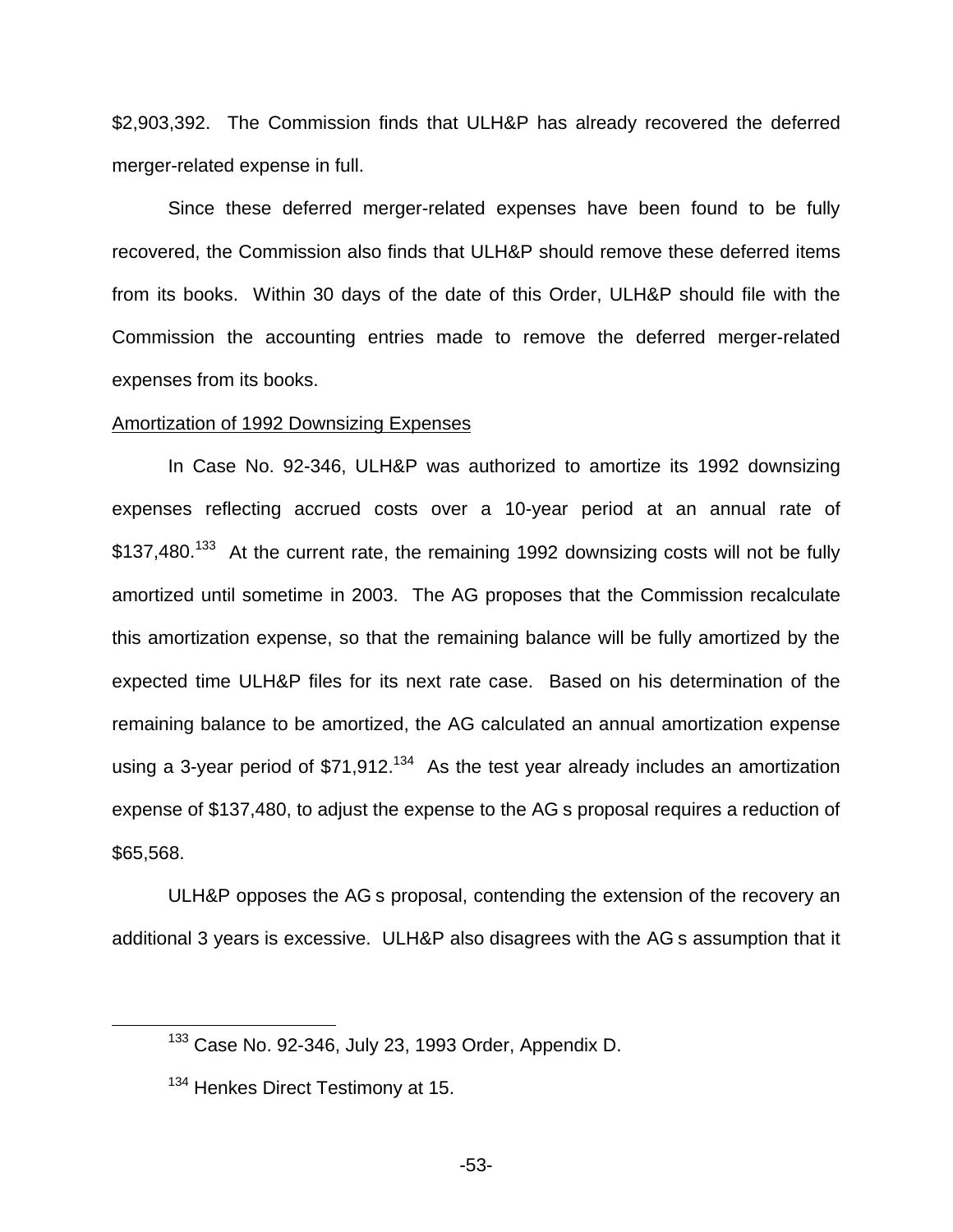would over-earn because of this expense, noting that as one cost declines another will increase.<sup>135</sup>

The Commission is persuaded by the AG s arguments and finds that the amortization expense for the 1992 downsizing costs should be recalculated. This approach is consistent with our treatment of ULH&P s management audit expenses in Case No.  $92-346$ <sup>136</sup> The Commission has determined that by the time this Order is issued, the unamortized balance of the 1992 downsizing costs should be \$169,909.<sup>137</sup> Amortizing this balance over a 3-year period results in an annual expense of \$56,636. As the test year reflects the amortization expense authorized in Case No. 92-346, this adjustment in amortization expense will require a reduction in operating expenses of \$80,844.

#### Account No. 807.1158

ULH&P s test year includes \$44,119 in expenses associated with transportation charges billed to end-users. Based on the Commission s decision in ULH&P s previous gas rate case, the AG proposes to remove these expenses because ULH&P did not include the offsetting revenues in its revenue normalization.<sup>138</sup> ULH&P agreed with the

<sup>138</sup> Henkes Direct Testimony at 43.

<sup>135</sup> T.E., Volume I, November 28, 2001, at 108-109.

<sup>&</sup>lt;sup>136</sup> Case No. 92-346, July 23, 1993 Order, at 29.

<sup>&</sup>lt;sup>137</sup> The unamortized balance as of September 30, 2000 was \$353,216. The annual amortization expense of \$137,480 stated at a monthly rate is \$11,457. The unamortized balance at December 31, 2000 would be \$318,846 (\$353,216 (\$11,457 x 3)). The unamortized balance at December 31, 2001 would be \$181,366 (\$318,846 \$137,480). The unamortized balance at January 31, 2002 would be \$169,909 (\$181,366 - \$11,457).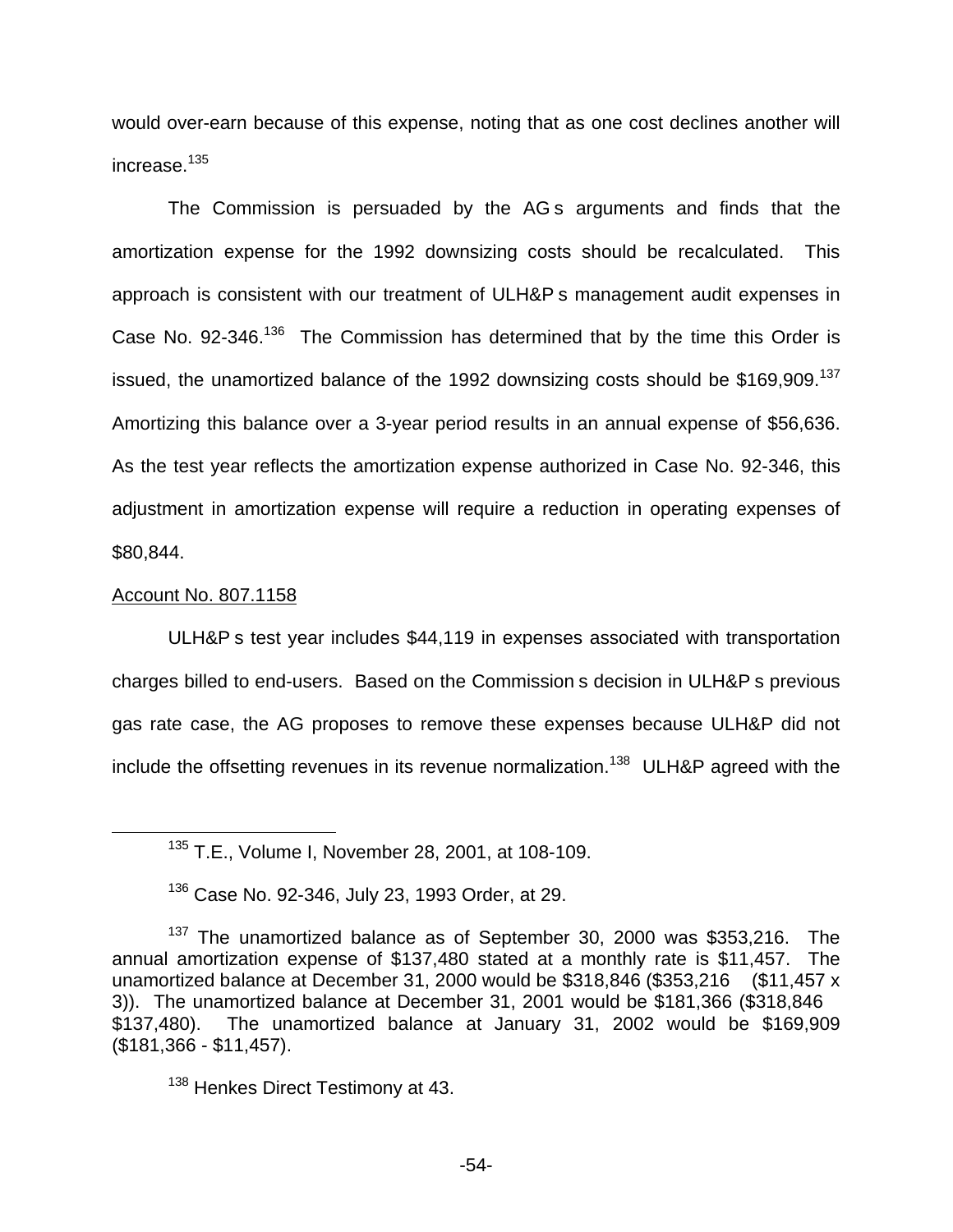AG and reflected this adjustment in its rebuttal testimony.<sup>139</sup> The Commission agrees with the AG and has reduced operating expenses by \$44,119.

### Annual Incentive Plan

ULH&P s test-year operating expenses include \$258,831<sup>140</sup> associated with Cinergy s Annual Incentive Plan ( AIP ). The AIP is a broad-based, goal-oriented incentive compensation plan applicable to manager level employees and above. For regulated business units like ULH&P, the overall performance goal is divided into three parts: 50 percent corporate goal, 25 percent group specific goals, and 25 percent individual goals. The sole corporate goal is the achieved corporate earnings per share. Failure to achieve the minimum level of the corporate goal means there will be no incentive payment for that goal to AIP participants. Group specific goals are established in cooperation with each participant s immediate supervisor. Group specific and individual goals must be approved in writing by March 31 of a given plan year.<sup>141</sup>

The AIP replaced the Key Employee Annual Incentive Plan ( KEAIP ) that had been in operation during ULH&P s most recent electric and gas rate cases. In both Case No. 91-370 and 92-346, the Commission excluded for rate-making purposes the expenses associated with KEAIP. We noted that KEAIP focused exclusively on the interests of shareholders, performance targets had been reduced without reasonable

<sup>&</sup>lt;sup>139</sup> Smith Rebuttal Testimony, Rebuttal PGS-1, page 3 of 8. ULH&P showed this adjustment as an addition to revenues rather than a reduction of expenses.

<sup>&</sup>lt;sup>140</sup> ULH&P s Response to the Commission Staff s Hearing Requests, Item 10.

 $141$  Id., Item 8.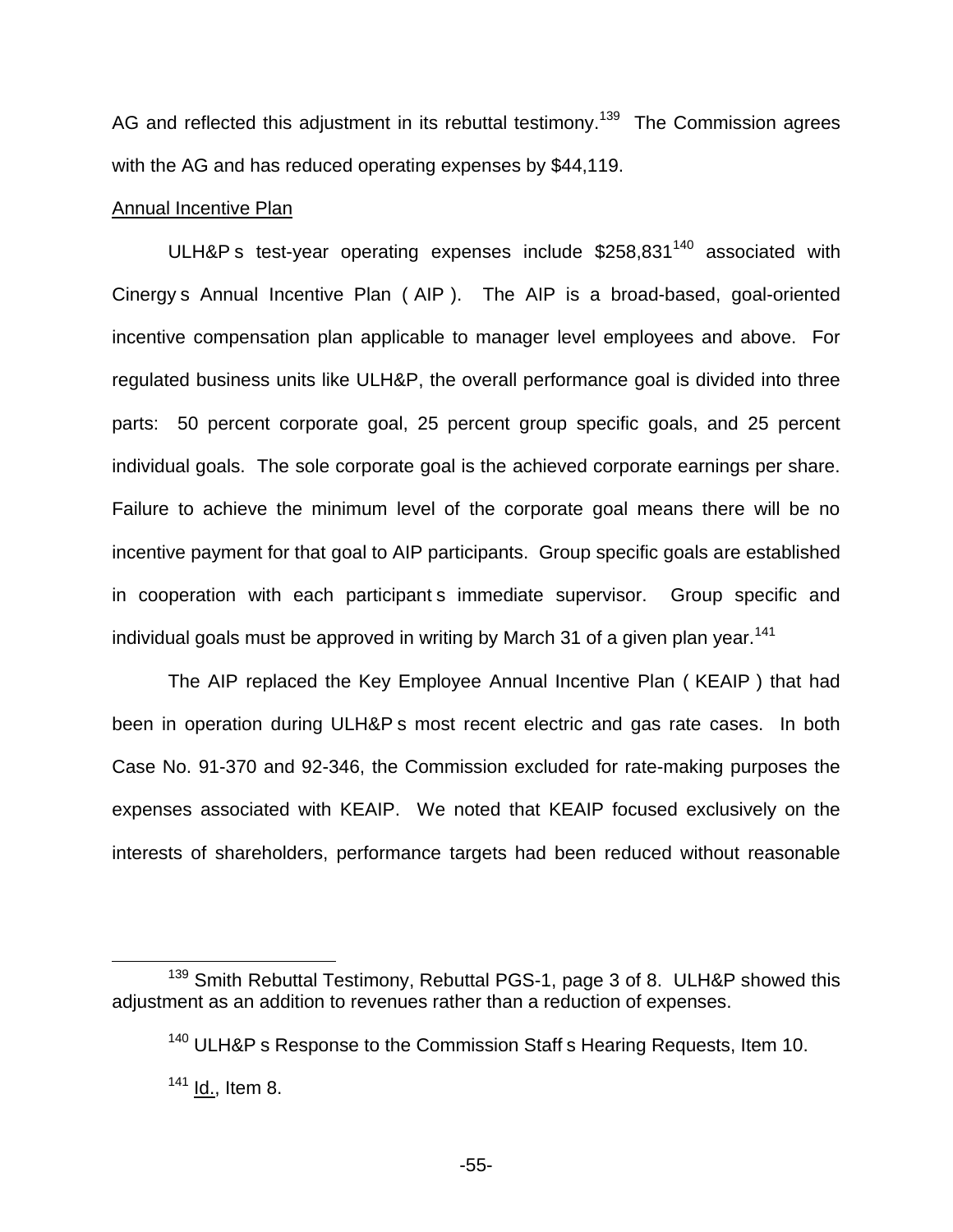explanation, and the compensation and benefits to the plan participants, exclusive of KEAIP, were adequate.<sup>142</sup>

During this proceeding, ULH&P s responses to data requests were unclear as to whether KEAIP was still in operation. The AG proposes that, consistent with previous decisions, the Commission should exclude any test-year KEAIP expenses.<sup>143</sup> However, the AG did not take a position concerning the AIP expense. ULH&P states that the AIP is part of the overall compensation structure that assists it and Cinergy in attracting and retaining talented employees.<sup>144</sup> ULH&P argues that the AIP is consistent with the goaloriented management practices encouraged by the Commission since the beginning of the management audits in the late 1980s. ULH&P advocates that the expense be included for rate-making purposes.<sup>145</sup>

The Commission has reviewed the AIP materials provided by ULH&P and the overall benefits package provided to employees. While the AIP is not the same plan as KEAIP, the Commission has similar concerns. The corporate goal still places the plan participant s focus on the interests of shareholders by focusing solely on the earnings per share. As we have stated in previous decisions, the interests of both the shareholders and ratepayers should be balanced and protected. ULH&P provided no materials or examples of the group specific or individual goals. Thus, the Commission is unable to evaluate whether we have the same concerns as expressed for the

-56-

<sup>142</sup> Case No. 91-370, May 5, 1992 Order at 30-32.

<sup>&</sup>lt;sup>143</sup> AG Brief at 39.

<sup>&</sup>lt;sup>144</sup> ULH&P Response to the Commission Staff s Hearing Requests, Item 10. <sup>145</sup> ULH&P Brief at 38-39.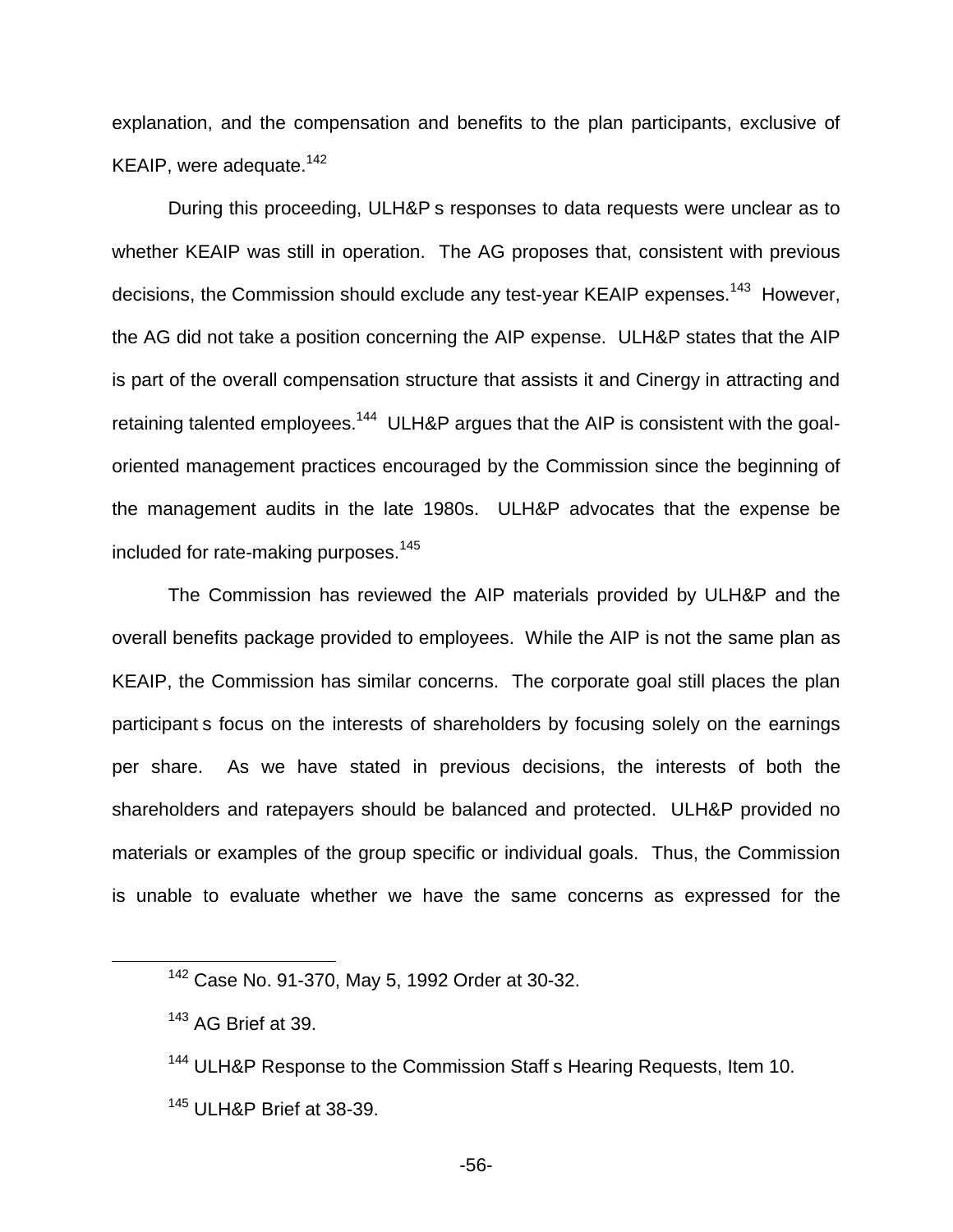corporate goal. The overall benefits package provided to employees appears to be adequate, without the AIP, to enable ULH&P to attract and retain talented employees.

Therefore, based on this review, the Commission finds that the AIP expenses should be excluded for rate-making purposes. The operating expenses have been reduced by \$258,831.

#### Uncollectible Accounts Expense

In conjunction with its proposals relating to revenue normalization and the DSM Rider mechanism revenues, ULH&P calculated a corresponding impact on its uncollectible accounts expense. Based on these adjustments, ULH&P determined a net increase in uncollectible accounts expense of  $$117,652<sup>146</sup>$  The Commission has accepted ULH&P s uncollectible accounts expense adjustment relating to the DSM Rider mechanism revenues. The Commission has calculated an adjustment to the uncollectible accounts expense reflecting the revenue normalization decisions discussed previously in this Order. The Commission has included a net increase in uncollectible accounts expense of \$214,439.

#### PSC Assessment

In conjunction with its proposals relating to revenue normalization, DSM Rider mechanism revenues, and revenues associated with facilities devoted to other than ULH&P customers, ULH&P calculated a corresponding impact on its PSC Assessment. Based on these adjustments, ULH&P determined a net increase in its PSC Assessment

<sup>&</sup>lt;sup>146</sup> Application Schedule D-2.1, page 3 of 4 and Schedule D-2.24, page 2 of 3.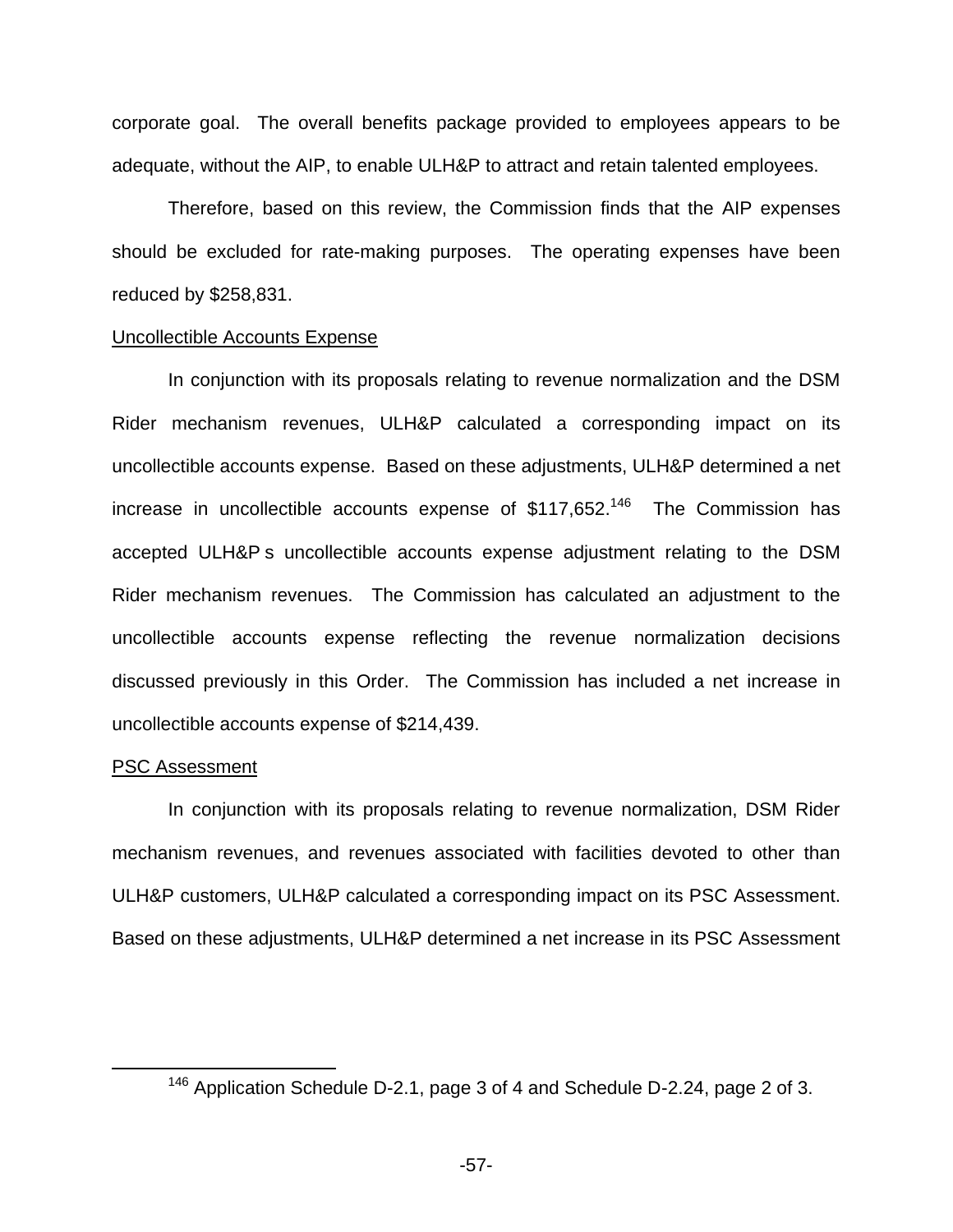of \$21,090.<sup>147</sup> While ULH&P used the PSC Assessment rate in effect at test-year end, it agreed that using the current PSC Assessment rate was consistent with previous Commission decisions.<sup>148</sup> The Commission has calculated the adjustment to the PSC Assessment using the current rate of 1.898. The application of the current rate to the three revenue adjustments results in a net increase in the PSC Assessment of \$37,827.

# Income Tax Effects

ULH&P proposes to adjust its Kentucky and federal income tax expenses to reflect the use of the effective, rather than stated, Kentucky income tax rate. Using an effective Kentucky income tax rate of 5.15 percent, ULH&P determined that its Kentucky income tax expense should be reduced \$217,586, while its federal income tax should be increased by \$76,155.<sup>149</sup> The 5.15 percent was based on ULH&P s 1999 Kentucky consolidated income tax return. At the hearing, ULH&P stated that based on its 2000 Kentucky consolidated income tax return, the effective Kentucky income tax rate is 3.03 percent.150

The AG supports the use of the effective Kentucky income tax rate in the determination of ULH&P s revenue requirements. The AG argues that to the extent

<sup>147</sup> Application Schedule D-2.1, page 4 of 4; Schedule D-2.24, page 3 of 3; and Schedule D-2.23, page 4 of 5.

<sup>&</sup>lt;sup>148</sup> ULH&P s Response to the Commission Staff s Second Data Request dated July 10, 2001, Item 25.

<sup>149</sup> Application Schedule D-2.25.

<sup>&</sup>lt;sup>150</sup> ULH&P s Response to the Commission Staff s Hearing Requests, Item 11,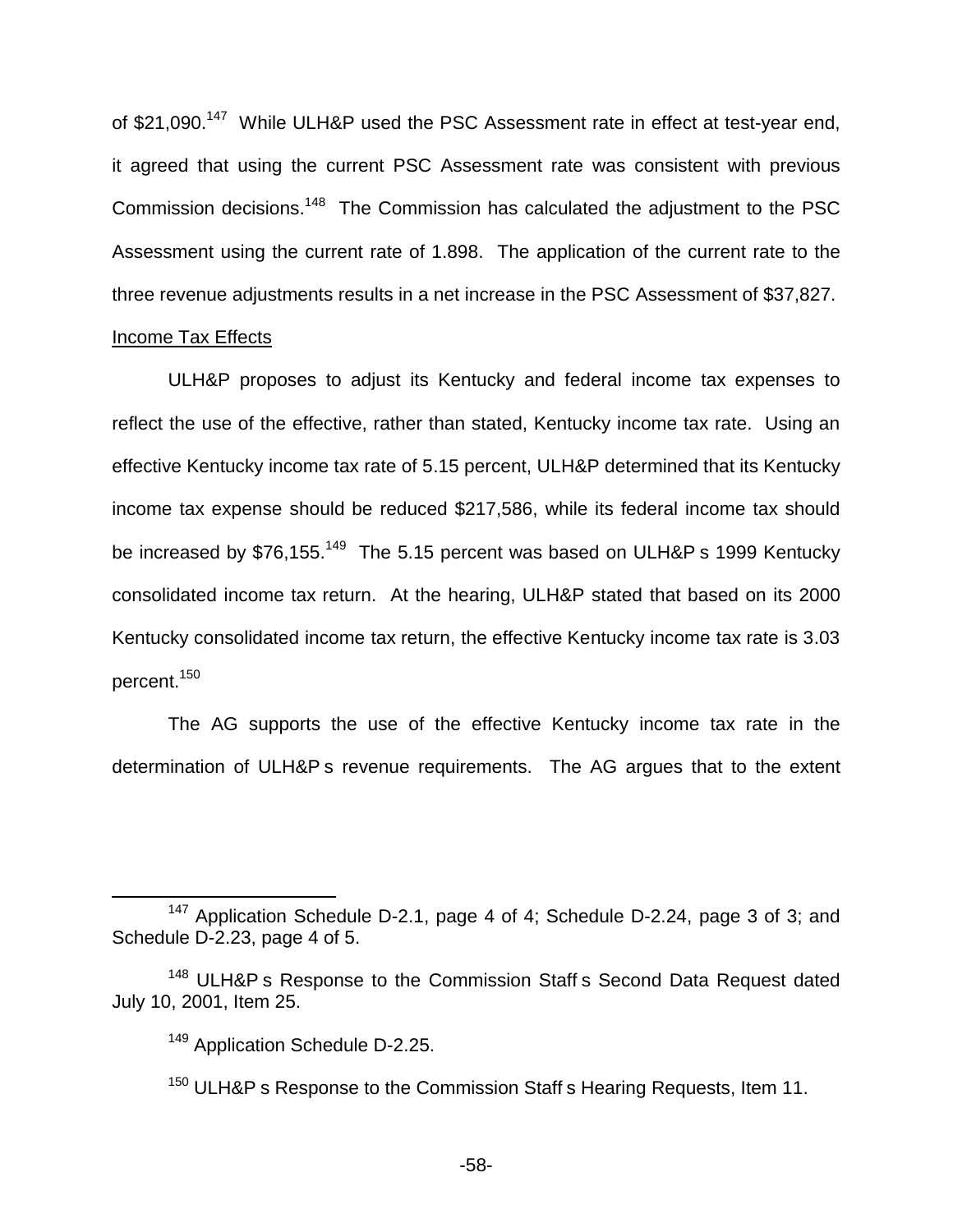consolidated income tax filings produce benefits to the regulated utility, those tax benefits should be passed on to ratepayers.<sup>151</sup>

Kentucky income tax law permits corporations such as ULH&P to file consolidated Kentucky corporation income tax returns.<sup>152</sup> Under this approach, Cinergy s net taxable income is apportioned to Kentucky based on a weighted property, payroll, and receipts factor. The effective Kentucky income tax rate is a result of this apportionment of income plus the inclusion of companies that would not have filed a Kentucky return, except for the fact they are a member of Cinergy s consolidated group.<sup>153</sup>

This is the first proceeding in which the Commission has considered the use of the effective, rather than the stated, Kentucky income tax rate. The Commission has some concerns about using this approach, especially since the effective rate changed from 5.15 to 3.03 percent between two tax years. However, the Commission will accept the use of the effective Kentucky income tax rate of 3.03 percent in this proceeding, and will reflect that rate in the determination of ULH&P s revenue requirements. The Commission has recalculated the income tax adjustment reflecting the 3.03 percent rate and the effects of the adjustments discussed in this Order. The Commission has determined that Kentucky income tax expense should be reduced by \$594,375, with a

<sup>&</sup>lt;sup>151</sup> AG s Response to the Commission Staff s First Data Request dated October 18, 2001, Item 9.

<sup>152</sup> See KRS 141.200 and 103 KAR 16:200.

<sup>&</sup>lt;sup>153</sup> ULH&P s Response to the Commission Staff s Hearing Requests, Item 11.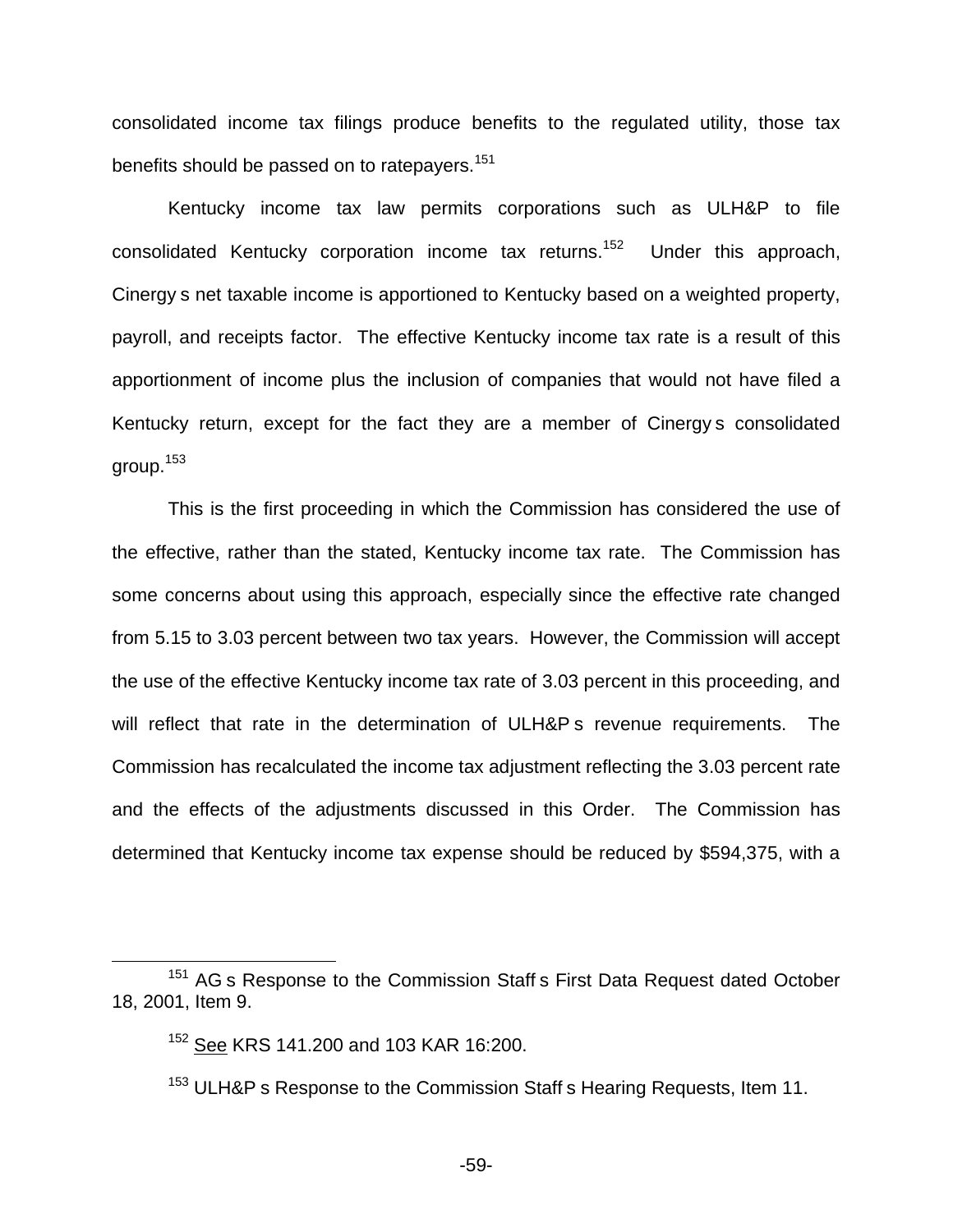corresponding increase in federal income tax expense of \$208,031. The calculation of these adjustments is shown on Appendix F.

The Commission is accepting the use of the effective Kentucky income tax rate on a trial basis. In ULH&P s next rate case, it should provide an analysis showing the effective Kentucky income tax rates experienced by ULH&P for the tax years between 2000 and the current tax year applicable to its application. The Commission will review this information at that time to determine whether the use of the effective rate should continue.

## Pro Forma Net Operating Income Summary

After consideration of all pro forma adjustments and applicable income taxes, the adjusted net operating income for ULH&P s gas operations is as follows:

| <b>Operating Revenues</b>                | \$95,700,409 |
|------------------------------------------|--------------|
| <b>Operating Expenses</b>                | 88,568,054   |
| Net Operating Income before AFUDC Offset | 7,132,355    |
| AFUDC Offset to Net Operating Income     | 153,033      |
|                                          |              |

## RATE OF RETURN

ADJUSTED GAS NET OPERATING INCOME \$ 7,285,388

# Capital Structure

ULH&P proposes an adjusted end-of-test-period capital structure containing 26.99 percent long-term debt, 20.01 percent short-term debt, and 53.00 percent common equity.154 ULH&P allocated adjustments for its gas JDIC on a pro rata basis to all components of capitalization. In response to data requests, ULH&P acknowledged two errors in the determination of its capitalization and capital structure. First, it

<sup>154</sup> Application Schedule J-1.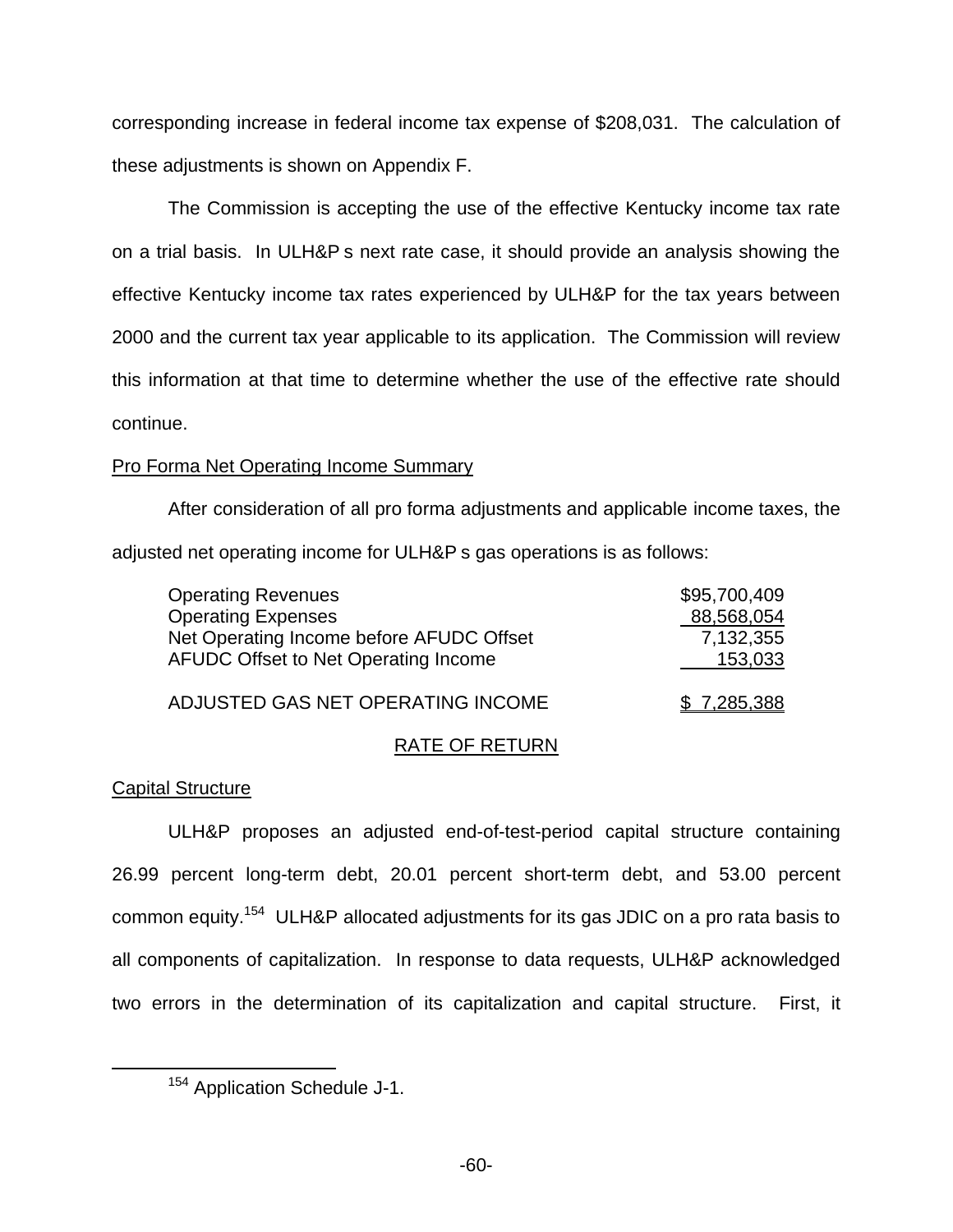incorrectly included investment tax credits in its JDIC balance that were included in the determination of its jurisdictional gas rate base.<sup>155</sup> Second, it used an incorrect balance for its sale of accounts receivable when determining its short-term debt.<sup>156</sup> In its rebuttal testimony, ULH&P proposed to update its capital structure to reflect the 12 months ended September 30, 2001, a full year after the end of the test period.<sup>157</sup> ULH&P s arguments in support of the updated capital structure have been noted previously in this Order.

The AG proposes the same test-year-end capital structure as ULH&P proposes in its application.<sup>158</sup> The AG s capital structure also reflects the use of the incorrect balance for the sale of accounts receivable in short-term debt. As noted previously in this Order, the AG opposes the use of an updated capital structure in the determination of ULH&P s revenue requirements.

In previous cases, the Commission has recognized the impact on the capital structure of significant post-test-year issues of debt or equity, but has not adjusted the total capitalization from the test-year-end balance.<sup>159</sup> In this proceeding, ULH&P has

<sup>155</sup> ULH&P s Response to the AG s First Data Request dated July 10, 2001, Item 4.

<sup>156</sup> ULH&P s Response to the Commission Staff s Hearing Requests, Item 1.

<sup>157</sup> ULH&P s updated capital structure contains 26.00 percent long-term debt, 15.30 percent short-term debt, and 58.70 percent common equity. See Smith Rebuttal Testimony, Rebuttal PGS-2, page 1 of 3.

<sup>158</sup> Henkes Direct Testimony, Schedule RJH-2.

<sup>&</sup>lt;sup>159</sup> See Case No. 90-041, October 2, 1990 Order, at 37. The Commission notes that the citation in ULH&P s Brief at 25 concerning the decision in Case No. 92-346 relates to the adjustments to capitalization proposed by ULH&P, not the Commission s decision on the reasonableness of those proposed adjustments.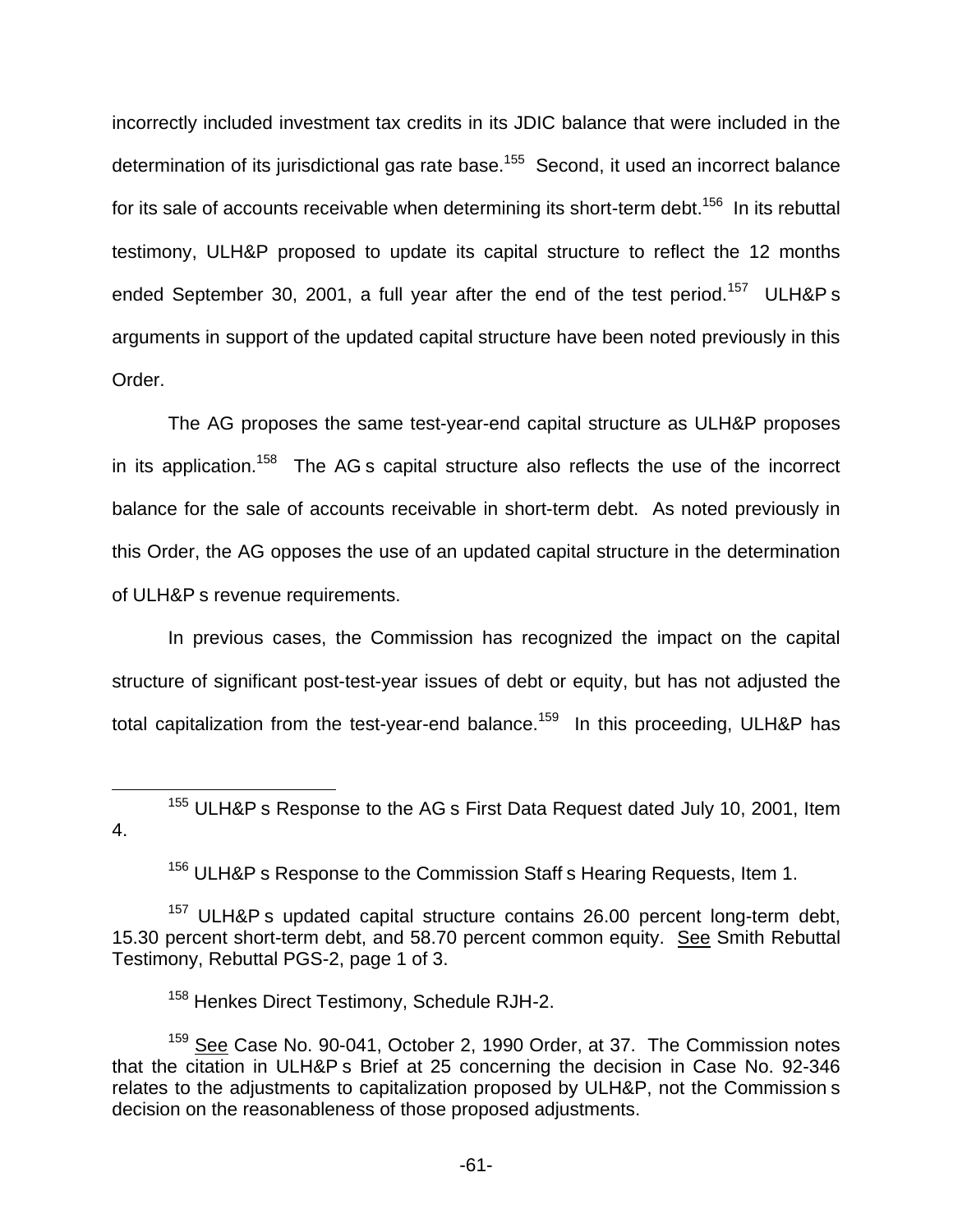failed to identify and document a significant post-test-year adjustment that should be recognized in its capital structure. Consequently, the capital structure for ULH&P will be based on end-of-test-period.<sup>160</sup>

As shown on Appendix C, the Commission finds ULH&P s gas capital structure is as follows:

|                                    | Percent |
|------------------------------------|---------|
| Long-Term Debt                     | 26,857  |
| <b>Short-Term Debt</b>             | 20.415  |
| <b>Common Equity</b>               | 52.728  |
| <b>Total Gas Capital Structure</b> | 100.000 |

# Cost of Debt

ULH&P proposes a cost of long-term debt of 7.946 percent and a cost of shortterm debt of 6.795 percent.<sup>161</sup> In its rebuttal testimony, ULH&P updated the cost of debt rates as of September 30, 2001. ULH&P states that its updated cost of long-term debt is 7.843 percent and the updated cost of short-term debt is 3.545 percent.<sup>162</sup>

The AG uses the same cost of long-term debt as proposed by ULH&P. The AG initially used the cost of short-term debt as of June 30, 2001, which is 4.457 percent.<sup>163</sup>

<sup>&</sup>lt;sup>160</sup> As discussed previously in the Order, the Commission has rejected the use of the updated total company jurisdictional capitalization as of September 30, 2001.

 $161$  Application Schedule J-2 (short-term debt) and Schedule J-3 (long-term debt).

<sup>162</sup> Smith Rebuttal Testimony, Rebuttal PGS-2, page 2 of 3 (short-term debt) and page 3of 3 (long-term debt).

<sup>&</sup>lt;sup>163</sup> ULH&P s Response to the AG s First Data Request dated July 10, 2001, Item 91. While the AG s rate of return witness proposed the use of 4.457 percent, his revenue requirements witness used 4.34 percent, which is the interest rate on the sale of accounts receivable only. See Henkes Direct Testimony, Schedule RJH-2.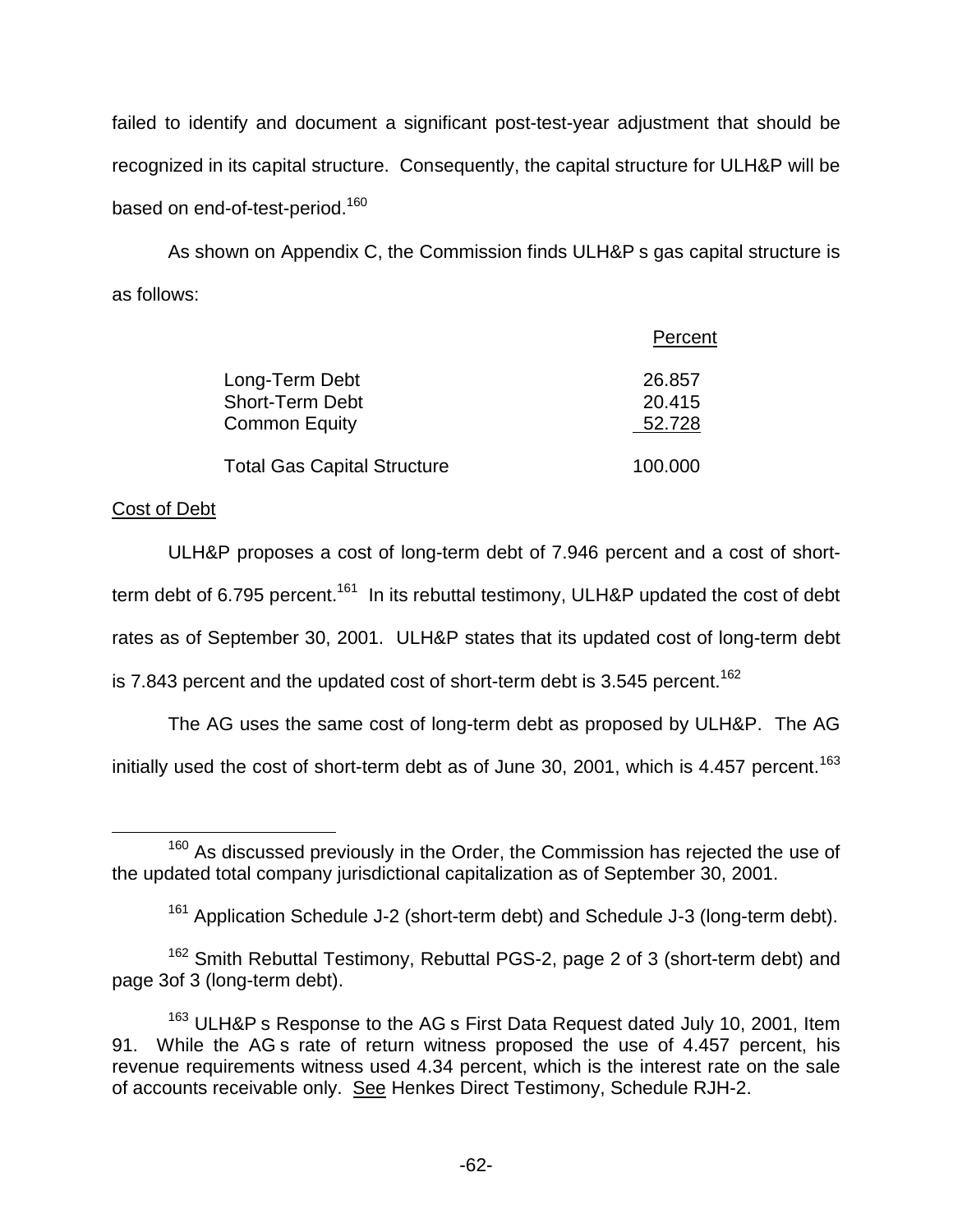The AG subsequently agreed with ULH&P that the cost of short-term debt should be 3.545 percent.<sup>164</sup>

The Commission finds it appropriate to recognize the debt cost rates as of September 30, 2001 when determining the overall cost of capital for ULH&P s gas operations. The recognition of the updated debt cost rates constitutes a known and measurable adjustment and is more representative of the period the rates established in this Order will be in effect as compared to the test-period-end debt cost rates. However, these debt cost rates will be applied to the test-period-end capital structure. Therefore, the Commission finds the cost of long-term debt to be  $7.296$  percent<sup>165</sup> and the cost of short-term debt to be 3.545 percent.

## Return on Equity

ULH&P estimated its required return on equity ( ROE ) using three methods: the Capital Asset Pricing Model ( CAPM ), the Risk Premium and the Discounted Cash Flow ( DCF).<sup>166</sup> Using the results of the three methods, ULH&P determined its ROE to be 12.0 percent, including a flotation adjustment of 30 basis points. ULH&P stated that the AMRP Rider would lower its business risk but that this lower risk was offset by the

<sup>164</sup> AG Brief at 42.

<sup>&</sup>lt;sup>165</sup> ULH&P s Response to the Commission Staff s Hearing Requests, Item 2, page 2 of 2. The cost of long-term debt presented in ULH&P s rebuttal testimony used the carrying value of the long-term debt and unamortized balance for loss on reacquired debt. The cost of long-term debt included in the Hearing Request response used the outstanding balance of debt. The Commission believes the 7.296 percent debt cost rate reflects the appropriate treatment of the unamortized loss of reacquired debt.

<sup>&</sup>lt;sup>166</sup> Morin Direct Testimony at 12.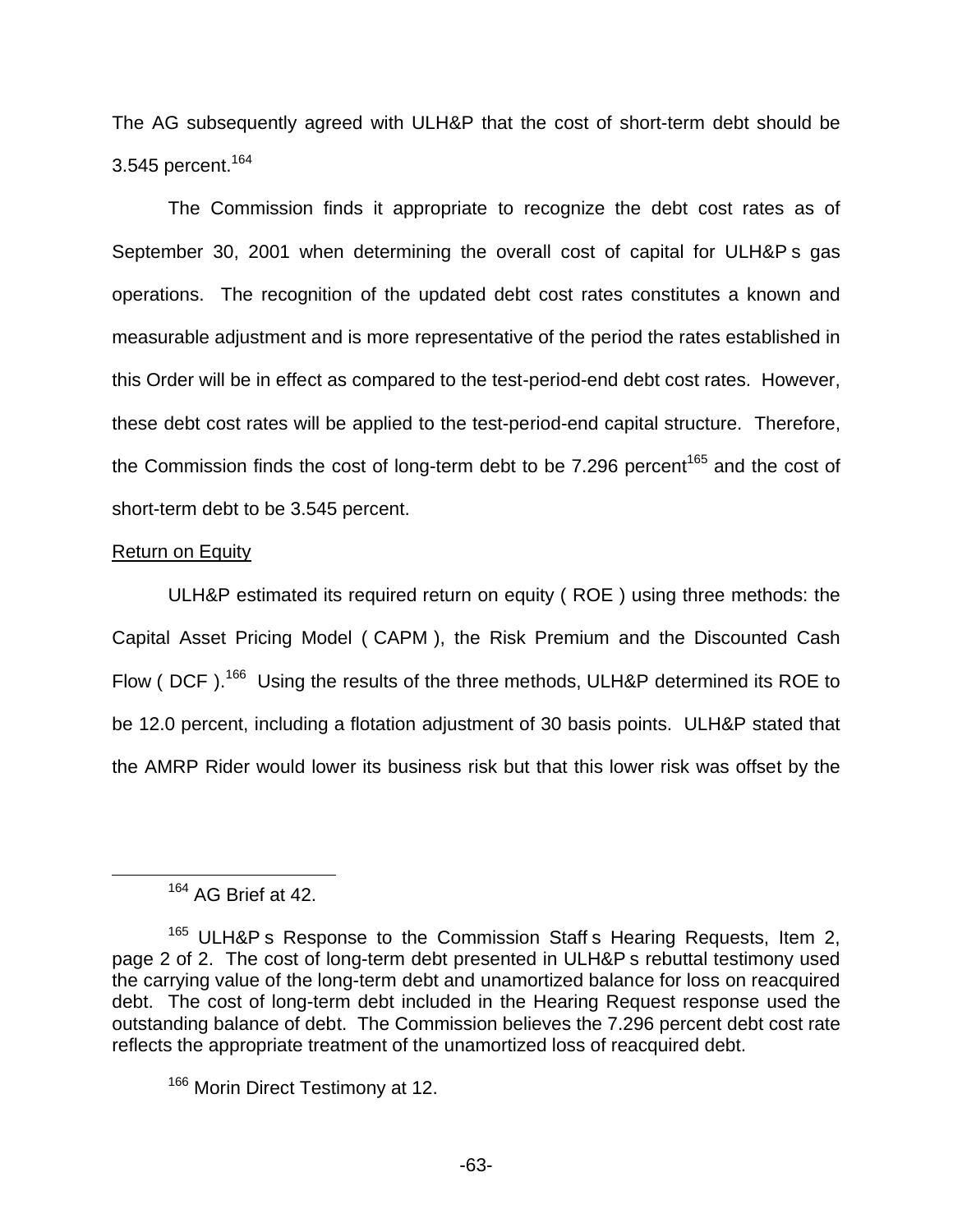increased business risk associated with the flooding incident that occurred in the city of Newport in October of 2000.<sup>167</sup>

As its stock is not publicly traded, analyzing ULH&P s ROE based on the CAPM and DCF methods requires the use of proxy companies. ULH&P used 14 natural gas distribution utilities and 15 electric generation divestiture utilities covered by The Value Line Investment Survey as proxies in its CAPM and DCF analyses. ULH&P stated that the reason for performing the analysis on an industry composite rather than on individual company data is to mitigate the possible vagaries of individual company results. ULH&P argues that the 15 electric generation divestiture utilities are similar to gas distribution companies because they offer the distribution of energy services at regulated rates in a cyclical and weather sensitive market, are capital intensive networks with similar physical characteristics, and are subject to rate of return regulation.

ULH&P advocated adjusting its ROE award by 30 basis points for flotation costs to recoup the cost of equity issued in prior periods. ULH&P argued that there are two components to flotation costs, a direct component related to the compensation to the underwriter and an indirect component related to the downward pressure on the stock price as a result of the increased supply of stock from a new issue. ULH&P stated that it required the continued collection of flotation costs even if there are no further issues in the future in order to allow it to recover such costs over the life of the funds.<sup>168</sup>

 $167$  Id. at 35.

<sup>&</sup>lt;sup>168</sup> Morin Direct Testimony at 31-34.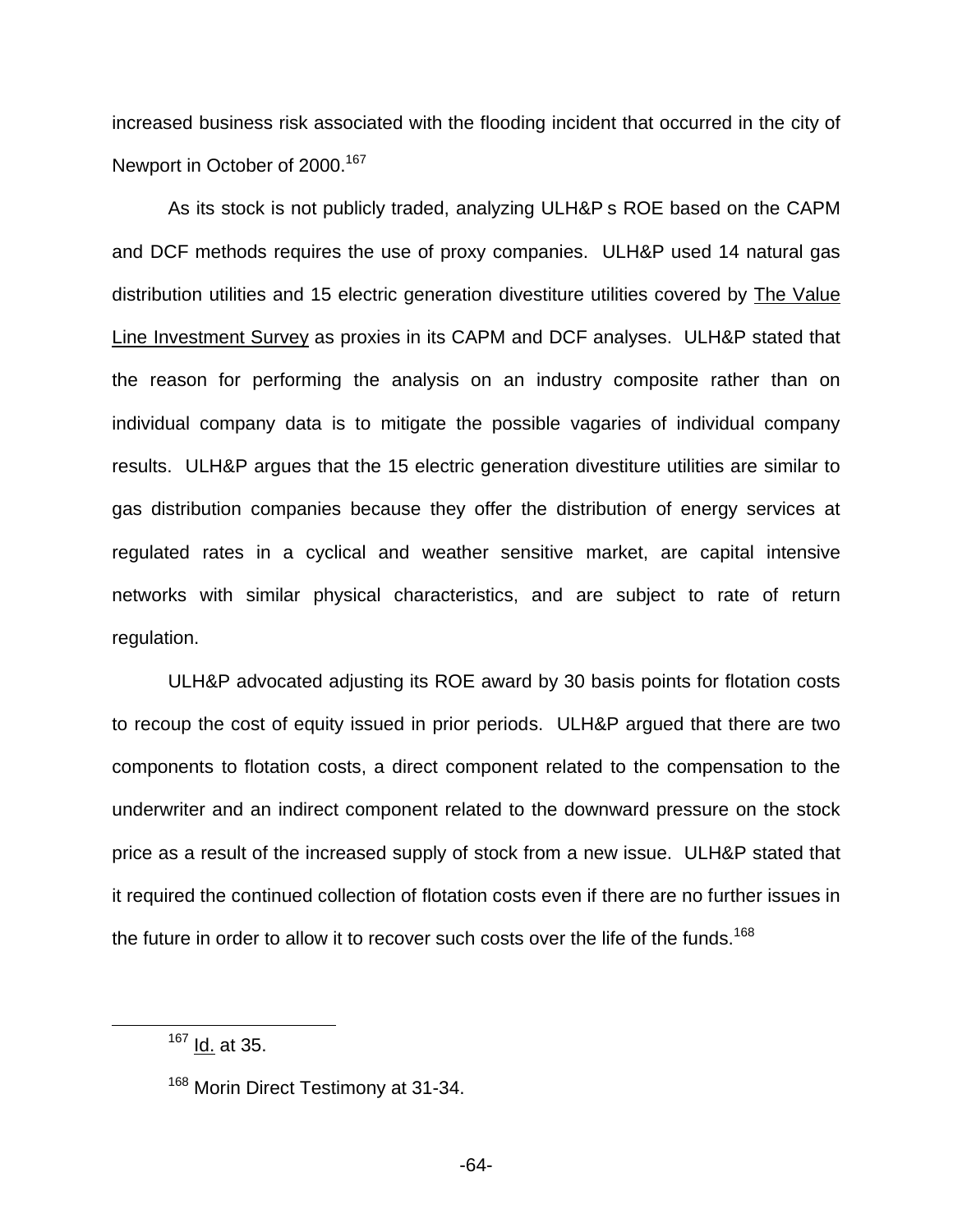The AG also estimated ULH&P s ROE using the CAPM, DCF and Risk Premium methodologies. In his analysis, the AG used stock price data from five gas distribution companies selected on the basis of their similarity to ULH&P in leverage ratios, sales to total assets ratios, and the percentage change in revenues. The AG used the data from these companies rather than data for Cinergy because Cinergy receives much of its revenues, 64 percent in the year 2000, from electric operations, which is not representative of ULH&P s gas operations. Taking the results of these methods, the AG estimated ULH&P s ROE to be between 9.75 percent and 10.75 percent, with no flotation cost adjustment.<sup>169</sup> The AG agreed that the AMRP Rider would lower ULH&P s risk. The AG later corrected the results of his risk premium analysis, revising his average result to reflect an ROE of 10.12 percent to 10.98 percent.

The AG stated three reasons for his opposition to adjusting the ROE award for flotation costs: (1) ULH&P has not received any equity capital from CG&E since at least 1997; (2) ULH&P has paid CG&E \$37.8 million in dividends since 1997; and (3) only a portion of the source of the funds for the equity investment from CG&E would have a cost.<sup>170</sup> The AG further argued that flotation costs are historical costs and the cost of equity rate is a measure of a future return.<sup>171</sup> The AG criticized ULH&P s proxy group of comparison companies, contending that one of the assumptions behind using a group of companies as proxies is that the companies should resemble as nearly as possible the company in question.

<sup>&</sup>lt;sup>169</sup> Weaver Direct Testimony at 43.

<sup>&</sup>lt;sup>170</sup> Weaver Direct Testimony at 38.

<sup>171</sup> Id. at 37-39.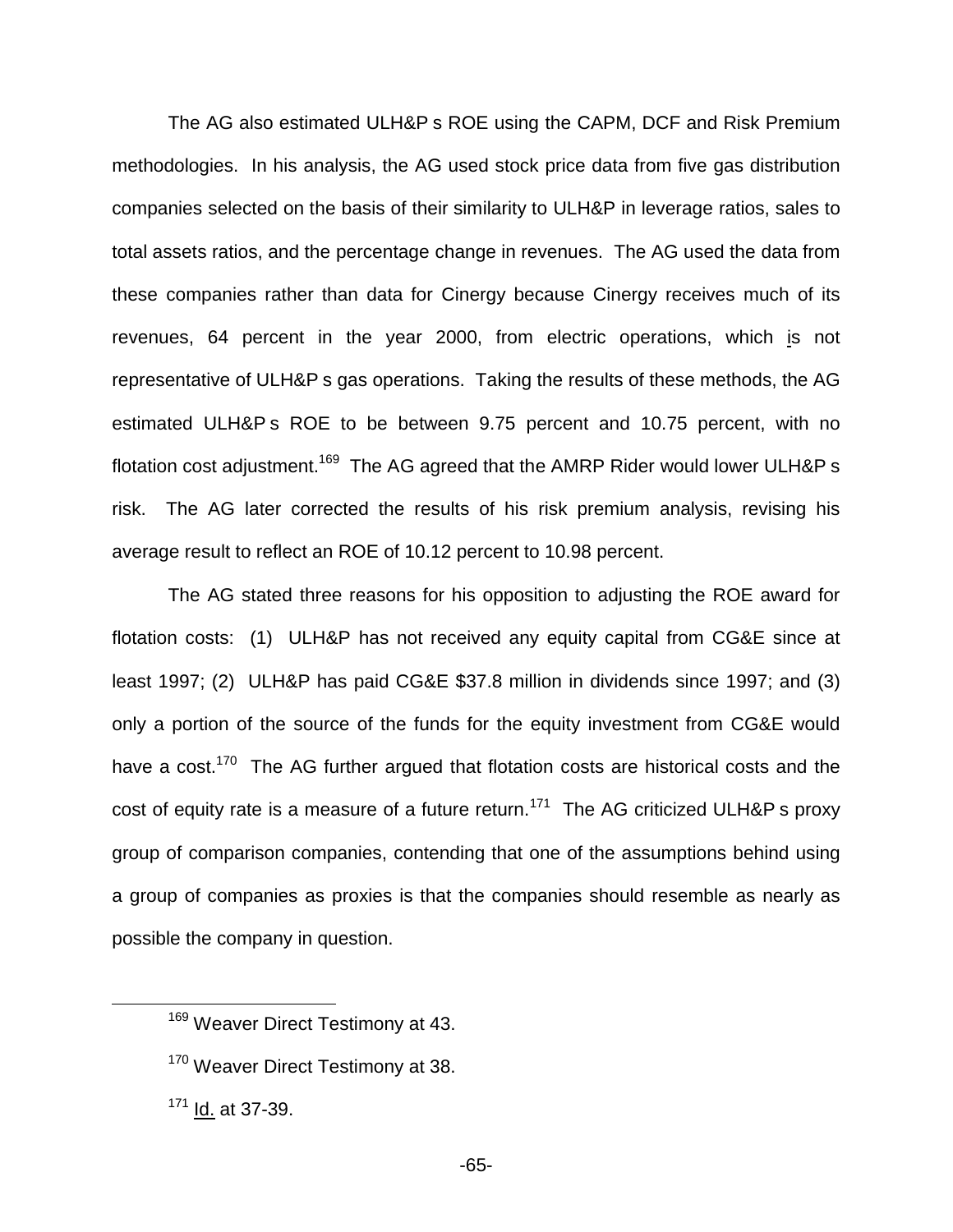ULH&P, in its rebuttal testimony, criticized the AG s sample size, methodology and inputs used to derive his recommended ROE. ULH&P stated that the AG had understated the ROE range by not including 30 basis points for flotation costs and also argued that the AG s recommendation was not compatible with currently allowed returns in the natural gas utility industry.<sup>172</sup> ULH&P provided a revised ROE recommendation in its rebuttal testimony, recommending a range of 11.0 percent to 11.5 percent, citing subsequent changes in long-term interest rates, stock prices and capital structure as a result of the events of September 11, 2001 as the reason for the revision.<sup>173</sup>

The Commission finds that it is not appropriate to include electric companies in the proxy group since this case pertains to only the gas operations of ULH&P. The Commission also finds that it agrees with the AG regarding the inclusion of flotation costs in the awarded ROE, and that such a finding is consistent with past Commission practice. The Commission agrees in part with ULH&P s critique of the AG s cost of equity estimations. The revisions presented in the Errata Sheet on November 1, 2001 indicate that the AG should have revised his overall recommended ROE. A further consideration is that the Commission is approving a modified version of ULH&P s AMRP Rider. Both ULH&P and the AG agree that the rider will reduce ULH&P s level of risk. The Commission believes the rider will work to stabilize revenues over time and that it should decrease the risk to shareholders. Using the revised ROE ranges of ULH&P and the AG, considering the full range of the analyses, and weighing all the

<sup>172</sup> Morin Rebuttal Testimony at 4.

<sup>173</sup> Id. at 25-26.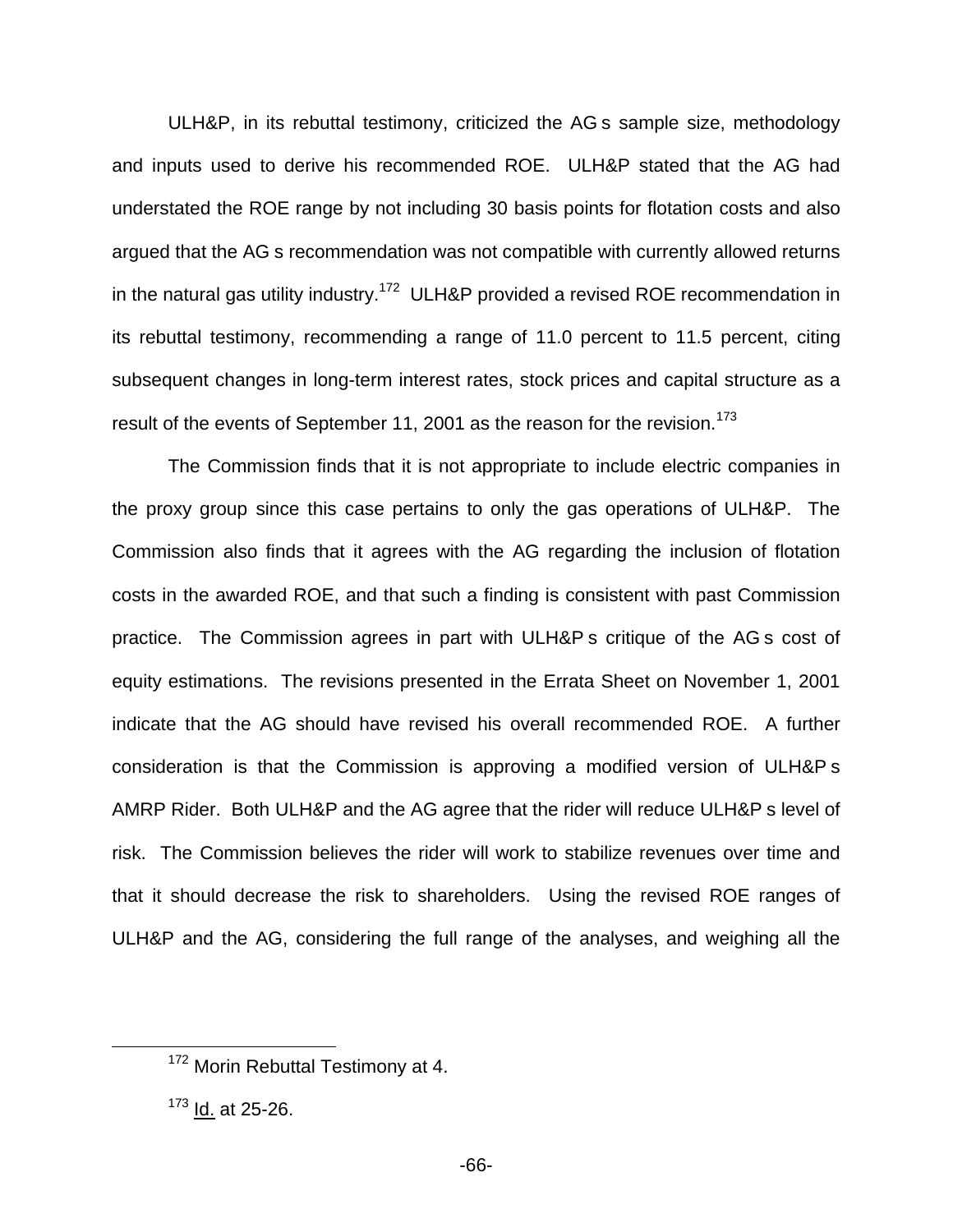relevant evidence in the record, the Commission finds that ULH&P s ROE falls in a range of 10.75 percent to 11.25 percent with a midpoint of 11.00 percent.

#### Rate of Return Summary

Applying the rates of 7.296 percent for long-term debt, 3.545 percent for shortterm debt, and 11.000 percent for common equity to the capital structure produces an overall cost of capital of 8.483 percent, which we find to be fair, just, and reasonable. The cost of capital produces a rate of return on ULH&P s jurisdictional gas rate base of 8.738 percent, which the Commission finds is fair, just, and reasonable.

#### REVENUE REQUIREMENTS

The Commission has determined, based upon a jurisdictional gas capitalization of \$105,849,345 and an overall cost of capital of 8.483 percent, that the net operating income found reasonable for ULH&P s gas operations is \$8,979,200. ULH&P s pro forma net operating income for the test period is \$7,285,388. Thus, ULH&P needs additional annual operating income of \$1,693,812. After the provision for uncollectible accounts, the PSC Assessment, and state and federal taxes, there is a revenue deficiency of \$2,721,336, which is the amount of additional revenue granted herein. The net operating income found reasonable for ULH&P s gas operations will allow it the opportunity to pay its operating expenses and fixed costs and have a reasonable amount for equity growth.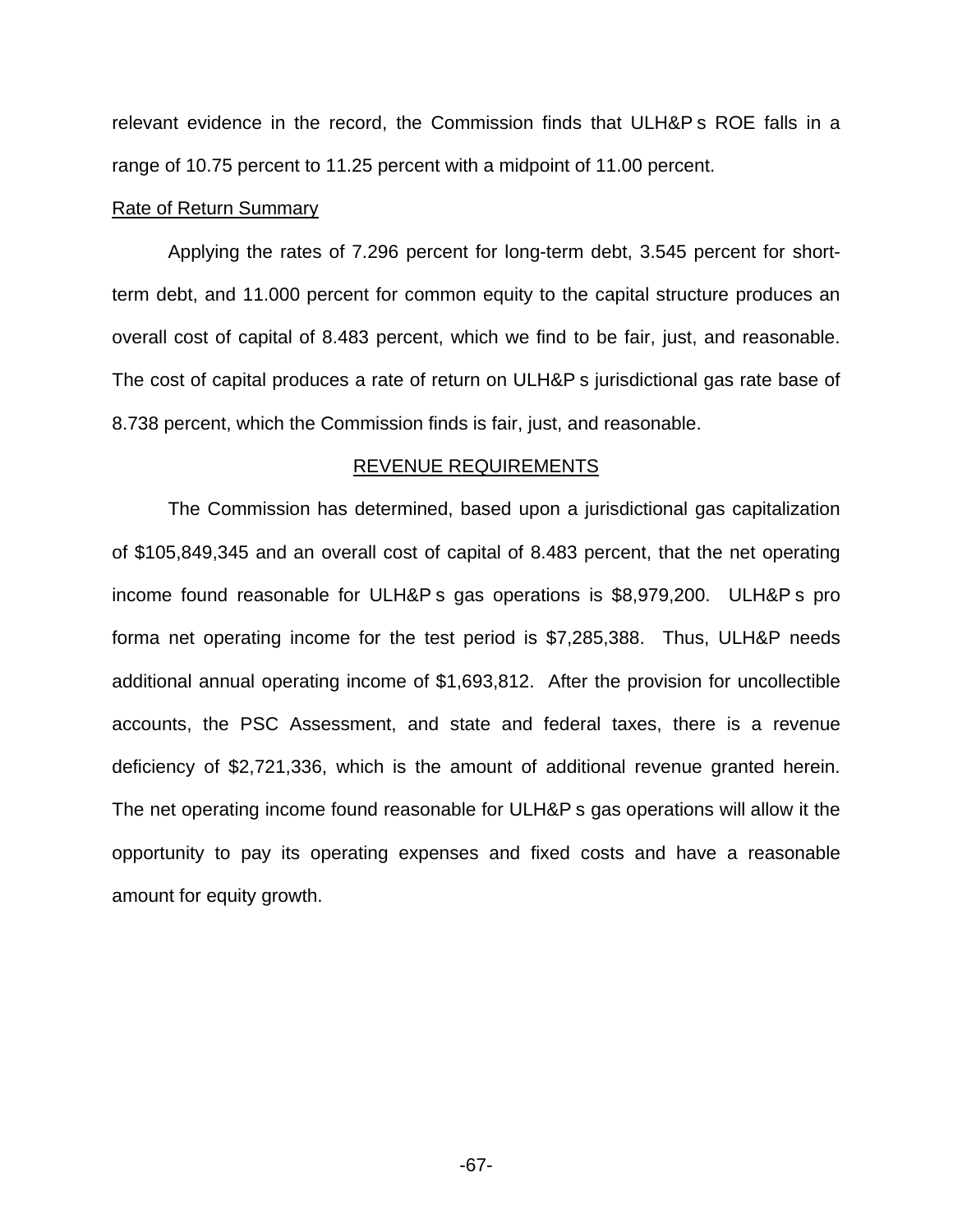The calculation of the overall revenue deficiency is as follows:

| Net Operating Income Found Reasonable                                     | \$8,979,200 |
|---------------------------------------------------------------------------|-------------|
| Pro Forma Net Operating Income                                            | 7,285,388   |
|                                                                           |             |
|                                                                           | 1,693,812   |
| Net Operating Income Deficiency<br>Gross Up Revenue Factor <sup>174</sup> | 1.6066340   |
| <b>Overall Revenue Deficiency</b>                                         | \$2,721,336 |

The additional revenue granted will provide a rate of return on the jurisdictional gas rate base of 8.738 percent and an overall return on jurisdictional gas capitalization of 8.483 percent. The \$2,721,336 increase represents an increase of 2.76 percent over the normalized gross operating revenues.<sup>175</sup>

The rates and charges in Appendix A are designed to produce gross operating revenues, based on the adjusted test year, of \$97,545,026. The gas operating revenues reflect the most recent gas cost adjustment approved in Case No. 92-346-II.

# PRICING AND TARIFF ISSUES

# Cost of Service and Revenue Allocation

ULH&P submitted a fully allocated class cost-of-service study for the test period using a zero intercept methodology.<sup>176</sup> ULH&P states that it used its cost-of-service study as a guide in allocating the proposed revenues among its various rate classes.

 $174$  The gross up revenue factor recognizes the impact the overall revenue deficiency will have on the uncollectible accounts, the PSC Assessment, state income taxes, and federal taxes. The Commission s calculation of the gross up factor follows the same approach as ULH&P provided in Application Schedule H. The Commission used the same rates as ULH&P did, with the exception that the current PSC Assessment rate of 1.898 and the 2000 effective Kentucky income tax rate of 3.03 percent were used.

<sup>&</sup>lt;sup>175</sup> The normalized operating revenues reflect the impact of ULH&P s most recent gas cost adjustment.

<sup>&</sup>lt;sup>176</sup> Ochsner Direct Testimony at 5.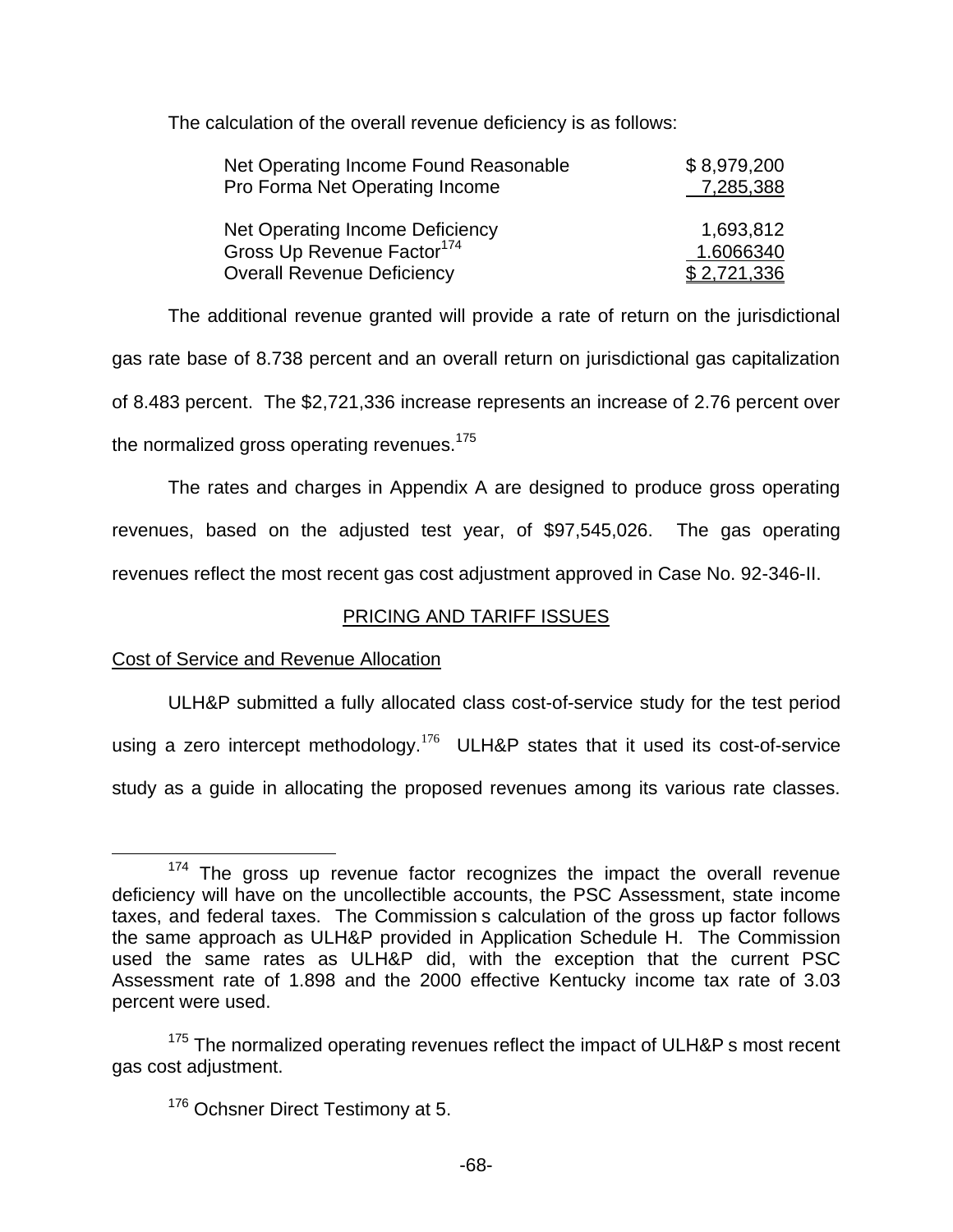The AG did not file an alternative cost-of-service study or take issue with ULH&P s costof-service study. The Commission accepts ULH&P s cost-of-service study as filed for the purpose of using it as a guide in allocating the revenue increase awarded herein among the rate classes. Using ULH&P s cost-of-service study as a guide in allocating the revenue increase awarded herein following results in increases of 4.14 and 1.11 percent, respectively, for the Residential Service ( RS ) and General Service ( GS ) rate classes and decreases of 11.99 and 2.79 percent, respectively, for the Firm Transportation-Large ( FT-L ) and Interruptible Transportation ( IT ) rate classes.

#### Rate Design

ULH&P proposes to increase the monthly customer charge for the RS class from \$6.29 to \$10.30. ULH&P calculated a monthly charge required for full recovery of residential class customer-related costs in excess of \$18.00. ULH&P proposes to increase the customer charge by approximately one-third of the difference between the current charge and the calculated charge of \$18.00. Based on a similar calculation for the GS class, ULH&P proposes to increase the monthly customer charge for that class from \$12.70 to \$18.00. It also proposes increasing the customer charges for both Rate FT-L and Rate IT from \$250.00 to \$330.00.

The Commission agrees that ULH&P s rate design should change to more closely reflect the distinction between fixed customer costs and variable commodityrelated costs. However, although the AG voiced no objections to the proposed rate design, the Commission finds, based on the magnitude of the increase awarded herein, and consistent with our long-standing commitment to the principles of gradualism and rate continuity, that a smaller increase in the customer charges for Rate RS and GS

-69-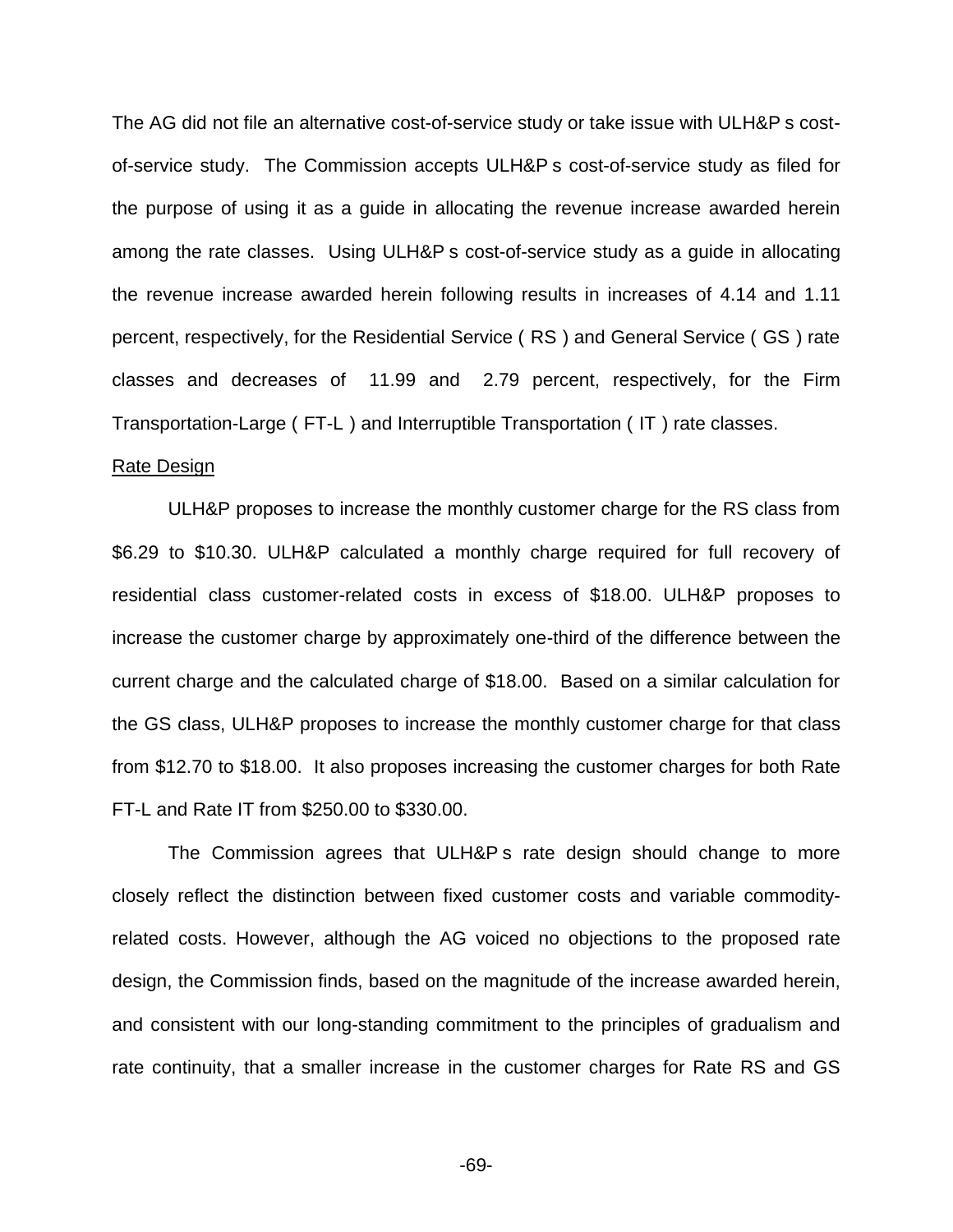should be approved. Accordingly, we will approve customer charges of \$8.30 for Rate RS and \$15.25 for Rate GS, which reflect increases equal to approximately one-half of what had been proposed. The remainder of the revenue increase allocated to the RS and GS classes will be recovered through their respective commodity charges. The increased customer charges for Rate FT-L and Rate IT are approved as proposed with their commodity charges being slightly reduced to produce overall decreases for those rate classes, consistent with the cost-of-service results.

The Commission has determined that residential customers using an average of 7.5 Mcf will see an increase of \$2.75 in their monthly bills, an increase of 4.2 percent.

### Tariff Additions and Revisions

ULH&P proposes revising Rate IT - Interruptible Transportation; Rate FT - Firm Transportation; Rider X - Main Extension Policy; and canceling Rate SS - Standby Service.

ULH&P proposes the following new tariffs:

- Rate AMRP Accelerated Main Replacement Program Rider applicable to all sales and transportation customers as either a monthly charge or commodity delivery charge
- Rate AS Aggregation Service applicable to large volume interruptible customers
- Rate DGS Distributed Generation Service applicable to gas delivery facilities required to service distributed generation facilities
- Rate FRAS Firm Requirements Aggregation Service applicable to FT-L customers as a pooling service

-70-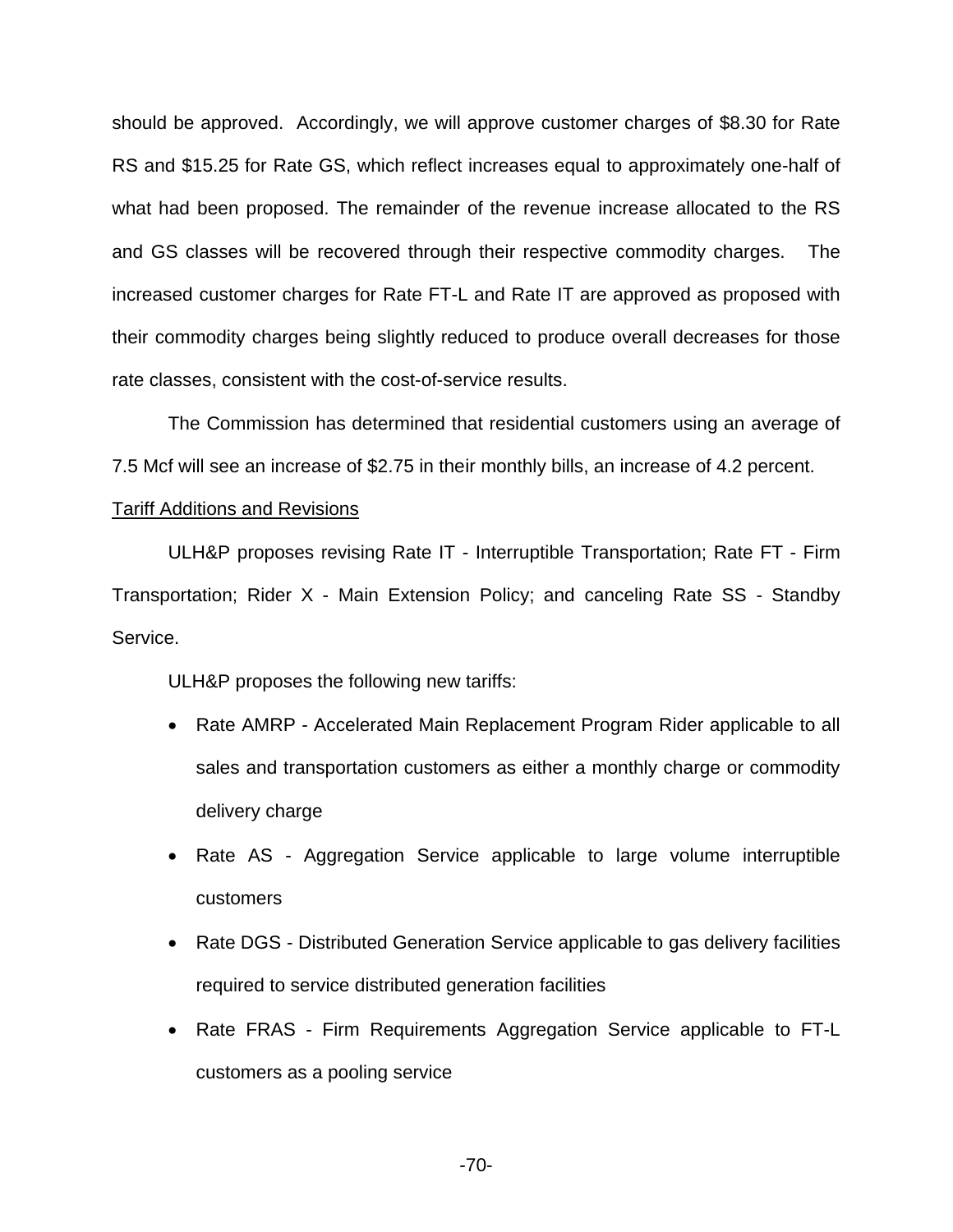- Rate GCAT Gas Cost Adjustment Transition Rider applicable to customers who switch from firm service under Rate GS to transportation service under Rate FT-L
- Rate GTS Gas Trading Service applicable to FRAS and AS pool customers to trade daily gas supplies
- Rate IMBS Interruptible Monthly Balancing Service applicable to FRAS and AS customers
- Rate SSIT Spark Spread Interruptible Transportation applicable to commercial gas fired electric generators where gas is the primary fuel source

The Commission addresses the AMRP Rider below. The Commission will accept and approve the other revisions, cancellations, and new tariffs as proposed by ULH&P.

## AMRP Rider

ULH&P s distribution system contains approximately 1,000 miles of distribution mains, 150 miles of which are cast iron and bare steel that date back to 1887 and 1906 respectively.<sup>177</sup> ULH&P asserts that cast iron and bare steel mains are more prone to leaks than coated steel or polyethylene, which may lead to higher operating and maintenance expenses, greater line losses and greater safety and reliability risks.<sup>178</sup> ULH&P states that it has not kept pace with the national average on its replacement of its cast iron and bare steel mains. Therefore, it has begun an AMRP pursuant to which

<sup>&</sup>lt;sup>177</sup> Torpis Direct Testimony at 8.

 $178$  Id. at 6.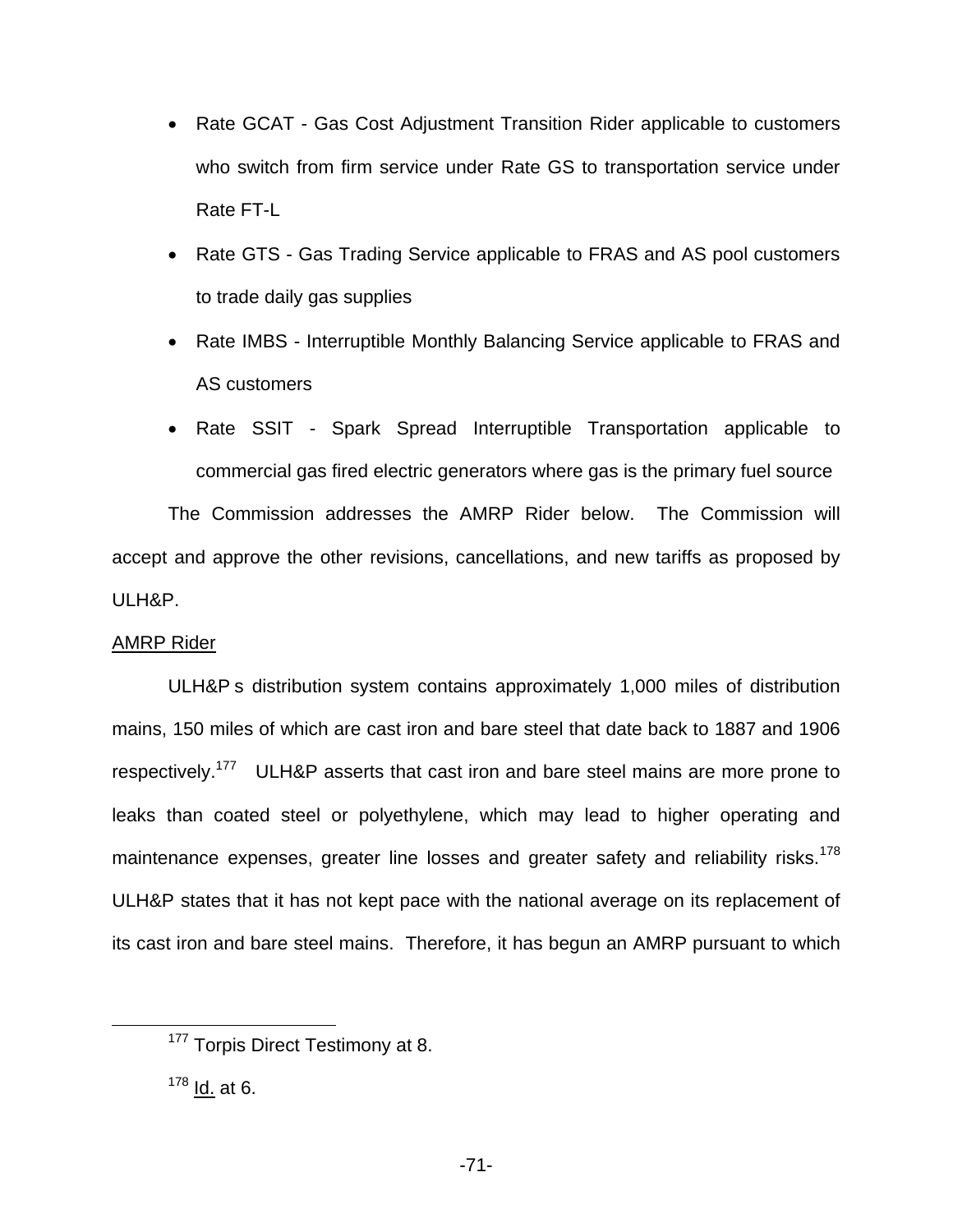it plans to replace all its cast iron and bare steel mains within 10 years.<sup>179</sup> ULH&P cites safety and reliability as the major reasons for its decision to accelerate its mains replacement. ULH&P projects that the capital expenditures required for this program will double its current investment in plant and that such an investment will have a substantial impact on its earnings.<sup>180</sup>

In order to alleviate this impact, ULH&P proposes a tracking mechanism, the AMRP Rider, that would permit it to recover its investment costs on a more current basis than that which traditional rate-making permits. ULH&P contends that if the rider is not approved, it will be forced to file several rate cases over the next 10 years in order to recover the costs of this program.<sup>181</sup> ULH&P s proposed methodology computes the revenue requirement effect of both the return on and recovery of the net change in its plant investment attributable to the AMRP. This calculation is done on an annual basis and uses traditional rate-making theory and financial data to be approved in this proceeding. The revenue requirement calculation will also recognize the net reduction in maintenance costs due to the AMRP. ULH&P proposes to file the AMRP Rider annually, on or about the last day of February, to be effective April 1. To address regulatory lag inherent in its proposed AMRP Rider, ULH&P proposes that it be permitted to defer depreciation and continue accruing AFUDC on replacements from the time those replacements are placed into service until such time as recovery begins

<sup>&</sup>lt;sup>179</sup> ULH&P engaged Stone & Webster in late 2000 to perform an independent review of its distribution system and its cast iron and bare steel replacement program. Torpis Direct Testimony at 7.

<sup>180</sup> ULH&P Brief at 5.

<sup>&</sup>lt;sup>181</sup> Randolph Direct Testimony at 15.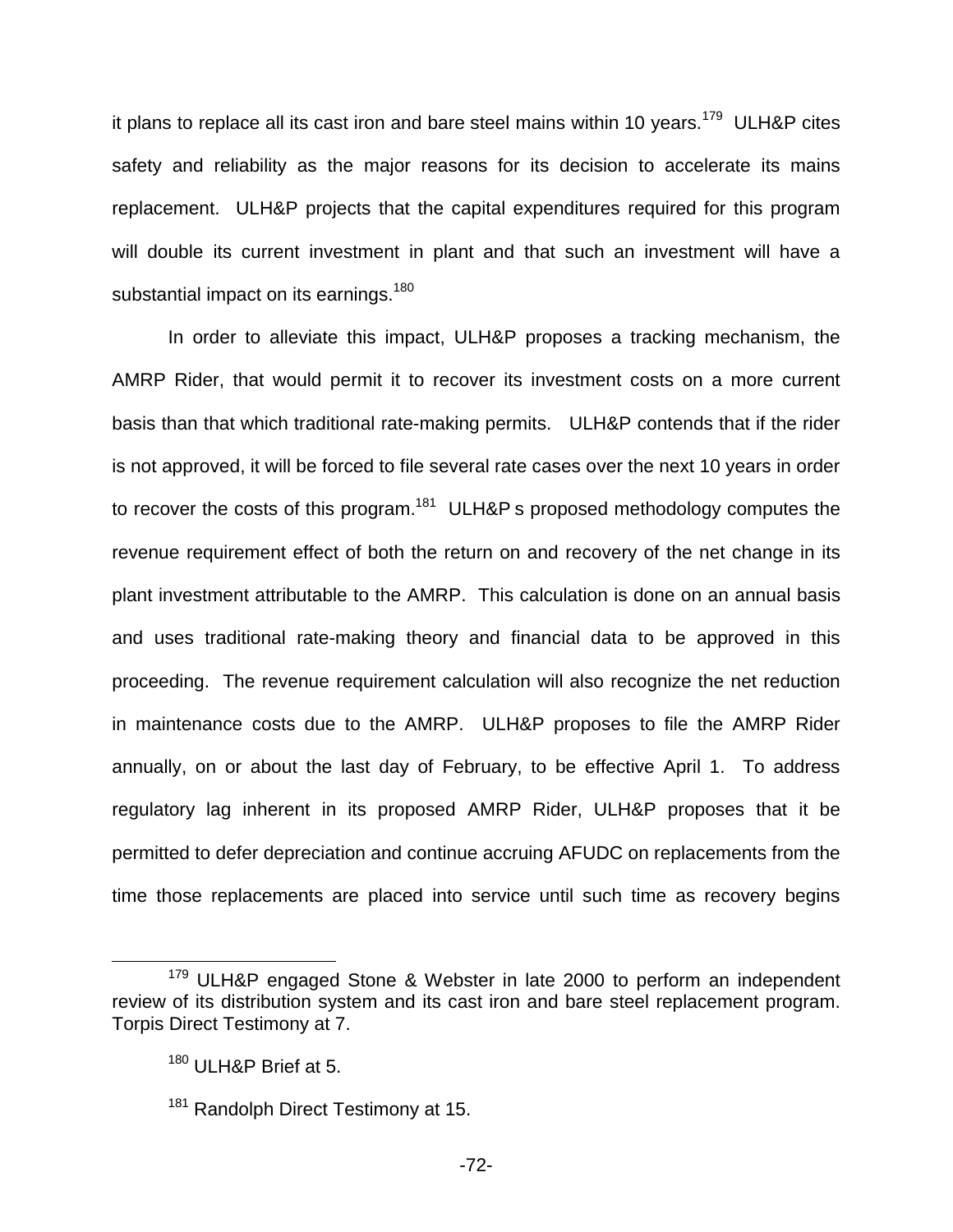through the AMRP Rider. ULH&P proposes that the AMRP Rider remain in effect for 10 years. ULH&P also proposes to include the AMRP Rider as part of the customer charge levied on residential and commercial customers bills, while transportation and industrial customers would pay the AMRP Rider as part of a volumetric charge.

The AG objects to the proposed rider on several grounds and contends that the Commission should deny it. The AG argues that ULH&P is seeking approval of a mere concept and therefore has failed to present the Commission with adequate evidence upon which it may render findings of fact and conclusions of law.<sup>182</sup> He asserts that if the Commission does in fact approve ULH&P s proposal, its decision will constitute a major policy change that must be accomplished through the promulgation of a regulation pursuant to KRS Chapter 13A and not through an Order.<sup>183</sup> The Commission does not find the AG s arguments persuasive. KRS Chapter 13A.100 provides:

[a]ny administrative body which is empowered to promulgate administrative regulations shall, by administrative regulation prescribe . . . (1) Each statement of general applicability, policy, procedure, memorandum, or other form of action that implements; interprets; prescribes law or policy; describes the organization, procedure, or practice requirements of any administrative body; or affects private rights or procedures available to the public; . . . .

The Commission finds that no general policy is implicated here, and that there has been sufficient information provided to enable it to render a decision on the AMRP Rider in this case. The decision reached by the Commission in this case is, and in all future cases will be, based on the specifics of the case before it. This decision is not, and shall not be construed as, a Commission policy nor a statement of general

<sup>182</sup> AG Brief at 3.

<sup>183</sup> Id. at 16-18.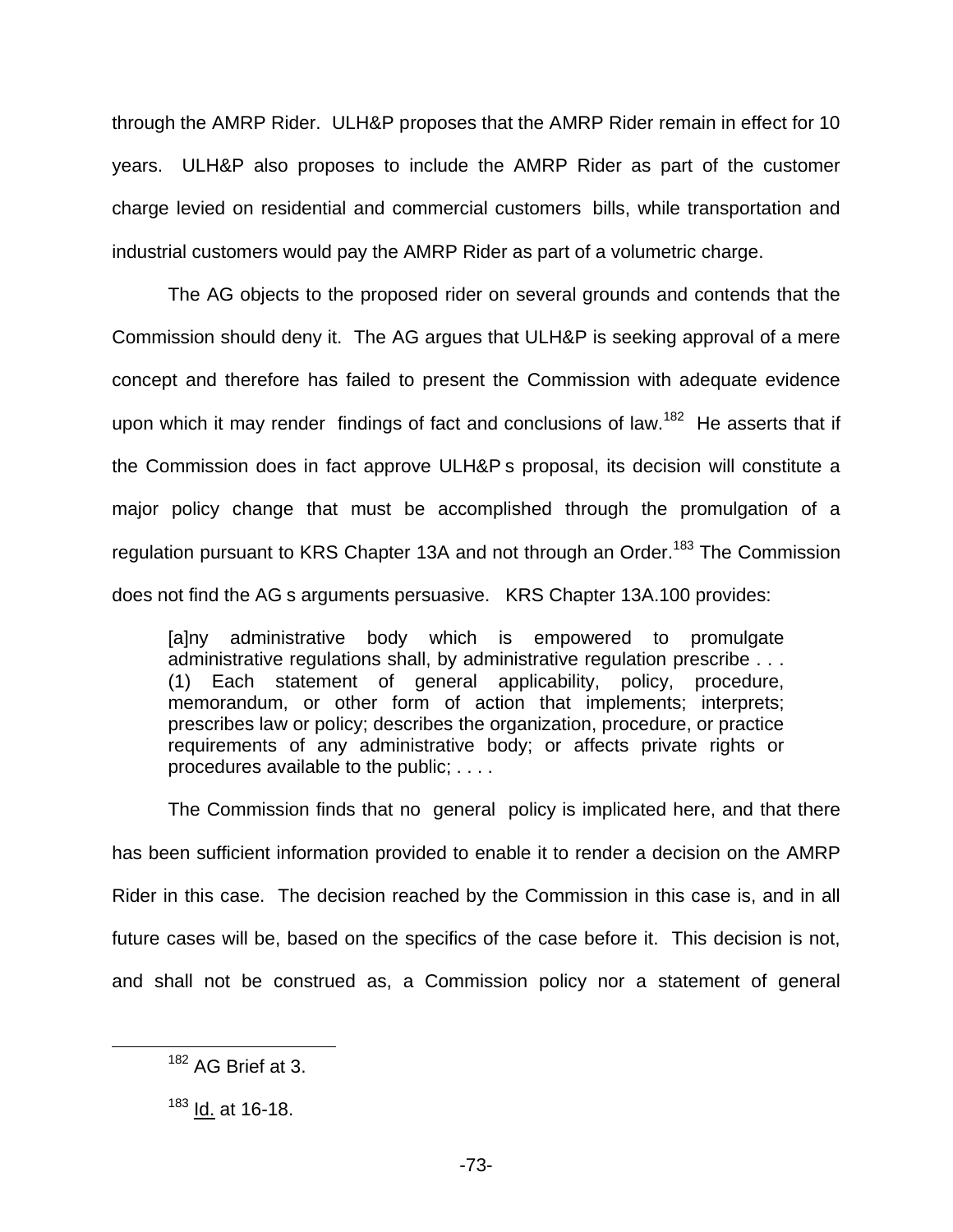applicability. Therefore, the Commission finds that no administrative regulation is necessary.

Other objections of the AG are based upon his having mistaken directive statutes for enabling statutes. For example, the AG asserts that the future test-year filing investigated by the Commission in Administrative Case No.  $331<sup>184</sup>$  a method later approved by the General Assembly, directly addresses the type of regulatory lag ULH&P claims makes the tracker necessary. He contends that before ULH&P may seek the relief proposed, it must avail itself of all regulatory opportunities available to it, including that of a future test-year filing pursuant to KRS 278.192. He asserts that the Commission has refused in the past to allow the type of relief ULH&P proposes, that it has in the past clearly demonstrated its unwillingness to engage in single issue ratemaking and that it should abide by its own precedent and deny ULH&P s request. The Commission agrees that in an application for a general increase in rates the use of a future test year may help alleviate regulatory lag, but disagrees that the use of a future test year is the only method that may be used to address the problem. The Commission also disagrees that a utility must first use a future test year or demonstrate its ineffectiveness before it may seek approval of any other method. KRS 278.192 states in part::

For the purpose of justifying the reasonableness of a proposed general increase in rate, the commission shall **allow** a utility to utilize either an historical test period. . .or a forward-looking test period . . . . (Emphasis added)

<sup>&</sup>lt;sup>184</sup> Administrative Case No. 331, An Investigation of Appropriate Guidelines for Filing Forecasted Test Period.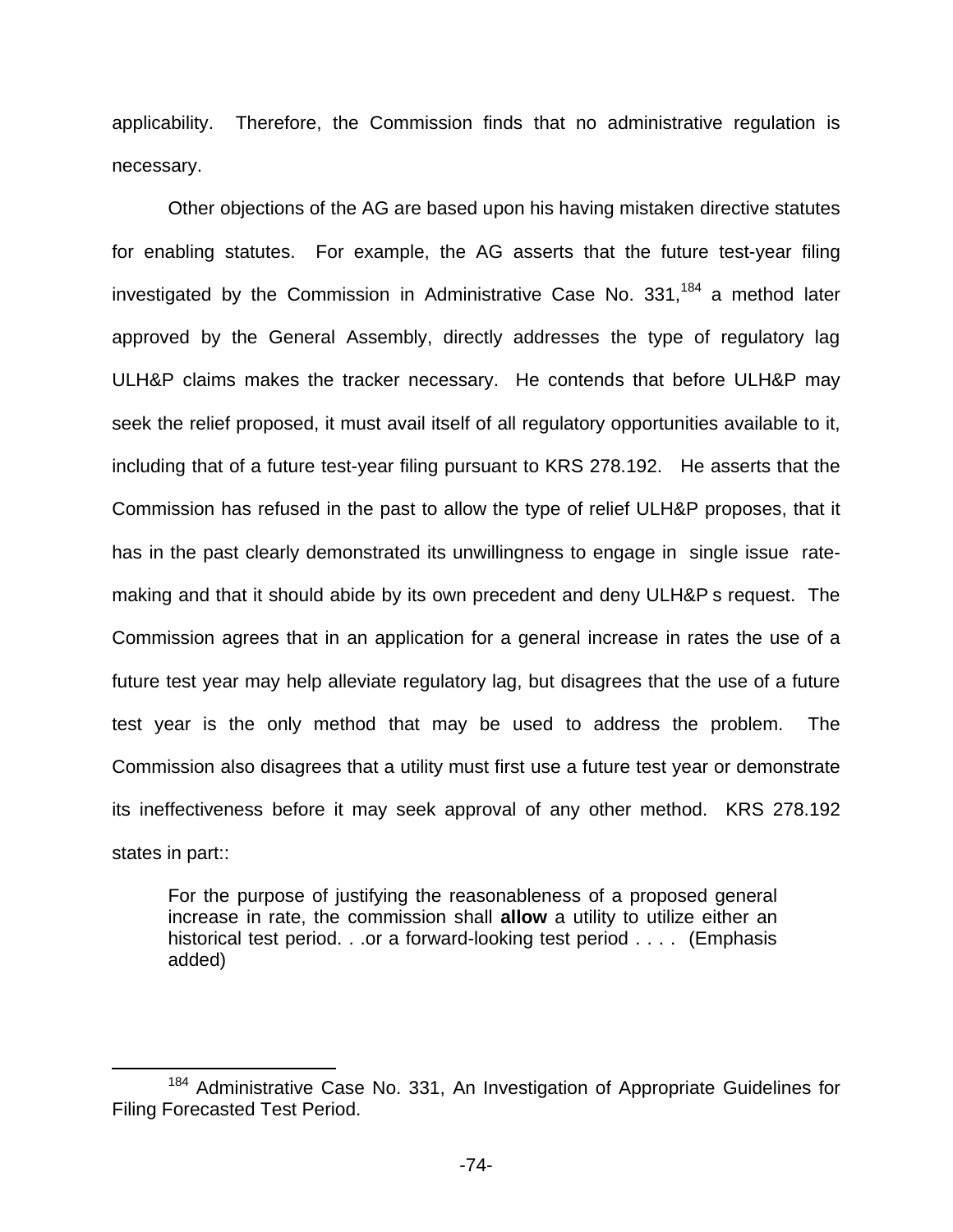KRS 278.192(1). The statute permits the utility to file a future test period case. It does not prohibit other alternatives. It does not state that the Commission shall require a utility to utilize either one method or the other; nor does it state that a utility shall prove that both of these opportunities are ineffective before it may seek other relief. Had the General Assembly intended such a result, it could have expressly stated that intent.

The AG also contends that, prior to 1992, KRS Chapter 278 required only that the Commission set fair, just and reasonable rates. He contends that the enactment in 1992 of the future test-year statute and the environmental surcharge statute clearly indicate that, absent specific legislative authority, the Commission does not have the authority to approve ULH&P s proposal. He states that had the Commission, under its broad authority to set fair, just and reasonable rates, had the authority to participate in single issue rate-making or consider capital additions outside a general rate case, it would not have been necessary for the General Assembly to enact the statutes permitting a future test-year filing (KRS 278.192) or the environmental surcharge (KRS 278.183). The Commission disagrees. It believes the General Assembly intended prior to 1992 and after 1992 for the Commission to have broad implied and discretionary authority to establish fair, just and reasonable rates. The Commission agrees with the AG that the enactment of KRS 278.183 has changed its authority, but disagrees with the AG on what that change represents. KRS 278.183 states in part:

Notwithstanding any other provision of this chapter, effective January 1, 1993, a utility **shall be entitled** to the current recovery of its cost of complying with the Federal Clean Air Act. . .These costs **shall include** a reasonable return on construction and other capital expenditures and reasonable operating expenses. . . . (Emphasis added)

-75-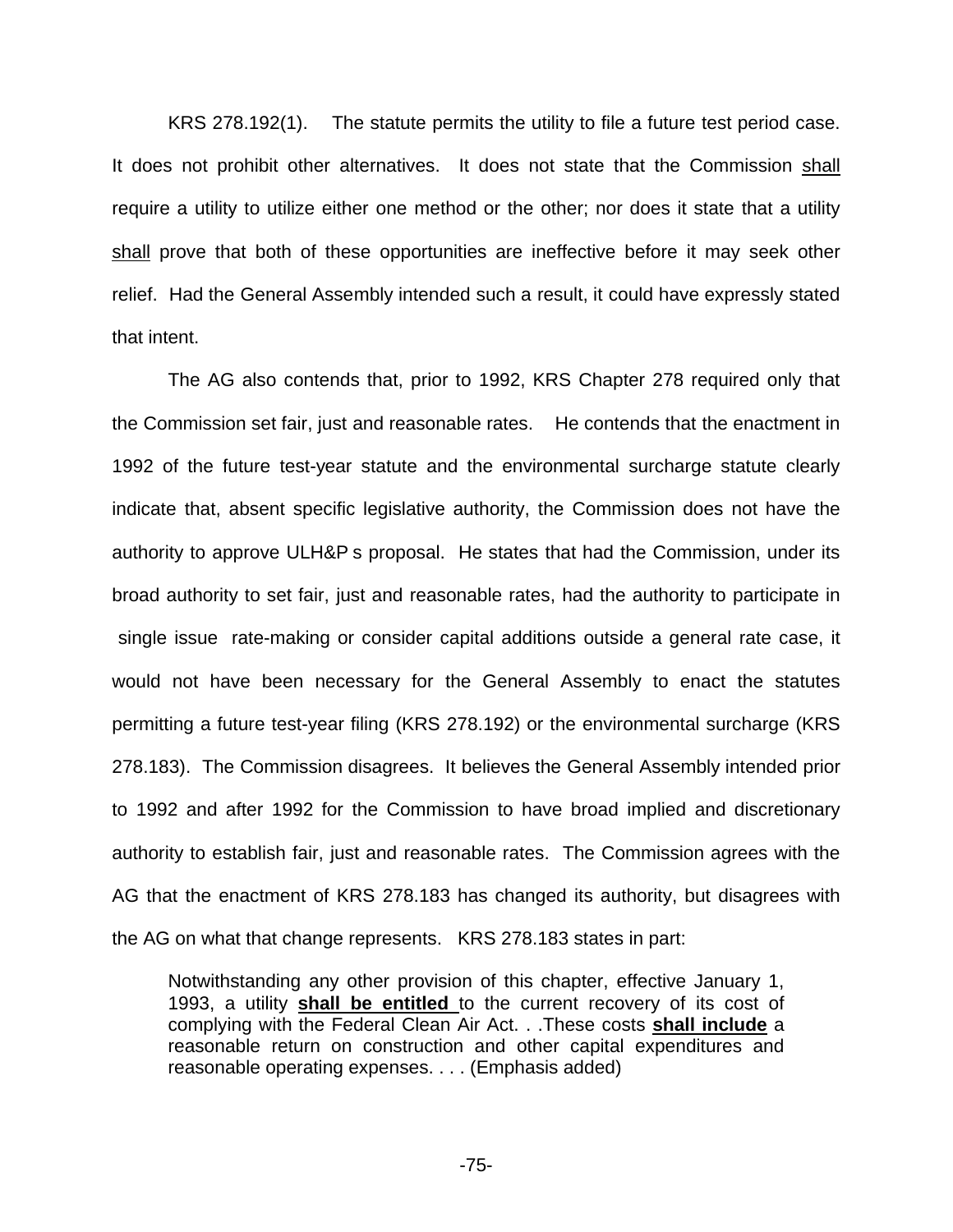Contrary to what the AG suggests, this statute was not enacted to grant the Commission authority it did not already have. Instead, this statute was enacted by the legislature to limit the Commission s otherwise broad, discretionary authority. The legislature intended for environmental compliance costs to be recovered on a current basis and intended to, and did, by the enactment of KRS 278.183, remove the Commission s authority to deny such recovery. In addition, the legislature mandated the specific costs that are to be included. In other words, rather than authorizing the Commission to establish a surcharge, the General Assembly mandated that it establish a surcharge under certain conditions.

The AG has made a similar argument with regard to the General Assembly s enactment of the KRS 278.285, the demand-side management statute.<sup>185</sup> The Commission, again, finds this statute to be directive rather than authorizing. The General Assembly specifically set forth factors that the Commission is to consider when determining the reasonableness of demand-side management plans that are proposed. In addition, the mandatory language used by the General Assembly in KRS 278.285(3) once again removes Commission discretion. It specifically directs the Commission on how to assign the costs of the programs.

In addition to finding that it has the authority under its general powers to establish fair, just and reasonable rates, the Commission finds that it has the authority to review and approve the AMRP Rider pursuant to KRS 278.290. KRS 278.290 authorizes the Commission, on its on motion, upon complaint or upon application, after hearing, to ascertain the value or make reevaluations from time to time of all new construction,

 $185$  AG s Brief at 23.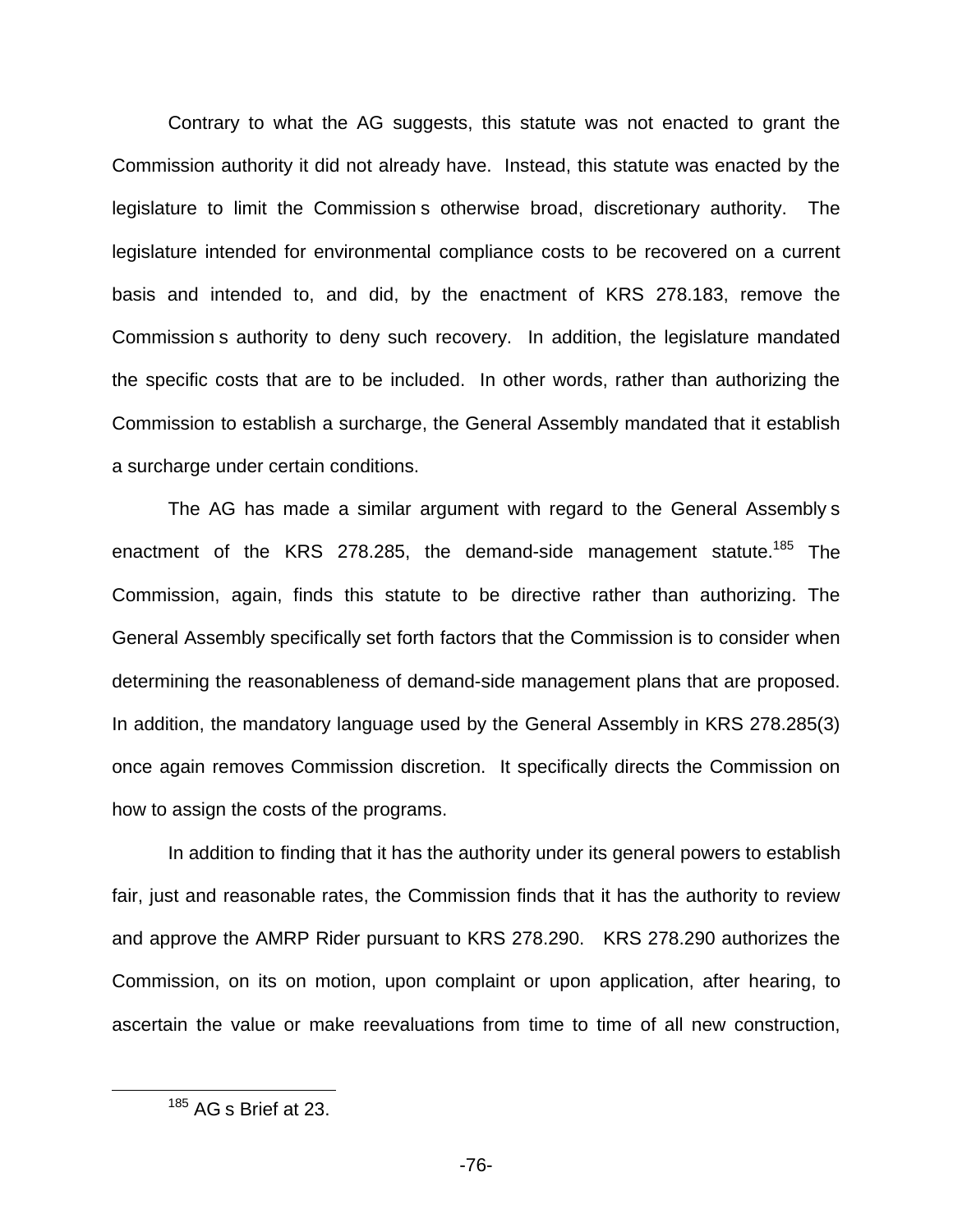extensions and additions to the property of a utility if the valuation or revaluation is necessary or advisable in order to determine the reasonableness of any rate. That is precisely what the tracker is to do. This is precisely what the Commission will be asked to do when ULH&P files its annual AMRP Rider application.

However, the Commission has reviewed the specific AMRP Rider mechanism as proposed by ULH&P and finds that components of it are neither reasonable nor acceptable. The continued accrual of AFUDC and the deferral of depreciation on utility plant already in service is inappropriate and unduly compensates ULH&P. By making such a proposal, ULH&P goes beyond attempting simply to eliminate regulatory lag. While the Commission is willing to consider alternative cost recovery approaches to address unique situations like the one presented by the AMRP, it will not consider a methodology that allows a utility to earn a return on or recovery of amounts greater than the true investment in plant in service. The Commission notes that in ULH&P s rebuttal testimony it introduces for the first time the inclusion of property taxes as a cost to be recovered.<sup>186</sup> The Commission believes that the net changes in this expense, especially in the early years of the AMRP, will be immaterial and difficult to identify.

ULH&P has proposed that the rate of return applied to its net investment in replacement lines be grossed up for uncollectible accounts, the PSC Assessment, state income taxes, and federal income taxes. The Commission does not believe it is appropriate to include a gross up for uncollectible accounts and the PSC Assessment in the AMRP Rider. The Commission notes that in the environmental surcharge mechanisms its has approved, the gross up factor has only included state and federal

<sup>186</sup> Smith Rebuttal Testimony, Rebuttal PGS-6, page 1 of 3.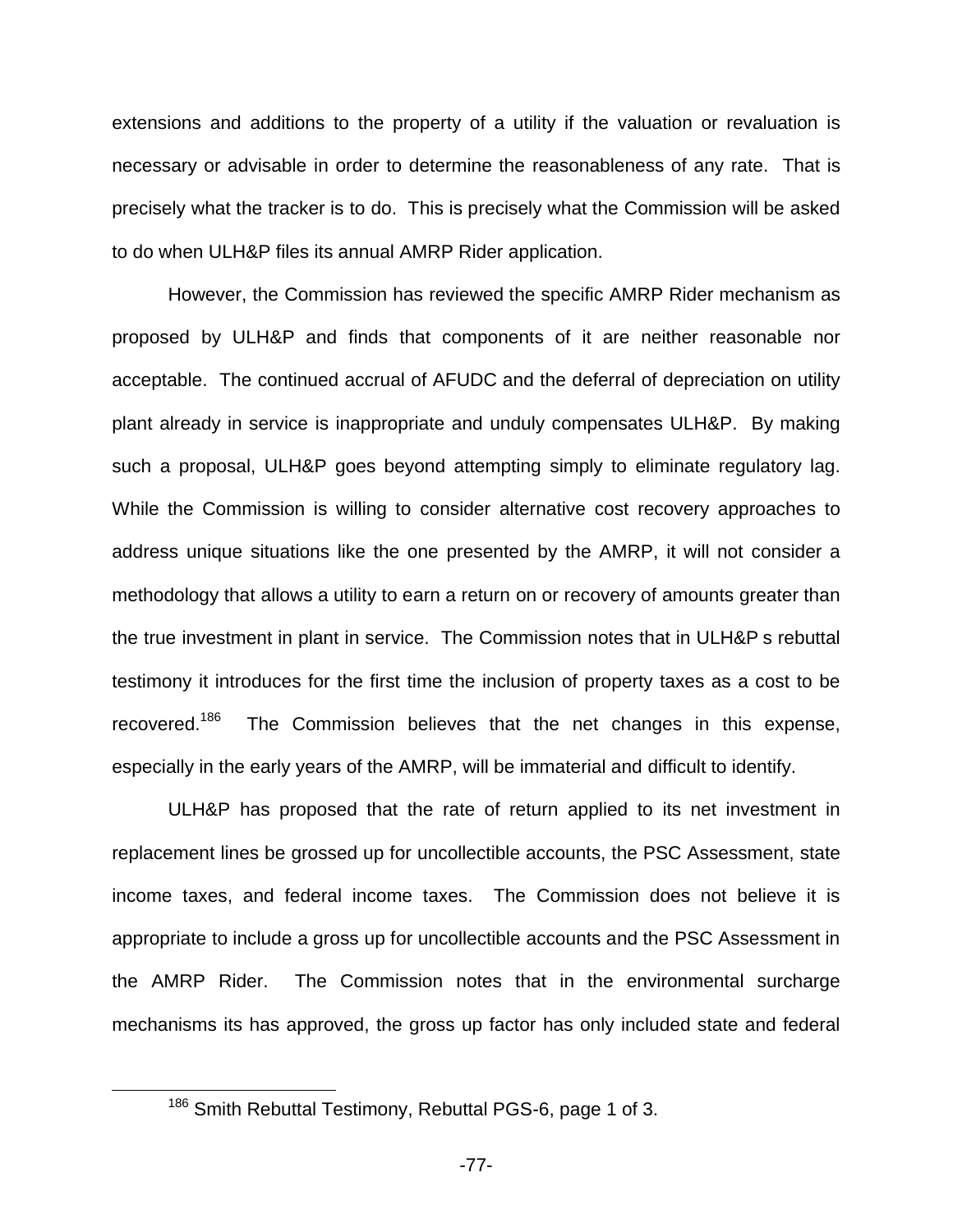income taxes. There is no requirement that the gross up factor used for the AMRP Rider must match exactly the gross up factor used to determine ULH&P s revenue increase in this base rate proceeding.

The Commission finds it unworkable to review the AMRP Rider within a 30-day processing time as originally proposed by ULH&P. ULH&P has indicated that a 60-day period might be acceptable. The Commission believes it will need at a minimum a 60 day review period, and will need to hold a hearing for each annual revision of the AMRP Rider.

The Commission does not find it appropriate to include the AMRP Rider within existing customer charges or volumetric charges on the applicable customers bills. ULH&P s customers are entitled to know how much this significant line replacement program is impacting their natural gas bills. Separate disclosure is a necessity.

The Commission finds the replacement of ULH&P s cast iron and bare steel mains within 10 years to be necessary and in the public interest. We also recognize the significant impact the accelerated main replacement program will have on ULH&P over the next 10 years. The Commission believes we have the statutory authority to establish, and that we should establish, a method of recovery that will help to eliminate any impediment to the success of the program. However, because the AMRP Rider proposal is a case of first impression for the Commission, we believe that it should be established for an initial 3-year period. Having found that the replacement program is in the public interest and having recognized the impact on ULH&P, the Commission finds at this time no reason to believe that the mechanism cannot be continued for 10 years. However, we believe that establishing the Rider for an initial 3-year period will allow

-78-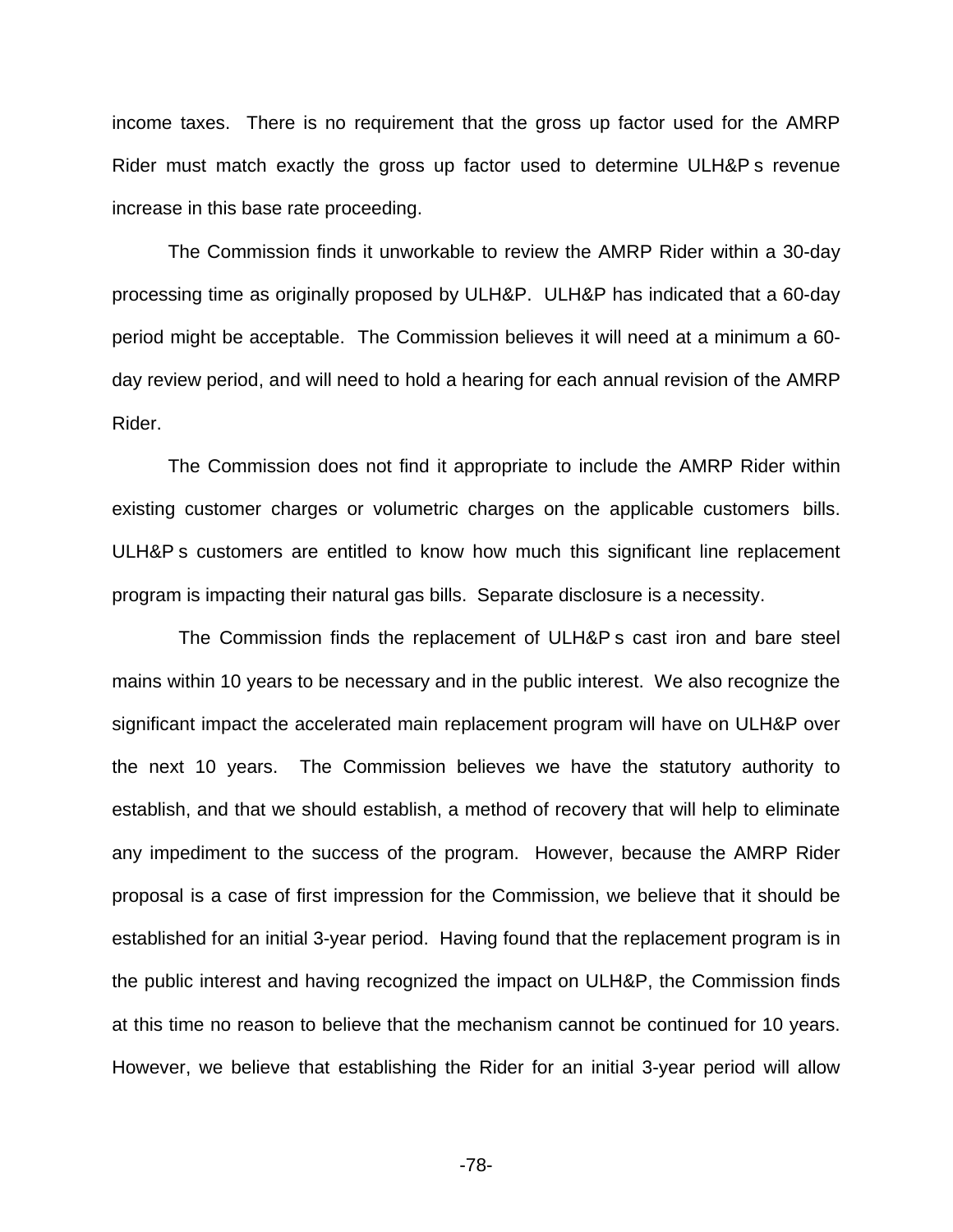both ULH&P and the Commission an opportunity to review the operation of the mechanism and make a decision on its renewal.

We will therefore authorize a modified AMRP Rider, using the revenue requirements concept initially suggested by ULH&P. The actual steps in calculating the annual AMRP Rider, the rate base and costs components included in the AMRP Rider, and the formats to be provided with each annual filing are shown on Appendix G. However, ULH&P will not be permitted to accrue AFUDC beyond the replacement plant in service date; nor will it be permitted to defer depreciation on that plant once its goes into service. Similar to ULH&P s proposal, the rate of return on its AMRP rate base will be the overall cost of capital found reasonable in this proceeding, grossed up for the state and federal income taxes. The effective state income tax rate utilized in this case shall be used. The Commission will require ULH&P to thoroughly document all costs and expenses included in the annual AMRP Rider filings. In light of the situation involving the Lafarge project, discussed later in this Order, the Commission places ULH&P on notice that it will be expected to avoid a repeat of that situation.

The Commission will accept the concept of a per-customer charge for the residential and commercial customers and a volumetric charge for transportation and industrial customers; however, the AMRP Rider must be disclosed as a separate line item on all bills. The AMRP Rider filing will be submitted on March 31 of each year, and the Commission will attempt to process the filing within 60 days. However, because a hearing will be necessary, and because the time needed for review of the filing may be extensive, the Commission will reserve the option of extending the review period. When ULH&P makes its annual filing, it will serve the AG with a complete copy. In addition,

-79-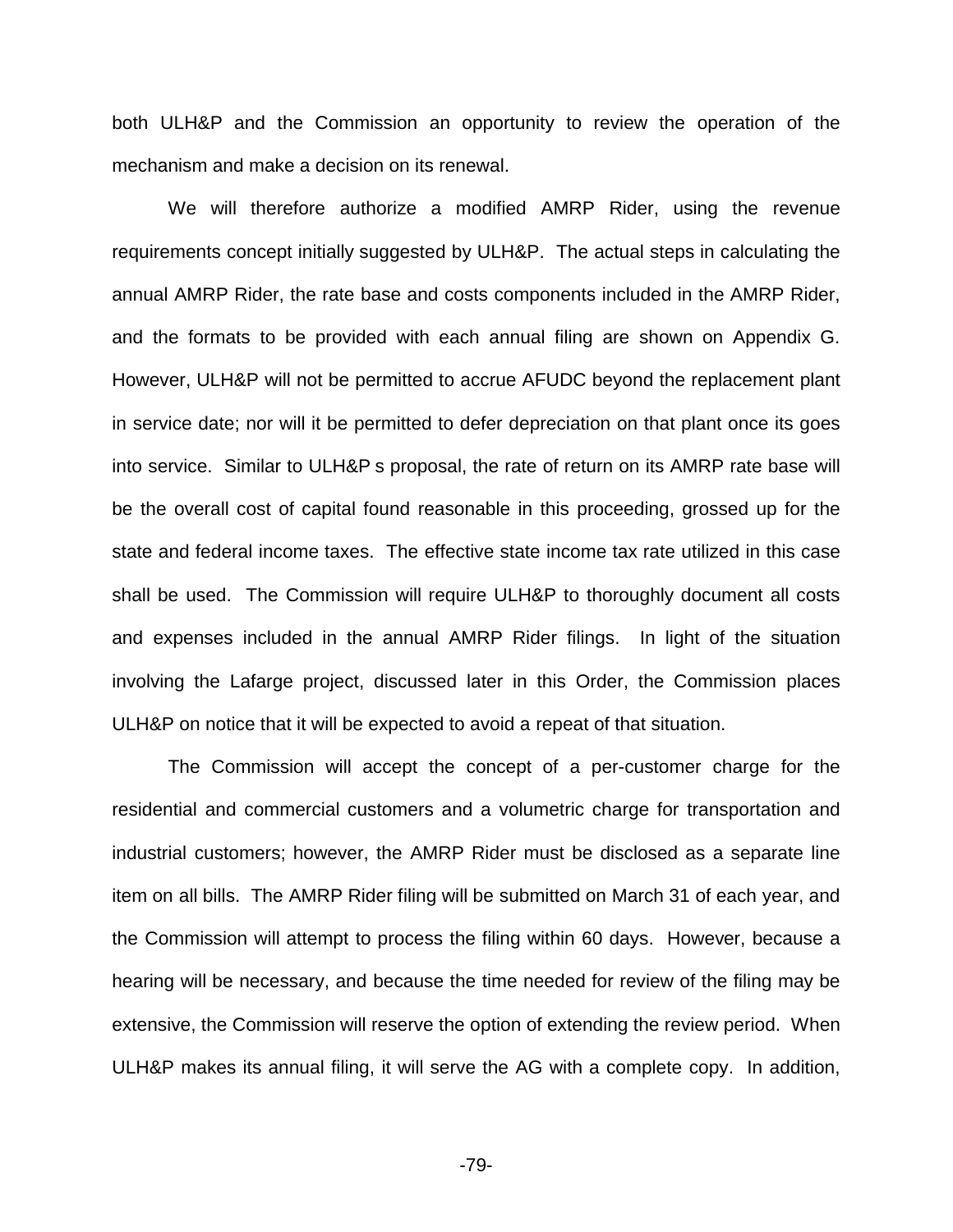certain periodic information relating to the construction under the AMRP will be required. Those information needs and their corresponding filing deadlines are also included in Appendix G.

Therefore, for the reasons mentioned earlier, the Commission believes it is reasonable to authorize the AMRP Rider for an initial 3-year period. The 3-year period will be effective as of the date of this Order. If ULH&P wishes to continue the AMRP Rider, it will need to file a general rate application to roll-in the Rider and to justify its continuation. The Commission believes it will be necessary to examine ULH&P s total gas operations in conjunction with a review to continue the AMRP Rider. It will also allow the Commission the opportunity to roll-in the replacement lines into the base rates of ULH&P and, if the AMRP Rider is continued, prevent the AMRP Rider from becoming too large a portion of the customer bill.

### OTHER ISSUES

### Certificate of Public Convenience and Necessity

ULH&P argues that a Certificate of Public Convenience and Necessity ( CPCN ) is not required for its AMRP. It asserts that the statutes and regulations require a CPCN for extensions, not for replacement.<sup>187</sup> The Commission disagrees with ULH&P s interpretation. KRS 278.020(1) provides that a CPCN is required for utility construction "except. . .ordinary extensions of existing systems in the usual course of business." Construct means [t]o adjust and join materials, or parts of, so as to form a permanent whole. To put together constituent parts of something in their proper place and order. Black s Law Dictionary 283 ( $5<sup>th</sup>$  Ed. 1979). The definition of construction includes

<sup>187</sup> ULH&P Brief at 13.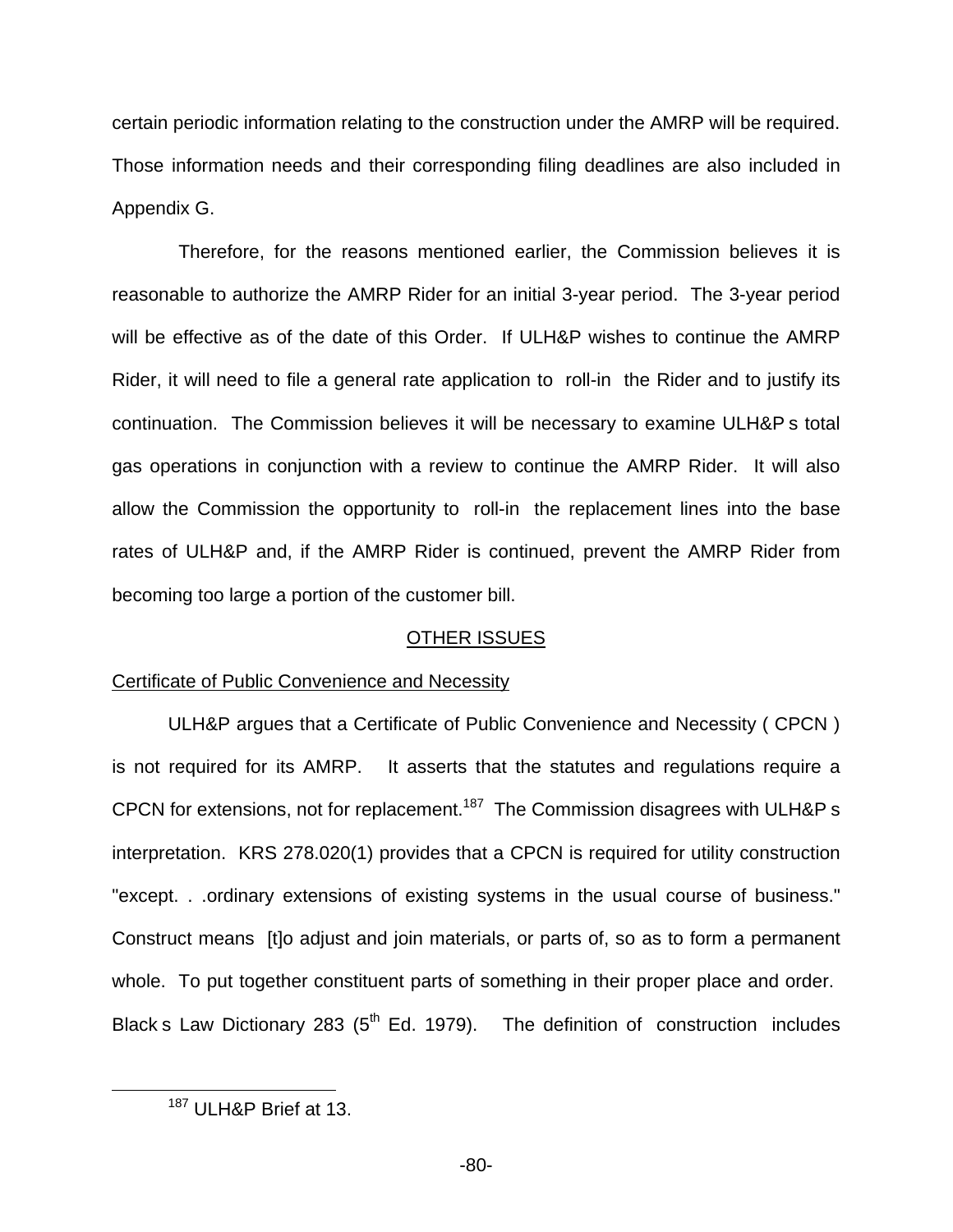[t]he act of fitting an object for use or occupation in the usual way, and for some distinct purpose. Black s Law Dictionary 283 ( $5<sup>th</sup>$  Ed. 1979). Administrative Regulation 807 KAR 5:001, Section 9(3) defines "usual course of business" construction as [1] that which does not "create wasteful duplication of plant," does not conflict with "service of other utilities," and does not involve sufficient money to "materially affect" the utility's financial condition; or [2] that which does not result in "increased charges" to the utility's customers. The record indicates that the proposed program will involve sufficient capital outlay to materially affect the existing condition of the utility and will ultimately result in increased charges to its customers. Therefore, it is clear that ULH&P s accelerated replacement program is construction, does not meet the ordinary course of business exemption, and requires a CPCN.

As previously discussed, the Commission finds the replacement of ULH&P s old cast iron and bare steel mains an important endeavor and finds that general approval of this construction program should be granted. However, the Commission also finds that specific engineering and construction information is required, as well as more precise information concerning the exact locations at which the construction will occur. Therefore, ULH&P must file an application for a CPCN for its replacement program pursuant to Administrative Regulation 807 KAR 5:001, Sections 8 and 9, and we will expedite our review of the application.

In conjunction with its AMRP, and pursuant to the advice of Stone & Webster,<sup>188</sup> ULH&P stated in its original filing that it also planned to replace the customer-owned cast iron and bare steel service lines when it replaces the mains. ULH&P also indicated

<sup>&</sup>lt;sup>188</sup> Torpis Direct Testimony at 13.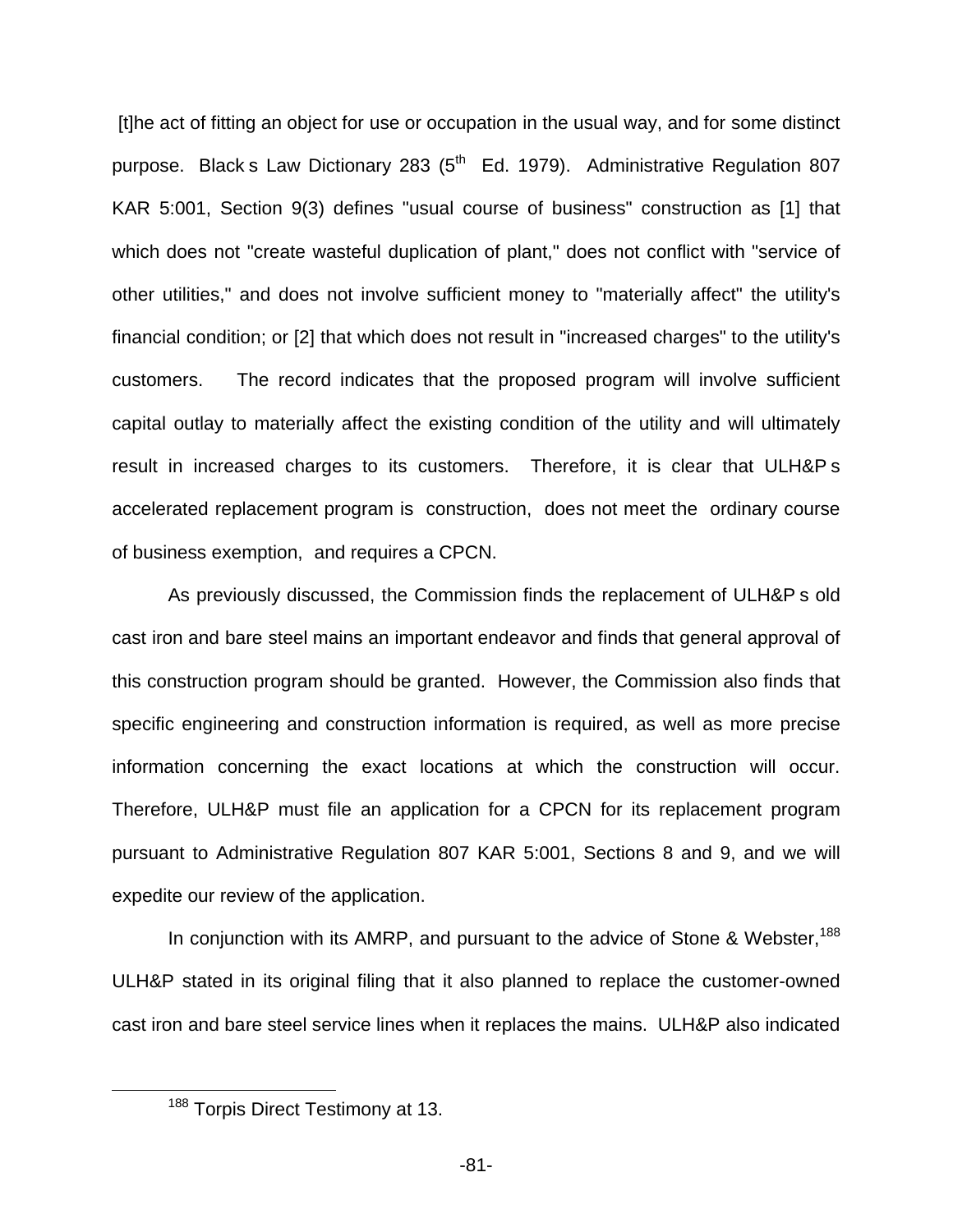it intends to replace plastic service lines it encounters as part of the AMRP that do not pass certain pressure tests. It stated that it planned to capitalize these costs as part of the program and to recover them in the proposed AMRP Rider.<sup>189</sup> At the hearing in this matter, ULH&P stated that it would be willing to assume responsibility for all customer service lines on its distribution system as they need maintenance, repair or replacement and to include the costs in the AMRP Rider.<sup>190</sup>

The Commission believes that the ownership of ULH&P s distribution system should be the same throughout. The Commission finds that any customer service lines ULH&P assumes responsibility for that were encountered under circumstances other than in conjunction with the AMRP will not be included in the AMRP Rider mechanism. The Commission is authorizing the AMRP Rider for an initial 3-year period and is requiring ULH&P to file a general rate case to consider the continuation of the AMRP Rider. In that proceeding, ULH&P will have the opportunity to include its investment in these customer service lines it has assumed responsibility for outside of the AMRP.

The Commission finds that before ULH&P can assume responsibility for customer service lines, a deviation from Administrative Regulation 807 KAR 5:022, Section 9(17), is required, regardless of whether this occurs as part of the AMRP or through routine operations. Therefore, ULH&P should include in its application for a CPCN a request for permission to deviate from Administrative Regulation 807 KAR 5:022, Section 9(17).

<sup>&</sup>lt;sup>189</sup> Randolph Direct Testimony at 13.

 $190$  T.E., Volume I. November 28, 2001, at 31.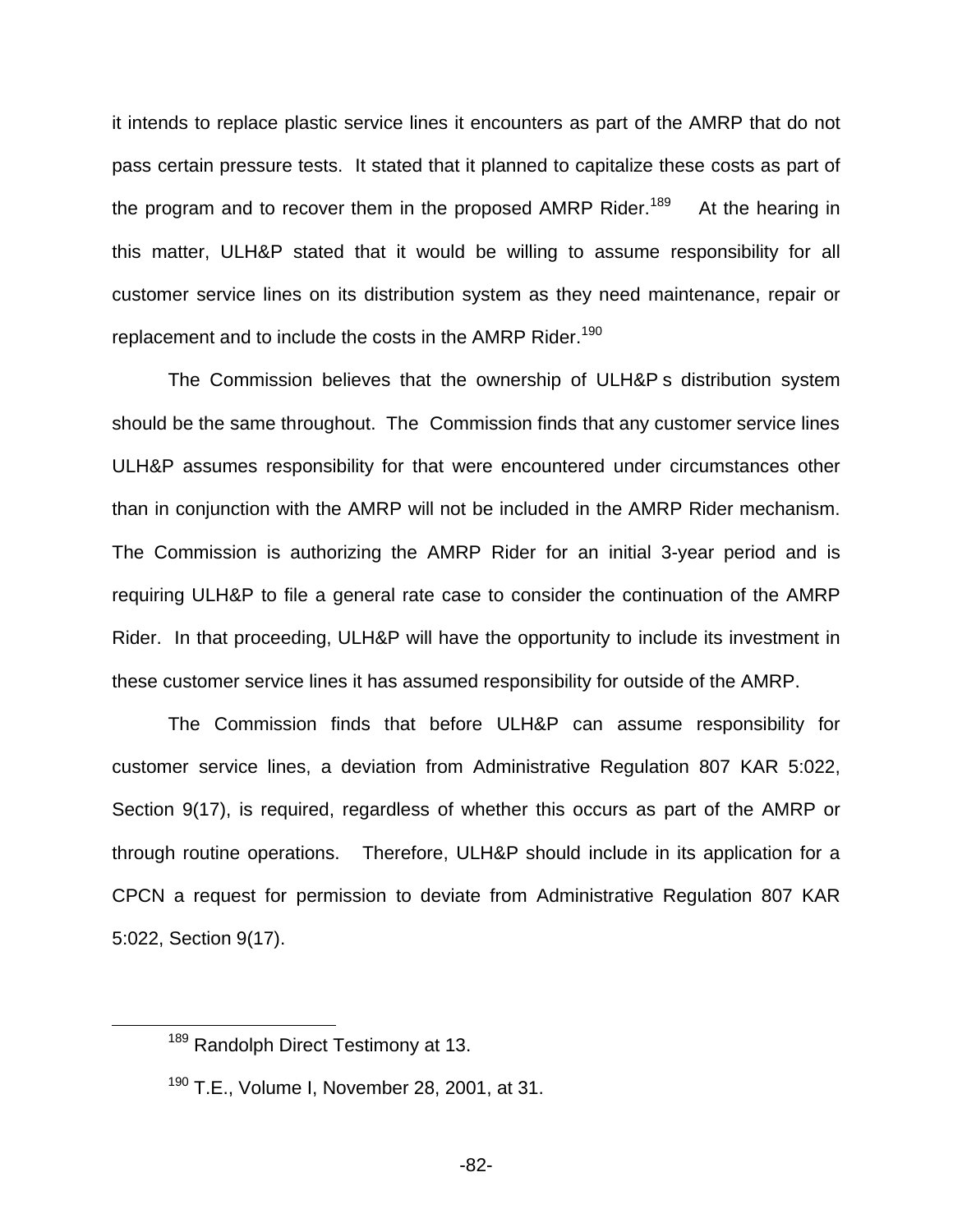## Investment in Lafarge Pipeline

In Case No. 2000-039,<sup>191</sup> the Commission examined ULH&P s investment in a 12-inch gas pipeline, constructed under the terms of a joint ownership arrangement with the Lafarge Corporation ( Lafarge ). Lafarge initially intended to by-pass ULH&P and construct an 8-inch pipeline to serve Lafarge s gypsum wallboard plant. However, when approached by residents of the cities of Silver Grove and Melbourne about the possibility of making natural gas available to them, Lafarge and ULH&P negotiated an agreement where the 8-inch pipeline was increased to 12 inches. The agreement provides that Lafarge and ULH&P each owns a one-half share in the pipeline.

ULH&P initially estimated its share of the costs of the Lafarge pipeline to be \$175,000, but later indicated its share of the costs would be \$476,883.<sup>192</sup> The Commission stated:

ULH&P s responses to information requests contain conflicting information about the actual installed cost of the 12-inch pipeline. The responses also contained discrepancies concerning allocation of cost between ULH&P and Lafarge. . . We are concerned that ULH&P may be bearing costs in excess of the incremental cost above the purchase order amount of \$635,000.<sup>193</sup>

Consequently, the Commission did not approve any amount to be recorded on ULH&P s

books for the construction of the Lafarge pipeline.

 $193$  Id. at 2-3.

 $191$  Case No. 2000-039, The Union Light, Heat and Power Company s Application for a Certificate of Public Convenience and Necessity, final Order dated August 1, 2000.

<sup>192</sup> Case No. 2000-039, August 1, 2000 Order, at 2.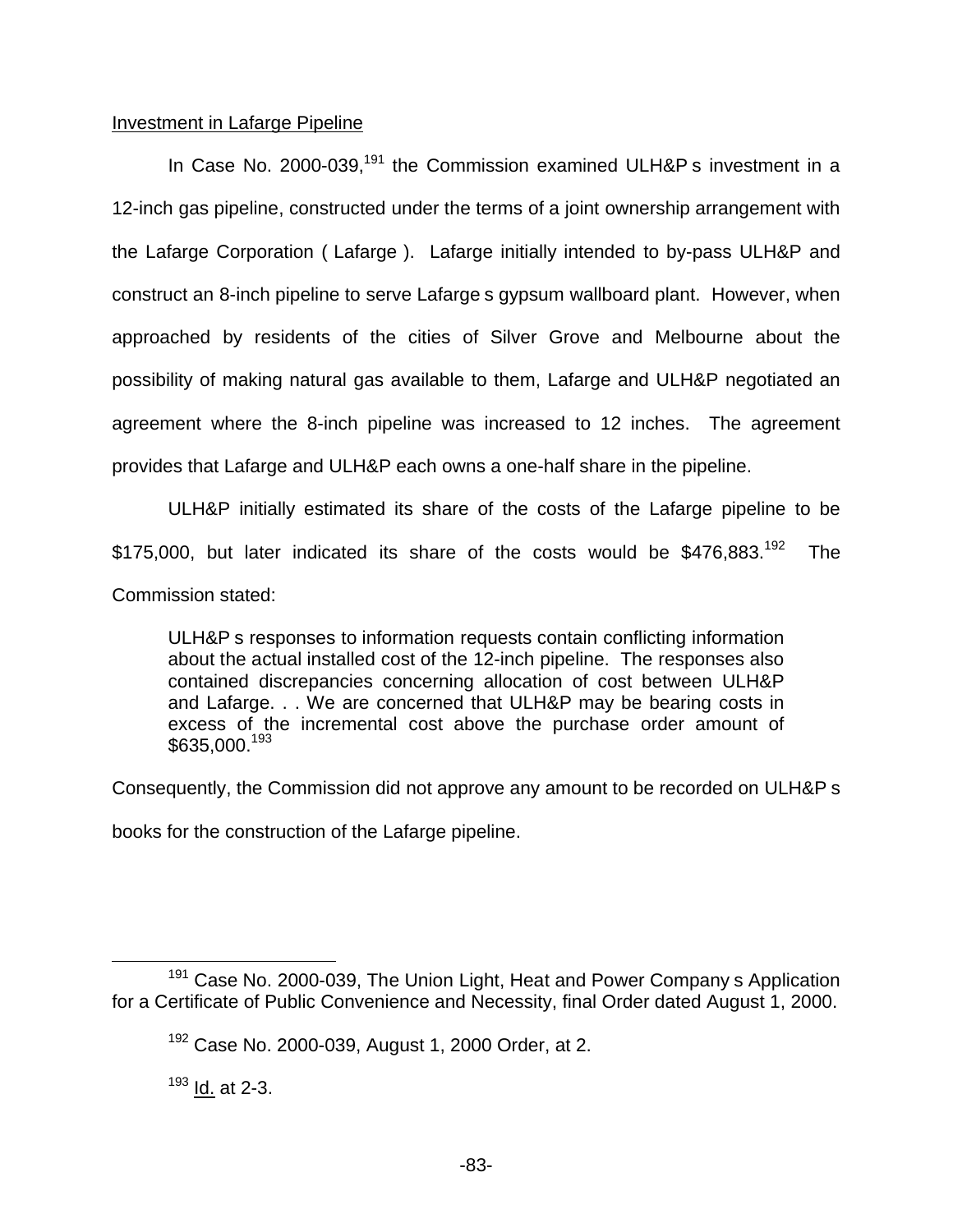During this proceeding, ULH&P has been asked about its investment in the Lafarge pipeline. ULH&P stated that it had booked \$498,001<sup>194</sup> as its investment in March 2001; however, other documents submitted by ULH&P indicated the investment at March 2001 was \$425,184.<sup>195</sup> ULH&P prepared a reconciliation of these amounts, and has now determined that the booked cost for the Lafarge pipeline should be \$468,497. ULH&P s reconciliation indicates that it had originally booked \$32,025 in costs that should have been charged to Lafarge.<sup>196</sup> ULH&P has also provided copies of correspondence indicating that there was confusion about the costs of the project in total, that there was confusion about how much of the project costs should be assigned to ULH&P, and that there were affiliate company issues to resolve.<sup>197</sup>

<sup>194</sup> ULH&P s Response to the Commission Staff s Second Data Request dated July 10, 2001, Item 64(c).

<sup>195</sup> ULH&P s Response to the Commission Staff s Third Data Request dated September 4, 2001, Item 33(f), Attachment page 62 of 66.

<sup>196</sup> ULH&P s Response to the Commission Staff s Hearing Requests, Item 6.

<sup>197</sup> ULH&P s Response to the Commission Staff s Third Data Request dated September 4, 2001, Item 33(f), Attachment pages 60-61 and 64-66 of 66. The Commission is especially concerned by the comment found on Attachment page 66 of 66:

If we really wanted to adhere to the original agreement for ULH&P to only pay the incremental costs associated with the upgrade to a 12 diameter line, believe me, EPCOM/CBS would be absorbing a much greater amount than the \$10,861.91 that we are asking you to take. The nonregulated margin is currently being scrutinized by the KPSC, and I believe we need to transfer these dollars to support our arguments to leave the rest alone. I think we will be able to convince the KPSC that the 50/50 cost split reflects the ownership arrangement on the pipeline, and that the incremental cost argument was not reflective of the site conditions and the difficulty of the pipeline construction.

At this point, it is really irrelevant to me whose work codes get used, whether they be CBS (Vestar) or EPCOM. All I know is that they must be moved from the regulated work order.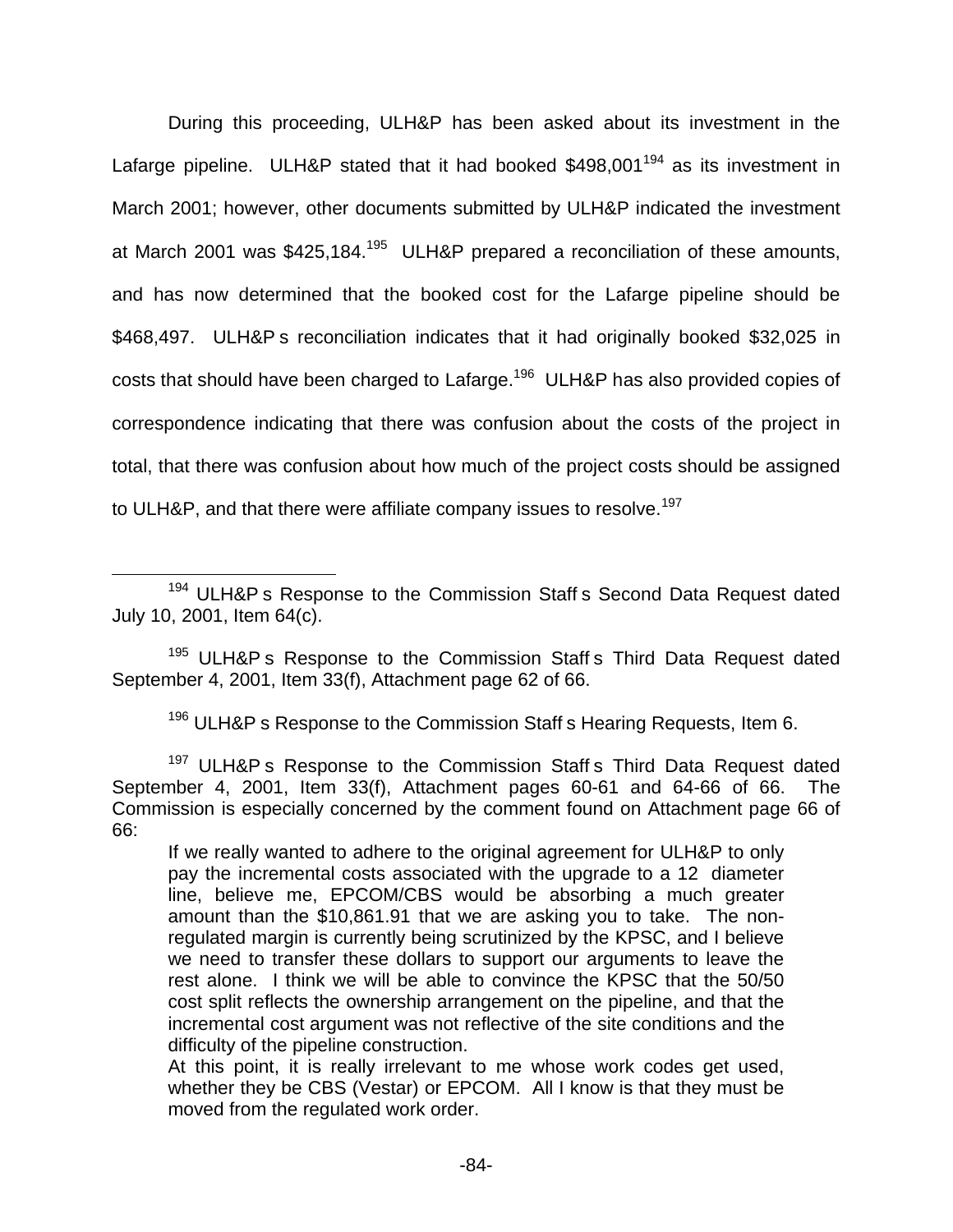The Commission has reviewed the information provided by ULH&P and has determined that the amount of investment in the Lafarge pipeline to be recorded by ULH&P is \$467,547.<sup>198</sup> ULH&P should adjust the balance on its books for the Lafarge pipeline to this amount, and file copies of the accounting entries with the Commission within 30 days of the date of this Order.

In addition, the Commission is concerned by the apparent inability of ULH&P and Cinergy to properly track and assign costs on this project between regulated and unregulated operations. The Commission believes its is reasonable to assume this will not be the last time ULH&P will be involved in a construction project with one or more Cinergy unregulated affiliates. It is imperative that ULH&P and Cinergy have in place mechanisms to reasonably ensure that cost allocations to ULH&P do not result in the subsidization of Cinergy s unregulated affiliates.

The work order system utilized by ULH&P and Cinergy should be designed in such a manner as to readily disclose the total costs of a project at any time and the assignment of those costs to regulated and unregulated operations. It is apparent from the Lafarge project that either the work order system is lacking in this regard or the established procedures were not followed. The Commission believes that the work order system currently utilized by ULH&P and Cinergy needs modification. ULH&P should make modifications to its work order system to improve the overall reporting of the costs of a project and the assignment of those costs between regulated and

<sup>&</sup>lt;sup>198</sup> This amount reflects the revised amount of \$468,497 reduced by \$950 in invoices incorrectly charged to the Lafarge project by Asplundh Construction Corp. and SKJ Construction, Inc. See ULH&P s Response to the Commission Staff s Third Data Request dated September 4, 2001, Item 32(b).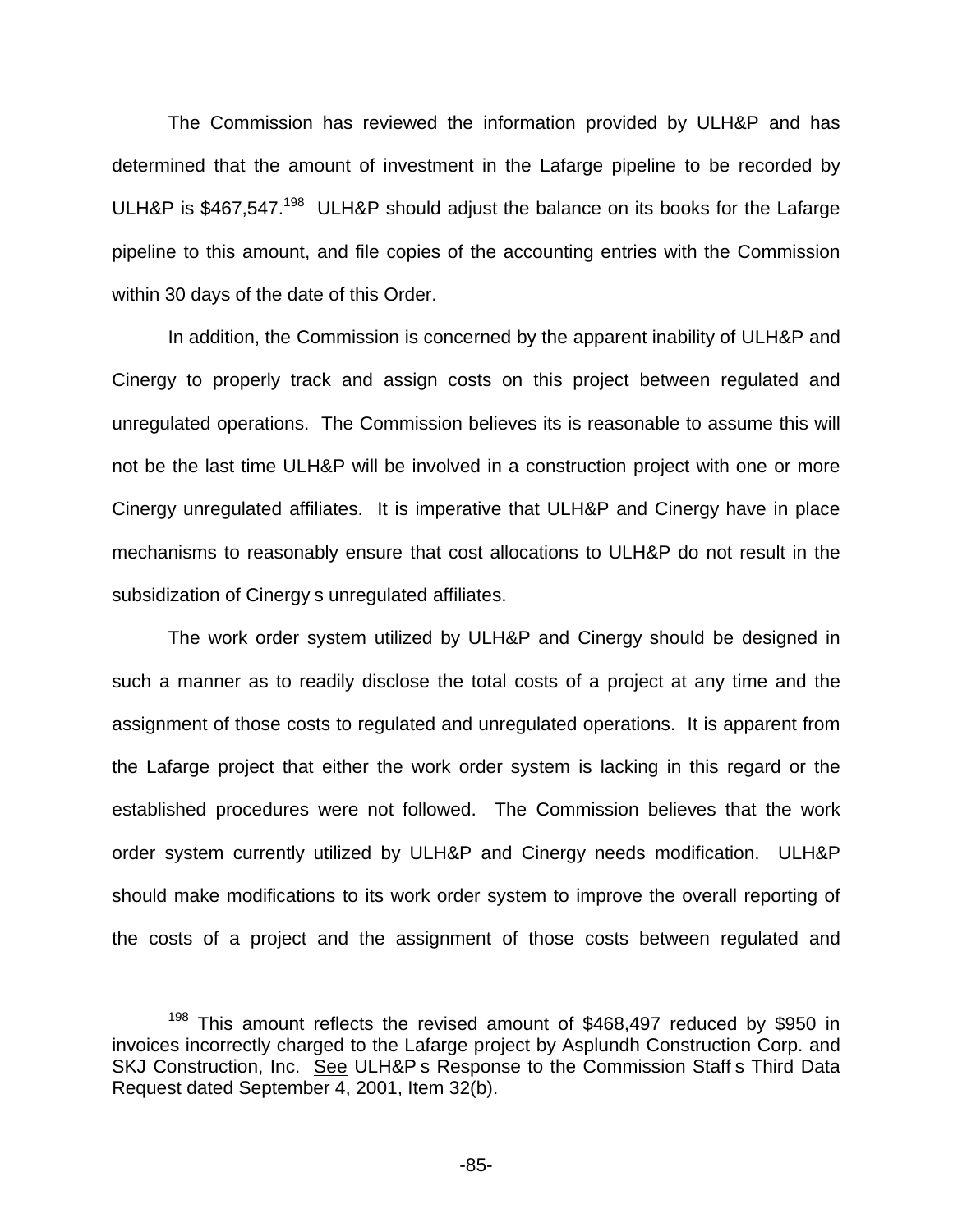unregulated operations. ULH&P should file a report with the Commission within 90 days of the date of this Order detailing the modifications it has instituted to improve its work order system.

### Quarterly Financial Reports

As noted previously in this Order, ULH&P does not routinely prepare separate balance sheets for its electric and gas operations. In explaining why it does not prepare these financial statements, ULH&P states:

ULH&P does not prepare separate balance sheets for its gas and electric operations because preparation of such statements would result in significant additional administrative cost, would require certain accounts to be capriciously allocated to each service, and would not be meaningful in state or federal regulatory rate setting proceedings nor in the monitoring of the financial performance of each regulated business.<sup>199</sup>

The Commission finds it extraordinary that ULH&P would claim that separate balance sheets would not be meaningful in regulatory rate setting proceedings and the monitoring of the financial performance of each regulated business. The Commission reminds ULH&P that it is comprised of two regulated businesses, electric service and gas service. The rates charged for each service must be fair, just, and reasonable, based on each business s operations, not on a combined basis. Contrary to ULH&P s claim, this Commission finds it meaningful and necessary to have financial statements and information presented on each business s operations in order to monitor financial performance.

Therefore, the Commission finds that ULH&P should be required to file as a supplement to its monthly financial reports a set of financial statements separating its

<sup>&</sup>lt;sup>199</sup> ULH&P s Response to the Commission Staff s Third Data Request dated September 4, 2001, Item 11(a).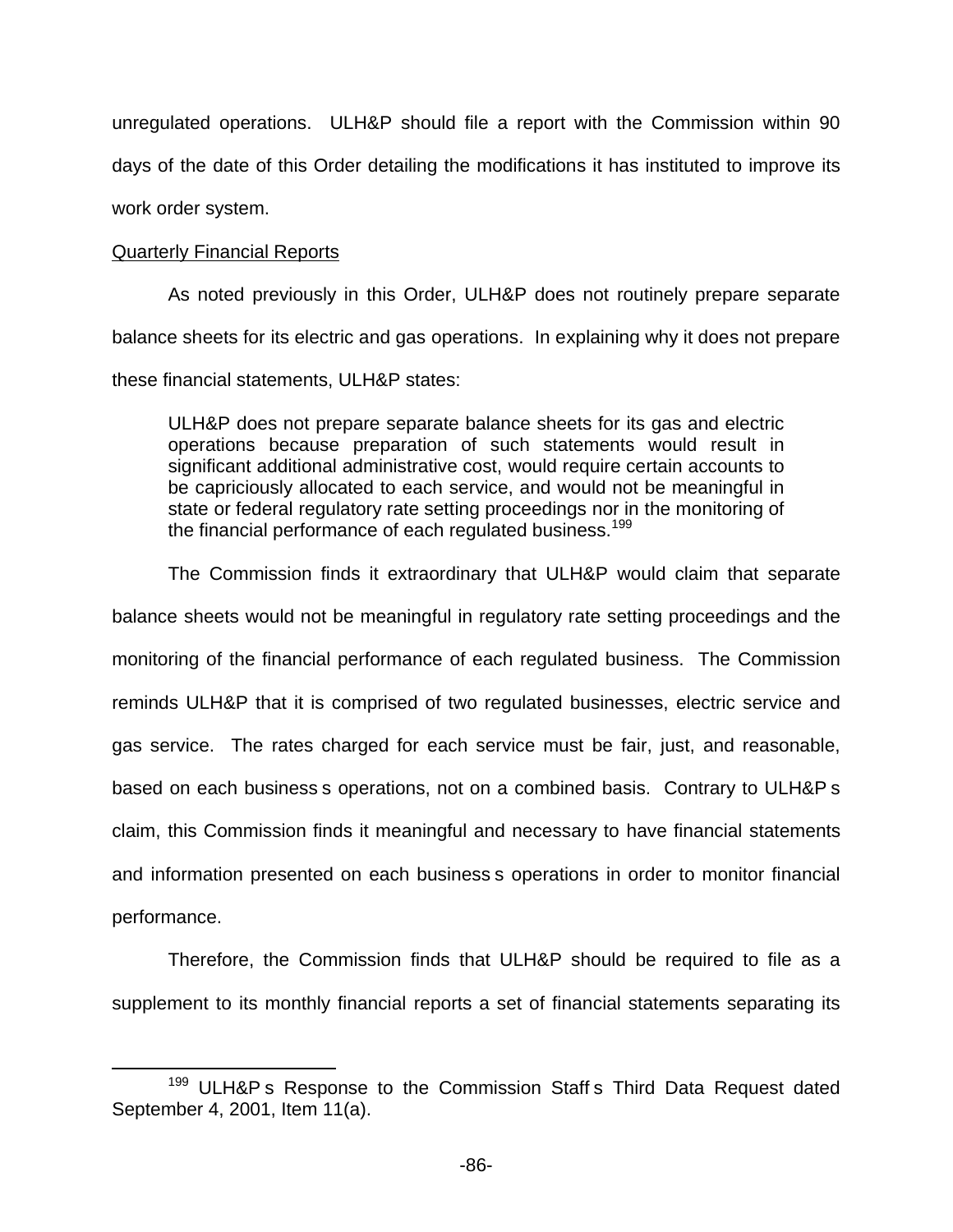electric and gas operations. These supplemental financial statements should be filed quarterly, and should be filed no later than 45 days after the close of the reporting quarter. The supplemental financial statements will consist of a balance sheet and income statement. The Commission realizes that ULH&P will have to allocate several of the account balances reported on these statements, but ULH&P should already be well equipped to perform such allocations. The format for these financial statements is shown on Appendix H. The first quarterly supplement financial statements will cover the quarter ended June 30, 2002.

### Effective Date of Rates

In its January 18, 2002 letter, ULH&P gave notice of its intent to place its proposed rates in effect, subject to refund, if our decision Order was not issued by January 30, 2002. ULH&P requested if the Order were issued prior to that date, that the rates be made effective for meters read on January 31, 2002, and bills rendered on and after February 4, 2002, which reflects the first billing cycle of its February 2002 revenue month. No objection or filing in opposition to this request was received from the AG.

KRS 278.190(2) permits a utility, after notice to the Commission, to place rates into effect if a decision has not been rendered by the end of the suspension period. The Commission believes that rates may only go into effect for services rendered on and after the date of notice, not for meter readings that reflect rates for services rendered prior to notice. Therefore, the Commission finds that the rates found reasonable herein shall be effective for service rendered on and after January 31, 2002.

-87-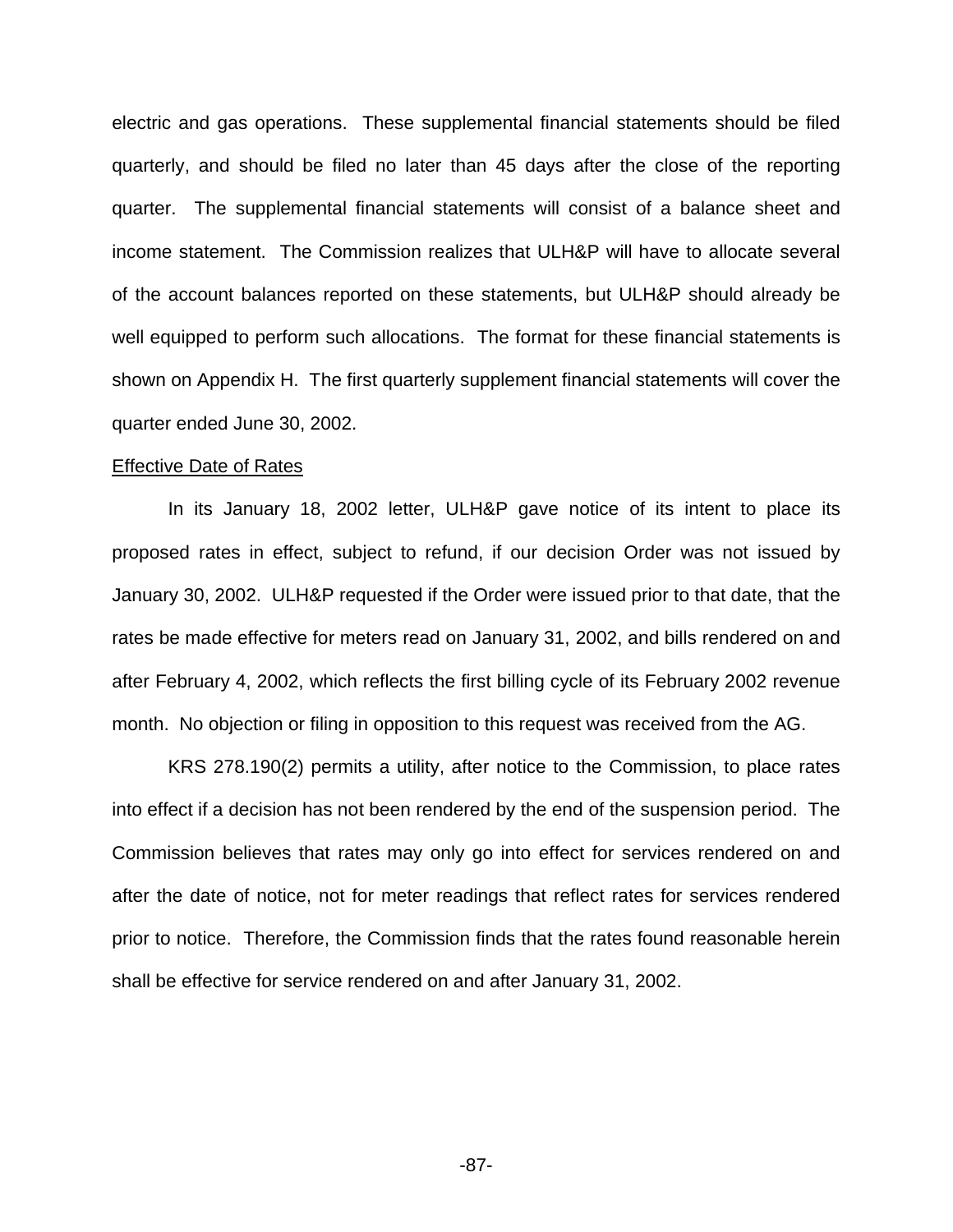#### SUMMARY

The Commission, after consideration of all matters of record and being otherwise sufficiently advised, finds that:

1. The rates set forth in Appendix A are the fair, just, and reasonable rates for ULH&P to charge for service render on and after January 31, 2002.

2. The rates proposed by ULH&P would produce revenue in excess of that found reasonable herein and should be denied.

3. The depreciation rates contained in the depreciation study filed in this case are reasonable and should be approved for use as of the date of this Order.

4. The deferred debits recorded by ULH&P for the Cinergy merger-related expenses should be removed from its books and the accounting entries reflecting this adjustment should be filed with the Commission within 30 days of the date of this Order.

5. The various tariff additions, cancellations, and modifications proposed by ULH&P, with the exception of the AMRP Rider, are reasonable and should be approved.

6. The AMRP Rider as proposed by ULH&P is not reasonable and should be denied.

7. The AMRP Rider, as modified and discussed herein, is reasonable and should be approved. The AMRP Rider should be authorized for an initial period of 3 years from the date of this Order.

IT IS THEREFORE ORDERED that:

1. The rates in Appendix A are approved for service rendered on and after January 31, 2002.

-88-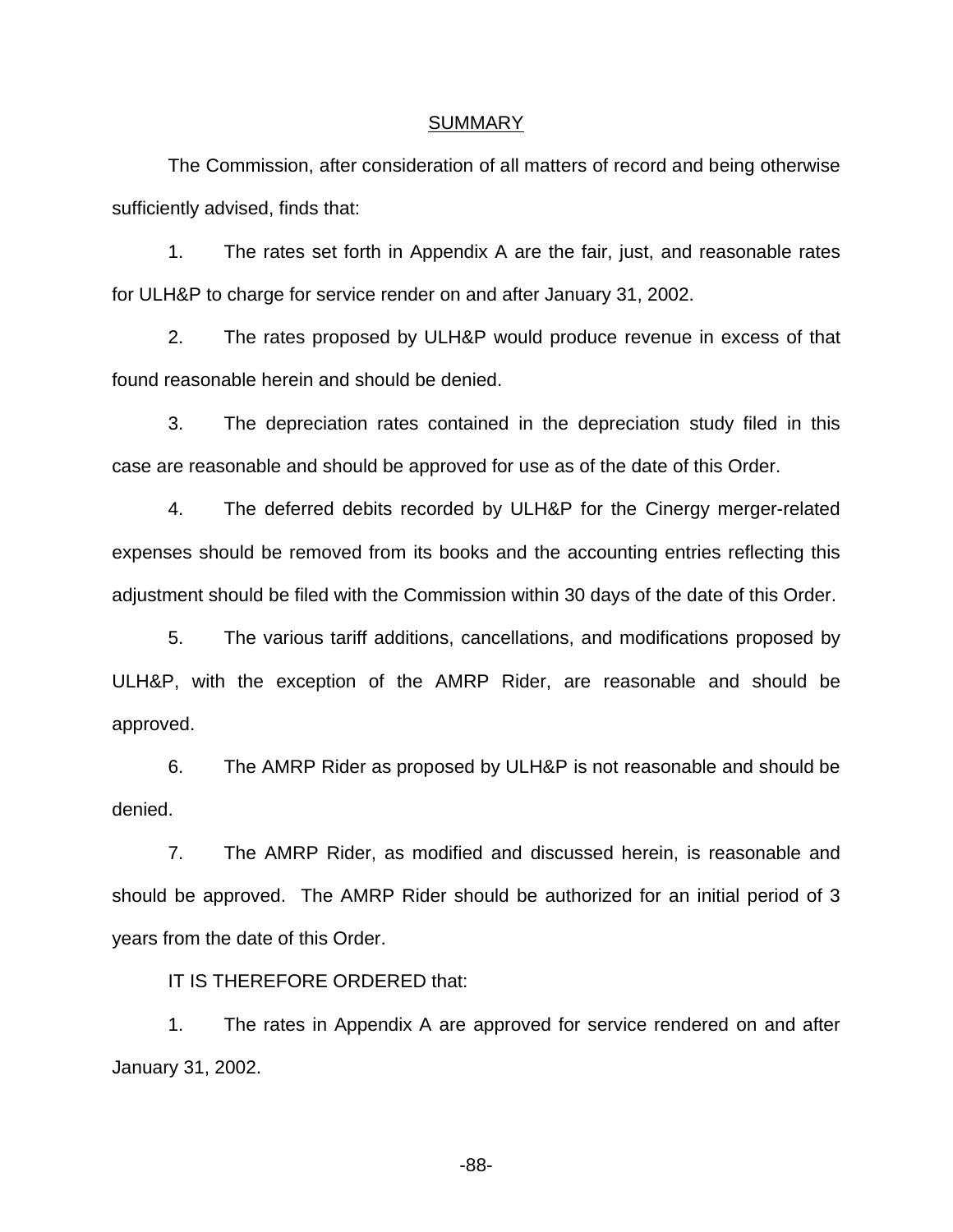2. The rates proposed by ULH&P are denied.

3. ULH&P shall, within 20 days of the date of this Order, file its revised tariff sheets setting out the rates approved herein.

4. The proposed revisions to Rate IT, Rate FT, and Rider X and the proposed cancellation of Rate SS are approved.

5. The proposed Rate AS, Rate DGS, Rate FRAS, Rate GCAT, Rate GTS, Rate IMBS, and Rate SSIT are approved.

6. The AMRP Rider as proposed by ULH&P is denied. The AMRP Rider, as modified and discussed herein, is approved for an initial period of 3 years from the date of this Order.

7. The depreciation rates contained in the depreciation study submitted in this case are approved for use as of the date of this Order.

8. Within 30 days of the date of this Order, ULH&P shall file copies of its accounting entries removing deferred Cinergy merger-related expenses from its books.

9. Within 30 days of the date of this Order, ULH&P shall file copies of its accounting entries adjusting the investment in the Lafarge pipeline to \$467,547.

10. Within 90 days of the date of this Order, ULH&P shall file a report detailing the modifications its has made to its work order system to improve the cost reporting and the assignment of costs between regulated and unregulated operations.

11. Beginning with the quarter ending June 30, 2002, ULH&P shall file supplemental financial statements, using the format shown on Appendix H. These supplemental financial statements shall be filed quarterly and shall be filed with the Commission no later than 45 days after the end of the reporting quarter.

-89-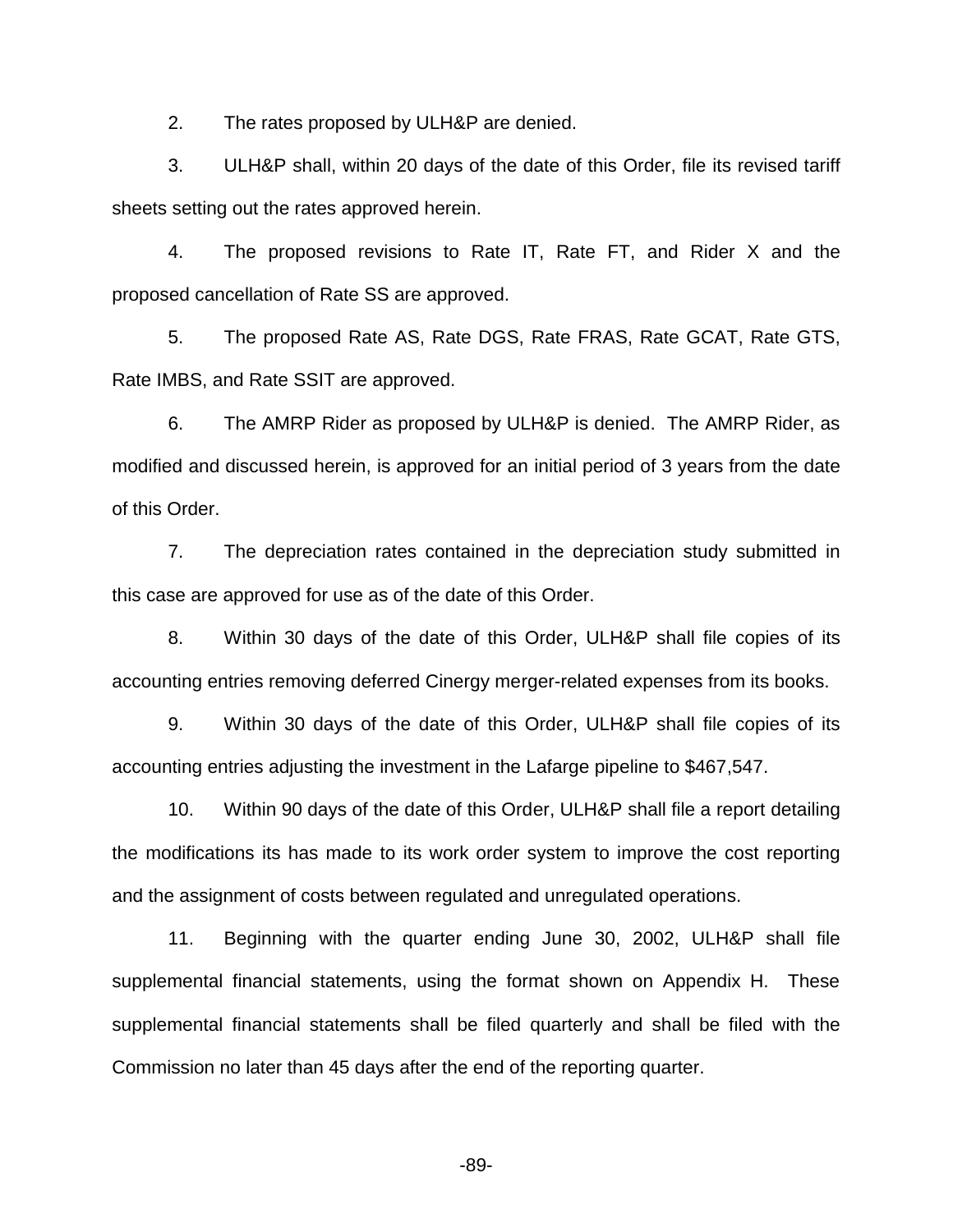Done at Frankfort, Kentucky, this 31<sup>st</sup> day of January, 2002.

By the Commission

ATTEST:

Executive Director  $\frac{1}{\sqrt{2}}\sum_{i=1}^{n} \frac{1}{\sqrt{2}}\sum_{i=1}^{n} \frac{1}{\sqrt{2}}\sum_{i=1}^{n} \frac{1}{\sqrt{2}}\sum_{i=1}^{n} \frac{1}{\sqrt{2}}\sum_{i=1}^{n} \frac{1}{\sqrt{2}}\sum_{i=1}^{n} \frac{1}{\sqrt{2}}\sum_{i=1}^{n} \frac{1}{\sqrt{2}}\sum_{i=1}^{n} \frac{1}{\sqrt{2}}\sum_{i=1}^{n} \frac{1}{\sqrt{2}}\sum_{i=1}^{n} \frac{1}{\sqrt{2}}\sum_{i=1}^{n}$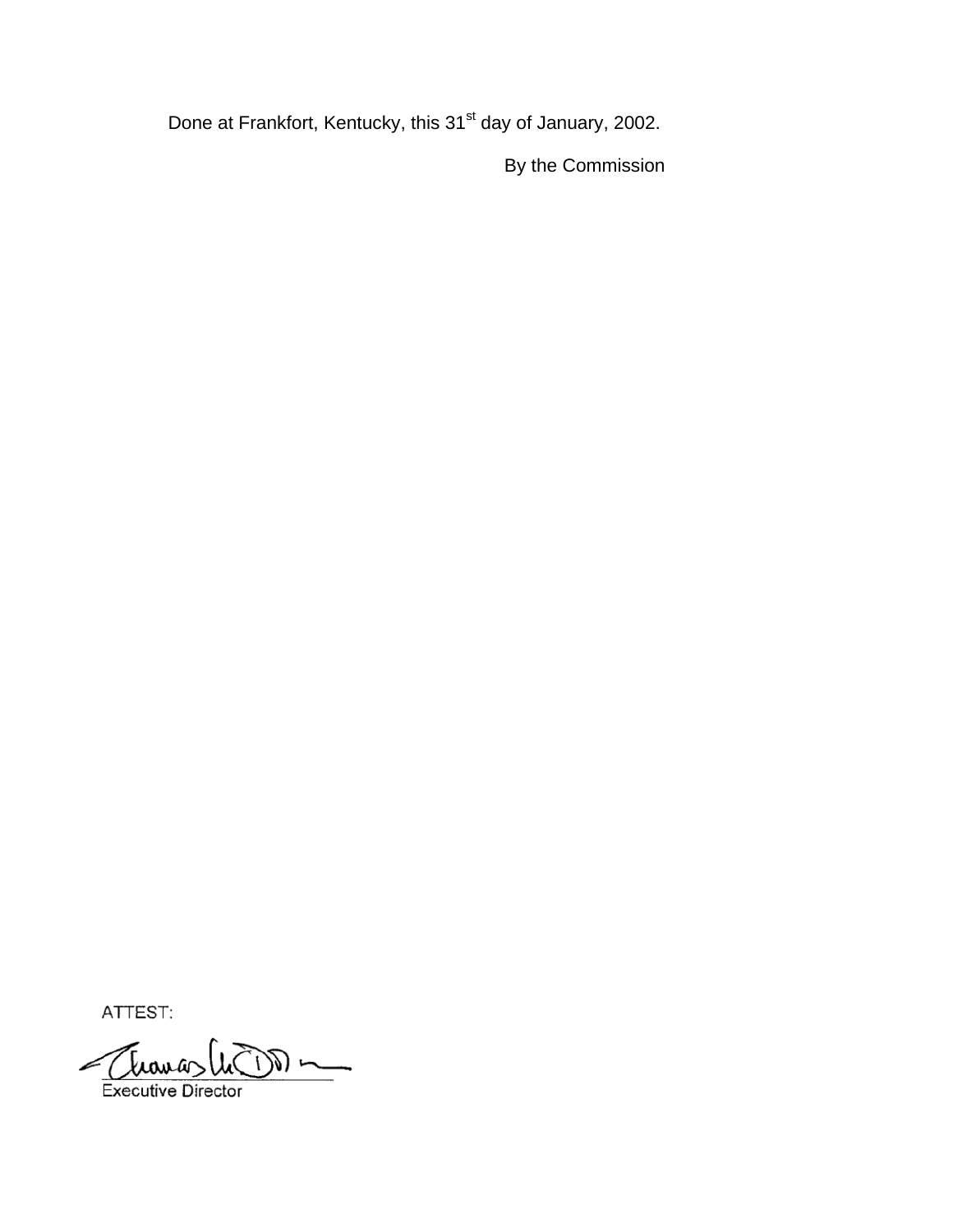## APPENDIX A

## APPENDIX TO AN ORDER OF THE KENTUCKY PUBLIC SERVICE COMMISSION IN CASE NO. 2001-00092 DATED January 31, 2002

The following rates and charges are prescribed for the customers in the area served by The Union Light, Heat and Power Company. All other rates and charges not specifically mentioned herein shall remain the same as those in effect under authority of this Commission prior to the effective date of this Order. The rates included herein reflect all gas cost adjustments through Case No. 92-346-NN.

## Rate RS RESIDENTIAL SERVICE

| <b>Customer Charge per Month:</b>                        |                      | \$8.30                                   |  |                         |
|----------------------------------------------------------|----------------------|------------------------------------------|--|-------------------------|
|                                                          | Base<br>Rate         | Gas Cost<br><b>Adjustment</b>            |  | Total<br>Rate           |
| Commodity Charge for<br><b>All CCF Consumed</b>          | 23.02¢ plus 56.83¢   |                                          |  | equals $79.85¢$ per CCF |
|                                                          |                      | <b>RATE GS</b><br><b>GENERAL SERVICE</b> |  |                         |
| <b>Customer Charge per Month:</b>                        |                      | \$15.35                                  |  |                         |
|                                                          | Base<br><u>Rate</u>  | Gas Cost<br><b>Adjustment</b>            |  | Total<br><b>Rate</b>    |
| Commodity Charge for<br><b>All CCF Consumed</b>          | 20.41¢ plus $56.83¢$ |                                          |  | equals 77.24¢ per CCF   |
| <b>RATE FT-LARGE</b><br><b>FIRM TRANSPORTATION-LARGE</b> |                      |                                          |  |                         |
| Administrative Charge per Month:                         |                      | \$330.00                                 |  |                         |
| Commodity Charge for<br><b>All CCF Consumed</b>          |                      | 17.14 $\phi$ per CCF                     |  |                         |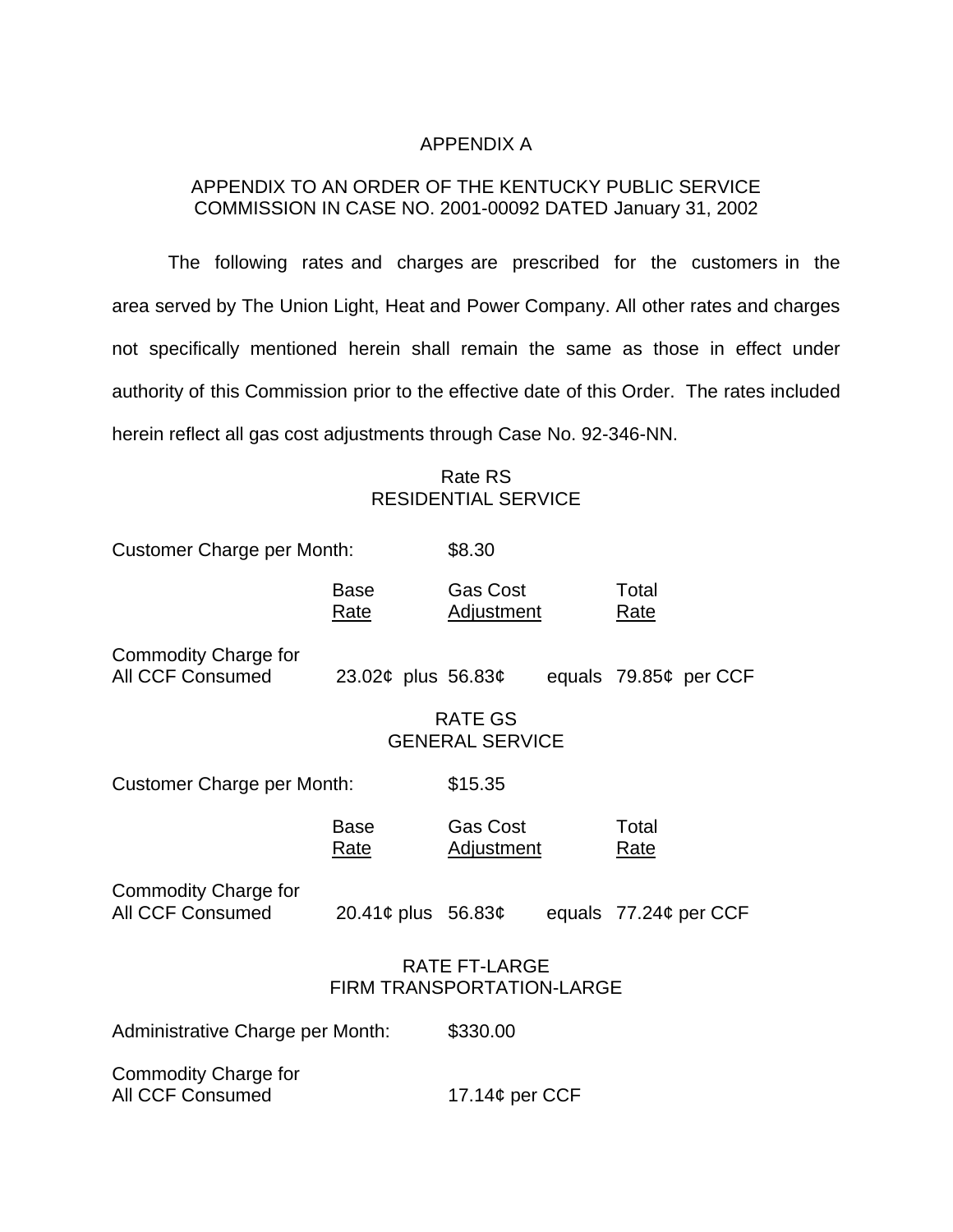# RATE IT INTERRUPTIBLE TRANSPORTATION

Administrative Charge per Month: \$330.00

Commodity Charge for All CCF Consumed 7.15¢ per CCF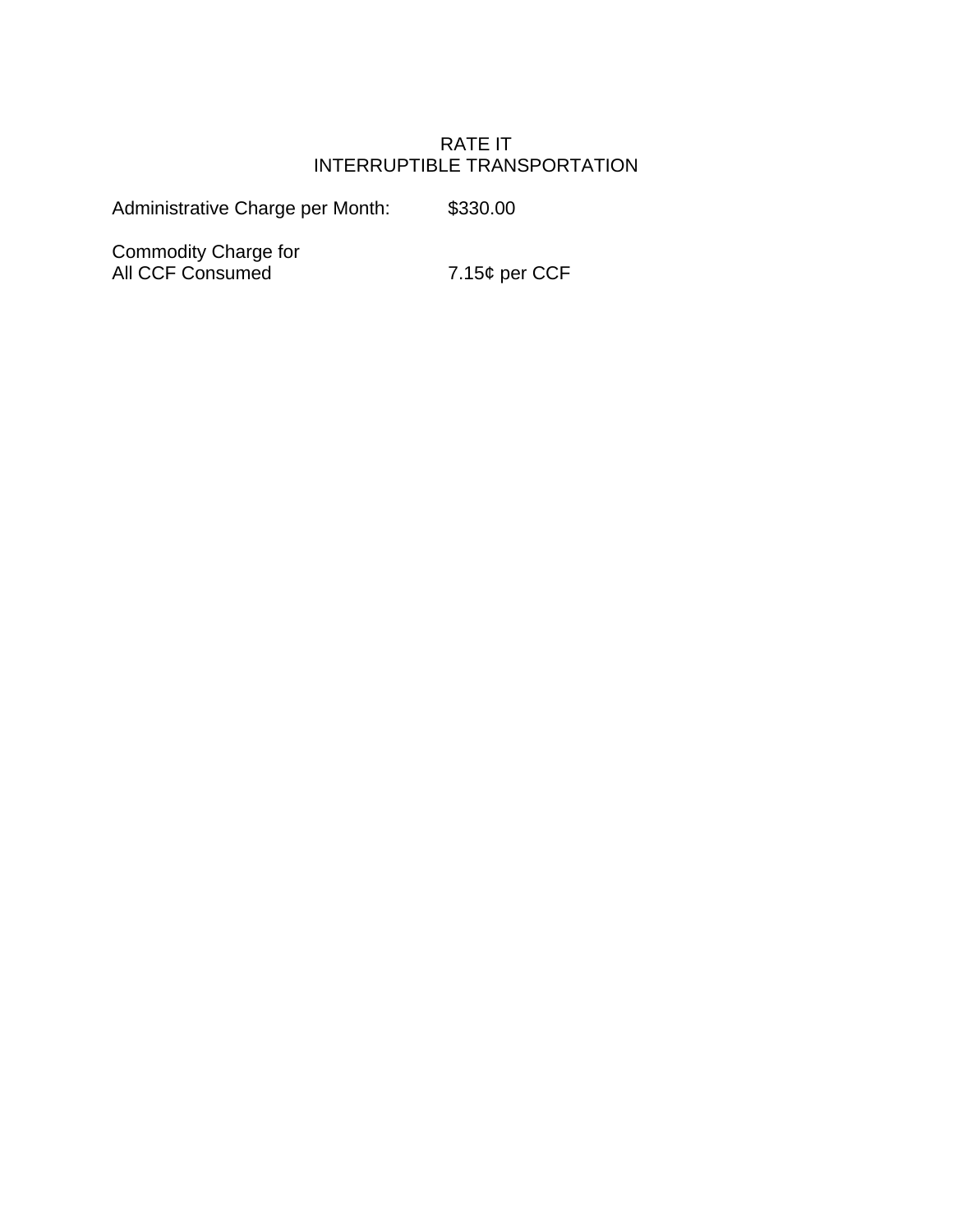## APPENDIX B

## APPENDIX TO AN ORDER OF THE KENTUCKY PUBLIC SERVICE COMMISSION IN CASE NO. 2001-00092 DATED January 31, 2002

The jurisdictional net original cost rate base of ULH&P s combined and gas operations at September 30, 2000 is as follows:

|                                                | Combined             | Gas                  |
|------------------------------------------------|----------------------|----------------------|
| <b>Total Utility Plant in Service</b><br>Add:  | \$439,762,221        | \$182,860,221        |
| <b>Materials &amp; Supplies</b>                |                      |                      |
| <b>Gas Enricher Liquids</b>                    | 655,260              | 655,260              |
| <b>Other Materials &amp; Supplies</b>          | 327,439              | 135,355              |
| <b>Stores Expense Undistributed</b>            | 365,086              |                      |
| <b>Total Materials &amp; Supplies</b>          | 1,347,785            | 790,615              |
|                                                | 16,349               | 16,349               |
| Prepayments<br><b>Gas Stored Underground</b>   | 3,849,839            | 3,849,839            |
|                                                |                      |                      |
| <b>Cash Working Capital Allowance</b>          | 4,876,349            | 2,123,324            |
| Subtotal                                       | 10,090,322           | 6,780,127            |
| Deduct:                                        |                      |                      |
| Reserve for Accum. Depreciation                | 158,499,678          | 62,080,678           |
| Accum. Deferred Income Taxes                   | 35,559,888           | 14,592,939           |
| Accum. Deferred Income Taxes<br><b>FAS 109</b> | 13,119,736           | 6,086,793            |
| Investment Tax Credits (3 percent)             | 73,859               | 73,859               |
| <b>Customer Advances for Construction</b>      | 3,891,599            | 3,891,599            |
| Subtotal                                       | 211,144,760          | 86,725,868           |
|                                                |                      |                      |
| Jurisdictional Net Original Cost Rate Base     | <u>\$238.707.783</u> | <u>\$102,914,480</u> |

Ratio of Kentucky jurisdictional gas operations to jurisdictional Total Company operations is 43.113 percent.

NOTES:

- 1. Combined amounts are on a Kentucky jurisdictional basis.
- 2. Balances for Materials & Supplies, Prepayments, and Gas Stored Underground were determined using 13-month average balances.
- 3. Prepayments do not include amounts for the PSC Assessment.
- 4. Cash working capital allowance was determined by taking  $1/8<sup>th</sup>$  of test-year-end actual operations and maintenance expenses less purchased power and purchased gas costs.
- 5. Deferred Cinergy merger-related expenses and the unamortized balance of ULH&P s 1992 downsizing expenses have been excluded from the calculation of these rate bases.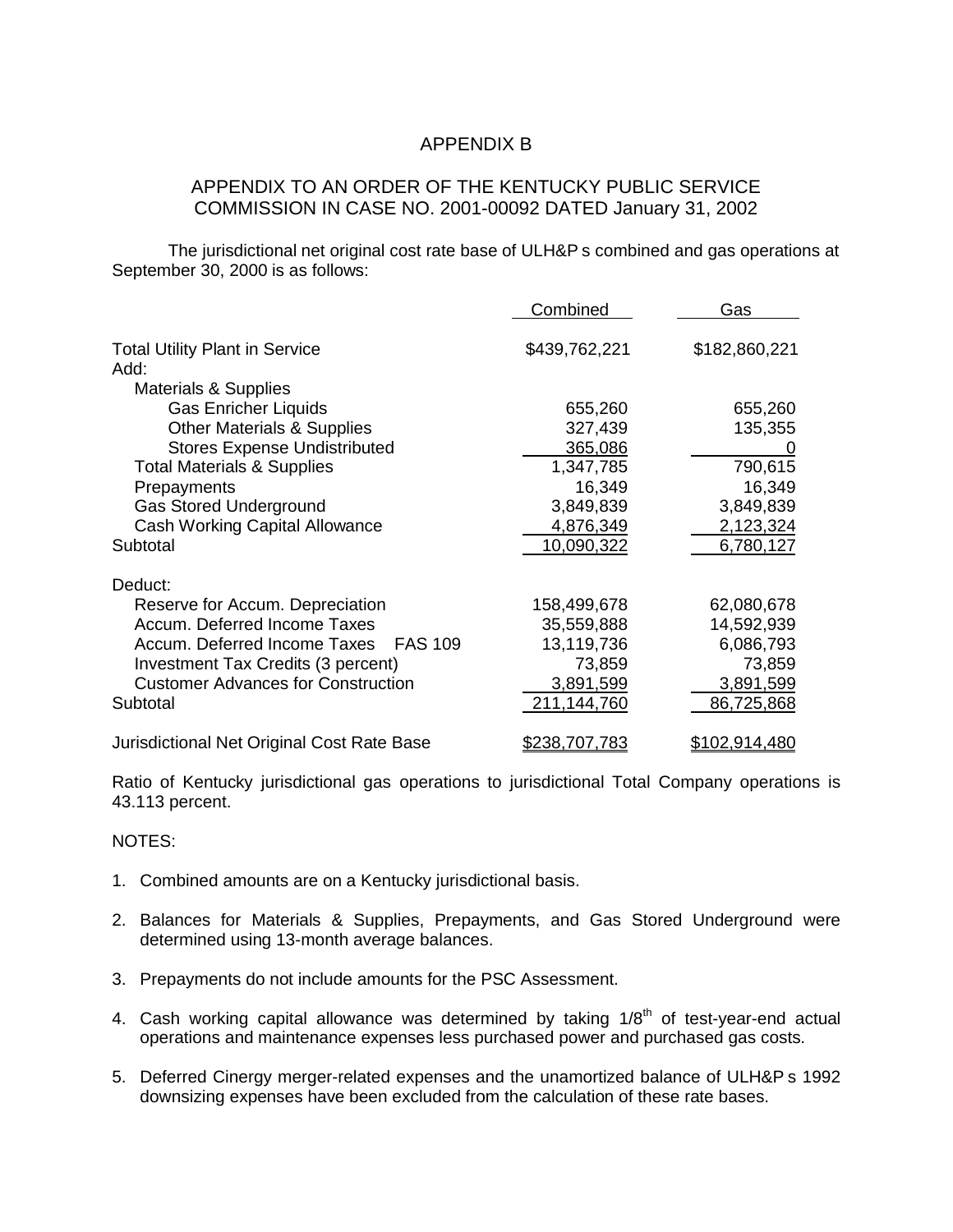# APPENDIX C

## APPENDIX TO AN ORDER OF THE KENTUCKY PUBLIC SERVICE COMMISSION IN CASE NO. 2001-00092 DATED January 31, 2002

## DETERMINATION OF JURISDICTIONAL GAS CAPITALIZATION AND GAS CAPITAL STRUCTURE

### Determination of Total Company Jurisdictional Capitalization:

|                                                                       | <b>Total Company</b><br><b>Balances</b><br>09/30/2000 | Capital<br><b>Structure</b><br>Percentage | Non-<br>Jurisdictional<br>Adjustment | <b>Total Company</b><br>Jurisdictional<br><b>Balances</b> |
|-----------------------------------------------------------------------|-------------------------------------------------------|-------------------------------------------|--------------------------------------|-----------------------------------------------------------|
| Long-Term Debt                                                        | \$71,402,645                                          | 26.857%                                   | $(S$ 6,562,253)                      | \$64,840,392                                              |
| Short-Term Debt                                                       | 54,276,650                                            | 20.415%                                   | 4,988,211)                           | 49,288,439                                                |
| <b>Common Equity</b>                                                  | 140, 182, 297                                         | 52.728%                                   | 12,883,585)                          | 127,298,712                                               |
| Total Long-Term Debt,<br>Short-Term Debt, and<br><b>Common Equity</b> | \$265,861,592                                         | <u>100.000%</u>                           | (S24.434.049)                        | \$241.427.543                                             |

To arrive at the jurisdictional gas capitalization, the jurisdictional rate base ratio of 43.113 percent is applied to each component of the total company jurisdictional balances.

### Determination of Jurisdictional Gas Capitalization:

|                                                                       | Jurisdictional<br><b>Gas Balances</b><br>09/30/2000 | Allocation<br>Of Gas<br><b>JDIC</b> | Adjusted<br>Gas<br><b>Balance</b> | <b>Adjusted Gas</b><br>Capital<br><b>Structure</b> |
|-----------------------------------------------------------------------|-----------------------------------------------------|-------------------------------------|-----------------------------------|----------------------------------------------------|
| Long-Term Debt                                                        | \$27,954,638                                        | \$<br>473,405                       | \$28,428,043                      | 26.857%                                            |
| <b>Short-Term Debt</b>                                                | 21,249,725                                          | 359,853                             | 21,609,578                        | 20.415%                                            |
| <b>Common Equity</b>                                                  | 54,882,294                                          | 929,430                             | 55,811,724                        | 52.728%                                            |
| Total Long-Term Debt,<br>Short-Term Debt, and<br><b>Common Equity</b> | \$104,086,657                                       | \$1,762,688                         | \$105,849,345                     | 100.000%                                           |
| Gas JDIC                                                              | 1,762,688                                           | (1,762,688)                         |                                   |                                                    |
| <b>Total Capitalization</b>                                           | \$105,849,345                                       | \$                                  | \$105,849,345                     |                                                    |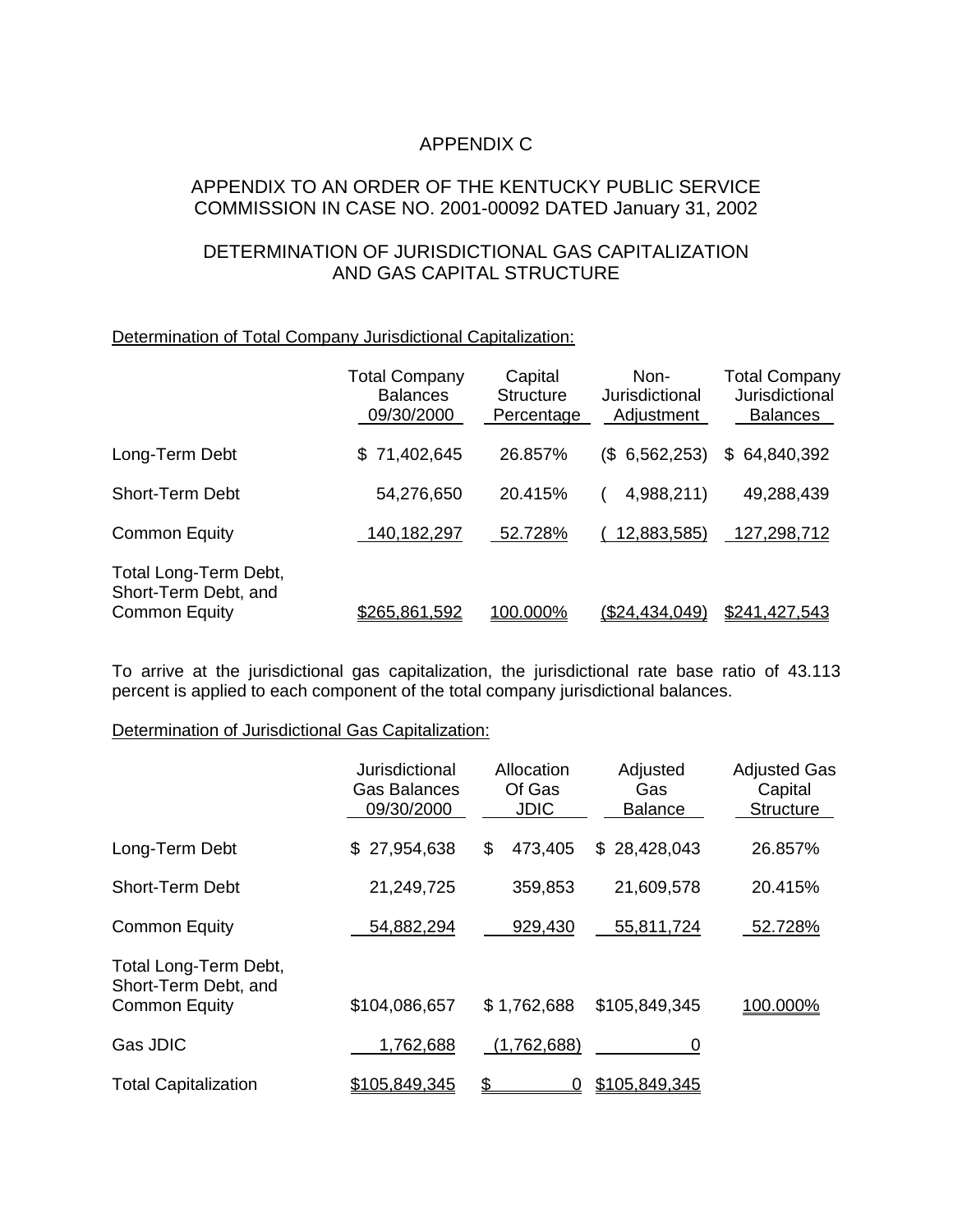## APPENDIX C (continued)

Determination of Non-Jurisdictional Adjustment:

|                                                | Non-<br>Jurisdictional<br>Electric | Non-<br>Jurisdictional<br>Gas | Total<br>Non-<br>Jurisdictional |
|------------------------------------------------|------------------------------------|-------------------------------|---------------------------------|
| Non-Jurisdictional Rate Base Items -           |                                    |                               |                                 |
| <b>Utility Plant in Service</b>                | \$13,947,000                       | \$16,364,065                  | \$30,311,065                    |
| <b>CWIP</b>                                    | O                                  | 122,000                       | 122,000                         |
| Gas Enricher Liquids (Propane)                 | 0                                  | 1,216,910                     | 1,216,910                       |
| Reserve for Accumulated Depreciation           | (970,000)                          | (6,687,523)                   | (7,657,523)                     |
| <b>Accumulated Deferred Income Taxes</b>       | O                                  | 393,530                       | 393,530                         |
| Accum. Deferred Income Taxes<br><b>FAS 109</b> | 46,126                             | 3,572                         | 49,698                          |
| Investment Tax Credits (3%)                    |                                    | (1,631)                       | (1,631)                         |
| <b>Total Net Non-Jurisdictional Adjustment</b> | \$13,023,126                       | \$11.410.923                  | \$24.434.049                    |

- NOTES:
- 1. The Total Non-Jurisdictional Adjustment has been allocated to the components of capitalization utilizing the capital structure percentages.
- 2. The balance for the Gas JDIC was taken from Application Schedule B-6, lines 6 and 7. The JDIC treatment is consistent with previous Commission decisions.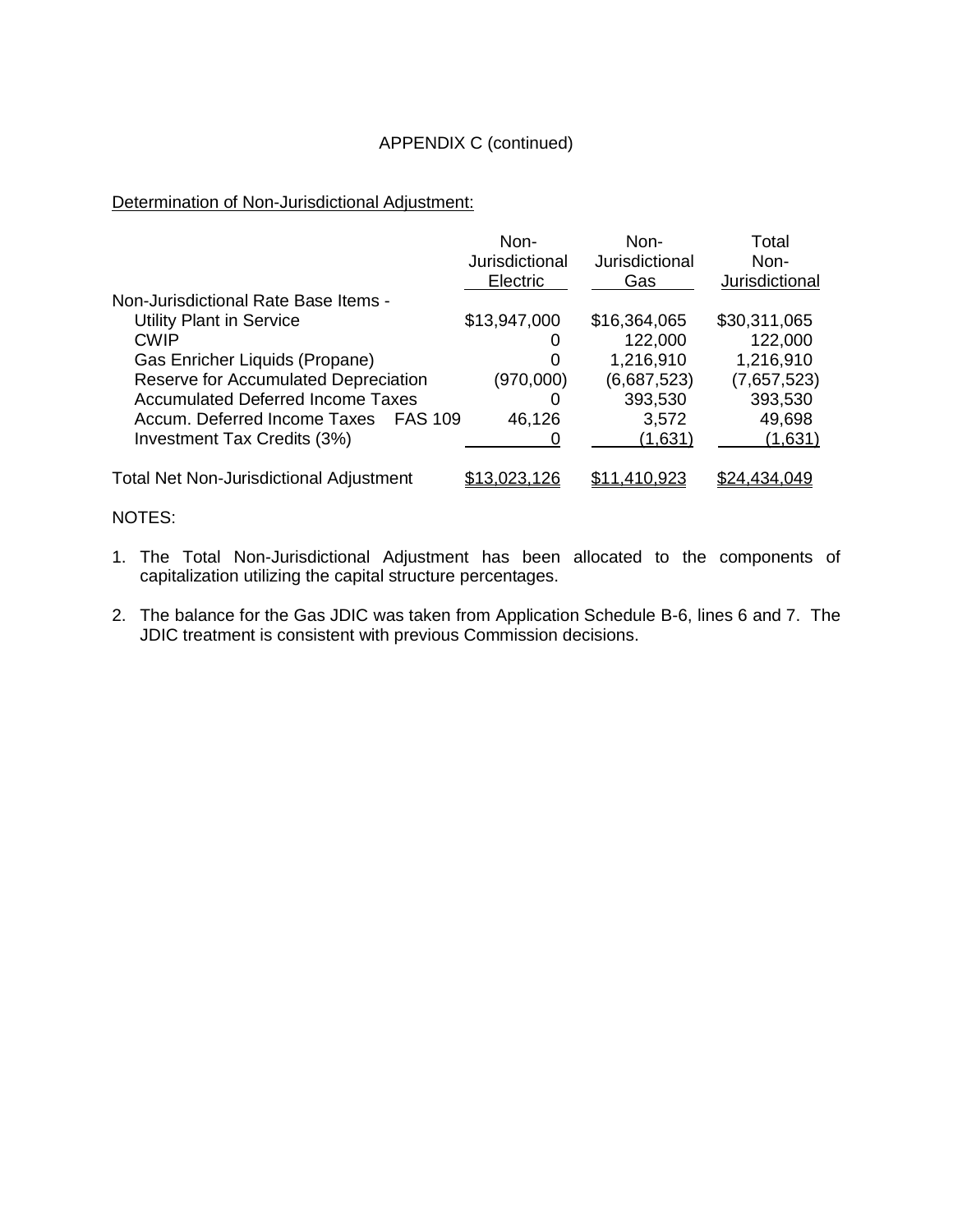## APPENDIX D

## APPENDIX TO AN ORDER OF THE KENTUCKY PUBLIC SERVICE COMMISSION IN CASE NO. 2001-00092 DATED January 31, 2002

## DETERMINATION OF ADJUSTMENT FOR CHARITABLE CONTRIBUTIONS, ADVERTISING EXPENSES, AND MISCELLANEOUS EXPENSES

### Proposed by ULH&P Application Schedule D-2.2:

| Various Charitable Contributions recorded as O&M<br><b>Marketing/Customer Relations</b><br><b>Community Relations</b><br><b>Advertising Expenses</b><br><b>Other Miscellaneous</b>                                                                                                                                | \$<br>7,839<br>727<br>22,066<br>3,183<br>1,447                   |
|-------------------------------------------------------------------------------------------------------------------------------------------------------------------------------------------------------------------------------------------------------------------------------------------------------------------|------------------------------------------------------------------|
| Total Adjustment Proposed by ULH&P                                                                                                                                                                                                                                                                                | \$35,262                                                         |
| Proposed by AG Henkes Direct Testimony, Schedule RJH-16:                                                                                                                                                                                                                                                          |                                                                  |
| <b>Stock Option Loan Expenses</b><br>Ohio Rate Case Expense<br><b>Company Picnic Expenses</b><br>Remove EPRI expenses allocated to gas<br>Remove Legislative Exchange Council Expenses<br>Remove Miscellaneous Non-Jurisdictional<br><b>Remove Government Affairs Expenses</b><br>Total Adjustment Proposed by AG | \$15,193<br>151<br>347<br>570<br>358<br>966<br>7,371<br>\$24,956 |
| Combined ULH&P and AG Proposals                                                                                                                                                                                                                                                                                   | \$60,218                                                         |
| <b>Commission Adjustments:</b>                                                                                                                                                                                                                                                                                    |                                                                  |
| Remove double count of Repeal PUHCA Now<br>expense, Account No. 928 portion, removed by<br>ULH&P in Schedule D-2.6<br>Remove EEI charges for on-line utility information<br><b>Midwest Energy Association expense</b><br>Science Applications International Real Time Pricing                                     | (397)<br>3<br>3,179<br>1,377                                     |
| <b>Total Adjustment to Operating Expenses</b>                                                                                                                                                                                                                                                                     | \$64,380                                                         |

The AG s adjustment as shown on RJH-16 included a \$2,985 adjustment for injuries and damages which is addressed separately in the Order.

Commission adjustments can be found in ULH&P s responses to Commission Staff First, Item 26, page 23 of 56; Commission Staff First, Item 25(b); and Commission Staff Second, Item 43(a)(3), page 20 of 25.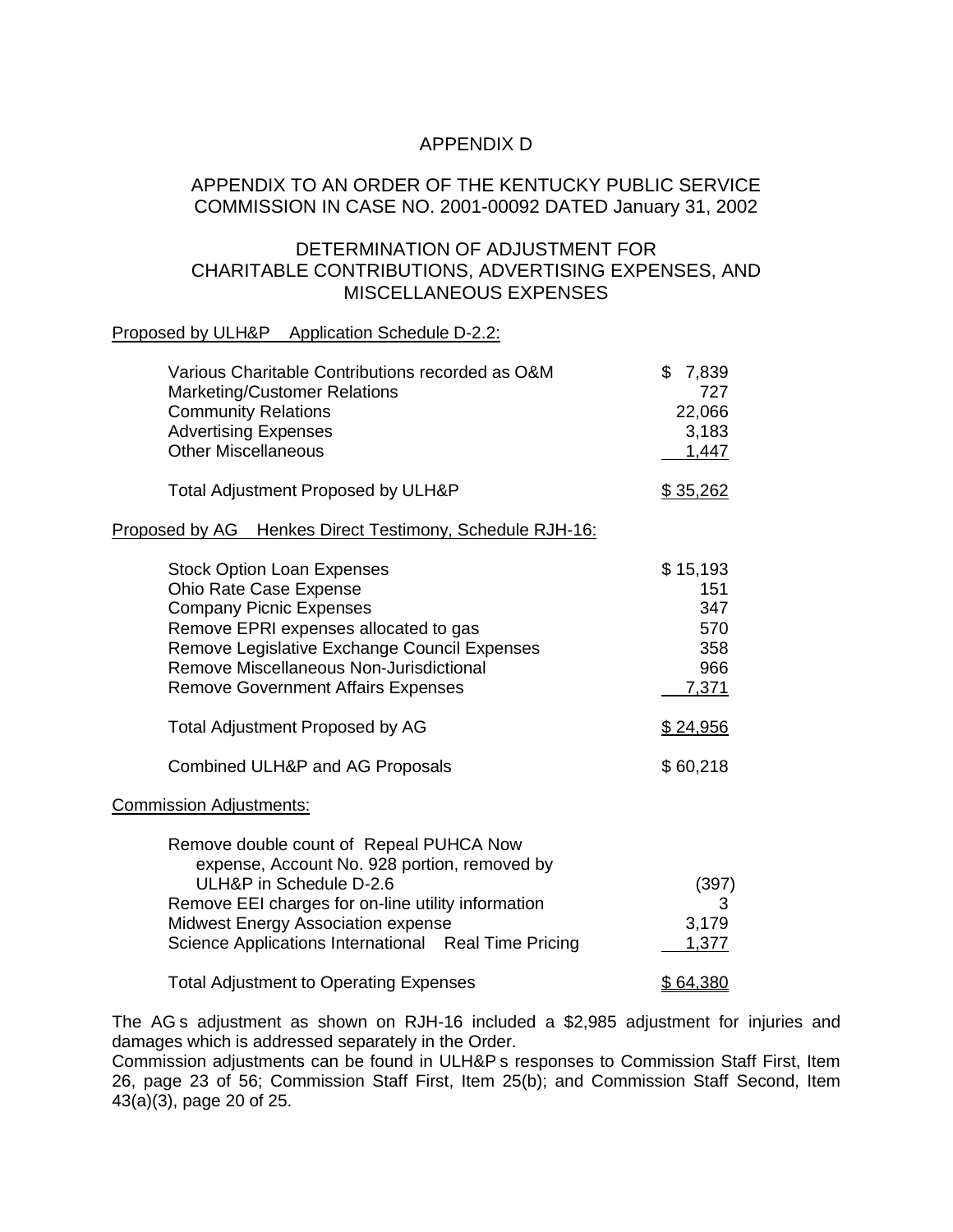# APPENDIX E

## APPENDIX TO AN ORDER OF THE KENTUCKY PUBLIC SERVICE COMMISSION IN CASE NO. 2001-00092 DATED January 31, 2002

# INTEREST SYNCHRONIZATION CALCULATION

|                                                                                                     | <b>Long-Term Debt</b>      | Short-Term Debt         |
|-----------------------------------------------------------------------------------------------------|----------------------------|-------------------------|
| <b>Capital Structure Percentages</b>                                                                | 26.857%                    | 20.415%                 |
| Debt Portion of Jurisdictional Gas Capitalization<br>Less: Jurisdictional Gas CWIP Subject to AFUDC | \$28,428,043               | \$21,609,578            |
| \$1,804,000 times 26.857%<br>\$1,804,000 times 20.415%                                              | 484,500<br>O               | 0<br>368,287            |
| Debt Component less Applicable Portion of<br>Gas CWIP Subject to AFUDC                              | 27,943,543                 | 21,241,291              |
| Debt Component multiplied by appropriate<br><b>Annual Cost Rate</b>                                 | 7.296%                     | 3.545%                  |
| Annualized Gas Interest Expense for<br>each Debt Component                                          | \$ 2,038,761               | 753,004<br>\$           |
| <b>Total Annualized Gas Interest Expense</b>                                                        |                            | \$2,791,765             |
| Test Year Actual Gas Interest Expense (calculated)                                                  |                            | 2,119,559               |
| Increase in Gas Interest Expense                                                                    |                            | 672,206<br>\$           |
| Determination of Income Tax Effect:                                                                 |                            |                         |
| Increase in Gas Interest Expense<br>Kentucky Income Tax Rate (stated)                               |                            | \$<br>672,206<br>8.25%  |
| Kentucky Income Tax Effect of Increased Gas Interest Expense                                        |                            | <u>(55,457)</u><br>\$   |
| Increase in Gas Interest Expense<br>Less: Kentucky Income Tax Effect                                | \$<br>672,206<br>(55, 457) |                         |
| Increase in Gas Interest Expense<br>Federal<br><b>Federal Income Tax Rate</b>                       |                            | \$<br>616,749<br>35.00% |
| Federal Income Tax Effect of Increased Gas Interest Expense                                         |                            | \$ (215,862)            |
| Total Income Tax Effect of Increased Gas Interest Expense                                           |                            | \$ (271, 319)           |
|                                                                                                     |                            |                         |

NOTES:

- 1. The CWIP Subject to AFUDC is from Application Schedule B-4.
- 2. The calculation of the Test Year Actual Gas Interest Expense is shown on the second page of this Appendix.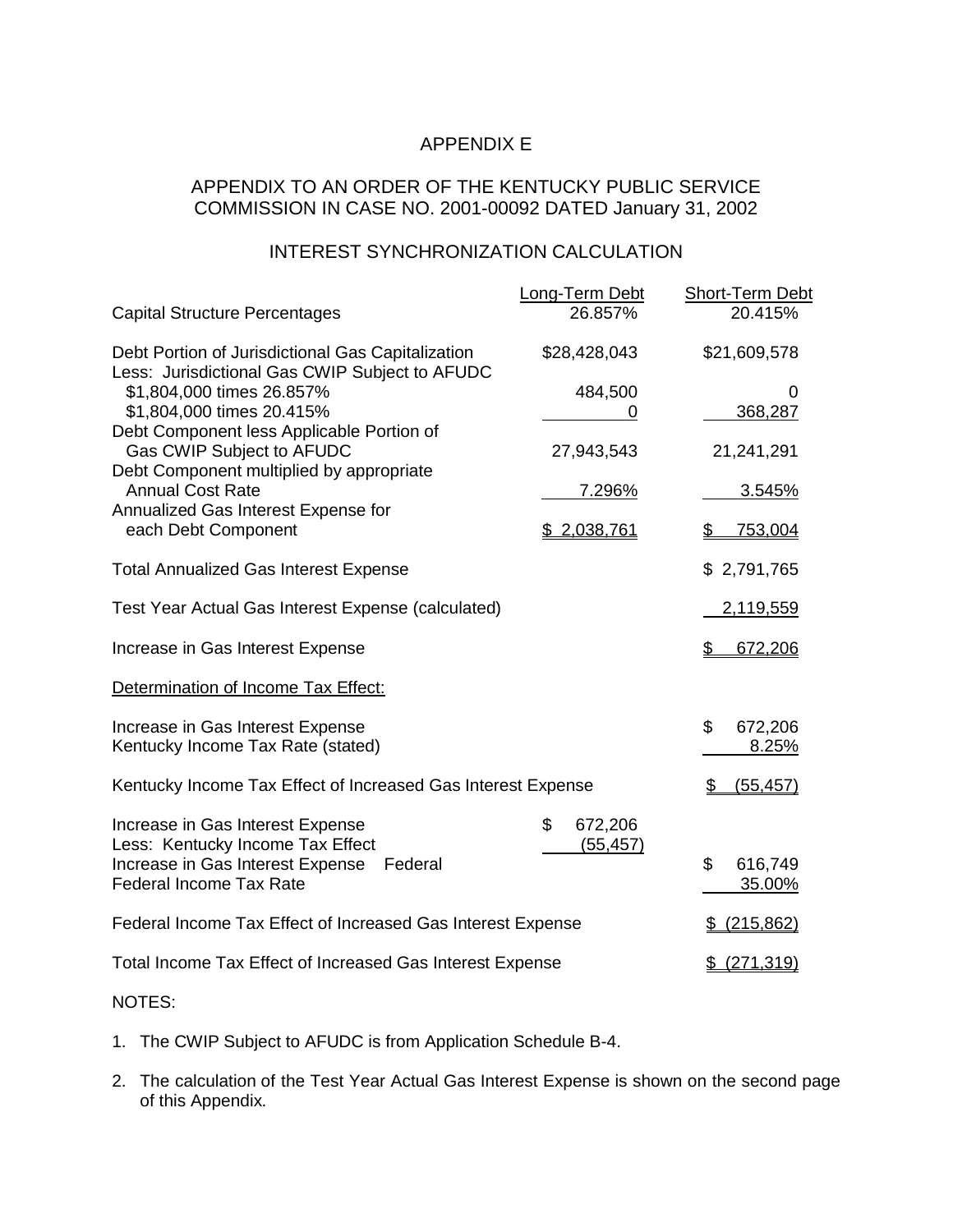# APPENDIX E (continued)

### Calculation of Test Year Actual Gas Interest Expense:

ULH&P reported its book interest expense for the test year on a total company basis. In order to calculate the Interest Synchronization adjustment, it has been necessary to allocate the testyear expense between electric and gas operations, as shown below.

### Test-Year Actual Interest on Long-Term Debt:

| Total Company Interest on Long-Term Debt<br>(Commission Staff First, Item 6) | \$4,068,000 |
|------------------------------------------------------------------------------|-------------|
| <b>Jurisdictional Rate Base Ratio</b>                                        | 43.113%     |
| Interest on Long-Term Debt Gas                                               | \$1,753,837 |

### Test-Year Actual Interest on Short-Term Debt:

Test-Year Other Interest Expense was taken from Commission Staff First, Item 6. Total testyear Other Interest Expense includes items not included in the determination of short-term interest expense. To remove these items, the Commission has allocated the test-year Other Interest Expense to reflect the mix of items reported in ULH&P s FERC Form 2 for 2000.

|                                                                                                                                                                                                                                                                                                                                                  | FR #6-m<br>FERC Form 2<br>Page 340                                                 | Percentage<br>of Total from<br>FERC Form 2                                        |    | <b>Test Year</b><br><b>Other Interest</b><br><b>Expense</b>                   |
|--------------------------------------------------------------------------------------------------------------------------------------------------------------------------------------------------------------------------------------------------------------------------------------------------------------------------------------------------|------------------------------------------------------------------------------------|-----------------------------------------------------------------------------------|----|-------------------------------------------------------------------------------|
| Account No. 430 Interest on Debt to Assoc. Cos.<br>Moneypool ULH&P to PSI<br>Moneypool ULH&P to CG&E<br>Account No. 431<br><b>Other Interest Expense</b><br><b>Commercial Paper</b><br><b>Capital Lease</b><br><b>Interest Assigned from Service Company</b><br>Other<br>Interest<br><b>Customer Service Deposits</b><br>Gas Refund PUCO Rule 28 | \$719,655<br>427,169<br>1,144<br>54,360<br>(53, 557)<br>19,819<br>113,000<br>6,450 | 55.872%<br>33.164%<br>0.089%<br>4.220%<br>$-4.158%$<br>1.539%<br>8.773%<br>0.501% | \$ | 522,403<br>310,083<br>832<br>39,457<br>(38, 877)<br>14,390<br>82,028<br>4,684 |
| Total Account Nos. 430 & 431                                                                                                                                                                                                                                                                                                                     | \$1,288,040                                                                        | 100.000%                                                                          | \$ | 935,000                                                                       |
| Remove Interest Expense not included for Short-Term Debt<br><b>Customer Service Deposits</b><br>Gas Refund PUCO Rule 28<br>Allocated Interest Expense on Short-Term Debt<br><b>Jurisdictional Rate Base Ratio</b>                                                                                                                                | <b>Total Company</b>                                                               |                                                                                   |    | (82,028)<br>(4,684)<br>\$848,288<br>43.113%                                   |
| Interest on Short-Term Debt<br>Gas                                                                                                                                                                                                                                                                                                               |                                                                                    |                                                                                   | S  | 365,722                                                                       |
| <b>Total Test Year Gas Interest Expense</b>                                                                                                                                                                                                                                                                                                      |                                                                                    |                                                                                   |    | <u>\$2,119,559</u>                                                            |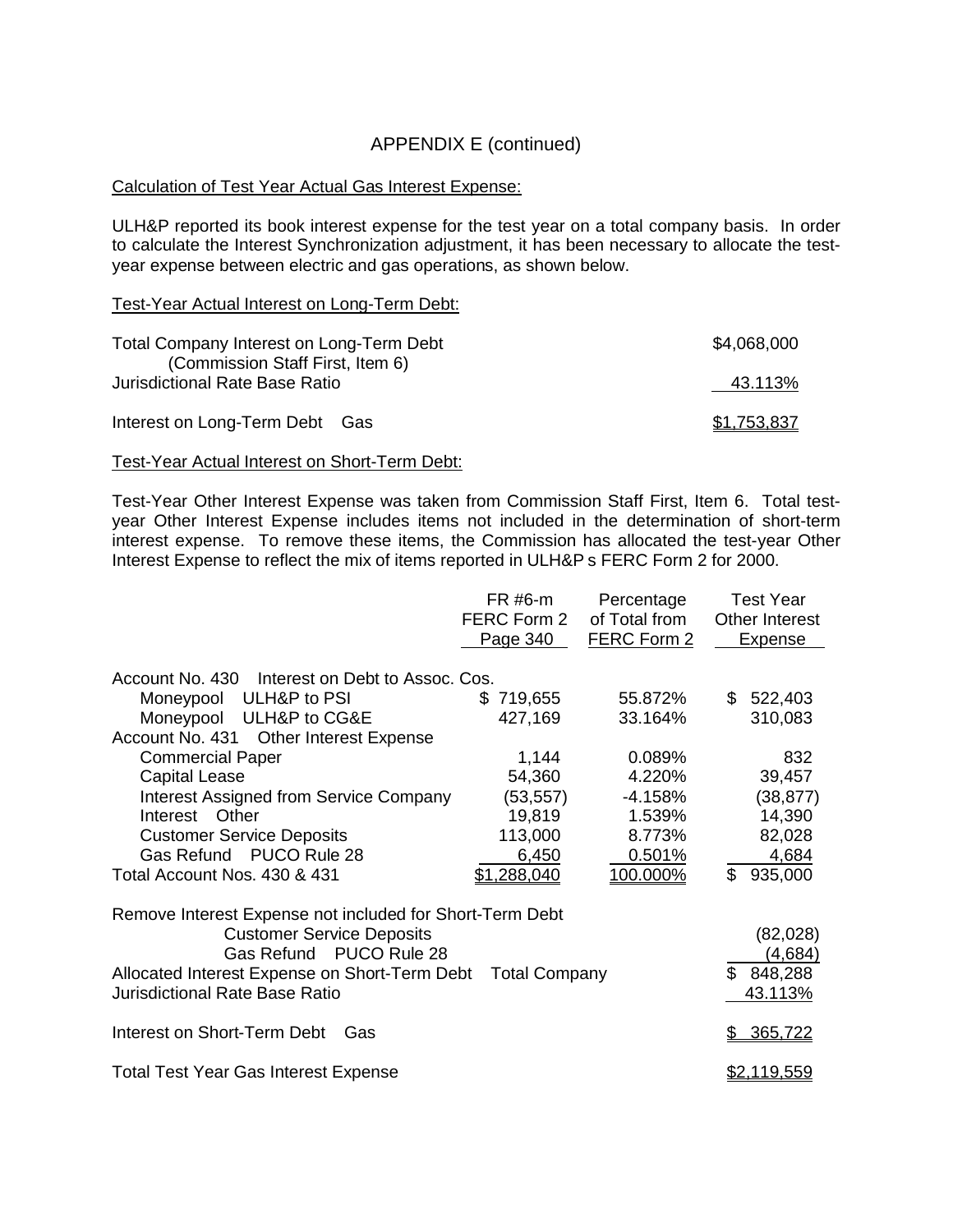## APPENDIX F

## APPENDIX TO AN ORDER OF THE KENTUCKY PUBLIC SERVICE COMMISSION IN CASE NO. 2001-00092 DATED January 31, 2002

## INCOME TAX EXPENSES REFLECTING USE OF EFFECTIVE KENTUCKY INCOME TAX RATE

This calculation is modeled on approach used by ULH&P, as shown in Application Workpapers WPD-2.25a and WPD-2.25b.

| <b>Adjusted Operating Income before</b>                                     |               |
|-----------------------------------------------------------------------------|---------------|
| Federal and Kentucky Income Taxes                                           | \$10,703,918  |
| Less: Annualized Interest Expense                                           | 2,791,765     |
| Unadjusted Operating Income before Taxes                                    | 7,912,153     |
| <b>Effective Kentucky Income Tax Rate</b><br>2000                           | 3.03%         |
| Adjusted Kentucky Income Tax Expense                                        | \$<br>239,738 |
| Adjusted Kentucky Income Tax Expense<br>before Adjustment to Effective Rate | 834,113       |
| Kentucky Income Tax Adjustment                                              | $$$ (594,375) |
| Kentucky Income Tax Adjustment                                              | \$ (594, 375) |
| <b>Effective Federal Income Tax Rate</b>                                    | 35.00%        |
| Adjustment to Federal Income Tax Expense                                    | 208,031<br>\$ |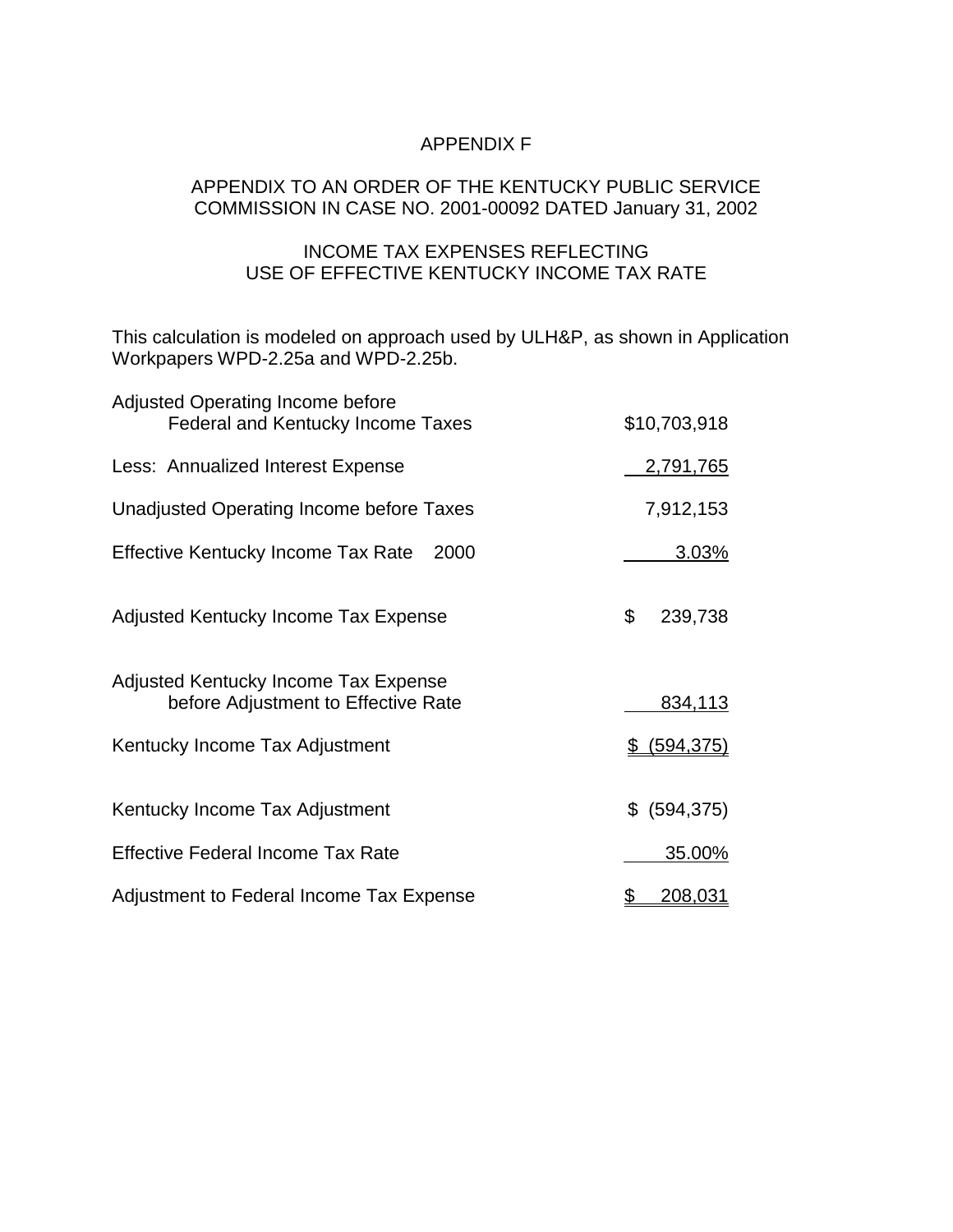# APPENDIX G

## APPENDIX TO AN ORDER OF THE KENTUCKY PUBLIC SERVICE COMMISSION IN CASE NO. 2001-00092 DATED January 31, 2002

## AMRP RIDER PERIODIC REPORTING AND ANNUAL FILING FORMATS

This Appendix includes the filing formats ULH&P will prepare when submitting its application for the annual adjustment to the AMRP Rider. ULH&P will not modify any filing format without prior consent of the Commission Staff.

In order for the Commission to properly monitor the accelerated main replacements, ULH&P will need to provide the following information:

- 1) A list of the names and addresses of the contractors utilized for AMRP projects.
- 2) A copy of the bid document signed with each contractor showing a description and scope of the work, construction specifications, and construction management.
- 3) Construction schedule for each job.
- 4) Reasonable size maps for each location.
- 5) A 3-month progress report showing the manner of replacing the pipes, progress and percentage of job finished, pressure testing, pictures, etc.
- 6) Copies of updated welding certification for each welder kept on site for inspection by the Commission s investigator.
- 7) Annual progress report for work completed, the amount of a progress payment and the costs of removal of the old pipes.

Items 1 through 3 are to be filed as contracts are issued. Items 4 and 6 are to be filed at the beginning of each project. Item 5 will be dependent upon the starting date of each project. Item 7 will be filed along with ULH&P s application for the annual adjustment of the AMRP Rider. ULH&P may request a conference with the Commission s Engineering Staff if clarifications are needed concerning Items 1 through 7.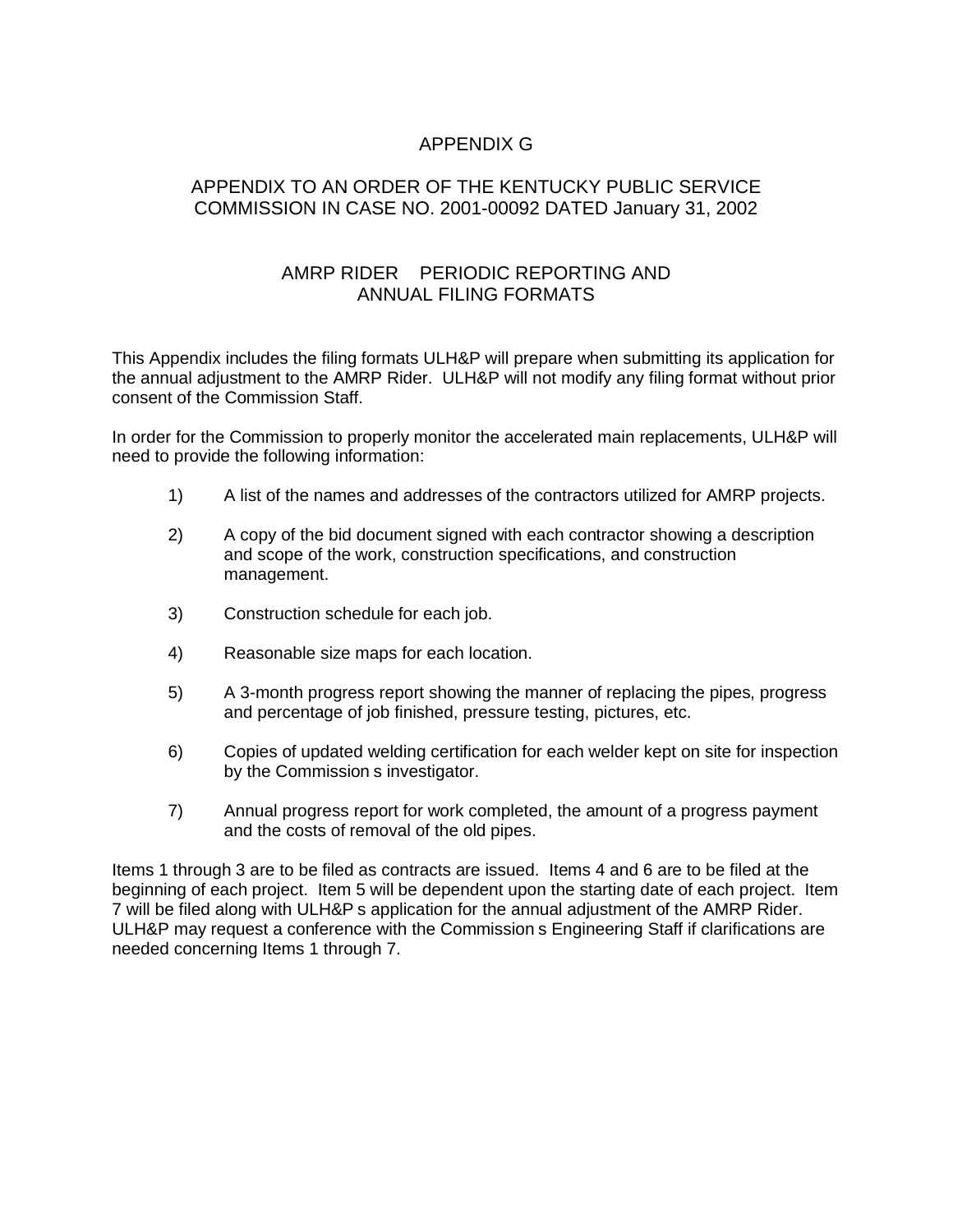## **Determination of Annual Revenue Requirement Page 1**

|                                                                                                                                                                                                                                                                                                                                                                                                                                                                                                                                                                                                                                                                                                                                                                           | Investment<br>Reflected<br>In Base Rates | AMRP<br>for 12-Months<br>Ending {Date} | Cumulative<br>AMRP<br>To Date |
|---------------------------------------------------------------------------------------------------------------------------------------------------------------------------------------------------------------------------------------------------------------------------------------------------------------------------------------------------------------------------------------------------------------------------------------------------------------------------------------------------------------------------------------------------------------------------------------------------------------------------------------------------------------------------------------------------------------------------------------------------------------------------|------------------------------------------|----------------------------------------|-------------------------------|
| Return on Investment:<br>Original Cost of Plant in Service<br>Mains<br>Cast Iron<br>Mains<br><b>Bare Steel</b><br>Mains<br>Plastic<br>Services Cast Iron<br>Services Bare Steel<br>Services Plastic<br><b>Meter Relocations</b><br><b>Customer Service Lines</b><br>A. Total Original Cost of Plant in Service<br><b>Accumulated Depreciation</b><br>Mains<br>Cast Iron<br><b>Bare Steel</b><br>Mains<br>Plastic<br>Mains<br>Services Cast Iron<br>Services Bare Steel<br>Services Plastic<br><b>Meter Relocations</b><br><b>Customer Service Lines</b><br><b>B.</b> Total Accumulated Depreciation<br>C. Deferred Income Taxes Associated<br>with Referenced Plant in Service<br>Net Rate Base for AMRP Purposes<br>$(A \ B \ C)$<br>Authorized Rate of Return, adjusted |                                          |                                        |                               |
| for Income Taxes<br>D. Return on AMRP Related Investment                                                                                                                                                                                                                                                                                                                                                                                                                                                                                                                                                                                                                                                                                                                  | 11.885%                                  | 11.885%                                | 11.885%                       |
| <b>Operating Expenses:</b><br><b>Depreciation Expense</b><br>Mains Cast Iron<br><b>Bare Steel</b><br>Mains<br>Plastic<br>Mains<br>Services Cast Iron<br><b>Bare Steel</b><br>Services<br>Services<br>Plastic<br><b>Meter Relocations</b><br><b>Customer Service Lines</b><br>Maintenance Expense Account 887<br>E. Total Operating Expenses<br>Total Annual Revenue Requirements (D + E)                                                                                                                                                                                                                                                                                                                                                                                  |                                          |                                        |                               |

Increase (Decrease) in Annual Revenue Requirements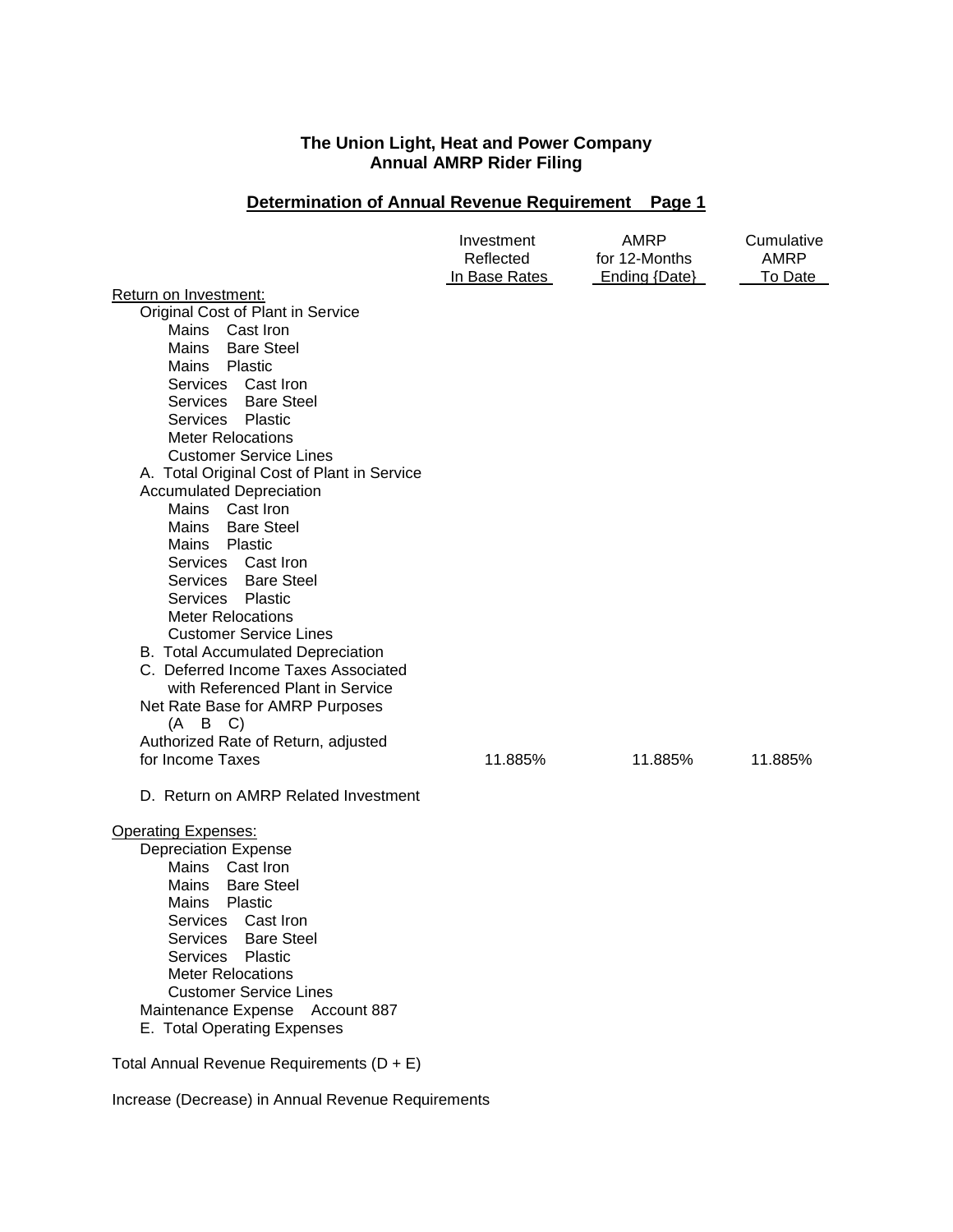### **Determination of Annual Revenue Requirement Page 2**

### Calculation of Authorized Rate of Return:

|                                                           | $%$ of<br>Total<br>Capital    | Cost<br>Rate<br>Allowed     | Weighted<br>Aver. Cost<br>of Capital | Gross-Up<br>Factor | Authorized<br>Rate of<br>Return |
|-----------------------------------------------------------|-------------------------------|-----------------------------|--------------------------------------|--------------------|---------------------------------|
| Long-Term Debt<br>Short-Term Debt<br><b>Common Equity</b> | 26.857%<br>20.415%<br>52.728% | 7.296%<br>3.545%<br>11.000% | 1.959%<br>0.724%<br>5.800%           | 1.586546           | 1.959%<br>0.724%<br>9.202%      |
| Totals                                                    | 100.000%                      |                             | 8.483%                               |                    | 11.885%                         |

Supporting Schedules:

Overall Project Recap & Summary

|                                                               | Miles Replaced<br>under AMRP | <b>Total Cost of</b><br>Replacement<br>under ARMP | Percentage of<br><b>Total AMRP</b><br>Completed to<br>Date |
|---------------------------------------------------------------|------------------------------|---------------------------------------------------|------------------------------------------------------------|
| Original from Information submitted in<br>Case No. 2001-00092 |                              |                                                   | ΝA                                                         |
| Status of Total AMRP as of this Filing                        |                              |                                                   |                                                            |

With each annual filing, ULH&P will prepare an Overall Project Recap & Summary. This schedule will compare information originally submitted in Case No. 2001-00092 with the current status of the AMRP as of the date of the filing.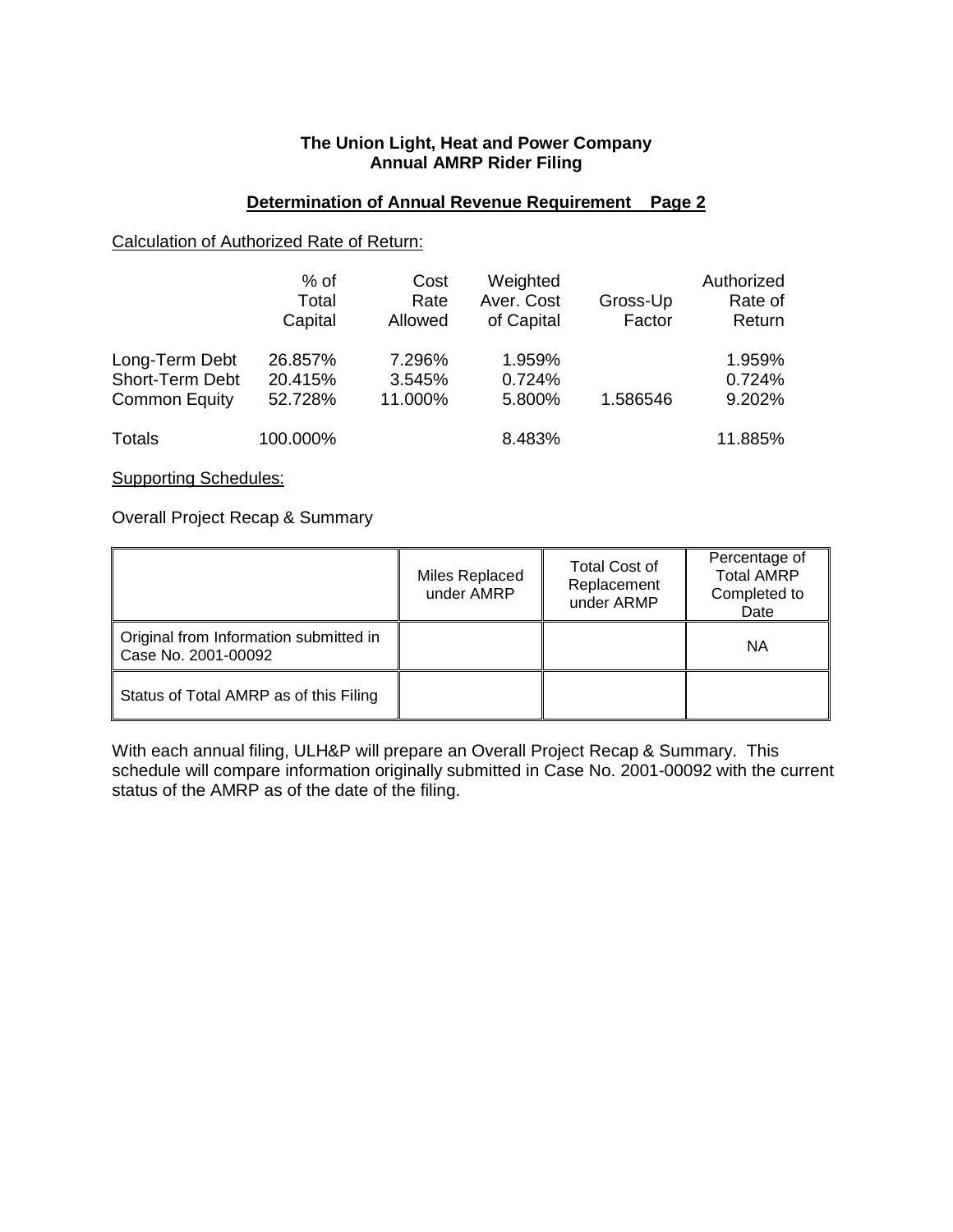### **Determination of Annual Revenue Requirement Page 3**

Plant in Service Added Through AMRP

| Project Identifier<br>(Work Order Ref. #or<br>Contract Ref.) | Date Project<br><b>Started</b> | Percentage<br>Completed | Costs for<br>Current 12<br><b>Months</b> | Cumulative<br><b>Total Project</b><br>Costs |
|--------------------------------------------------------------|--------------------------------|-------------------------|------------------------------------------|---------------------------------------------|
| Mains<br>Plastic                                             |                                |                         |                                          |                                             |
| (List Separately)                                            |                                |                         |                                          |                                             |
| <b>Services</b><br><b>Plastic</b>                            |                                |                         |                                          |                                             |
| (List Separately)                                            |                                |                         |                                          |                                             |
| <b>Meter Relocations</b>                                     |                                |                         |                                          |                                             |
| (List Separately)                                            |                                |                         |                                          |                                             |
| <b>Customer Service Lines</b>                                |                                |                         |                                          |                                             |
| (List Separately)                                            |                                |                         |                                          |                                             |
| Totals                                                       |                                |                         |                                          |                                             |

All projects and/or jobs performed in association with AMRP will be included in this schedule. Each project or job will be identified by its Work Order Reference Number or a Contract Reference. ULH&P will maintain supporting documentation to support any cost shown on this schedule. Additional pages may be required for this supporting schedule.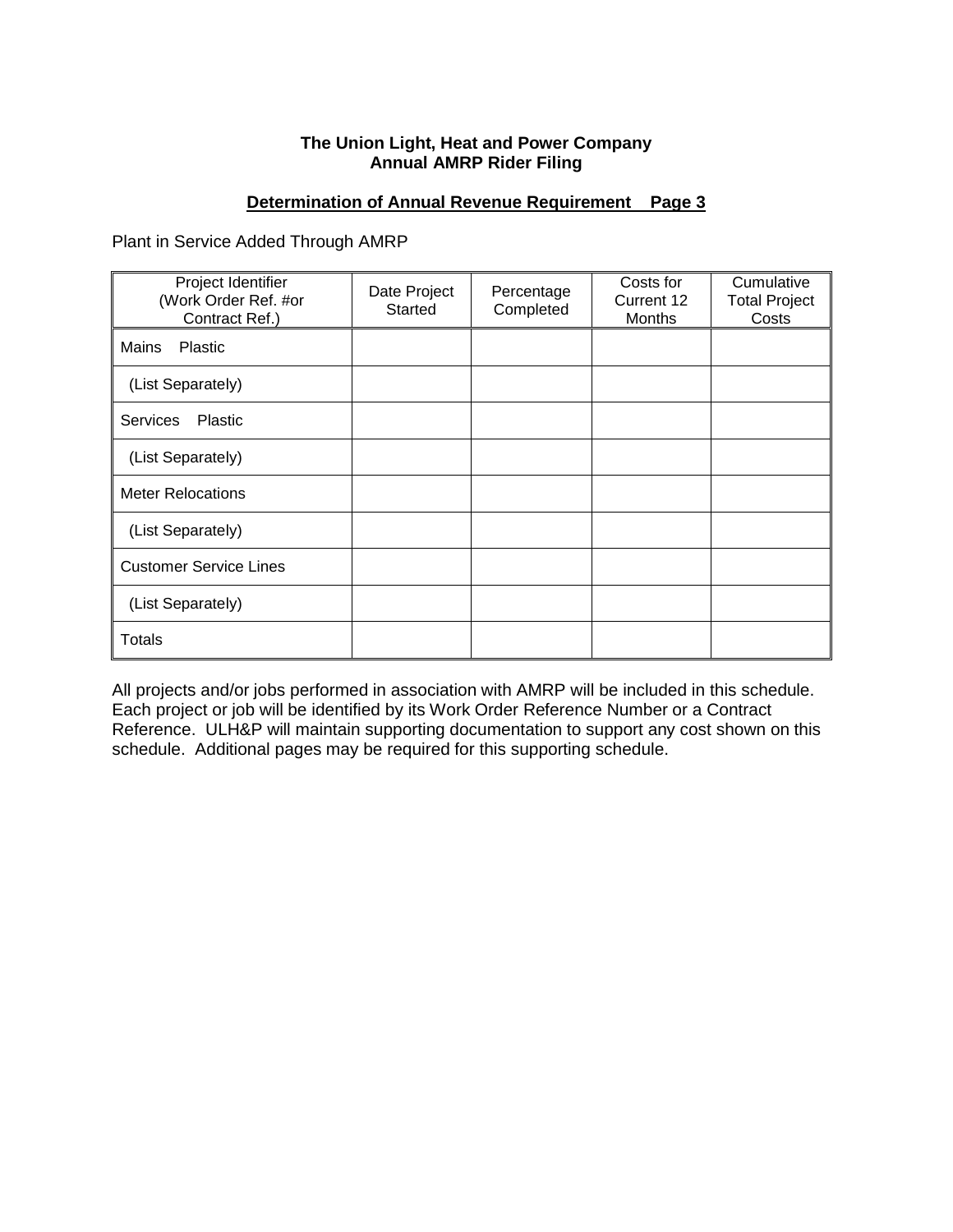### **Determination of Annual Revenue Requirement Page 4**

Plant in Service Retired/Removed Through AMRP -

| Project Identifier<br>(Retirement Work Order Ref. #) | Date Project<br>Started | Percentage<br>Completed | Total<br>Investment<br>Retired or<br>Removed |
|------------------------------------------------------|-------------------------|-------------------------|----------------------------------------------|
| Cast Iron<br>Mains                                   |                         |                         |                                              |
| (List Separately)                                    |                         |                         |                                              |
| Mains<br><b>Bare Steel</b>                           |                         |                         |                                              |
| (List Separately)                                    |                         |                         |                                              |
| Cast Iron<br>Services                                |                         |                         |                                              |
| (List Separately)                                    |                         |                         |                                              |
| Services<br><b>Bare Steel</b>                        |                         |                         |                                              |
| (List Separately)                                    |                         |                         |                                              |
| <b>Meter Relocations</b>                             |                         |                         |                                              |
| (List Separately)                                    |                         |                         |                                              |
| <b>Totals</b>                                        |                         |                         |                                              |

All retirements or replacements performed in association with AMRP will be included in this schedule. Each retirement or replacement will be identified by its Retirement Work Order Reference Number. ULH&P will maintain supporting documentation to support any cost shown on this schedule. Additional pages may be required for this supporting schedule.

### Maintenance Expense Account 887

In support of the amounts reported for Account 887, ULH&P will submit a detailed schedule of the identified expenses. This schedule will include, at a minimum: a document or journal reference, the name of the vendor, the date of the transaction, the cost allocated to ULH&P s gas operations, and a description of the transaction. Any expenses included in this supporting schedule resulting from an allocation of costs from CG&E or Cinergy Services will also be detailed in the manner described. ULH&P will maintain any additional supporting documentation to support any expense shown on this schedule.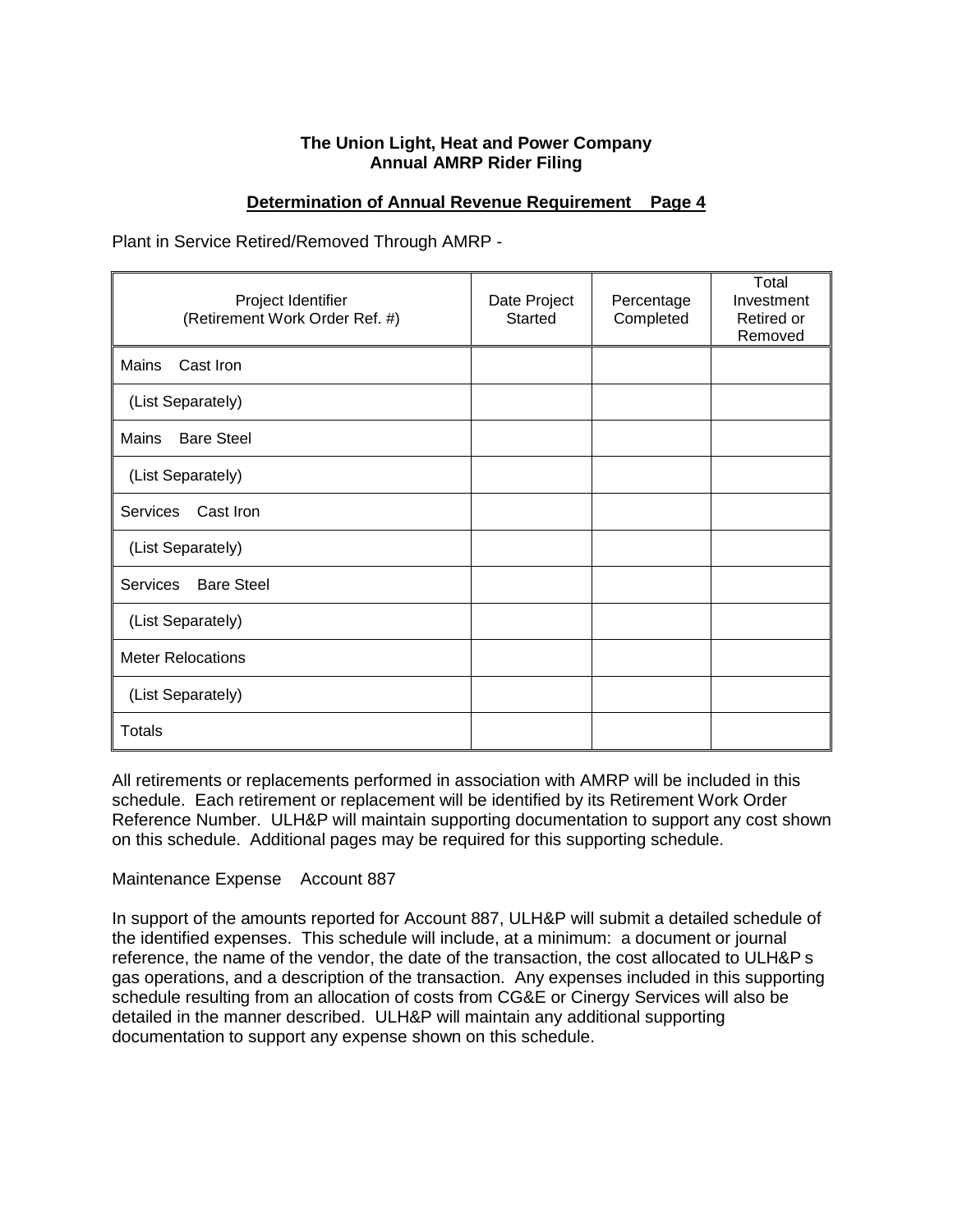### **Determination of Annual Revenue Requirement Page 5**

Calculation of Depreciation Expense and Accumulated Depreciation -

| Depreciable<br>Plant in<br>Service   | Depreciation<br>Rate | Beginning<br>Accumulated<br>Depreciation<br><b>Balance</b> | Depreciation<br>Expense for<br>Current 12<br>Months | Adjustments<br>Due to<br>Retirement or<br>Replacement | Ending<br>Accumulated<br>Depreciation<br><b>Balance</b> |
|--------------------------------------|----------------------|------------------------------------------------------------|-----------------------------------------------------|-------------------------------------------------------|---------------------------------------------------------|
| Mains<br>Cast<br>Iron                |                      |                                                            |                                                     |                                                       |                                                         |
| Mains<br><b>Bare</b><br><b>Steel</b> |                      |                                                            |                                                     |                                                       |                                                         |
| Plastic<br>Mains                     |                      |                                                            |                                                     |                                                       |                                                         |
| <b>Services</b><br>Cast Iron         |                      |                                                            |                                                     |                                                       |                                                         |
| <b>Services</b><br><b>Bare Steel</b> |                      |                                                            |                                                     |                                                       |                                                         |
| <b>Services</b><br>Plastic           |                      |                                                            |                                                     |                                                       |                                                         |
| Meter<br>Relocations                 |                      |                                                            |                                                     |                                                       |                                                         |
| Customer<br>Service Lines            |                      |                                                            |                                                     |                                                       |                                                         |
| Totals                               |                      |                                                            |                                                     |                                                       |                                                         |

The balances shown for accumulated depreciation and the calculation of depreciation expense will be shown on this schedule. ULH&P will maintain supporting documentation to support any cost shown on this schedule. Additional pages may be required for this supporting schedule.

Customer Service Lines

| Project Identifier<br>(Work Order Ref. # or<br>Contract Ref.) | Date Project<br>Started | Cost of Lines<br>Added Due to<br>AMRP | Cost of Lines<br>Added Due to<br>Normal<br><b>Operations</b> |
|---------------------------------------------------------------|-------------------------|---------------------------------------|--------------------------------------------------------------|
| (List Each Project Separately)                                |                         |                                       |                                                              |
| Totals                                                        |                         |                                       |                                                              |

This schedule will reflect those customer service lines ULH&P assumes ownership for in conjunction with AMRP and those assumed during the normal repairs, maintenance, or replacement. Only those customer service lines ULH&P assumes ownership over in conjunction with AMRP can be included for recovery through the AMRP Rider mechanism. ULH&P will maintain supporting documentation to support any cost shown on this schedule. Additional pages may be required for this supporting schedule.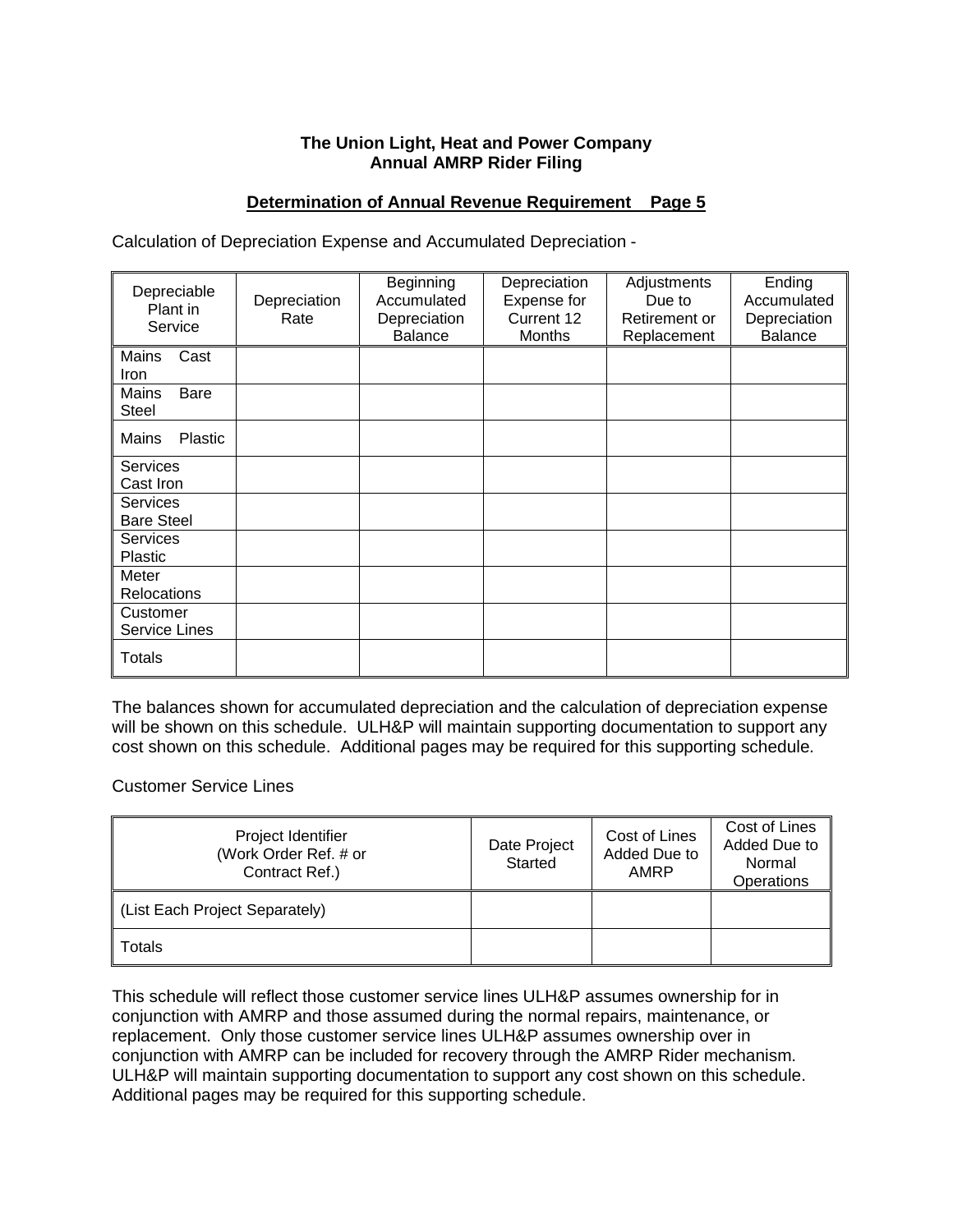## APPENDIX H

## APPENDIX TO AN ORDER OF THE KENTUCKY PUBLIC SERVICE COMMISSION IN CASE NO. 2001-00092 DATED January 31, 2002

## QUARTERLY SUPPLEMENTAL FINANCIAL STATEMENT FORMATS

This Appendix includes the formats ULH&P will prepare when submitting its Quarterly Supplement Financial Statements. ULH&P will not modify any format without prior consent of the Commission Staff.

The Commission recognizes the fact that ULH&P will need to utilize numerous allocation factors to develop these financial statements. ULH&P will need to be able to explain the rationale supporting the selected allocation factors when requested. ULH&P will maintain supporting documentation to support any item included on these financial statements. The Quarterly Supplement Financial Statements are due no later than 45 days after the close of the reporting quarter. Income Statements will reflect 12 months of activity.

The attached formats separate the balance sheet and income statement into electric jurisdictional, gas jurisdictional, combined non-jurisdictional, and total company operations. ULH&P should follow its normal processes for allocating common plant and other common items between the electric, gas, and non-jurisdictional classifications. While the formats do not require the non-jurisdictional operations to be separated into electric and gas, ULH&P may do so and reflect this additional split on the financial statements, if it will make the preparation of the financial statements easier for ULH&P.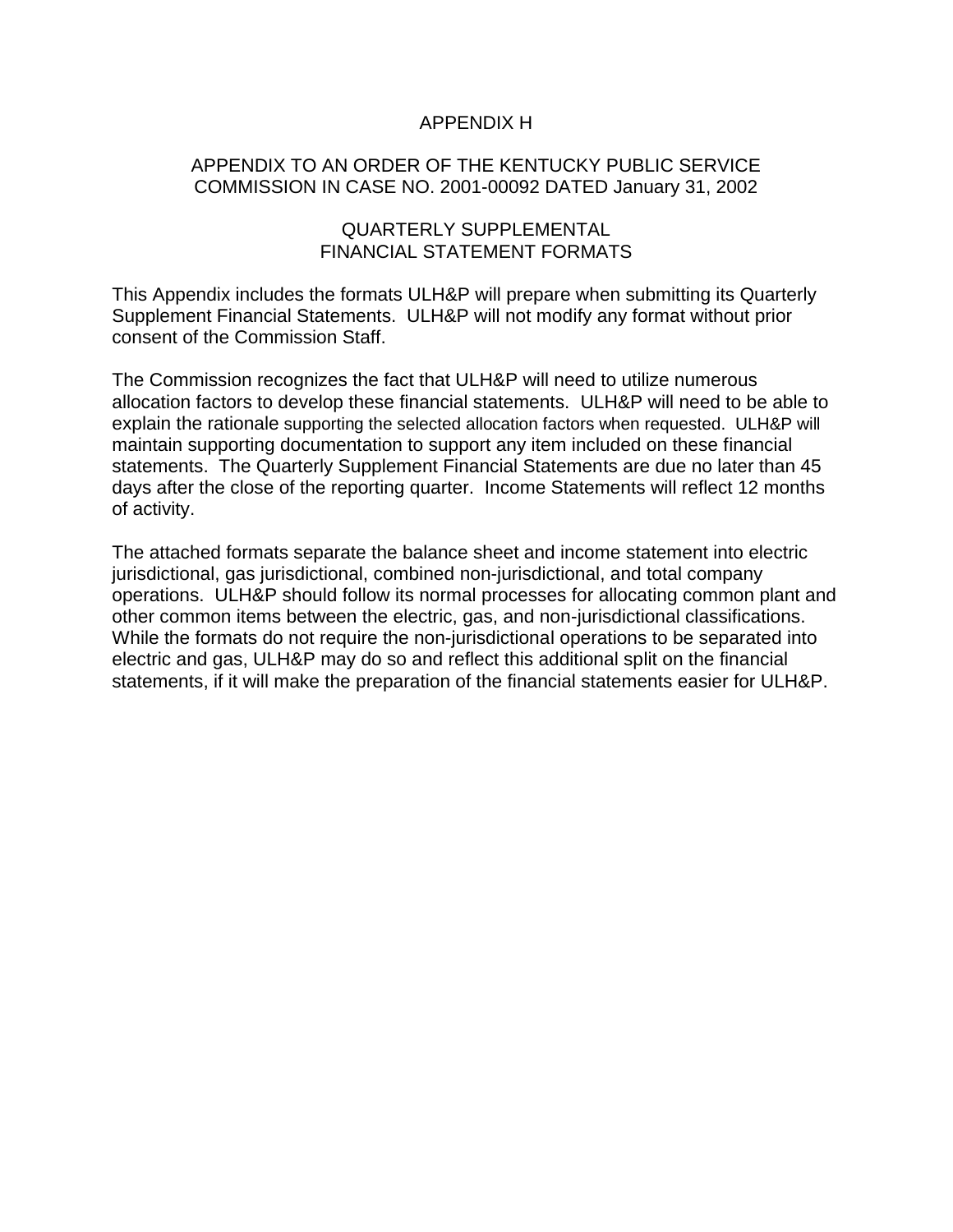# **The Union Light, Heat and Power Company**

## **Quarterly Supplement Financial Statements Balance Sheet Page 1 As of {Date}**

|                                                                                                                                                                                                                                                                                                                                                                                                                                                                                                                                                                                                                  | Electric<br>Jurisdictional | Gas<br>Jurisdictional | Non-<br>Jurisdictional | Total<br>Company |
|------------------------------------------------------------------------------------------------------------------------------------------------------------------------------------------------------------------------------------------------------------------------------------------------------------------------------------------------------------------------------------------------------------------------------------------------------------------------------------------------------------------------------------------------------------------------------------------------------------------|----------------------------|-----------------------|------------------------|------------------|
| Assets<br><b>Utility Plant in Service</b><br><b>Construction Work in Progress</b><br>Less Accum. Depreciation<br><b>Net Utility Plant</b>                                                                                                                                                                                                                                                                                                                                                                                                                                                                        |                            |                       |                        |                  |
| <b>Nonutility Property</b><br>Other Investments<br><b>Special Funds</b><br>Total Other Property & Investments                                                                                                                                                                                                                                                                                                                                                                                                                                                                                                    |                            |                       |                        |                  |
| Cash<br><b>Special Deposits</b><br><b>Working Funds</b><br>Temporary Cash Investments<br><b>Notes Receivable</b><br><b>Customer Accounts Receivable</b><br><b>Other Accounts Receivable</b><br>Less Provision for Uncollectibles<br>Notes Receivable from Assoc. Co.<br>Accounts Receivable from Assoc. Co.<br><b>Fuel Stock</b><br><b>Plant Materials &amp; Operating Supplies</b><br>Other Materials & Supplies<br><b>Stores Expense Undistributed</b><br>Gas Stored Underground Current<br>Prepayments<br>Interest & Dividends Receivable<br>Misc. Current & Accrued Assets<br>Total Current & Accrued Assets |                            |                       |                        |                  |
| <b>Unamortized Debt Expense</b><br><b>Extraordinary Property Losses</b><br><b>Other Regulatory Assets</b><br>Preliminary Survey & Investigation<br><b>Clearing Accounts</b><br><b>Temporary Facilities</b><br>Miscellaneous Deferred Debits<br>Unamortized Loss on Reacquired Debt<br><b>Accumulated Deferred Income Taxes</b><br><b>Unrecovered Purchased Gas Costs</b><br><b>Total Deferred Debits</b>                                                                                                                                                                                                         |                            |                       |                        |                  |

TOTAL ASSETS AND OTHER DEBITS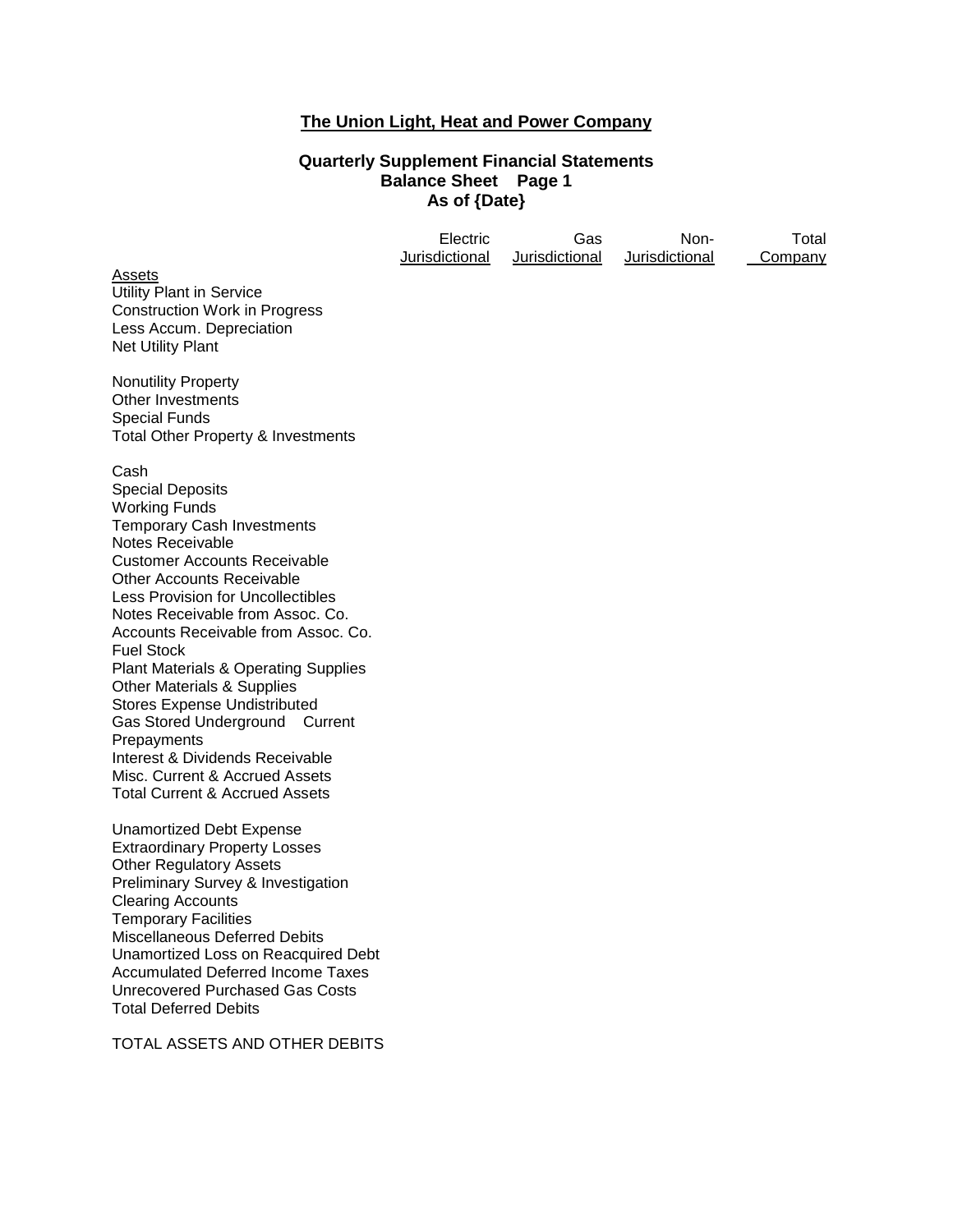### **The Union Light, Heat and Power Company**

#### **Quarterly Supplement Financial Statements Balance Sheet Page 2 As of {Date}**

| <b>Electric</b> | Gas            | Non-           | Total   |
|-----------------|----------------|----------------|---------|
| Jurisdictional  | Jurisdictional | Jurisdictional | Company |

**Proprietary Capital** Common Stock Issued Premium on Capital Stock Other Paid-in Capital Stock Less Capital Stock Expense Retained Earnings Total Proprietary Capital

Liabilities **Bonds** Less Reacquired Bonds Other Long-Term Debt Unamortized Premium on Long-Term Debt Less Unamortized Discount on Long-Term Debt Less Current Portion of Long-Term Debt Total Long-Term Debt

Obligations Under Capital Leases Noncurrent Accum. Provision for Injuries & Damages Accum. Misc. Operating Provisions Total Other Noncurrent Liabilities

Current Portion of Long-Term Debt Notes Payable Accounts Payable Notes Payable to Assoc. Co. Accounts Payable to Assoc. Co. Customer Deposits Taxes Accrued Interest Accrued Tax Collections Payable Misc. Current & Accrued Liabilities Obligations Under Capital Leases Current Total Current & Accrued Liabilities

Customer Advances for Construction Accum. Deferred Investment Tax Credits Other Deferred Credits Other Regulatory Liabilities Accumulated Deferred Income Taxes Total Deferred Credits

TOTAL PROPRIETARY CAPITAL, LIABILITIES, AND OTHER DEFERRED CREDITS